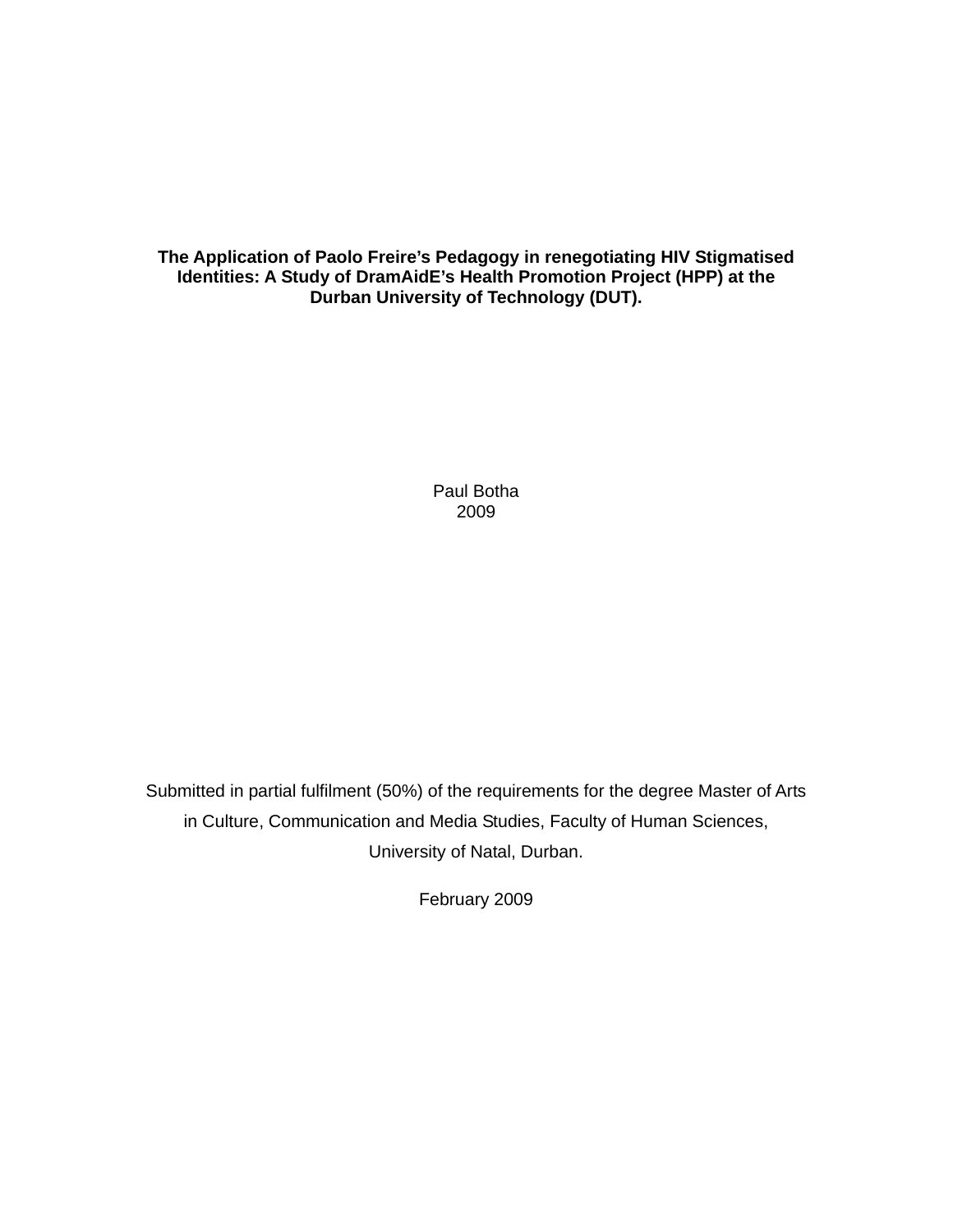# **CONTENTS**

| CHAPTER 2 - LITERATURE AND CONCEPTUAL REVIEW  18                               |  |
|--------------------------------------------------------------------------------|--|
|                                                                                |  |
|                                                                                |  |
|                                                                                |  |
|                                                                                |  |
|                                                                                |  |
|                                                                                |  |
|                                                                                |  |
|                                                                                |  |
|                                                                                |  |
|                                                                                |  |
|                                                                                |  |
|                                                                                |  |
|                                                                                |  |
|                                                                                |  |
|                                                                                |  |
|                                                                                |  |
|                                                                                |  |
|                                                                                |  |
|                                                                                |  |
|                                                                                |  |
|                                                                                |  |
|                                                                                |  |
|                                                                                |  |
|                                                                                |  |
|                                                                                |  |
|                                                                                |  |
| 2) Use of games to explore and interpret social and psychological realities 51 |  |
| 3) Working with enacted 'codes' to interpret HIV/AIDS change processes 52      |  |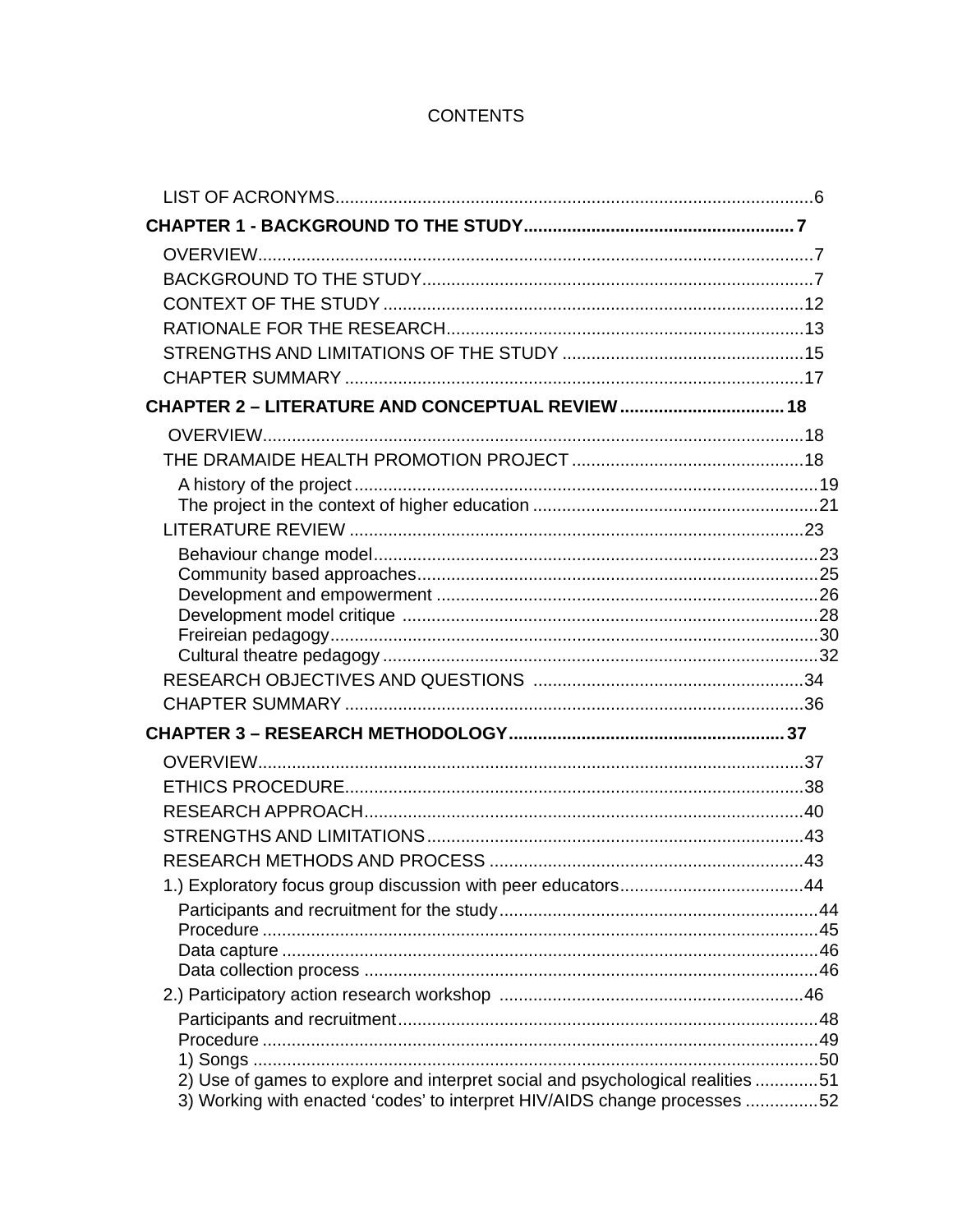| 1. OBSTACLES IMPACTING ON THE EFFECTIVENESS OF HIV/AIDS |  |
|---------------------------------------------------------|--|
|                                                         |  |
|                                                         |  |
|                                                         |  |
|                                                         |  |
| 2. THE MEANING OF THE HP PROJECT FOR THE DUT HIV/AIDS   |  |
|                                                         |  |
|                                                         |  |
|                                                         |  |
|                                                         |  |
|                                                         |  |
|                                                         |  |
|                                                         |  |
|                                                         |  |
|                                                         |  |
|                                                         |  |
|                                                         |  |
|                                                         |  |
|                                                         |  |
|                                                         |  |
|                                                         |  |
|                                                         |  |
|                                                         |  |
|                                                         |  |
|                                                         |  |
|                                                         |  |
|                                                         |  |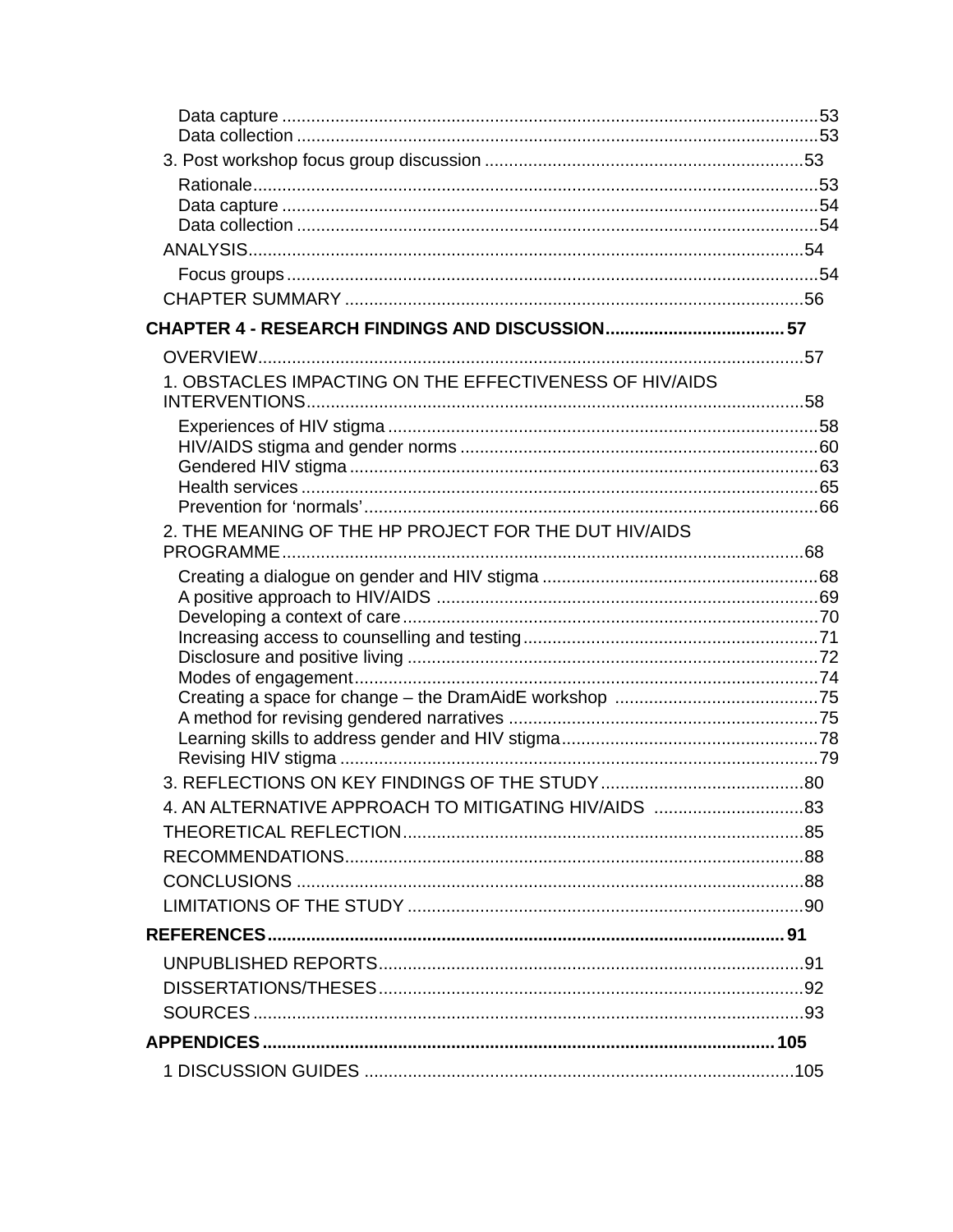# **ACKNOWLEDGEMENTS**

This research was made possible with funding provided by the United States Agency for International Development (USAID) through Johns Hopkins Health and Education in South Africa (JHHESA).

My first thanks go to DramAidE and the all the members of the HP project. I am indebted to you all for the rich experiences we have shared.

The Durban University of Technology management staff, Health promoters, peer educators and support group members gave generously of their time to share their perspectives of how living openly with HIV can be inspirational, difficult and life changing. I thank them for this.

I am grateful to Lynn Dalrymple and the management staff of DramAidE, Arnold Shepperson and Keyan Tomaselli.

Most especially, I would like to thank Kevin Kelly for taking on the supervision of this dissertation at short notice and at a late stage.

I dedicate this work to my friends Nomusa Gumede, Corinne Burrows, Cashean Soobiah, Bilal Ismail and most of all Gerhard van Zyl who gave me unconditional support whilst completing this study.

> *I acknowledge that this is my own work and duly referenced. Paul Botha, February 2009 Signed……………............*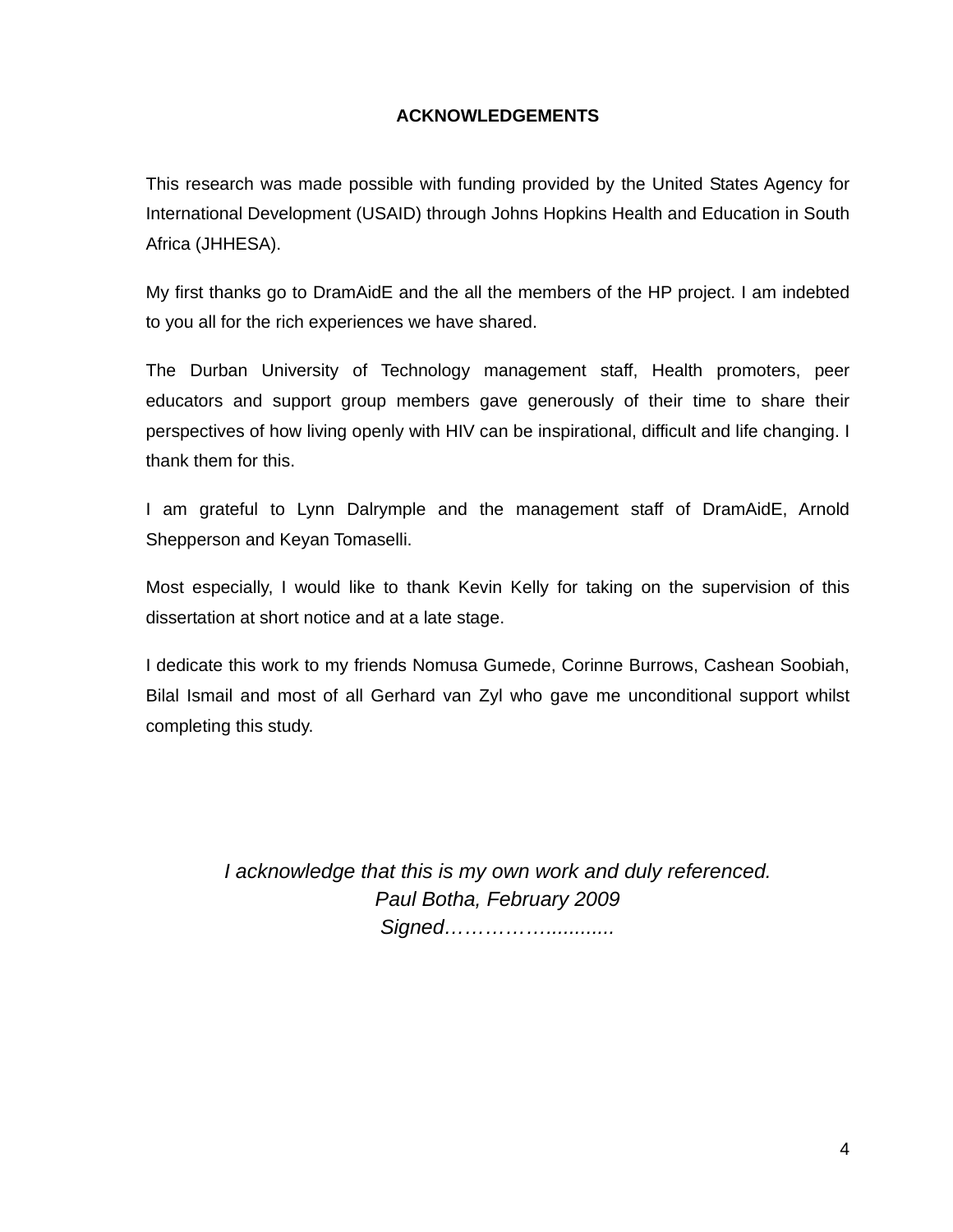## **ABSTRACT**

Diagnosis with HIV disease is associated with a negative life event which impacts on health, longevity, reproduction and sexuality. Given the impact of disease stigma on prevailing constructions of masculinity and femininity, gender expectations are found to play an increasingly important role in prevention. In contexts in which increasingly more young people are living with HIV there is a need for appropriate sex-education, support for dealing with sexuality and self-identity with HIV. This calls for a prevention approach that gives a voice to those who have previously been marginalised and necessitates a move away from prevention approaches that are didactic and use top-down shifts in policy and regulation as a means of encouraging risk reduction.

This study explores DramAidE's Health Promotion project which locates young people who live openly with HIV in the centre of an HIV/AIDS mitigation project so that they can provide leadership and engage campus communities in HIV/AIDS related activities and events. Unlike most higher education stigma reduction efforts which draw on a model of "liberal enlightenment" in which communications experts design projects with the intention of correcting inappropriate thoughts and actions, this project avoids, what Paulo Freire (1972a) calls a 'banking' approach to health (Maluwa, Aggleton, and Parker, 2002).

Participatory action research is associated with democratic struggles and is used in this dissertation to encourage resistance to stigmatising attitudes which are encoded within current prevention approaches. The findings suggest that peers exposed to the Health Promotion project engage with gender and prevention issues in a highly critical way. Peers living and affected by HIV have developed a context specific set of norms which encourage testing. An innovative approach to prevention has been adopted in which peer leaders living with HIV provide an alternative model of care and support which is community supported.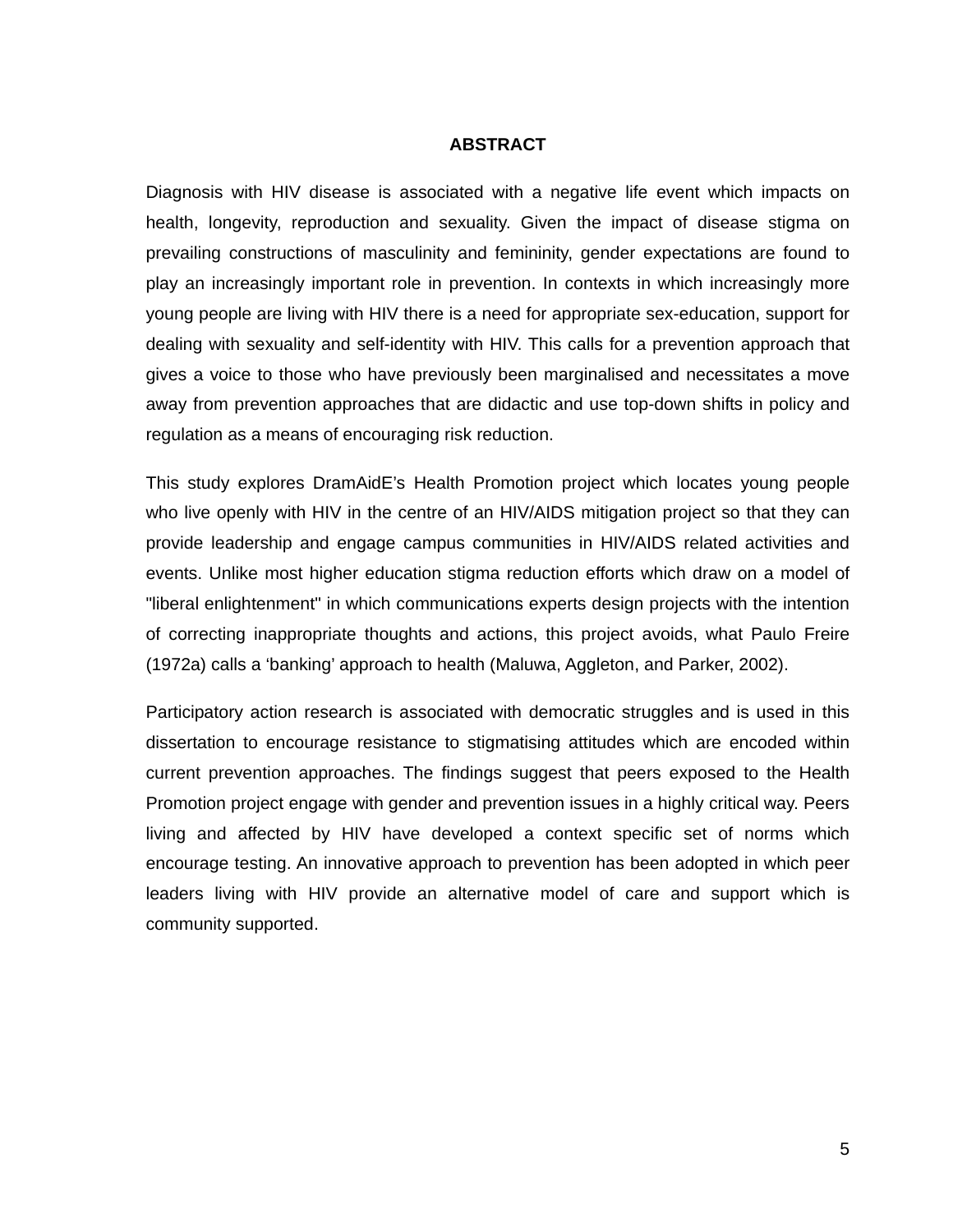# **LIST OF ACRONYMS**

- AIDS Acquired immune deficiency syndrome
- ART Antiretroviral therapy
- DUT Durban University of Technology
- HIV Human immune virus
- HP Health promoter
- FS Female student
- MS Male student
- TO Theatre of the Oppressed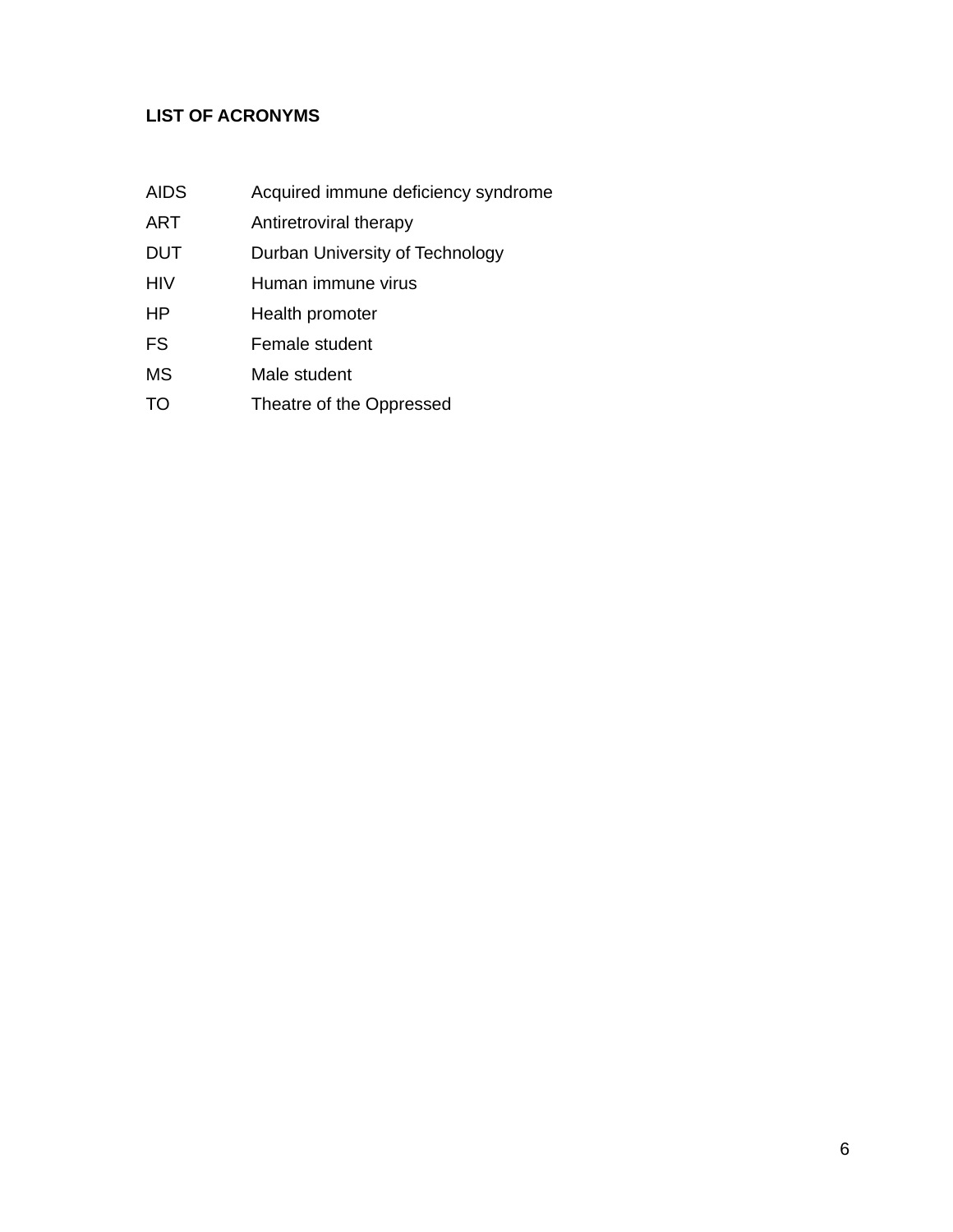# **CHAPTER 1 - BACKGROUND TO THE STUDY**

## **OVERVIEW**

In this chapter argument is made for HIV prevention interventions to consider how best to mobilise young people to consciously refashion 'alternative' notions of practice which hinder prevention. Critique of HIV prevention suggests that there should be less emphasis on prescriptive education that proscribes lifestyle changes and that there is a need for better understanding of identity, risk practice and the context in which practices are constructed (Kippax, 2005).

# **BACKGROUND TO THE STUDY**

Recent estimates of the incidence of HIV amongst youth suggest that 7.6 million people who are of university going age group (18-25 year olds) are HIV positive (Ndinga-Muvumba and Pharoah Eds., 2008). It is believed that HIV will negatively affect the future development of the county's leadership and is therefore considered a priority in higher education (HEAIDS, 2004). If the epidemic is to be effectively addressed it is vital that young people know their HIV status, minimise (re) infection, monitor their status and access treatment care and support. Even though with early diagnosis and treatment, HIV is considered a chronic but manageable disease, many sexually active people prefer to avoid finding out their status as the threat of being robbed of one's sexuality and the fear of dying are overwhelming fears (Fako, 2007).

Besides the biological implications of HIV, the social construction of the disease creates a stigma that strikes at the core of identity as it is coded around idealised hetero normative<sup>1</sup> ideas about gender and sexuality. It is hardly surprising given the negative ideation surrounding people with HIV that there is a 'culture of silence' which makes it difficult for people to disclose their status to their partners and to access treatment care and support (Morrell, 2000). People living with HIV are imagined in some contexts as sexually deviant in some way or as having no right to a sexual life (Crawford et al., 1997). HIV diagnosis is thus considered a negative life event that threatens sexual identity and

 $\frac{1}{1}$  Hetero-normativity is rooted in the idea that male and female gender norms are biologically determined and adhere to predetermined scripts. These beliefs are encoded in language, in institutional practices and everyday life through the performance of narratives. These narratives include ideas about the 'normal' family, monogamy and sexual roles (Butler, 1994:33).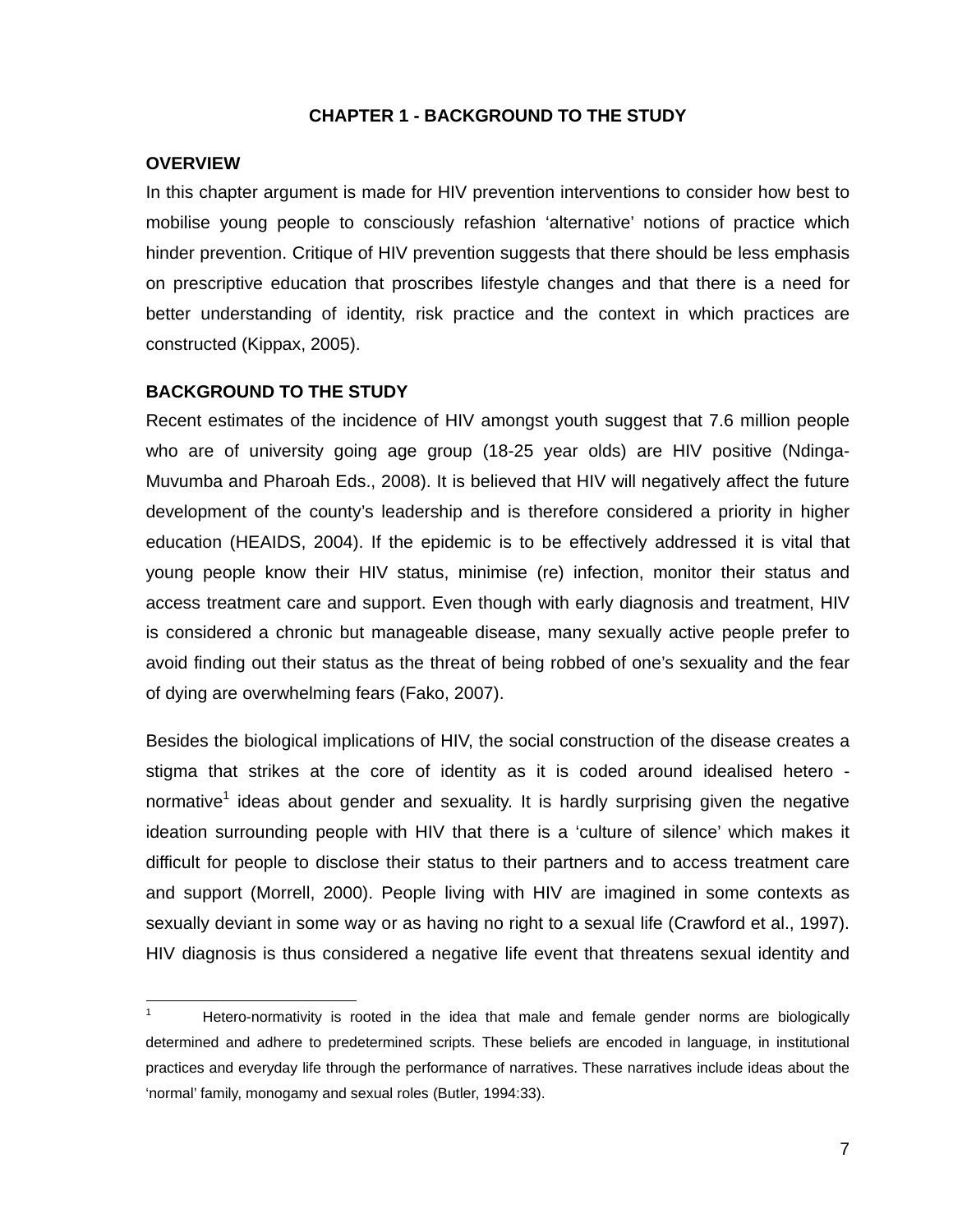life. Faced with the uncertainties about life and the stigma associated with HIV it is unlikely that people will be able to renegotiate their identity in an affirmative way, particularly as there are few role models of disclosure on which to draw (Crawford et al., 1997).

In contexts where there is an increasing population of people affected or living with HIV counselling and testing is touted as the best means of prevention (see van Dyk 2005; Birdsall et al., 2004). Prevention is essentially premised on the assumption that if people are educated to modify their behaviours they will avoid (re) infection with HIV. The argument for knowing one's HIV status is based on the rationale that if one is 'negative' one will practice prescribed behaviours and remain so. If on the other hand, one is 'positive' lifestyle changes must be adopted (Kippax, 2006 citing the World Health Organisation, 2004). Those who are diagnosed HIV positive find it difficult to adopt a revised lifestyle in which they are expected to not engage in unprotected sex, must refrain from consuming alcohol and drugs and are encouraged to adhere to healthy diets, lifestyles and drug adherence. Men especially seem to shy away from this revision of their identity which probably accounts for health services remaining the domain of women in which seven out of ten adults accessing antiretroviral therapy (ART) in South Africa are women (Robins , 2007 citing JCSMF, 2006). This far outstrips the proportion of women versus men that are HIV positive. (Human Sciences Research Council, 2009)

Increasingly HIV/AIDS interventions expose men and women to HIV prevention and treatment messages that call for "responsible" sex and lifestyles. These often fall on deaf ears as men and women who are sexually active are often in denial that their relationships expose them to risk. They also often have little choice in negotiating safer sex practices and are vulnerable to HIV infection due to socio-economic and cultural barriers. <sup>2</sup>It is those who are considered most at risk or vulnerable $3$  to HIV and engage in risky sexual practice who feel stigmatised against by prevention messages which criticise their lifestyles and

 $\frac{1}{2}$  Diagnosis with HIV is perceived as 'moral shame' that comes from young people going against expected sexual norms sanctioned by society. HIV is also often considered a consequence of not observing cultural norms and traditional customs associated with initiation and funerary rites (Ashforth, 2001).

<sup>3</sup> The concept of 'vulnerability' features prominently in AIDS literature and has become synonymous with the situation of women and youth. 'Vulnerability' is defined in terms of situational contexts in which norms come into play marked by circumstances that are marked by frailty, disempowerment and insecurity and the likely inability to fend off possible infection or to cope with its effects (Marais, 2005)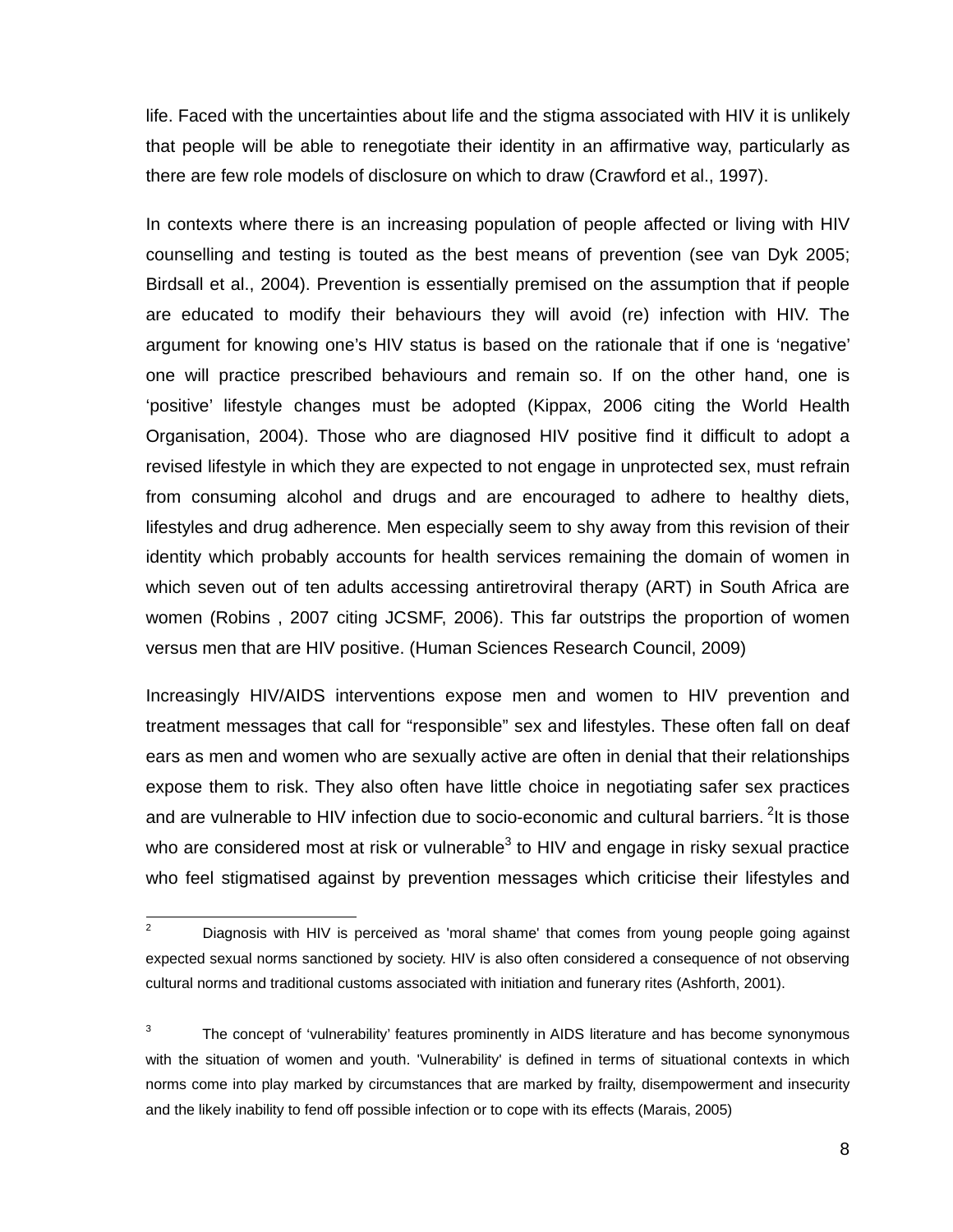which urge them to 'change' their 'behaviour' (Kippax, 2006).<sup>4</sup>There is an anomaly in behaviour change because the action implied by this often cannot be governed by intentional action on their part. 'Behaviour' refers to all actions that people do. These are often defined by pre- conventions or situations that are socially derived and not contingent on what is in the mind of the individual. It is for this reason that this study uses the term 'practice' which refers to the social aspect of action which implicates social rules and roles in defining action. This further suggests that 'practices' are beyond our own understanding and serve serving functions beyond our own immediate knowing (Kelly et al., 2001).

As the realities we inhabit are brought forth from the language we use, they are then kept alive and passed along in the stories that we live and tell. Stories are the means by which we organise our experiences and our memory of human happenings mainly in the form of narratives – stories, excuses, myths, reasons for doing and not doing, and so on (Bruner, 1991:4).  $5$ 

Gender narratives are often made up of social norms, conventions, tradition and rules that govern conventions or accepted lifestyle narratives (Doyal and Harris, 1985) Gender narratives often include rituals, customs or ceremonies and determine the particular way a person lives their lives.<sup>6</sup> This means that they often unconsciously accept certain ways of being and conform to these conventions. Pre - existing narratives about how young men

 $\frac{1}{4}$  In the South African context in which dual cultural beliefs/systems often exist side by side "complex interactions of culturally determined sexual and gender roles and how tensions between the modern reality of HIV/AIDS and the desire to maintain cultural norms, interface in ensuring successful patrimony (Steinberg, 2008).

<sup>5</sup> Post modernists focus on how the language that we use 'constitutes' our world and beliefs. Freedman and Comb emphasise that speaking is not neutral or passive and that each time that we speak we give legitimacy to the distinctions that those words bring forth. Given that the 'logic of language lends an air of 'logic' to our perceptions and descriptions of the social world we tend to confuse 'logical' with 'real' (1996:26). This presents, however, the opportunity to challenge the understanding of 'knowledge' as something that exists independently in people's heads and to recognise that it is constructed in the activities people do together.

<sup>6</sup> The significance of this for challenging gender norms is that in changing language that is conventionally used in certain stories, we can change the stories that legitimate certain beliefs and attitudes. This is because meaning is not carried in the word by itself, but by the word in relation to its context. The reason for this is that no two contexts will be exactly the same which makes the meaning of the word indeterminate and something that to be negotiated between two or more speakers.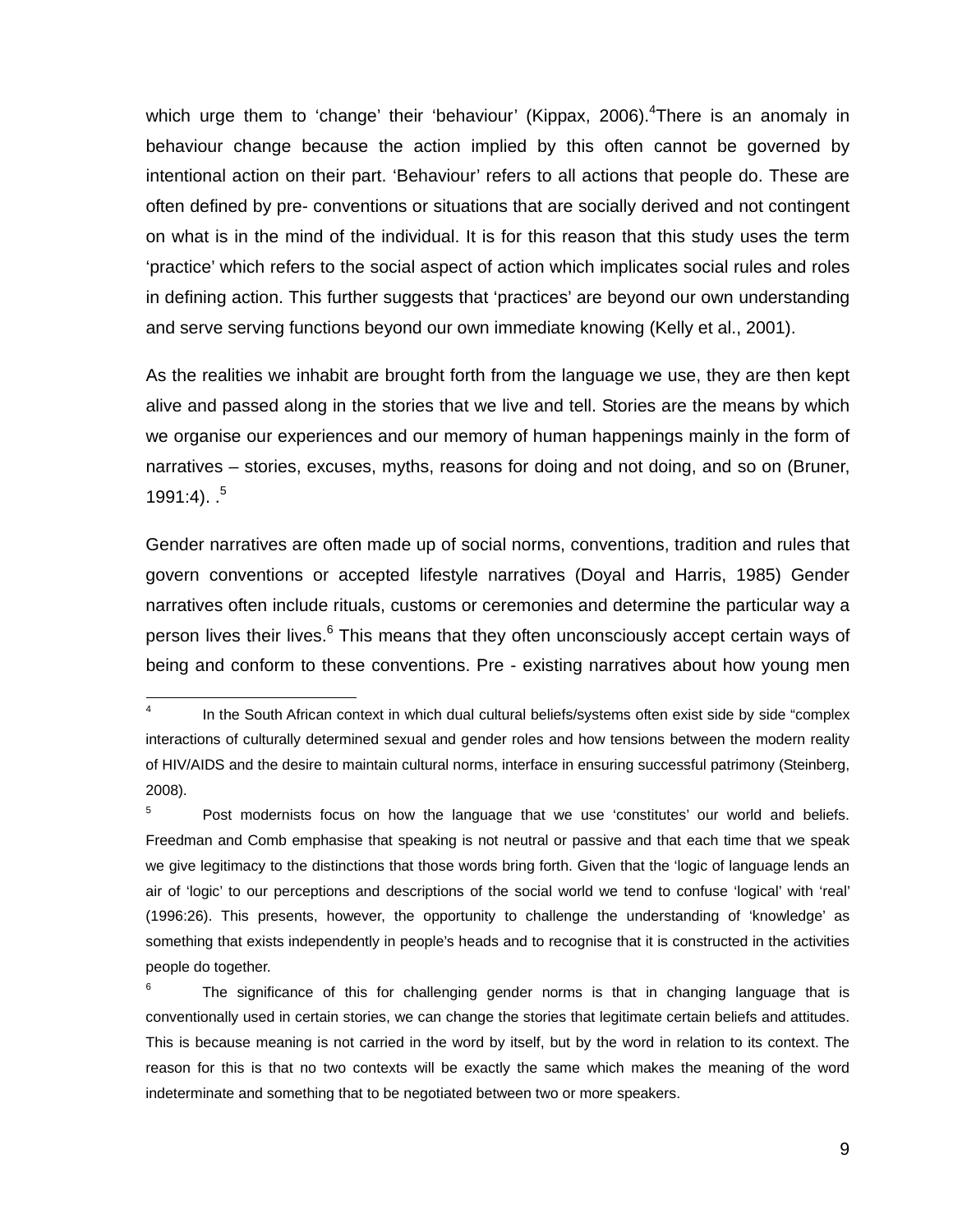and women should be brought up, how they should be socialised and how they should act become a measure of how they measure up to an idealised norm. These narratives are reinforced in schools, within the family and in intimate relationships. Epstein (1995) argues that the relationship between gender and sexuality is critical to an understanding of sexism and heterosexism in education, pointing out that sexism cannot be understood without an analysis of its relationship with heterosexuality. In contexts, where young boys are often socialised from a young age to accept gratification as a right of their patriarchal power, it is a natural progression to expect that sex is a 'right' which should be 'demanded'. This often leads to the reinforcement of practices that include multiple partners, sexual coercion and unprotected sex. In modern contexts this has led to male sexuality routinely being blamed for the spread of the pandemic. A consequence of perpetuating negative stereotypes about male sexuality which shames 'normal' ways of behaving is likely to result in defiant behaviour and ensure that men continue to avoid accessing treatment, care and support service. Perpetuating common narratives about male sexuality makes it difficult to address gender issues and envision alternative identities (Ratele, 2008; Robins, 2008).

Research suggests prevention campaigns need to place greater emphasis on programmes which deconstruct cultural and social barriers which contribute to the avoidance of delays in testing and treatment. Mass media campaigns, however, continue to proliferate in size and scale (Leclerc-Madlala, 2002; Petersen et al., 2005). As, Lindegger and Durrheim (2001) argue: "changing the relationship in masculinity and HIV risk is about far more than just changes in behaviour and technology, but rather about transformation in the very identity of men". It is for this reason that researchers motivate that prevention recognise the complex emotional and cultural codes that shapes the ideology of what it means to be a male or female (Fontdevila, 2006). Researchers therefore agree that that one of the best means of developing successful and innovative HIV prevention programmes is for young people to enhance their understandings of sexuality and the manner in which dominant norms contribute to the spread of sexually transmitted diseases (Preston-Whyte 2003; Campbell et al., 2005).This calls for the recognition that men and women are often complicit producers of sexual narratives and norms. Narratives which reinforce the notion of women as "desexualized beings trapped in men's power and promiscuity … waiting to be infected" need urgent reconsideration (Berger, 2004:47).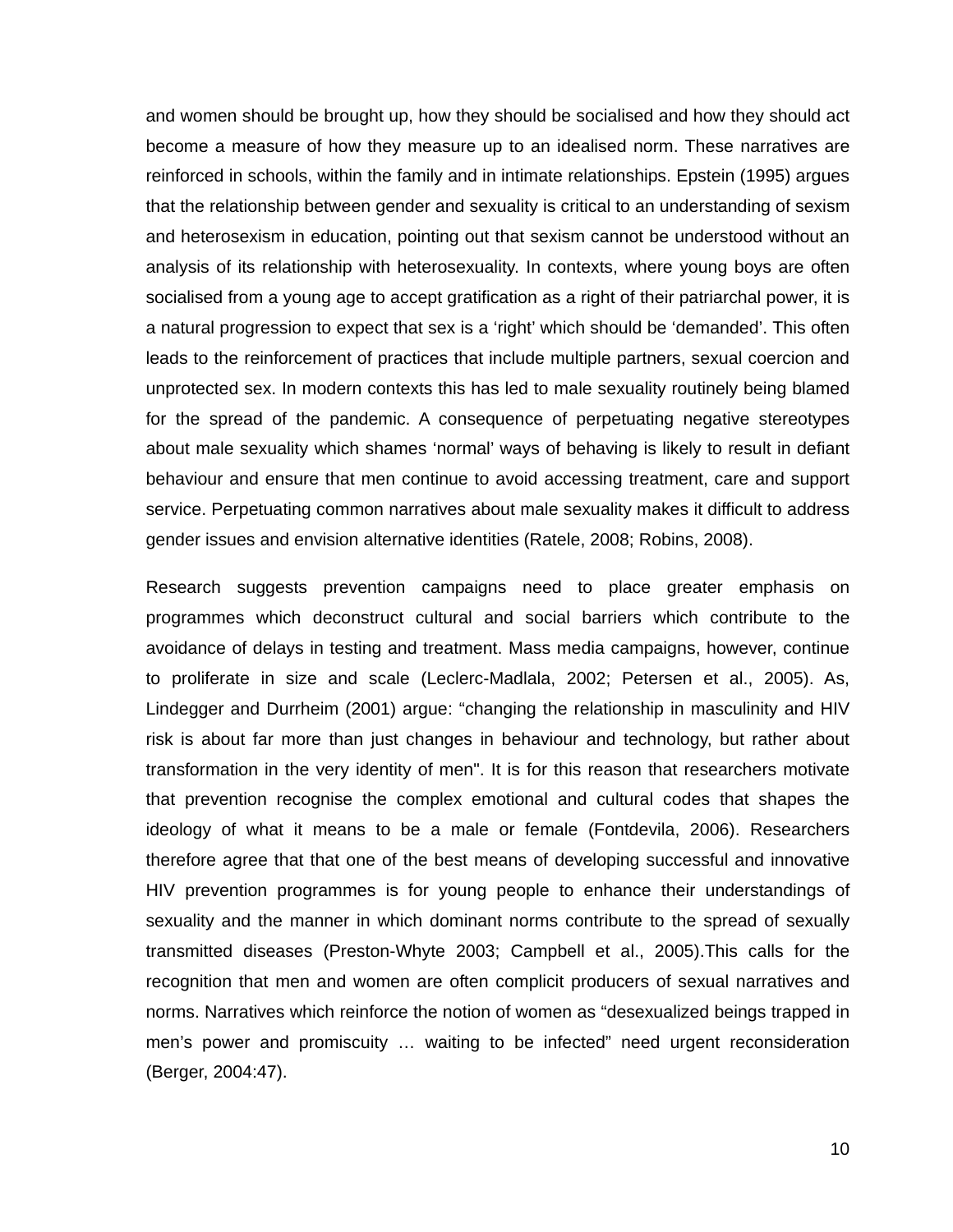The challenge for young men and women is to confront ways in which power has become implicit in co-creating a culture of victim-hood in young men and women (Dobson, 2002; Adomako et. al, 2007). Connell's (1995) definition of masculinities is thus appropriated for the purposes of this study. This definition implicates men and women as active participants, complicit producers, consumers and performers in defining gender expectations and the social conventions that shape gendered power dynamics influencing health (Connell, 1995).The concept of different types of masculinity which are often reliant on each other to support their power makes it possible for HIV/AIDS prevention practices to envision that men can change.<sup>7</sup> Whilst the concept of contesting masculinities has the potential to create different collective constructions of masculinity to thereby address contexts that foster conditions in which HIV flourishes (Epstein, 2007).

The problem of HIV stigma and its association with prevention therefore calls for innovative approaches which recognise that psycho-social and economic factors impact on social roles and contextualise sexual practice (Lindegger and Durrheim, 2000). The numerous studies that implicate gender imbalances and violence in the manner in which young people act out their sexuality recommend that that more consideration needs to be given to how to address dominant hegemonic norms which often shape the shared intentionality to enact behaviour (Fako, 2007). It is with this in mind that this study examines contexts in which young people give voice to and become co-creators of revised understanding, attitudes and develop practices and conditions in which new norms unfold.

# **CONTEXT OF THE STUDY**

The context of this study is the Health Promotion (HP) project which is a unique HIV/AIDS mitigation project in higher education that has developed a novel way to mitigate the impacts of HIV/AIDS. This project's approach differs from most HIV/AIDS interventions. Instead of endeavouring to change sexual practice through the prescription of certain

<sup>–&</sup>lt;br>7 Hegemonic masculinity is understood as the pattern of practice that allows men's dominance over women to continue. This practice refers to "things done" and not just a set of role expectations. The concept implies that there is a normative understanding of what it means to be a "man" and it requires that other men position themselves in relation to this social norm. This is used as a means to ideologically legitimate the global subordination of women to men. The concept more importantly acknowledges that gender relations are historical and that their specific circumstances are open to change. This creates opportunities for different types of masculinity to compete with each other and for masculinity to change (Connell and Messerschmidt, 2005:832).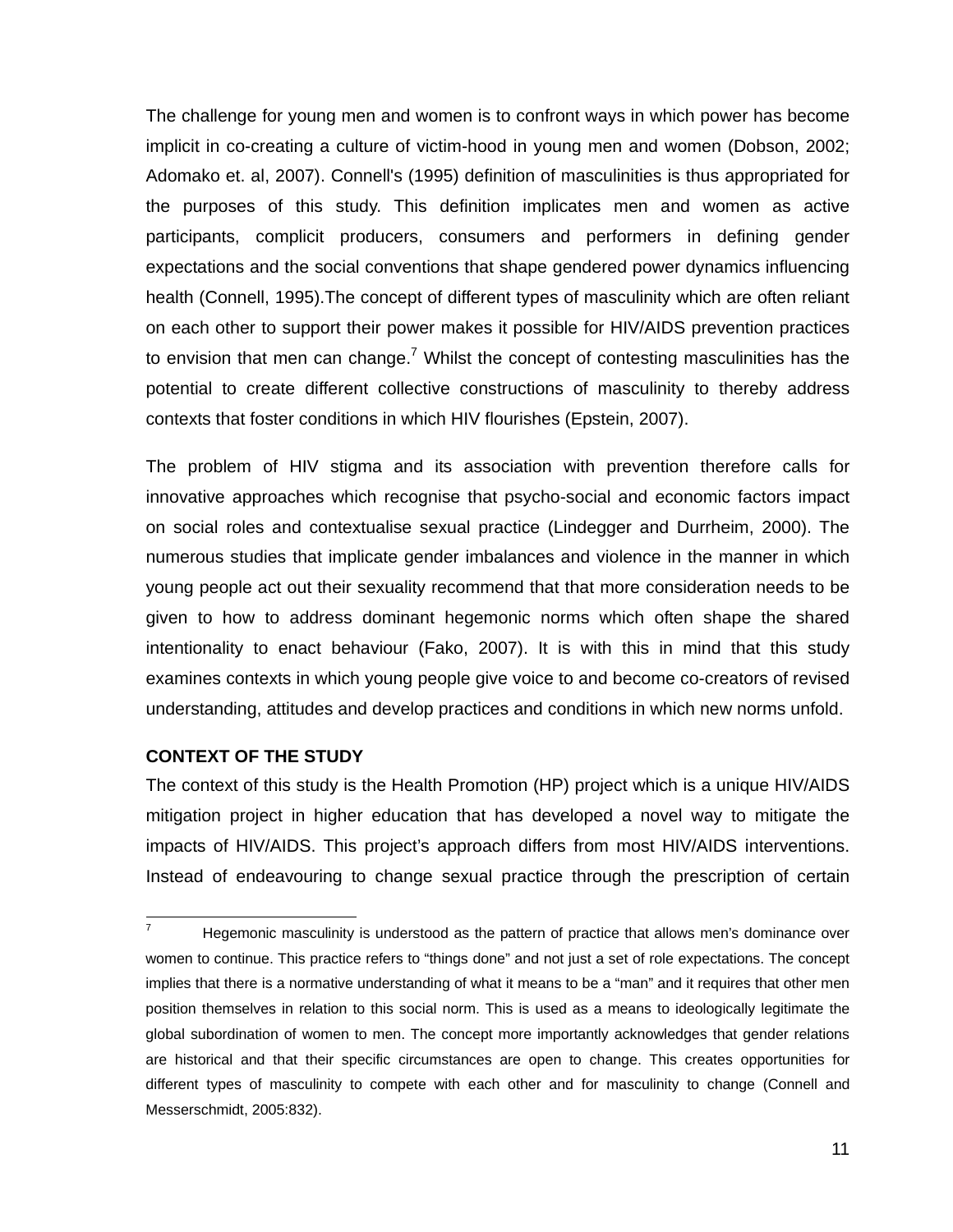behaviours, the project encourages a community based response which explores, promotes and endorses positive practices that emerge from the expertise of the community to mitigate against HIV and related stigma (DramAidE, 2002; DramAidE 2006/7; DramAidE, 2008).

Unlike most stigma reduction efforts which draw on a model of "liberal enlightenment" in which communications experts design projects with the intention of correcting inappropriate thoughts and actions, this project is not designed by interventionists (Maluwa, Aggleton, and Parker, 2002). The project avoids a "banking" approach to health, as educationalist Paulo Freire once described it in *The Pedagogy of the Oppressed* (1972a), and is designed to encourage resistance to stigmatising attitudes. Although there is an established history of people living with HIV facilitating treatment and care, these tend to promote the rights of people living with HIV as a by product of other targeted interventions. What is unique about this project is that it is locates young people who live openly with HIV in the centre of managing the HIV/AIDS programme so that they can provide leadership and engage the campus community in HIV/AIDS related activities and events (Crewe, 1997). Known as 'health promoters', they aim to play an important role to personalise the risk of HIV infection and demonstrate that HIV is a disease like any other (DramAidE, 2002; DramAidE 2006/7; DramAidE, 2008).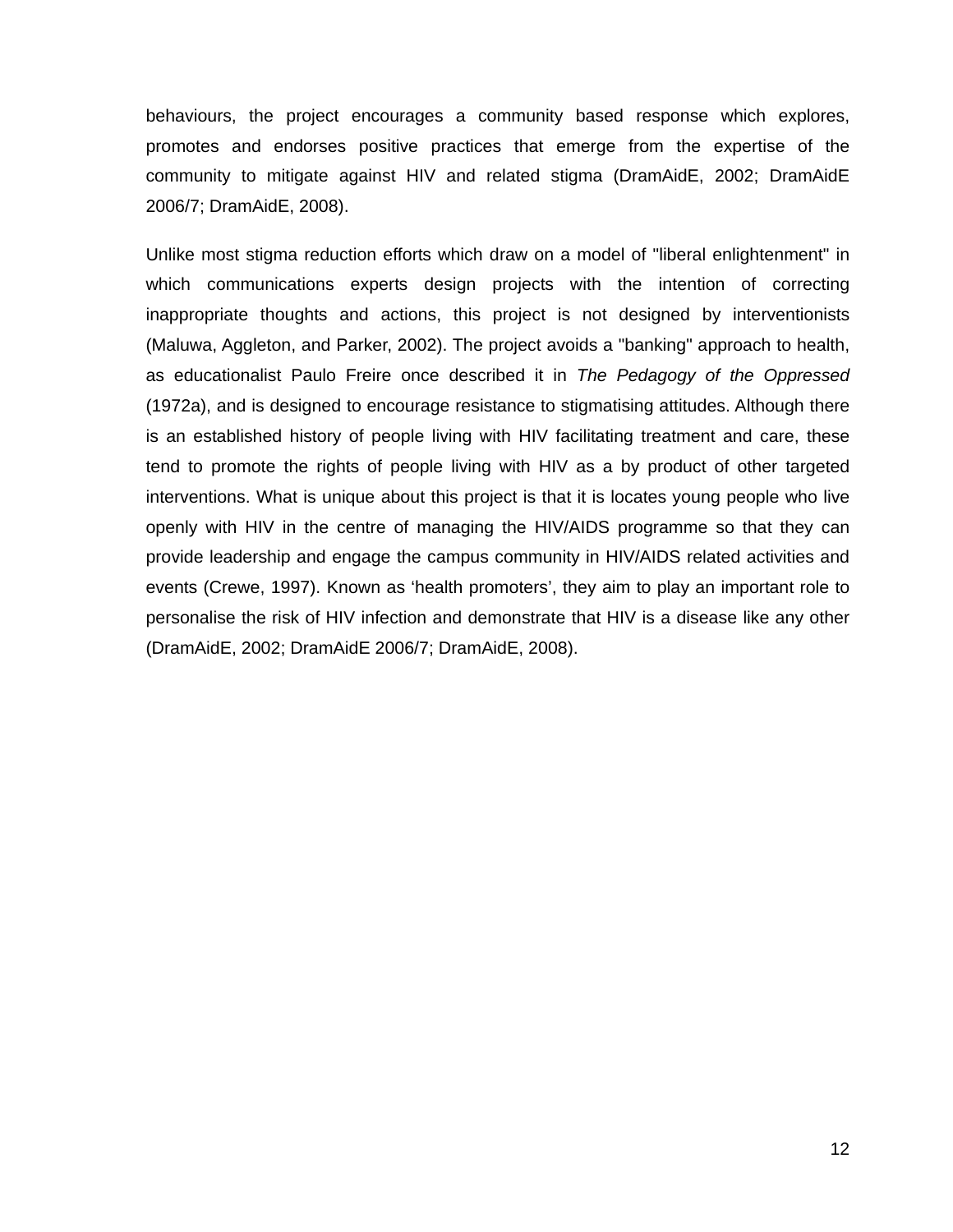The Health Promotion project uses an approach that addresses HIV/AIDS on a deeper level than most other higher education institutional HIV/AIDS programmes. Most other higher education HIV/AIDS interventions are informed primarily by national and institutional HIV/AIDS policies which are implemented in the form of expertly managed standard peer education programmes (see Deutsch, 2003). The Health Promotion project on the other hand aims to mitigate HIV impacts informed by an approach that prioritises the development of a community 'context of care'. In a context of increasing numbers of people being directly affected and infected by HIV, 'care' involves the provision of health resources. It also refers to creating a climate for psycho-social well being, such as minimising discrimination and stigmatisation (Kelly, 2000). The rationale that underpins this approach is that when people living with HIV are cared for they are likely to become involved in being more open about their status and taking HIV protective precautions in their sexual behaviour (Campbell et al., 2007).

The defining characteristic of the subjects of this study is that they are peers of student age who with knowledge of their HIV status provide leadership to address HIV within the campus community. Representation of openly HIV positive young people in leadership positions provide valuable opportunities for people in their everyday lives to contest HIV stigma and gender discrimination(DramAidE, 2008). This process of social mobilisation, advocacy and support for those who are affected and infected creates awareness of prevention and care on a community level. This is supported by management who recognise the need for interventions to be driven by the community who can demonstrate a caring context (Kelly, 2001:9).

## **RATIONALE FOR THE RESEARCH**

Morrell (2000) argues that silence is a symptom of inequal power in which normalising discourses rob phenomena of names. He puts forward that silence not only refers to that which is not talked about but also refers to that which is negotiated, regulated and polices the communicative space between people. It also does not accommodate certain subjects, issues or topics. HIV/AIDS prevention in educational contexts in light of this need to consider how interventions legitimate certain vocabularies and values while marginalising or silencing others (Morrell, 2000). Research concurs that young people living with HIV especially need appropriate sex-education, support for dealing with sexuality and selfidentity with HIV (see Philpott, Knerr and Boydell, 2006; Shapiroa and Ray, 2007; Kelly,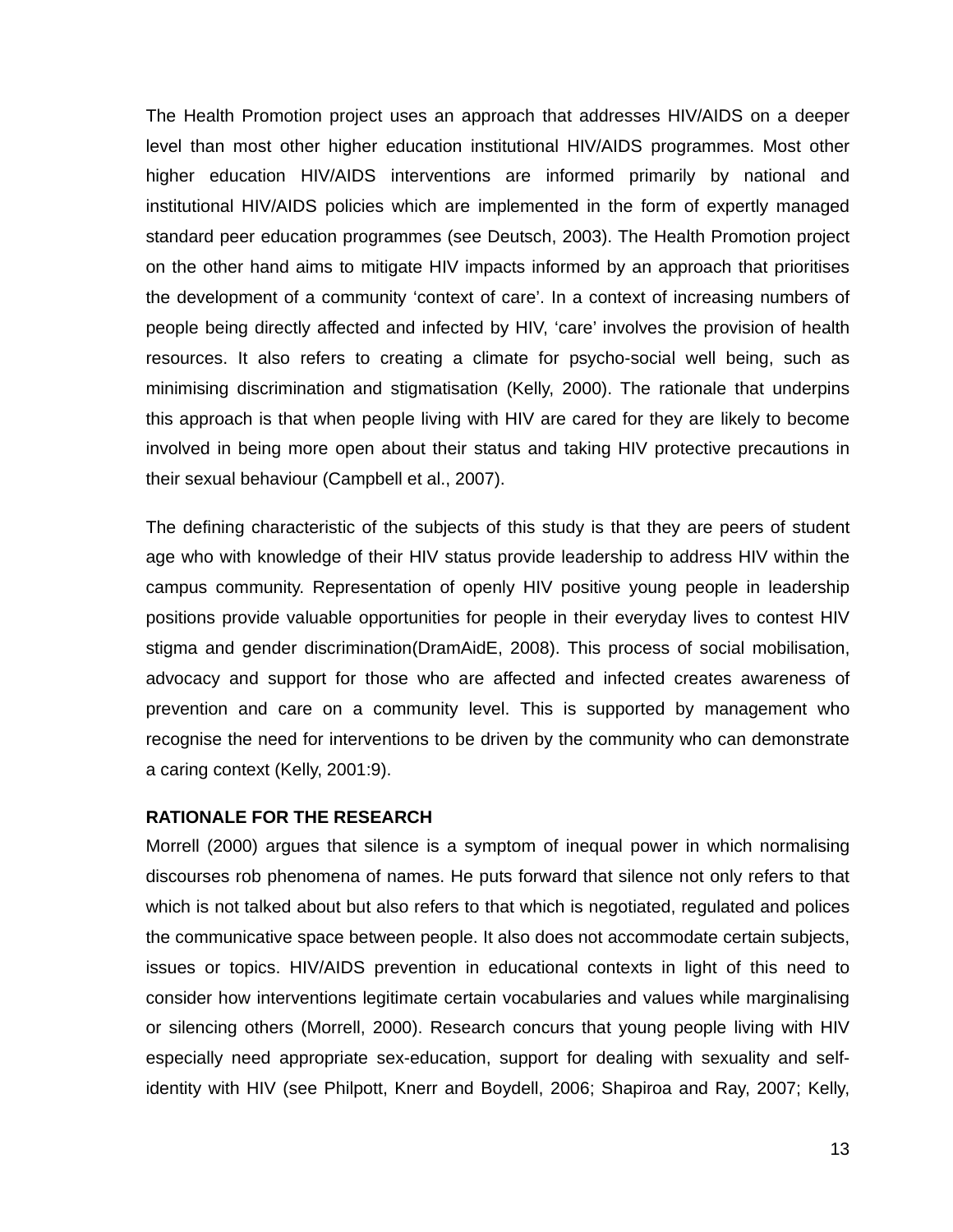Erdman and Cook, 2007). This calls for a prevention approach that gives a voice to those who have previously been marginalised and necessitates a move away from prevention approaches that are didactic and use top-down shifts in policy and regulation as a means of encouraging risk reduction. This type of approach should give critical consideration to the contextual factors around relationship behaviour, as well as, how sex, power and HIV are coded within social institutions and conventions (Dalrymple, 1987).

The challenge for peer education approaches is how best new knowledge, cultural actions, values and structures can be integrated into the lives of young people (Campbell et al., 2002). Increasing evidence suggests that social support and mentoring can reduce the residual effects of trauma of diagnosis with HIV and increase access to testing (Petersen et al., 2005). Given the strong influence of peer groups on young people attention needs to be given to interventions that develop the leadership of young people who are living with HIV. Especially those who are able to challenge pressures to conform, power inequalities, low self esteem and fears of social exclusion (MacPhail, 2003:141).

Leadership which is based on encouraging the participation of those who are most affected by HIV in dialogue on how best to address HIV stigma (and harmful gender norms) is most likely to succeed in creating an environment that is conducive to people talking about HIV and creating a supportive environment in which people feel that they can live openly with HIV (Kelly, 2000:59). This has the potential to create a social framework which is able to create a context in which new situations and pressures can mobilise change. More specifically, attention needs to be given to how young people are able to reconstruct and develop social and community rituals and traditions which create healthy normative contexts for male and female relationships (Morrison, 2005; Dalrymple and Botha, 2001). It is suggested that rather than refashioning people through individual level change programs there is a need for a collective re-negotiation of social/peer norms to challenge ideologically based assumptions about participation and dialogue.

The rationale for the application of Paulo Freire's pedagogy (1970) to this case study is its value in analysing the communicative contexts of the Health Promotion project. Especially, the approach allows challenging and countering repressive and oppressive social practices of HIV stigma. Freire's pedagogy is an appropriate method to counter a 'culture of silence'. His notion of "naming" the world forms provides a means of countering contexts in which people make assumptions that their misfortune is their fault and not part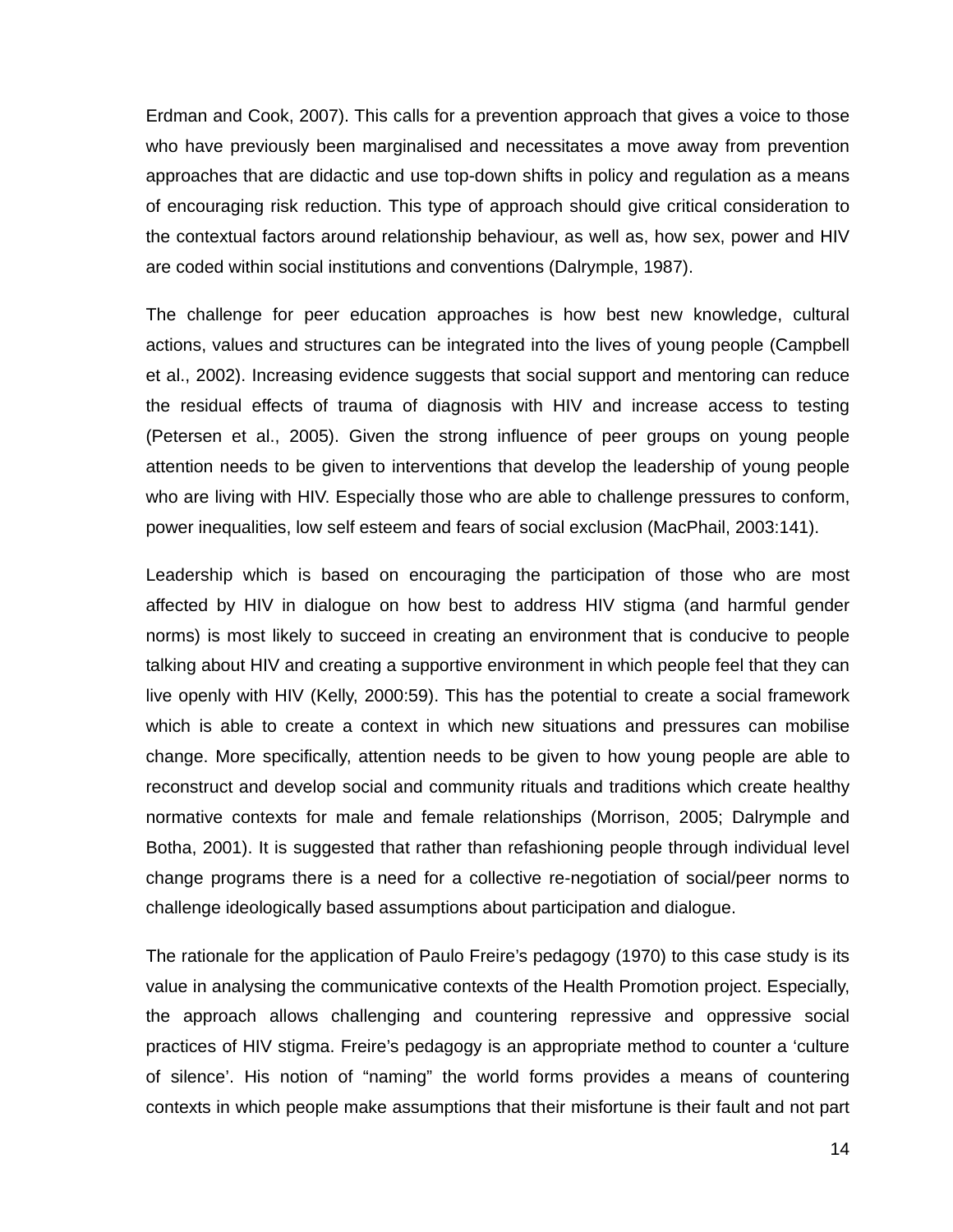of historically situated socio-cultural norms. In particular it is a way for men to counter blaming discourses and a means to access deeper emotions. Central to this is the acquisition of an emotional vocabulary as a means of countering 'illusion' and finding their true voices; ending the silence that entraps them (Morrell, 2000).

## **STRENGTHS AND LIMITATIONS OF THE STUDY**

The study is 'theory generating' in the sense that it begins with a specific proposition and then explores how and if it works within a specific setting. The application of Freireian pedagogy has been found to be useful to address HIV/AIDS stigma in several studies and specifically those which confirm that effective treatment and care strategies require an understanding of the contexts in which stigma exists, for example, see Goldin (1994) and Campbell et al. (2007). The study examines stigma from the unique perspective of people living openly with HIV by looking at specific, contextualised details and the meaning thereof (Geertz, 1983). Because the purpose of the study is the exploration of the application of a specific theory it has the potential to enrich the case study context by shedding light on the change process involved in revising HIV stigma and harmful gender norms. The strength of a case study approach in the context of this study is that it has transferability value and the lessons learnt can be adapted to similar higher education contexts.

Having conducted research in 2007, this follow up study may be important in its own right. In particular it will be of use to investigate whether trends identified amongst peer educators are similar in the context of 2008. It will also be useful to examine the current context of the project in terms of the prior studies and evaluations which emphasise the social modelling aspects of the project rather that the transformation of community practice. It will also be useful to compare the findings of this study with studies that find that the application of Freireian pedagogy is not enough to bring about change due to the overwhelming mediating factors of power inequalities (Campbell and MacPhail. 2002).

Despite the interest of this study being to explore how male norms impact on access to HIV/AIDS services, the lack of participation in the main part of the study by males was found to be severally limiting. This necessitated a shift to examine male practices through the eyes of female participants. Vigilance on the part of the researcher was therefore crucial to ensure that the study bias was taken into account.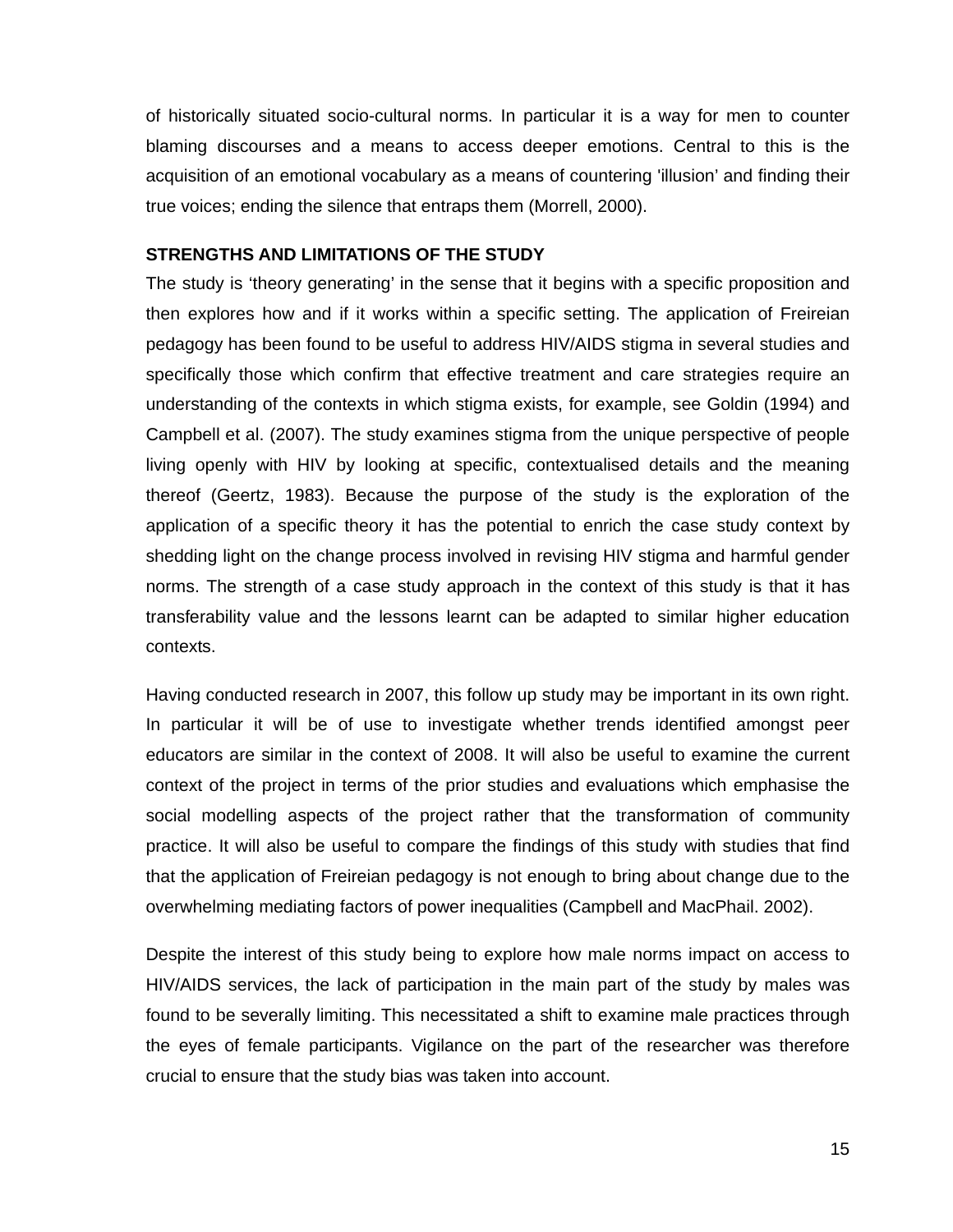There was a shift in the research focus due to the self selection of the subjects of the study. These were young people who to lesser or greater degrees are living openly with HIV. The impact of this was both liberating and limiting in that it there was no participation by students who are not living with HIV. This shift may have been of some value and has the potential to add to current debates which show concern with regard to the role of pretest counselling in attempts to encourage more people to find out their status in contexts in which treatment, care and support services have not been implemented as part of a more comprehensive response to health care with HIV (Koo et al., 2006).

Hemer, and Tufte, (2005) highlight that Freire's theory of dialogical communication is concerned with the intention of communication rather than forms of communication. In Freireian terms the principles that define the communicative context are important whilst the modality of communication is a product of that. This may pose a limitation on understanding how participation is developed to mitigate HIV stigma through the use of activities and events. It will therefore be important to draw on additional theories to counteract this limitation.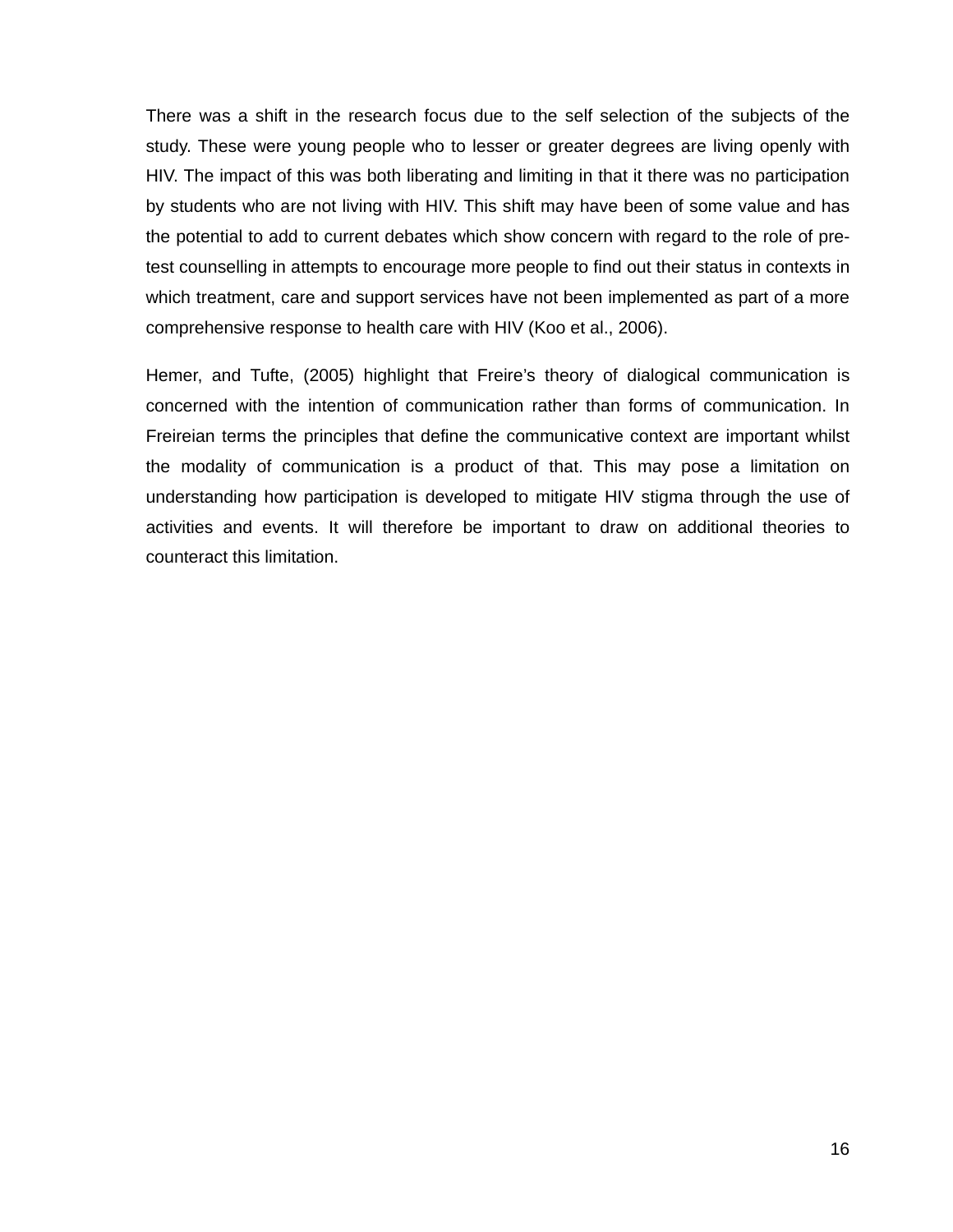# **CHAPTER SUMMARY**

This chapter highlights a need for education to address HIV stigma through processes of empowerment and transformation. This process of contesting dominant hegemonic sexual practices must of necessity have a strong human rights approach that involves HIV positive people who are living openly with the disease (Kelly, 2001). Such people should be situated in the 'centre' of the university system and not in the 'margins' if they are to address the complex social and cultural factors embodied in the system (Crewe, 1997; Kelly, 2001). It also argued that a solution to the problem of improving access to HIV services may be to enable structural, institutional and community level variables to support a social response which recognises communal norms in driving individual action (Parker, 1997). Young people living with HIV have the greatest potential to participate in 'change' in higher education settings by drawing on their own knowledge drawn from real life.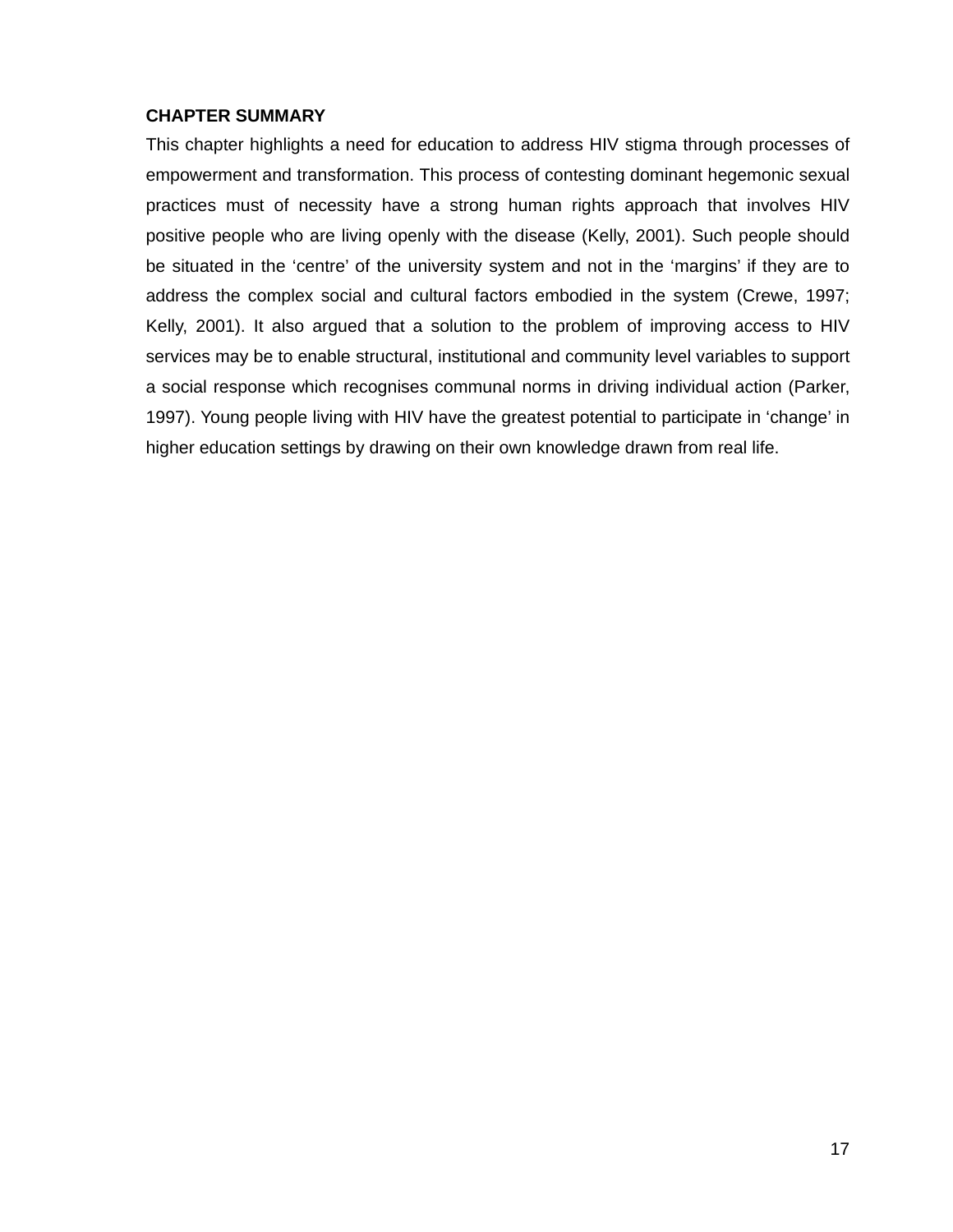### **CHAPTER 2 – LITERATURE AND CONCEPTUAL REVIEW**

## **OVERVIEW**

This chapter outlines the history of the Health Promotion (HP) project and the development of the conceptual frameworks that inform it. A review of literature relevant situates the project conceptually in terms of behaviour change models of social change and suggests that a more contextualized approach is needed which acknowledges and makes use of community managed risk. The principle of development that underpins the project is discussed in relationship to the key concepts of empowerment, health promotion and development. A case study approach to the application of Freireian pedagogy is proposed. This uses relevant research to explore the value of the application of Freireian theory to the Health promotion project. In this process it is suggested that Freireian pedagogy does not sufficiently address certain change processes and that Augusto Boal's (1979) Pedagogy of the Theatre can be used to address the performative aspects of social change and usefully complement the Freireian approach.

## **THE DRAMAIDE HEALTH PROMOTION PROJECT**

The aim of the Health Promotion (HP) project is to mitigate HIV in higher education by encouraging discussion and debate on HIV stigma and gender discrimination (DramAidE 2002/3; DramAidE, 2006/7). HIV positive student - aged peers live openly with the disease and provide leadership to engage campus communities in HIV/AIDS events which demonstrates in a practical way that HIV stigma is a community concern among those with HIV, in which each individual plays a role to develop a response characterised by social cohesion (DramAidE, 2008).

These peers are called 'health promoters' (HPs) and their role is to create an enabling environment for a community based response that promotes opportunities for involvement in HIV/AIDS on different levels (Parker et al., 1998; Parker and Kelly, 2000; Swanepoel, 2005). This means that the project moves beyond message-based, individual-orientated intervention by integrating a response that involves HPs endorsing health enhancing behaviours, by integrating HIV/AIDS responses by the institutional Higher Education HIV/AIDS Programme (HEAIDS) and involving senior management, staff and students in activities and events (DramAidE, 2004). The project is health promoting through facilitating 'healthy choices' by the creation of a supportive network of peer educators with a broader aim of initiating a social movement that promotes healthy lifestyles (Botha and Durden,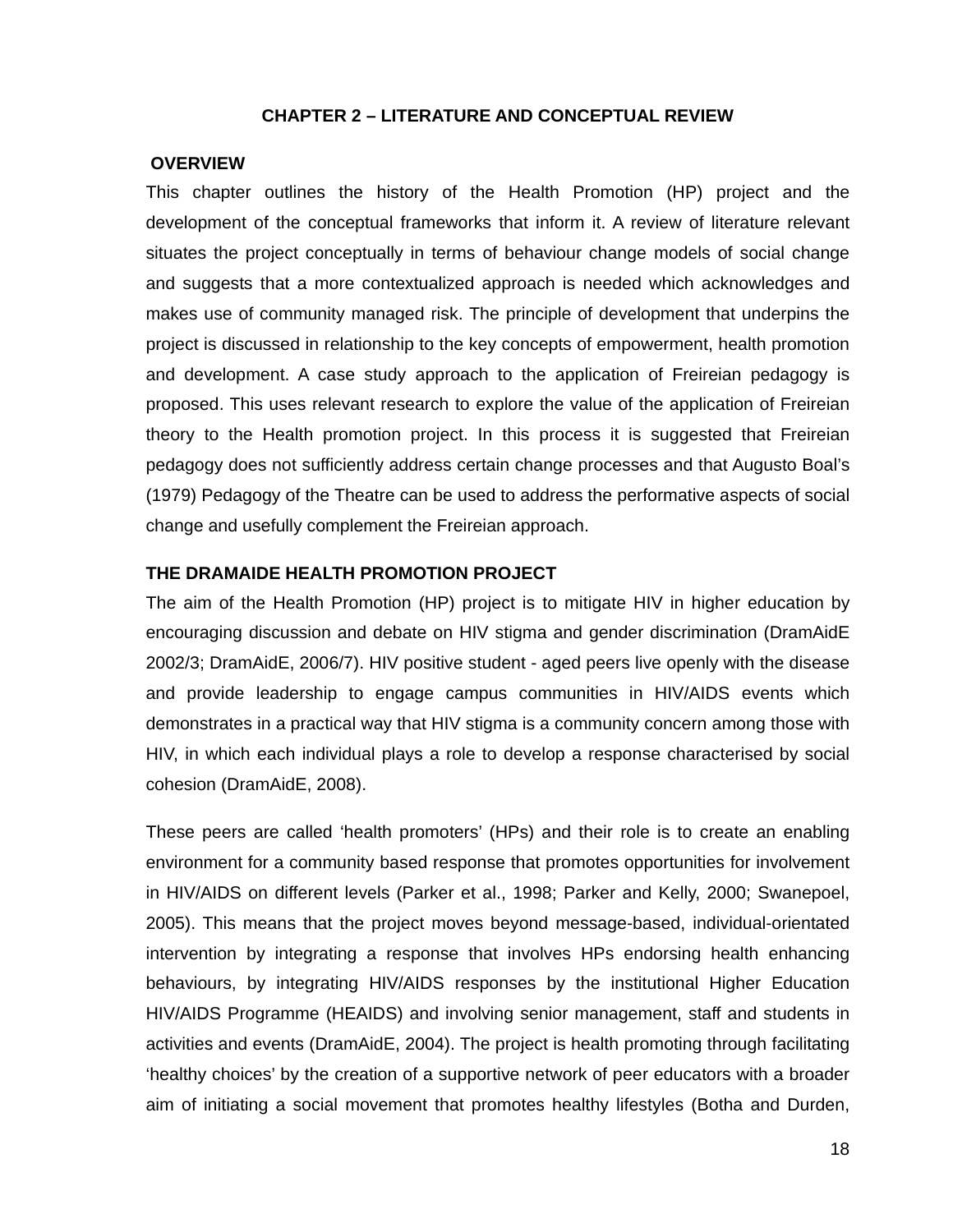2004). Community activities and events provide opportunities for people to interact face-toface, with peers of the same age, who are living openly with HIV. These activities and events involve big screen and 'Forum' events.<sup>8</sup> Candle lighting and memorial ceremonies for AIDS activists are also held. A key purpose of the project is to encourage a critical analysis of issues related to HIV/AIDS through workshops and other activities (Frizelle, 2003). DramAidE views health promotion through the lens of a "paradigm of critical theory" to deconstruct common sense understandings of gender issues and to encourage those who have been voiceless to participate in addressing gender (Nduhura, 2004; DramAidE, 2008).

## **A history of the project**

The current project is the outcome of several pilot programmes that have developed to refine the conceptual framework of the intervention. Originally DramAidE's schools programme 'Mobilising Young men to care' (2000) was initiated in response to the need to counter the cycles of violence and misogyny that existed in KwaZulu Natal schools (Botha and Dalrymple, 2001).The gender stereotype of men as brutish and uncaring, as well as the collusion of women playing submissive roles, has led historically to communication contexts that encouraged high risk practices (Kelly, 1996). The project is based on the understanding that these oppressive practices are often as a result of social and cultural norms which maintain unequal and oppressive relationships. Facilitators drawn from local communities continue to research the potential of workshops that will encourage young men and women to analyse communication contexts and to identify problem behaviours (Botha and Durden, 2004).

Influenced by the 'mother programme' DramAidE, the project developed with the understanding that HIV/AIDS interventions need to take into account communication contexts sensitive to conflicts in modern and traditional ways of life and contextual elements influencing behaviour in rural communities (Dalrymple, 1987). Rooted in participatory communication for social change theory, the project has a special interest in social theories and understanding the ways in which culture and education may act as a

<sup>-&</sup>lt;br>8 Forum theatre involves the performance of an unfinished play to raise issues of importance within a community. The actors invite the audience to participate in proposing and challenging solutions to problems posed in the play (Seguin and Rancourt, 1996). The use of big screen technology combines the immediacy of drama with the accessibility of modern media and involves the audience in the games and activities usually used in the intimacy of a workshop context (Frizelle, 2003)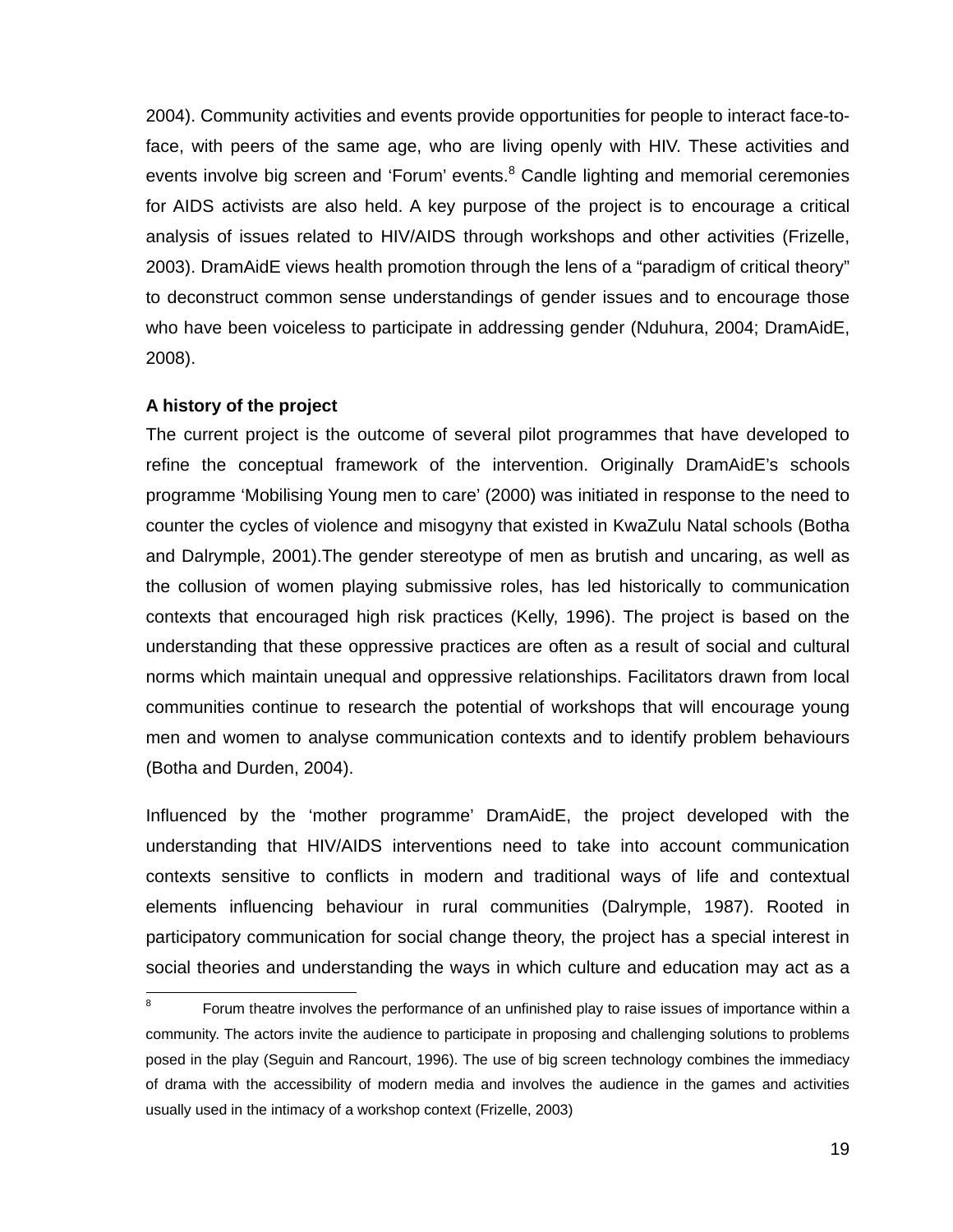means of social reproduction of class, ethnic, racial and gender structures and therefore as a means of social control and oppression (Tomaselli, 1997).

Prompted by the recognition that there was a need for the capacity development of HIV/AIDS facilitators and educators, a peer training book was developed. This research process involved the development of workshops by young people affected by these issues (Sutherland 2002). This gender responsibility programme was evaluated by the Centre for AIDS Research Development and Evaluation (CADRE, 2001). The preliminary report findings suggest the workshop context created an environment in which equal partnerships between the participants were possible and that the context did not replicate socially repressive situations that may have existed outside the workshop (CADRE, 2001:8). The findings of this research indicated games and role plays in the workshop created consciousness and the ability to step outside of everyday lived reality and to reflect on it from a more objective and analytic standpoint. (Also see Mukoma, 2003; Frizelle, 2004, DramAidE, 2008).

The conceptual framework of the project was refined in partnership with CADRE. This was within the parameters of the national governments Beyond Awareness Campaign in higher education. This project was based on the understanding that people enact social roles and their attendant meanings are adopted from social conventions or established practices. It was for this reason that an activity and events based series of training workshops for staff and peer educators was initiated to develop a coordinated university response. Based on the conceptual framework described in Communicating Beyond AIDS Awareness (Parker et al., 1998) the project highlighted the central role of participatory communication in reforming and revising social norms. This campaign included the promotion of a social movement around the unifying symbol of the Red Ribbon in the development of media such as murals, plays, posters and dance which encourages the integration and representation of more meaningful and contextualised health messages rather than those developed by external experts for communities (Parker, 1997). The concept that communities are made up of activities that are communication-based and that these activities may be practiced, led to the development of the notion of communities of practice in health communication (Kelly et al., 2000).

Communicating Beyond AIDS Awareness was one of the first theory based HIV/AIDS campaigns in higher education that used a normative theory based approach that was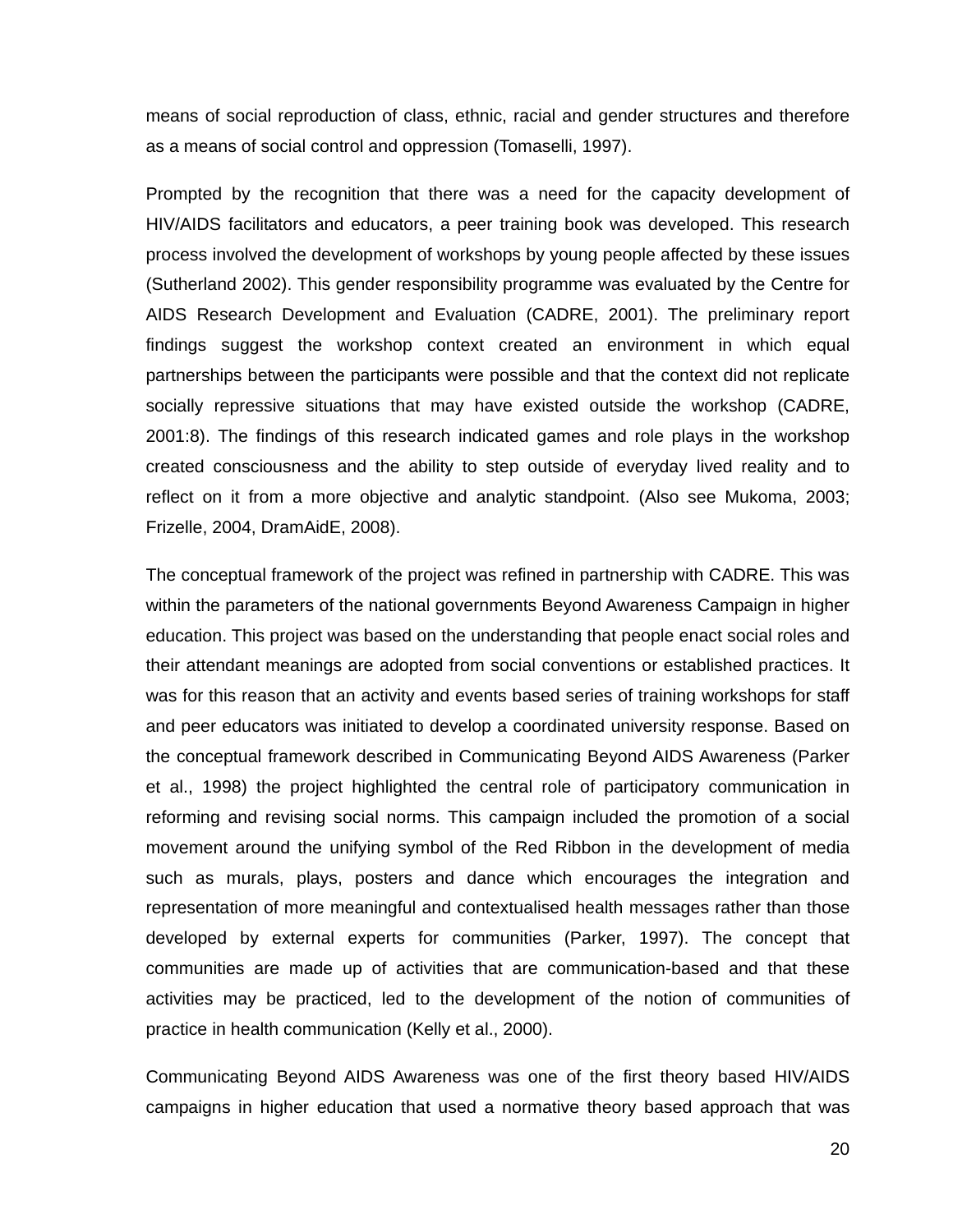based on best practice and that was contextually specific (Swanepoel, 2005). Increasingly the project's focus worked to counter HIV stigma by developing a context that was supportive of people living openly with HIV. This led to the development of a project ensuring that HIV stigma was addressed on a legislative level in terms of higher education policy.

DramAidE evaluation (2001) found that HIV positive young people are well received by student peers and that opportunity for interaction has a positive impact on the attitudes of students in higher education (CADRE, 2001). External evaluations also found that the project had potential to initiate a social movement based on a positive approach to health that endorses the rights of people living with HIV (Frizelle, 2004). The Higher Education HIV/AIDS Programme (HEAIDS) rolled out a national project in 2004. This focused on the involvement of people living openly with HIV, who were encouraged to address campus community forms of stigma through informal contexts and peer to peer communication (DramAidE, 2008).

## **The project in the context of higher education**

In the context of higher education, the HP project is DramAidE's largest programme with funding currently provided by the United States Agency for International Development through JHHESA (Johns Hopkins Health and Education South Africa). In 2006 the HP project was encouraged to make a major shift in terms of the project's prior dialoguebased strategy to mitigating HIV. From an ideological perspective dialogue is opposed to monologue or any didactic communication that reproduces dominant epistemologies which reinforce traditional power differentials in society (DramAidE, 2006/7; Kellner cited in Ed. Llan Gur-Ze'ez, 2003). The focus up until 2006 countered HIV stigma and critical gender issues, encouraging the practice of positive attitudes to people living with HIV and healthier lifestyles.

The resulting shift has seen a tension emerge between the original dialogic strategy of the project and a social marketing approach which promotes abstinence before marriage and counselling and testing (DramAidE 2002/3; DramAidE 2006/7; DramAidE, 2008). In the new approach the HP project has been challenged to market these messages to increasingly larger audiences. Amidst critiques of the ideological imperialism implicit in the abstinence till marriage, being faithful and 'other' prevention (otherwise referred to as 'risk reduction'), critics note the Presidents Emergency Programme for AIDS Relief (PEPFAR)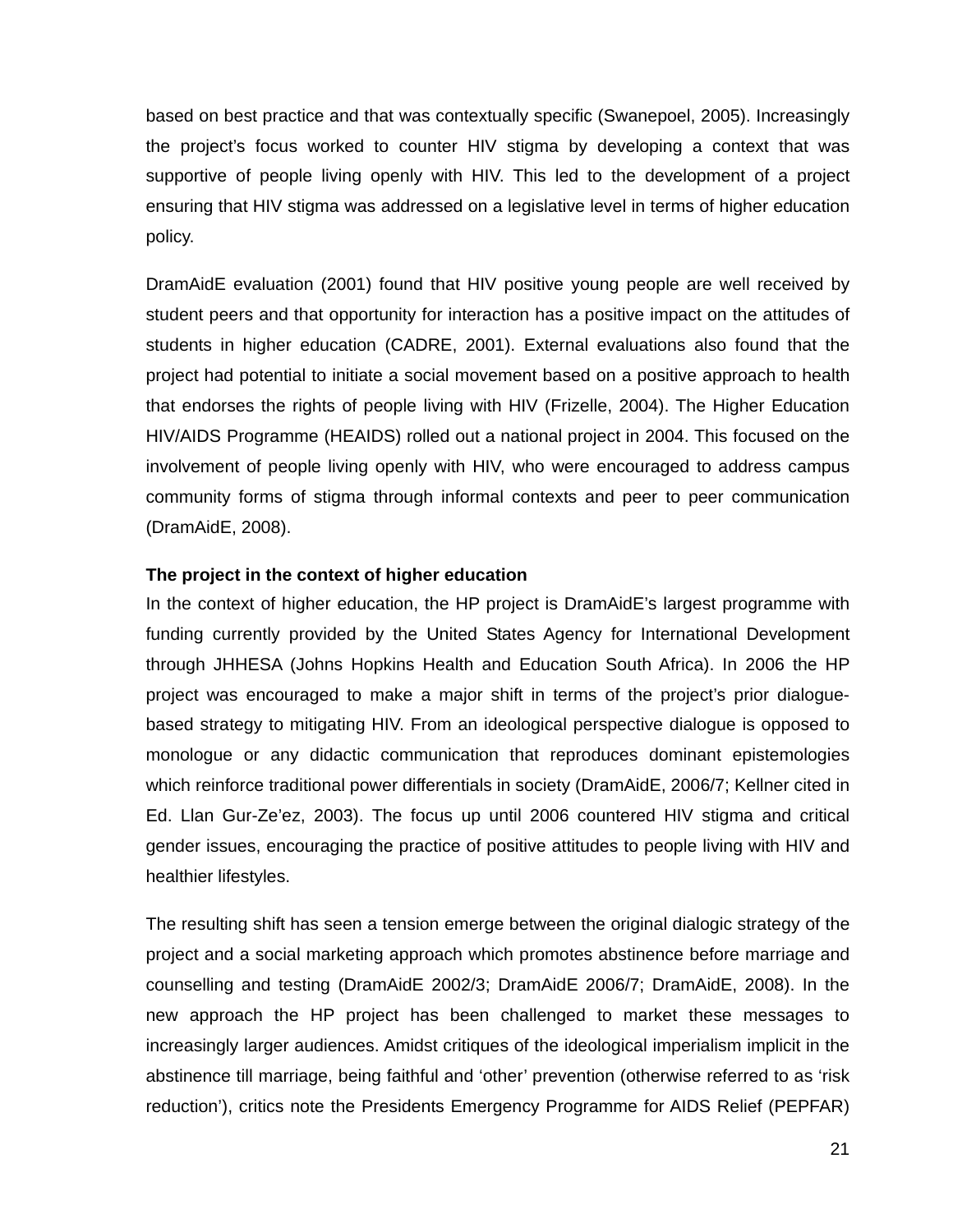preferential funding towards abstinence-until-marriage programmes. These programmes are promoted over and above life skills and sexuality education interventions. Critics suggest that these programmes are problematically representative of conservative American values rather than being rooted in public health science. More recent critique suggests the behaviour change social marketing approach, which increases participation using 'entertainment education' formats, is being used as part of a moral ideological agenda (Epstein, 2007).

Mindful of the potential of 'participatory' programmes for ideological abuse there is an urgent need to critically evaluate the role of programme conceptual frameworks and whether they contribute to "freeing people and democratising society" or inversely questioning the potential of theoretical frameworks to develop programmes that "integrate(s) people into a hierarchy, transform them into consumers, accentuate social differences and becomes a useful instrument for ideological domination" (Dalrymple, 2004:1). Recent research suggests that DramAidE may have found a way to implement the abstinence-until-marriage approach using a problem posing centred approach. This approach advocates the representation of what people think and know. The idea that underpins the concept is that all people have unique skills and experiences that inform them how best to approach a problem. Problem posing involves people actively in identifying (from real life situations) where and how a problem is manifest. The process of involving them in a problem drawn from their lives ensures they are able to analytically and critically find the most appropriate way they can best deal with a problem (Singhal, 2003; Singhal, 2004; DramAidE, 2008). The approach is differs from a problem solving approach in which a defined problem is identified and prescribed solutions to the problem proposed to a community.

#### **LITERATURE REVIEW**

There is little or no research on the HP project other than internal and external evaluations of the project (DramAidE, 2008). There is, however, an abundance of literature on other DramAidE project schools with detailed analysis of the theoretical frameworks that underpin the project (Dalrymple and Preston-Whyte, 1994). The evaluation and analytic work on DramAidE as well as theoretical work relevant to the work of the organisation are presented below. The review is structured according to key elements of DramAidE's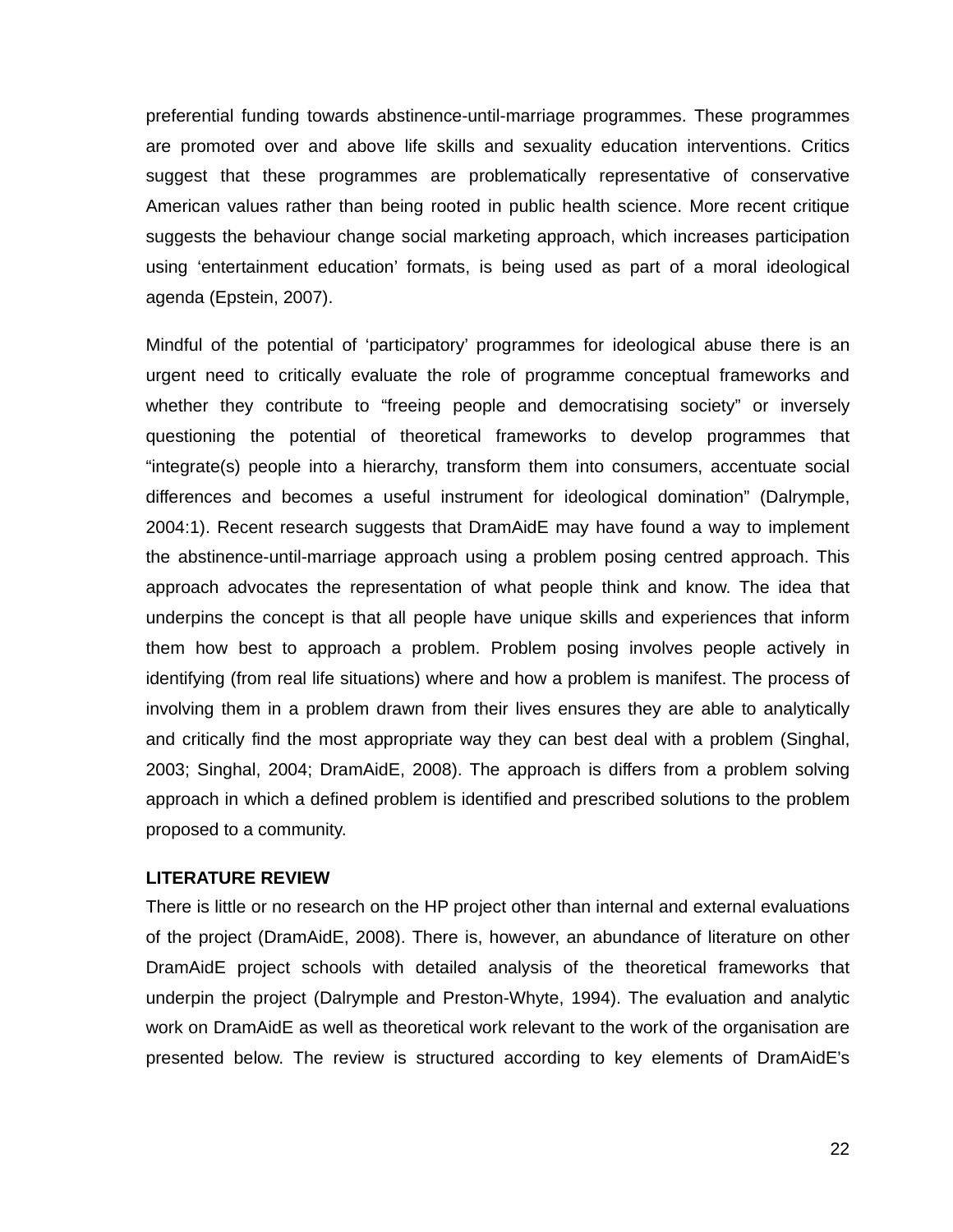programme. An attempt is made through this to develop an appreciation of the implicit and explicit theoretical and empirical underpinnings of the project.

#### **Behaviour change model**

Most literature on the project has reviewed the project's efficacy in relation to behaviour change frameworks and more specifically as a social influence intervention in which social leaning theory (Bandura, 1977; 1994) is a key component of the project (in Frizelle, 2004).Central to social learning theory is the perception that one is capable of performing or modelling behaviour (Frizelle, 2004). Citing behavioural models, these evaluations demonstrate that young people are more inclined (in the short term) to make better health and relationship choices (Sutherland, 2000; CADRE, 2001, Sutherland, 2002; Frizelle, 2003, DramAidE, 2008). Frizelle (2004) found that the young people who facilitate this project are often thought to model the ideal behaviours of people living openly and positively with HIV. They, however, also provide real examples of people who have had to negotiate the practical realities of living with HIV. This means that they can talk with insight about the difficulties of adjusting to a healthy lifestyle (Frizelle, 2004). They do this in an overtly non-political way by creating opportunities for face to face communication at exciting activities and events which because of the health promoter's charisma and the exciting repertoire of activities they create engage people in supporting the rights of people living with HIV and of other marginalised groups (DramAidE, 2006/7). It was also found that activities with HPs helped students to personalise the risk of HIV, demystify AIDS, break stigma and deal more effectively with health and relationship issues (Botha and Durden, 2004). An evaluation that built on this also found that the project built understandings of the social cultural factors that expose women to higher risk of HIV infection. It was also found that female students were more vocal on the issues of gender (Mukoma, 2003). Research in 2008 found that men in the project were just as vocal and expressed that they had been able to develop better communication skills and found that their relationships with the opposite gender improved as a result of the project (DramAidE, 2008).

Durden (2008), in review of the HP project (2008), highlights that Entertainment Education and Peer education are core components of the methodology which are found to be popular. Entertainment education is found to be interesting and innovative for students. The strength of peer education is that it enables students to spend time together working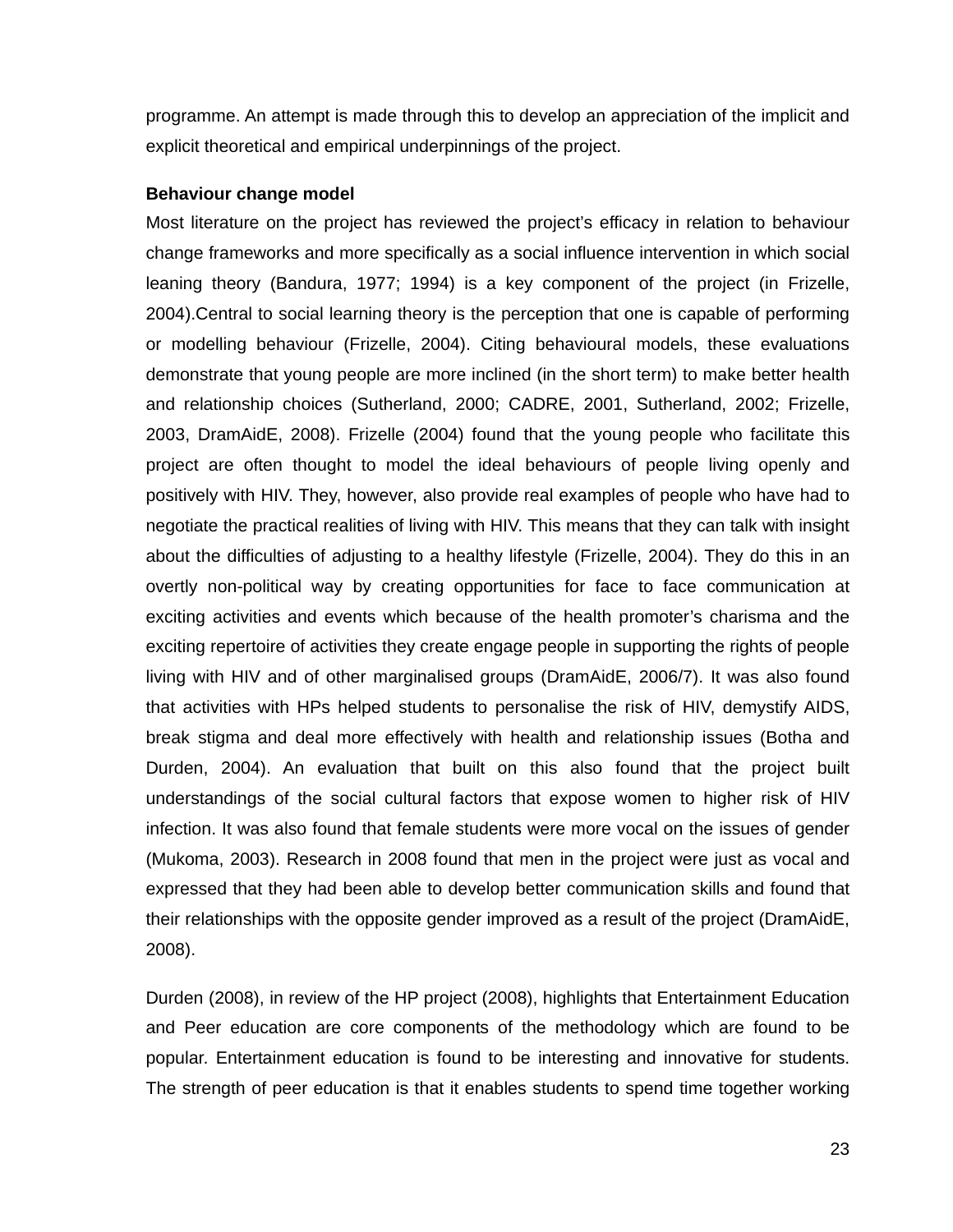over their attitudes, beliefs and working skills (Duetsch et al., 2003). It is limited in that it only reaches a small minority of learners eager for health education.

In DramAidE research and HP project evaluations, entertainment education and the performing arts are cited as modalities that bring about "change" (Sutherland, 2002; Frizelle, 2004). The entertainment education model uses educational and entertaining formats to create favourable attitudes towards desired behaviour. It involves the careful design and implementation of messages to show individuals how they can live safer, healthier and happier lives (Singhal and Rogers, 1999). Research findings support its effectiveness for HIV/AIDS communication and empowerment of marginalized people (Nariman; Piotrow et al., 1997 cited by Cholmondeley, 1998). Entertainment education is particularly relevant for use as a catalyst for human development and empowerment which is particularly relevant for SA higher education institutions in which stigma is still prevalent despite opportunities for anti-retroviral therapy (Cholmondeley, 1998; Chetty, 2000; Epstein 2007). Analysis, however, is largely underpinned by behaviour change (BC) models and does not sufficiently consider the role of Freireian method and Boalian dramaturgy in revising identity.

A key criticism of the behaviour change model is that it is based on the assumed ability of individuals to assess, think critically and make reasonable decisions in a context where the extended family and community influence the decision making of the individual (Airhihenbuwa and DeWitt Webster, 2004) The strong influence of community determined norms makes it difficult to practice habitual safer sex within the perceived parameters of predefined 'risk' reduction interventions (Hamilton et al., 2007). Research suggests that the system for communicating risk – its people, rules, formats, and technologies – is a part of its social meaning. These heuristics are at times manipulated in ideological ways to create artificial dichotomies which include public/private, winners/losers and scientists/people and that across a variety of social contexts it is at times manipulated in ideological ways.

The behaviour change model also does not sufficiently take into consideration that change is contingent on particular pre-conditions or predispositions being fulfilled (Kelly and Parker, 2000). Behaviour change models have been critiqued for assuming that risk protection is a priority in resource constrained settings and that there is the motivation to comply with externally prescribed behaviours. There is also the assumption that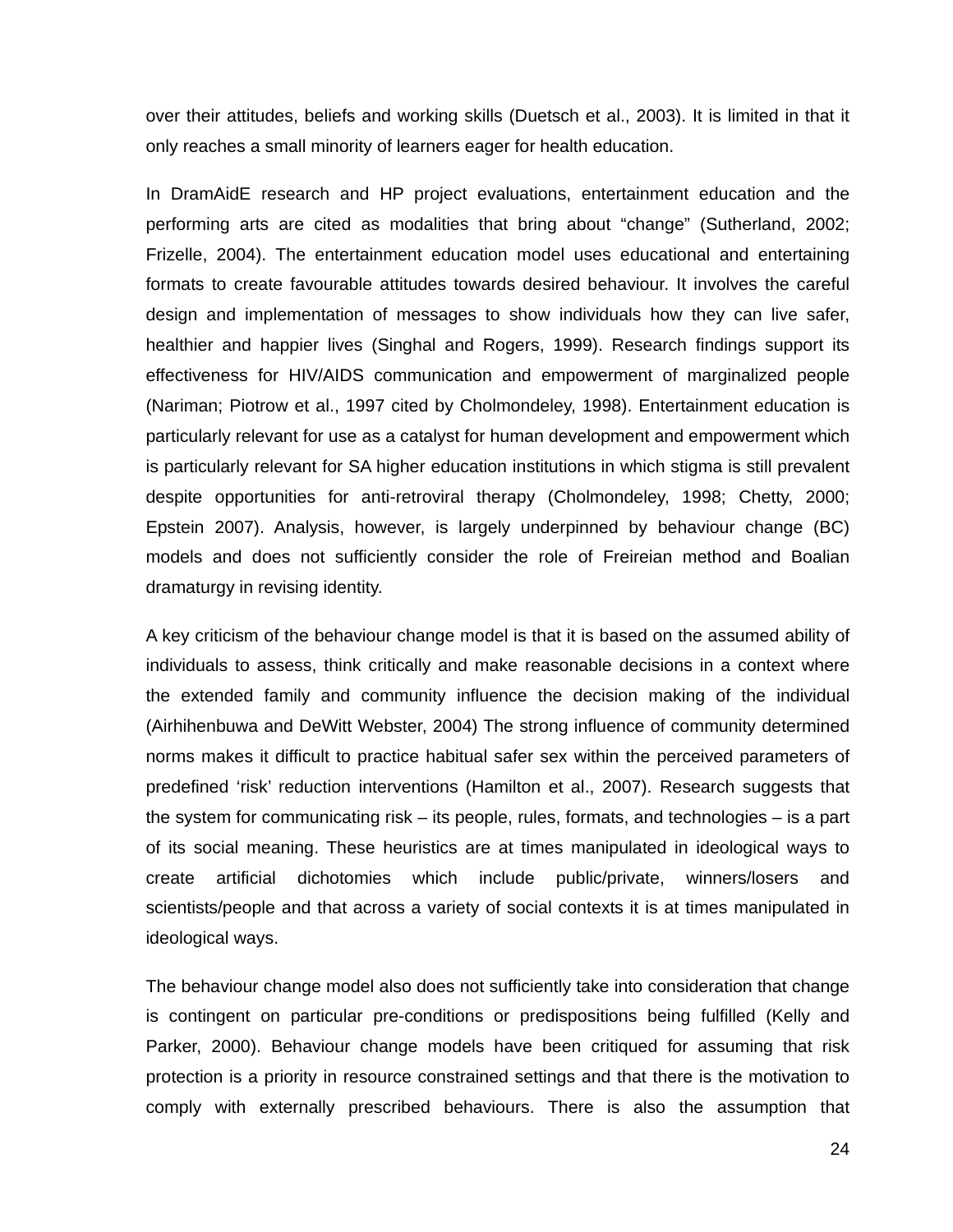communities do not have their own ways of managing risk. Furthermore, they assume that decision making is volitional and not socio-culturally mediated. In other words, models emphasise 'agentic rationality' (individuals as rational agencies making decisions about their own behaviour prior to committing themselves to action) and is devoid of understanding "the challenges of lived experience "(Kelly and Parker, 2000) where behaviour as much 'happens' to people as it is chosen. It is therefore argued, that there is a need for community approaches which can revise social norms and develop solidarity to address issues of intentionality (how people are committed to action) and to revise harmful social practices and mediators of behaviour (see Campbell, 2003; Shisana, 2002; Swanepoel, 2005).

Communication for social change theory has developed in resistance to bio-medical HIV/AIDS communication and is influenced by converging trends in social change theory and developments in health promotion and health communication (Moodley, 2007). More recently there has been a shift towards more community mobilised approaches to HIV/AIDS in which there is greater emphasis on community mechanisms for developing private and public dialogue and debate to revise social norms and cultural values in a supportive community context (Scheepers et al., 2004)

## **Community based approaches**

In literature on community change the project falls outside of the ambit of traditional health promotion projects which usually advocate lifestyle changes. This project is on the other hand concerned with building on and encouraging behaviours that are already working well within a community (Kelly et al., 2000). This approach to health promotion focuses on what positive attributes in a community can be maximised to their full potential to create learning opportunities. This approach seeks to revise outdated norms, to develop a mindset that recognises good health and wellness, rather than a focusing on aspects of the disease which are not life empowering (see Antonovsky, 1996).

Campbell and MacPhail (2002:2) highlight the value of social and community contexts that "supports the renegotiation of social identities and the development of empowerment and critical consciousness". Ideally, they emphasise that it involves a process in which group norms are formed as the result of a process of collective negotiation by young people in group settings. Peer education in the context of a health promoting project, typically involves a process of co-operation, trust and a positive, reciprocal community identity.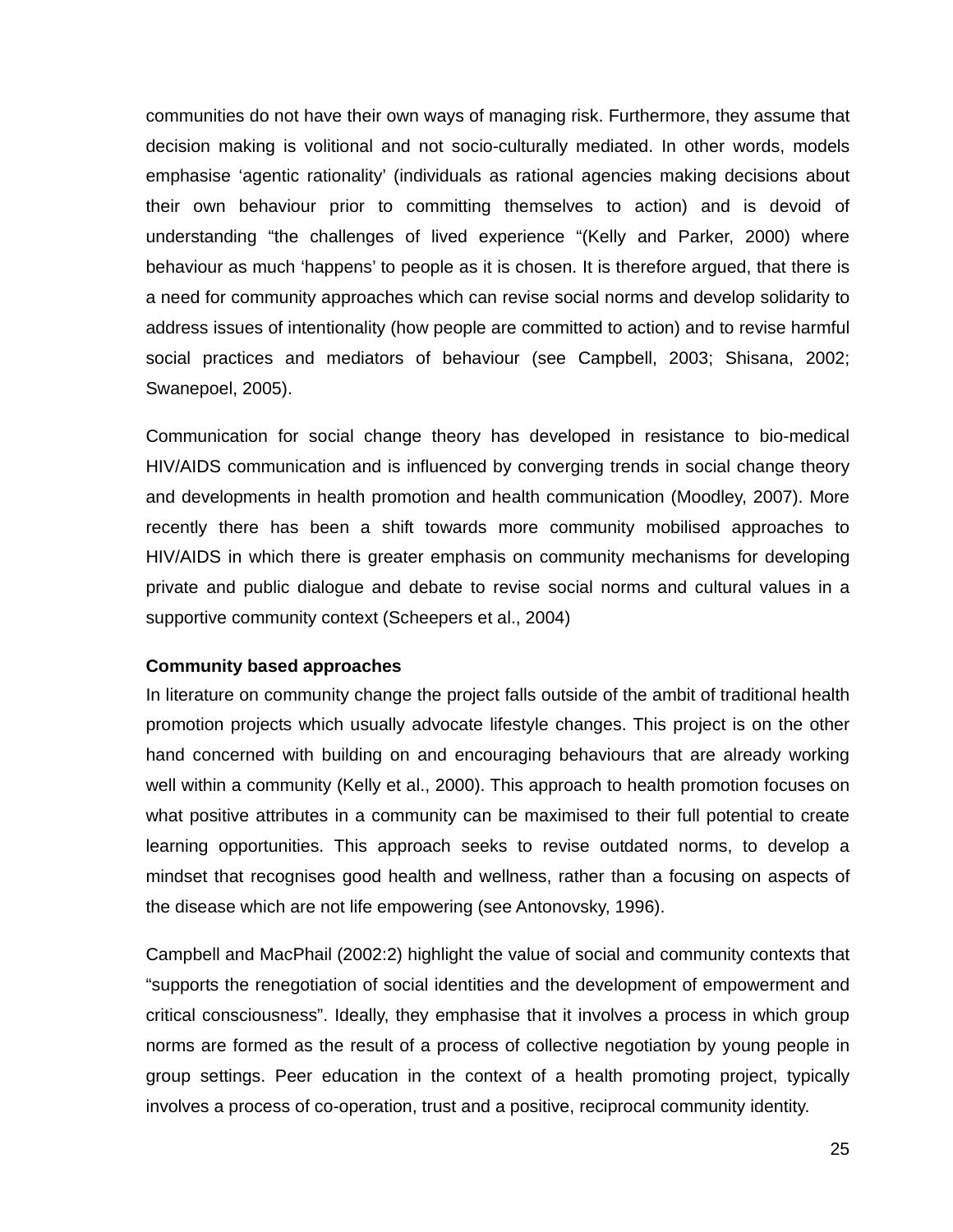DramAidE's empowerment model works on a collective level "to empower the community through developing self-reliance in all aspects of life" (Young, 1997:24). This is accomplished by the transference of knowledge, skills and resources that enable individuals to take action and responsibility, and remove obstacles that may have, in the past, hampered this (Durden, 2003). This process hinges on a participatory approach which essentially encourages the development of "a thinking society" in which issues are argued, debated and negotiated within an evolving group process (Campbell and MacPhail, 2002:3). Campbell and MacPhail note that in theory participatory approaches should provide contexts in which young people can generate their 'own indigenous critical analyses' and reach their 'own self-generated solutions' on the basis of such critical analyses (2002:5). HIV/AIDS interventions need to challenge peer-education programmes to be non-prescriptive, critical of messages and formats. That is if they are to address the complex ways in which HIV/AIDS is manifest in people's lives.

#### **Development and empowerment**

Empowerment is a 'social action process by which individuals, communities, and organizations gain mastery over their lives in the context of changing their social and political environment to improve equity and quality of life' (Wallerstein and Duran, 2003). A critical element of empowerment theory for health educators is the participatory process in which people might engage to improve quality of life. As an exemplication of participatory processes, 'social capital' is an emerging construct that links community participation with notions of trust, shared emotional commitment and reciprocity (Peterson and Hughey, 2004). Social capital refers to an approach which recognises that when people feel that their needs, views and opinions are respected they are more likely to participate in social networks and organisations. An increase in participation in community structures has been shown to enable people to individually and collectively respond to social issues and develop a positive community identity (Campbell and MacPhail, 2002). Collective action has been linked to the development of a 'health enabling' context in which people identify with a positive social identity. This often leads to improved sexual health and increases in the confidence by marginalised people to address factors that fuel inequality (Hemer, and Tufte, 2005).

Social capital, development and empowerment are integrally intertwined concepts (Kelly and van der Riet, 2000). In this analysis social change cannot be divorced from concepts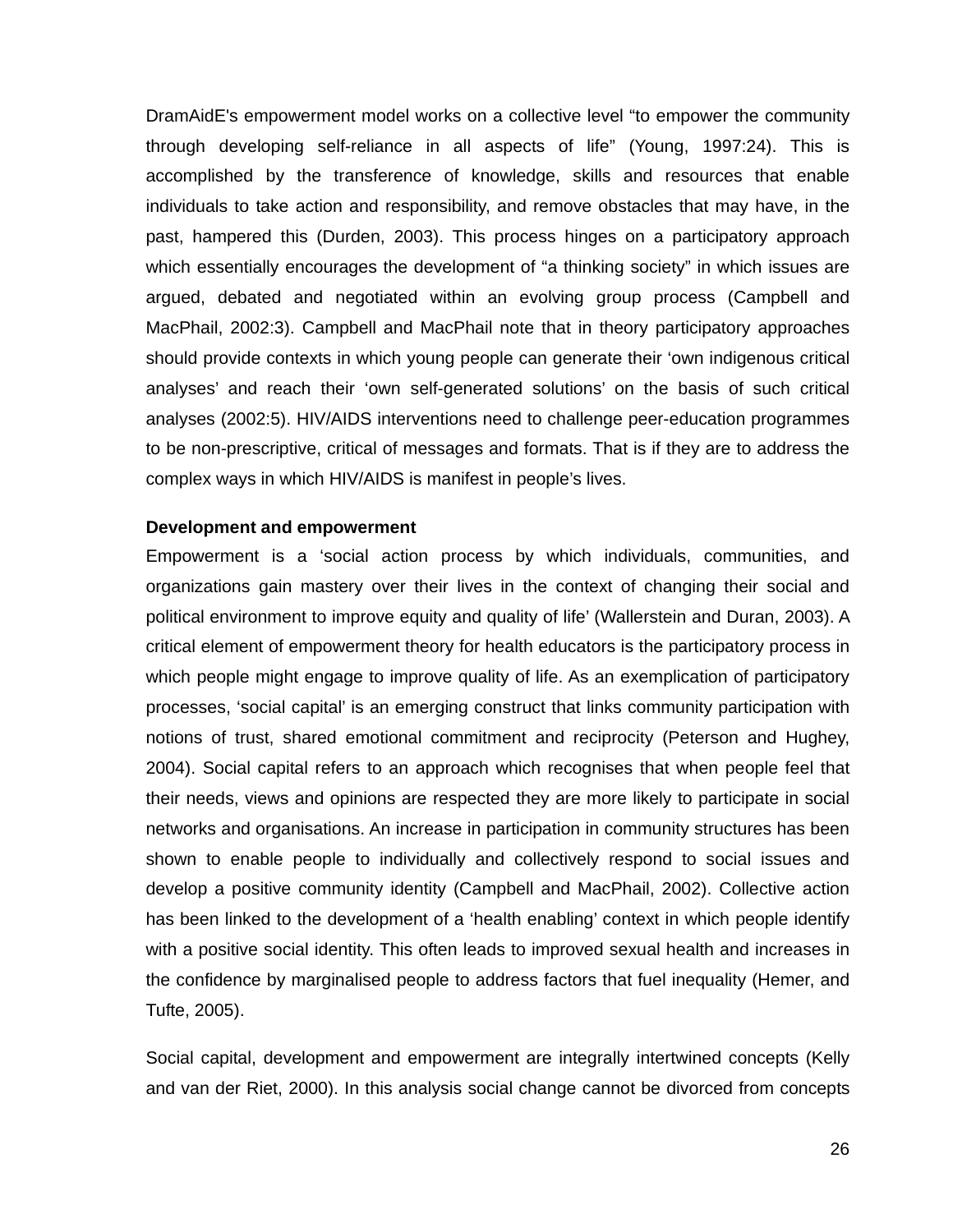of development nor empowerment. Ideological shifts are implied in the changing relationship between those who have been historically dominant and those who have been marginalised from power (Kelly and van der Riet citing Freire, 2000).

The project draws on participatory development for social change principles which communication which has come to be regarded as a normative theory of participation (Servaes, 1995). The Freireian model is characterised by a principle of respect for the humanness of others. This implies dialogical communication and action which can only take place when those who historically have been subjugated reclaim their right to speak out and prevent dehumanising processes such as discrimination (Servaes, 1995:78). This is achieved through a method of deepening consciousness in which action is reflected on through the dialectic of action and reflection moving to consciousness.

The HP project is people centred and gives voice to those who are most affected by HIV. People living with HIV are seen as the nucleus of development and social change in the project (see Parker, 1997; Nduhura, 2004). It is for this reason that the Health promoters facilitate the project with the cooperation of the university community. That enables the development of relationship with student bodies, academic staff and management (Kelly, 2001). This resonates with DramAidE's commitment to encouraging the project to develop motivated by people in the community rather than being initiated and controlled by the programme (Dalrymple, 2004). In order to ensure that the Health promoters are easily identifiable with, representative of students and familiar with local culture the institution encourages peers drawn from their community to openly live with HIV. It is through this process of inspirational leadership that the Health promoters create opportunities for dialogue on issues relating to living openly with HIV and to address complex social structures underpinned by gender stereotypes. In this way local community can engage in dialogue and strengthen democratic processes and institutions. This includes the development of HIV/AIDS policy and the integration of openly positive people into employment structures. Earlier models of development are critiqued below in terms of Freireian principles of development.

# **Development model critique**

Modernisation as a development approach involves the extension of technologies and resources to passive recipients (Kelly and van der Riet, 2001). Freire's *Pedagogy of the Oppressed* (1970) was written in response to what he termed the culture of silence that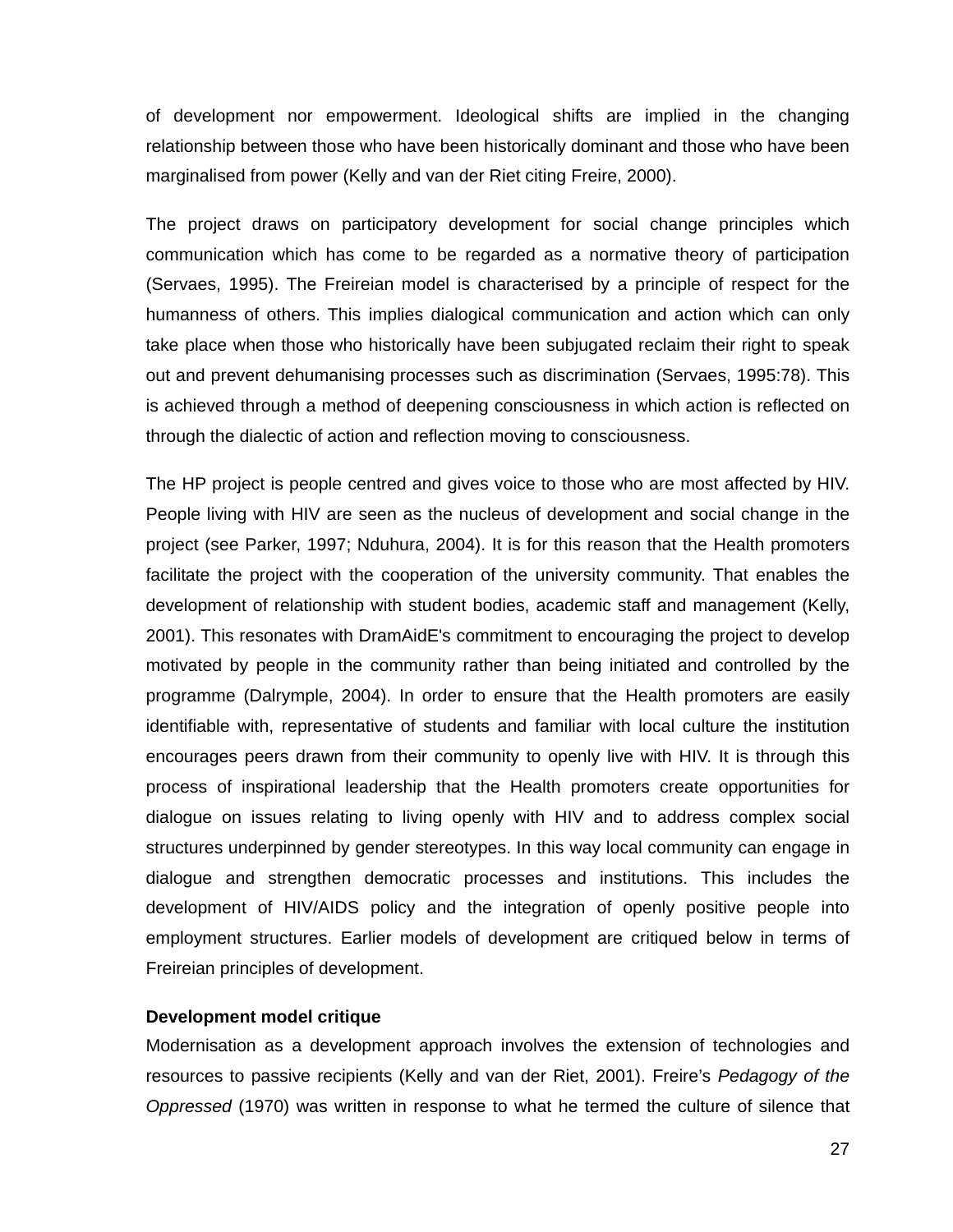pervades the developing world. Freire argues that 'Technocrats' perpetuate cycles of passivity and dependency (Melkote and Steves, 2001; Singhal, 2003). Communities such as these are often characterised as apathetic and suffering from fatalism (Freire cited in Kelly, 2000). Modernisation results in cultural alienation and is accompanied by political alienation as people adapt to the dominant value system. Freire (1972a) considers the oppressed, as people who are marginalised by perceptions that label them as deviant and different from "'good organised and just' society". The trauma of cultural "loss" corresponds to what Freire terms "magical consciousness" characterised by a passive-defensive response (Tomaselli, 2001; Smith, 2002).

Dependency has led to paternalistic perceptions of the developing world as ignorant and backwards (Freire, 1972a). Freire (1972a) argues that dependency is a result of the maintenance of a communication relation by the dominant social group through the structural control of knowledge. This instils in the poor and marginalised a self-perception of lower status characterised by social, political and cultural incompetence (Cornwall and Jewkes, 1995). Traditional education is privileged over and above local culture. This denigrates and devalues local culture (Smith, 2002). "Naive consciousness" or an awareness of the problem may be realised; however, this often does not lead to recognition that structural components perpetuate the status quo (Campbell and MacPhail, 2002).

Increasingly people-centred approaches to participatory development are touted as an appropriate philosophy for society to increase personal and institutional capacities to mobilise resources (Kelly and van der Riet, 2000). Development support communication emphasises the participation of the beneficiaries in the conception and development of strategies. This approach is critiqued, however, for often being undermined by a Eurocentric top down "banking" mode (Freire, 1972a). Freire (1972a) considers this representative of a style of pedagogy in which a teacher is the repository of knowledge and the student is the passive learner (Smith, 2002). In this development paradigm, problems and solutions are often predefined, followed by consultation with beneficiaries which serve to persuade and endorsement of the process (Odei Ajei, 2007). Therefore by bringing in outsiders to organise, one would decide *a priori* a conceptual direction and concomitant practice.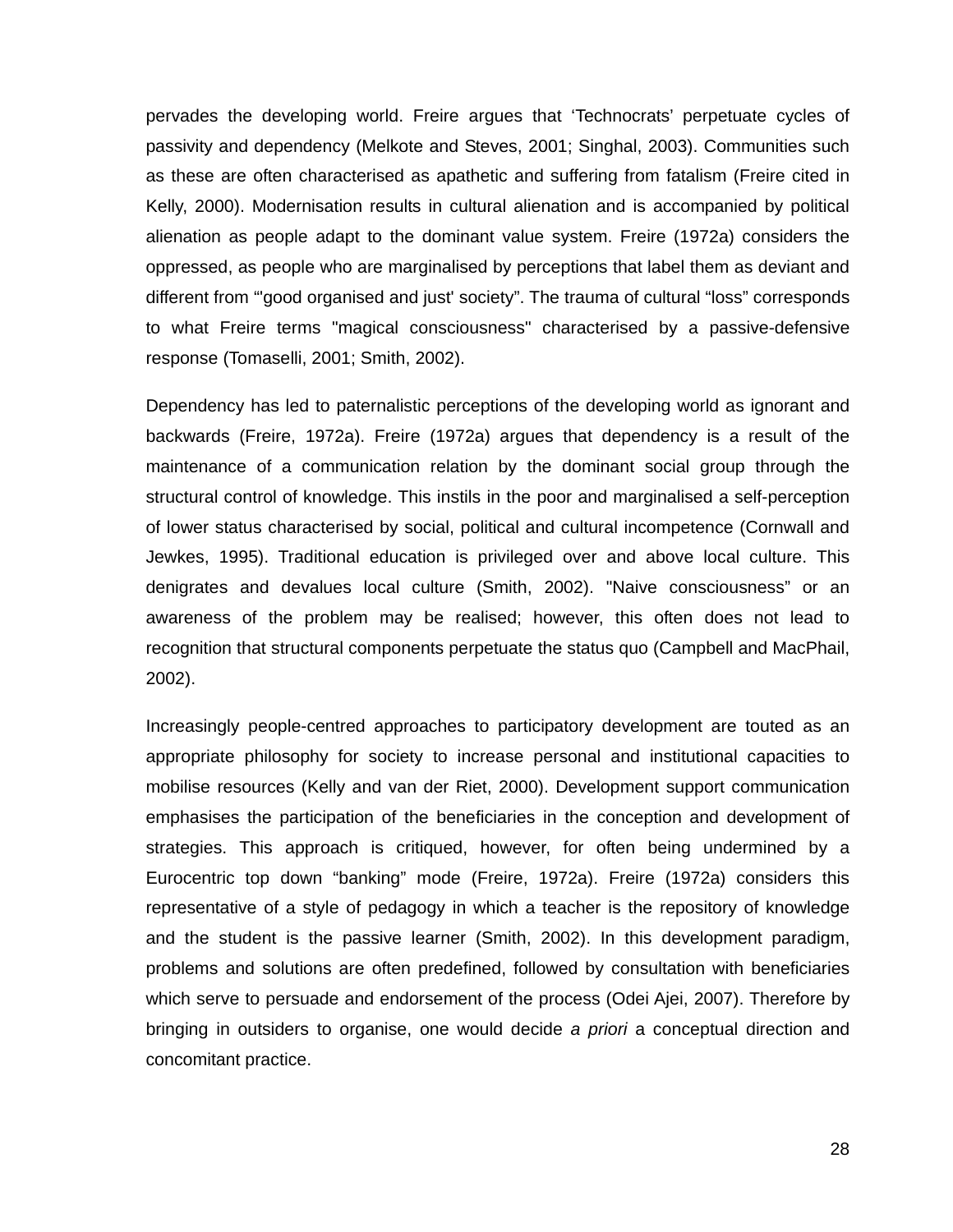Historically, in the context of the 'imperatives' of the HIV/AIDS epidemic to 'save lives', a rapid response has often been justified (Parker, 2004). In critique of the moral panic ascribed to rapid health crises responses, researchers suggest that a "morality of compliance" is the consequence rather than addressing public health (Nord, 2001). Dalrymple (2004) therefore argues, "Health promotion is best produced by the community itself and should not be a gift from the elite to the masses" (Dalrymple, 2004). The rationale behind this is that if approaches to development or education are implemented in a top-down approach then the future will be anything for the oppressed but a continuation of the present. "Authentic education is not carried on by 'A' for 'B' or by 'A' about 'B,' but by 'A' with 'B'…"(Freire, 1972a).

Alternative development furthers an approach in which the community members become agents of change rather than being led by outside agents (Servaes, 1995). This is an eminently political act that enables people to draw on their own expertise, become aware of themselves, and of their potential to act on their environment (Smith, 2002). This alternative approach to development is also sometimes called a resistance approach (Mwasaru, 2007). This is particularly apt when one considers the nature of the HP project and that participatory action research that underpins it. The participatory action research approach was used as it is contains many of the development principles outlined above. Paulo Freire's method of 'problematising' is a key factor in assisting people to recognise that there are alternative ways of doing things. The method is useful in stimulating research that is relevant to a community and not necessarily defined within the prescribed boundaries delineated by the researcher.

## **Freireian pedagogy**

There have been several DramAidE studies which have examined the use of Freireian pedagogy to bring about change with specific reference to gender and HIV (Kelly, 1996; Young, 1997; Nduhura, 2004). In national and international studies, Singhal (2003; 2004) has developed DramAidE case studies which analyse the role of Freireian pedagogy in peer education contexts and the use of participatory theatre or social change.

Freireian method is a conscietisation process which enables the analysis of ideologies, power relationships and their underlying values. This is of importance as it situates all human action within historical context and as culturally encoded as a part of ideology (Fontdevila, 2006). The usefulness of Freireian method by DramAidE in revising identity is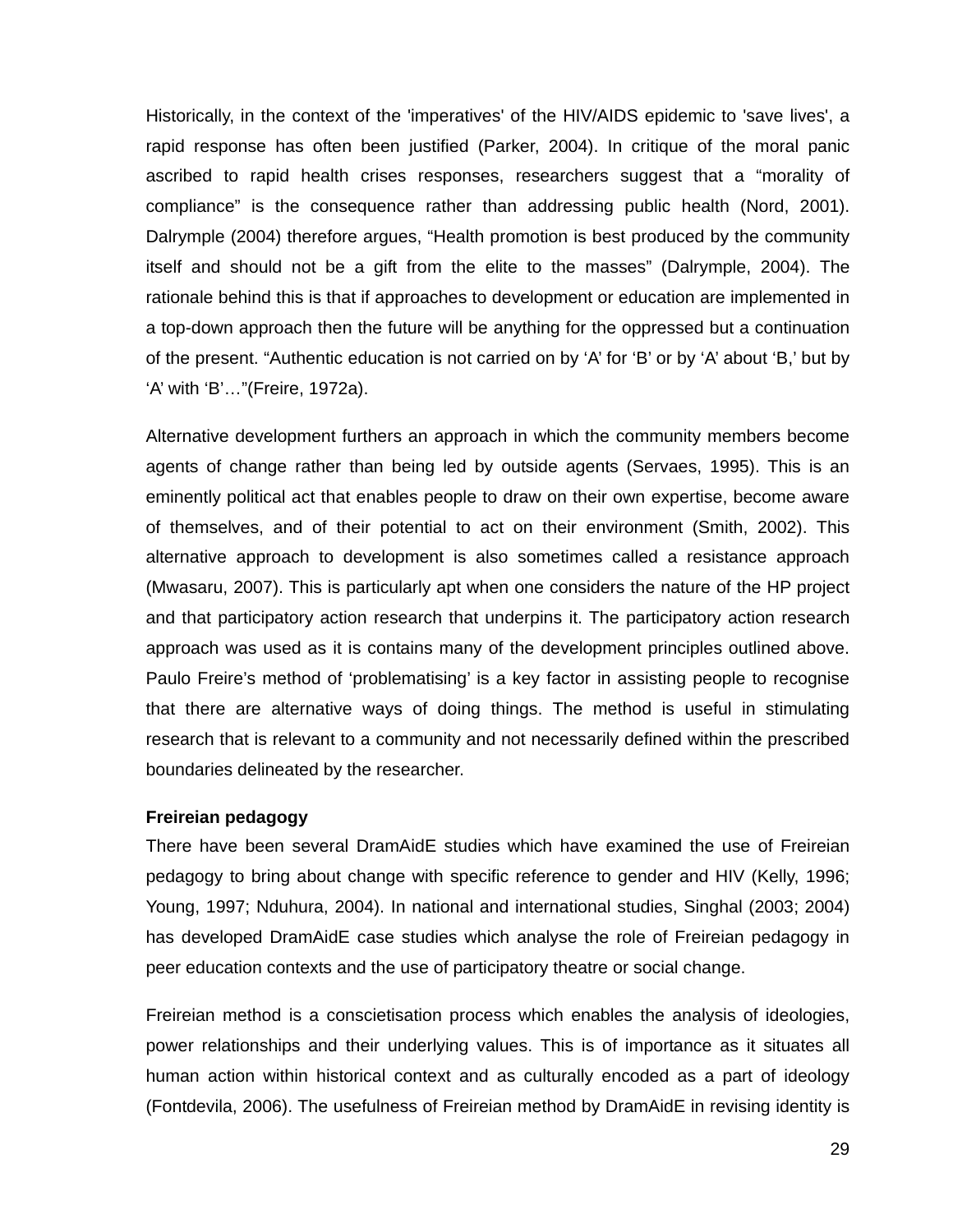supported by pilot study findings. Sutherland (see CADRE, 2001:7) in evaluating the piloting of a series of workshops for the youth from NGO's notes the efficacy of the project in developing understandings of "power relations, culture, identity traditions and their interrelatedness with gender". Frizelle (2004) similarly highlights the efficacy of games and interactive entertainment to deconstruct social, cultural and political factors which influence the realities of HIV/AIDS. She also points to the ability of the performing arts to stimulate open dialogue and create awareness. This resonates with Freire's contention that central to developing consciousness of the world is the need to question *a priori* understandings of the world in which we live (Freire, 1972a).

Freire's method of problematising first involves debate and critical reflection which exemplifies a more democratic form of knowledge production in which people are involved in their own education (von Kotze, 2005). More recent evaluations suggest that there has been some success in the project influencing young men and women to engage in HIV related activities that create openings for the renegotiation of communication spaces about gender (Frizelle, 2004). A significant finding of this research positions the project as a social movement in which young people provide inspirational leadership to develop confidence and self efficacy in their ability to make better lifestyle choices and build healthy relationships. The significance of this in terms of initiating social change suggests that young people have been able to revise stereotypical attitudes about people living with HIV and work together to create a supportive community environment. These findings suggest that counter-hegemonic critique is developing through actions that involve young people as subjects who address the dehumanising effects of HIV stigma and harmful gender practices (Freire, 1972a).

Conscietization refers to the attempt through education to enable progress from a stage of submerged consciousness to a state of critical consciousness (Freire, 1972a). Sutherland's analysis of the workshop method points to this conscietization process. 'Training on patriarchy' is theorised in terms of creating "consciousness to step out of (oneself) to create new patterns, developing realisations that familiar games (when viewed objectively) open up new possibilities". Further research on the project by Mukoma (2003) suggests that the strength of DramAidE's approach lies in its "critical dialogical ...ability to deconstruct *apriori* epistemology" (Freire 1972a). Findings suggests that students use a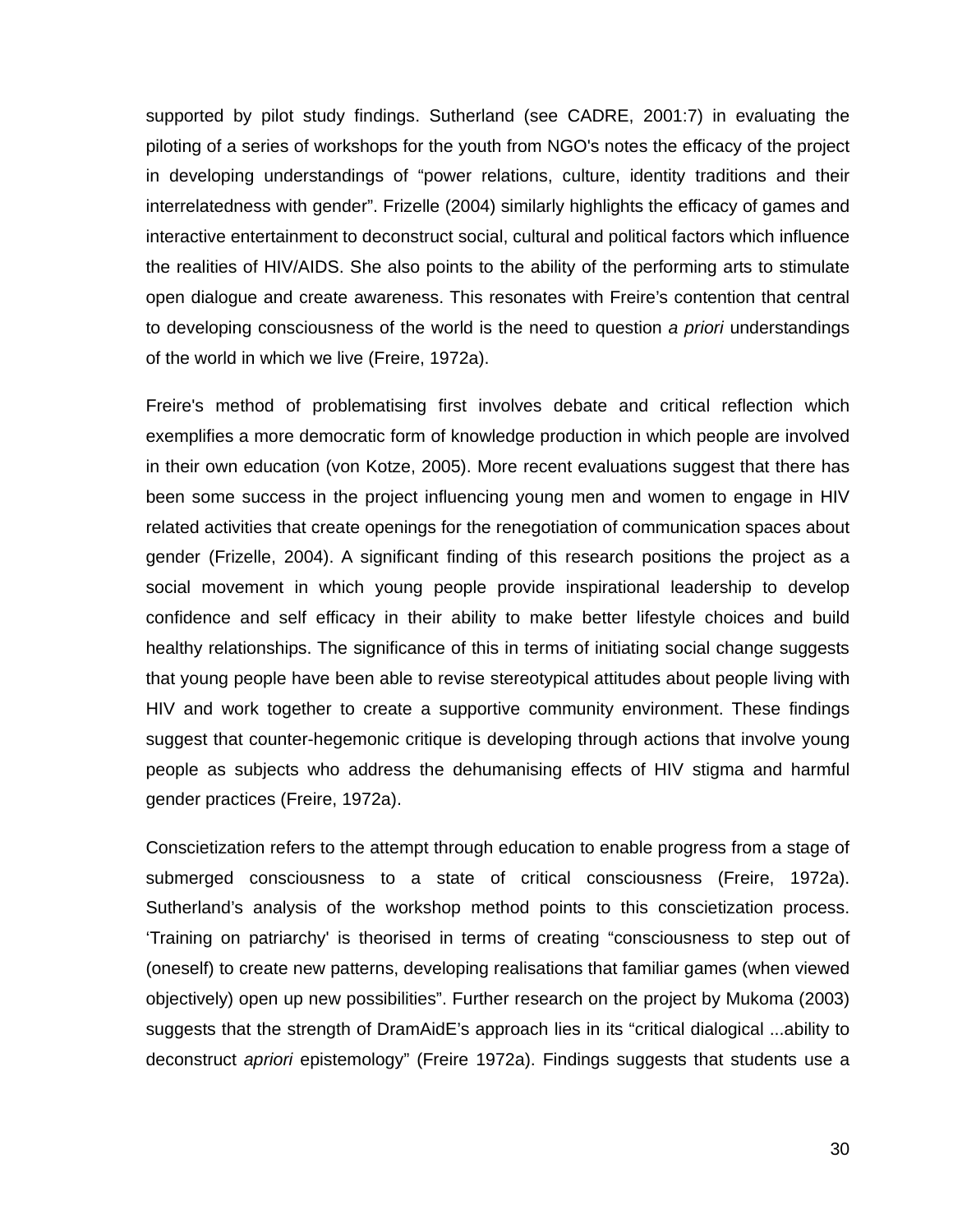process of action and reflection to develop understandings of the issues that place people at risk from gender issues that impact on prevention (Mukoma, 2003).

Freire (1972a) suggests that the challenge for education is to shift people's self perception so that they see themselves as makers of culture rather than as passive recipients thereof. This shift can be perceived in Mukoma's (2003) findings which indicate that the project opens up spaces for the creation of a culture of living positively with HIV. This space not only allows for a shift away from discriminatory practices, it also engages young men and women in creating a communication context in which they can more easily participate in prevention. This is not only especially significant for women who usually find that HIV stigma prevents them from disclosing and seeking treatment but also for men who need coaxing to participate more enthusiastically in dialogue on gender and HIV/AIDS (Mukoma, 2003).

Freire's notion of empowerment encourages a more cognitive understanding of social problems that need addressing and encourages intellectual analysis (Dalrymple, 1987). Empowerment is usually conceptualised in terms of a subjective sense of confidence and ability to act (agency), within given socio-cultural and economic structural constraints (Campbell and Macphail, 2002). This critical pre-condition for the development is that beginning of a heuristic group process in which deductive thinking through experiential practice challenges 'being victims of our own biography' (Dalrymple, 1987). This is of significant relevance in using Freire's method to cope and counter HIV stigma.

# **Cultural theatre pedagogy**

Critics of Freireian pedagogy find that the methods that are used for social change focus on abstractions of power and oppression. In other words, this transformational approach places emphasis on exposing the embedded *a priori* understandings of the problem and exposing the reification of cultural epistemology (Kelly, 2000). In other words, it is able to address larger social problems but does not inform the actions that can challenge structural oppression in the lived experience of day to day life. In acknowledging the limitations of Freireian theory to address activity based change, it is still useful to apply the conceptual framework that informs this theory in another way.

Augusto Boal's (1979) *Theatre of the Oppressed* (TO) is inspired by and draws on Freire's *Pedagogy of the Oppressed*. Oppression, Boal argues is experienced not just intellectually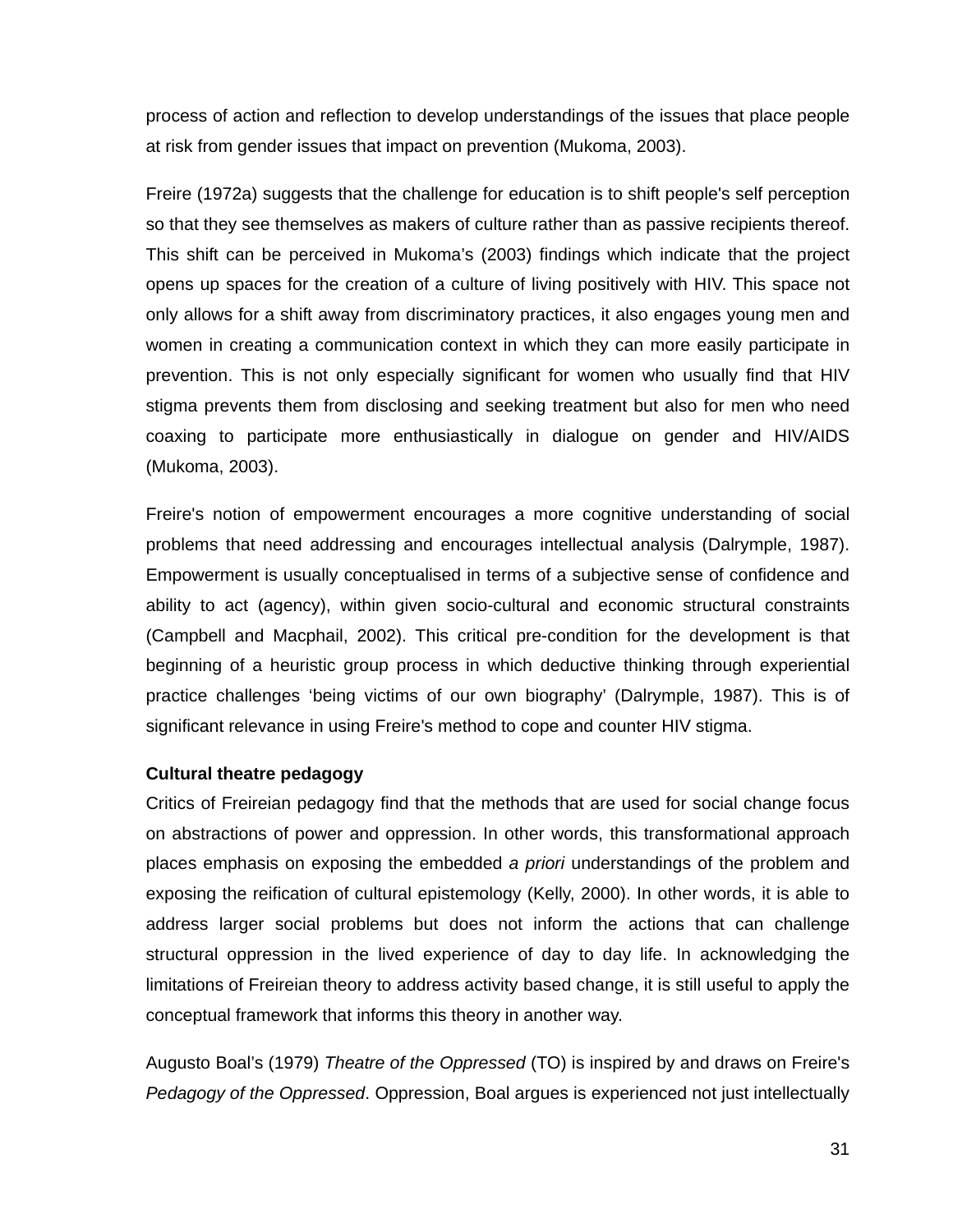but also physically and emotionally. So the struggle to overcome oppression must necessarily involve an engagement with the physical and the embodied TO involves activities that address the embodiment of oppression through a focus on image and sound. To this end, Boal turns theatrical convention on its head and recruits 'spectators' as 'spectactors'. 'Spectactors' take the place of the actor who is playing the oppressed individual, and attempt to present a different resolution to the enacted situation. In this way, multiple means of overturning oppressions and working through social dilemmas are explored.  $.9$  The process is meant to create a context in which opposing arguments can be considered rather than ignored.

The relevance of this method in the African context is its ability to deconstruct the 'performance' of everyday reality and how it is mediated by socio-cultural and economic factors. This is especially useful given that Africa has its own tradition of group communication for freedom expressed in popular theatre and other typically African forms of participatory group communication. These include dance, song and community rituals (White, 2008; Preston-Whyte, 2003). Drama has been a popular medium used in sub - Saharan to further development and health goals. This is often because it is able to use local languages, cultural formats and overcome the barriers of illiteracy (Mda, 1993). Ross Kidd's (1982) work in theatre for development and interactive entertainment has played utilised the Freireian and Boalian methods as tools to develop social consciousness. The medium is ideal for education that is simultaneously an act of knowing, a political act, and an artistic event (Freire quoted in Giroux and McLaren, 1997).

Boal argues for an aesthetic sensibility which refers to the awareness that "we cannot divorce reason and feeling, idea and form" (Boal, 2006:15). This approach highlights a mode of engagement that involves using drama for relearning entrenched social narratives. Because drama uses games, songs and role plays (and is similar to the way that we learn as children) it can be considered a natural way of learning (Boal, 2006).

-

<sup>9</sup> Boal's theory and methodology has resonance with Pierre Bourdieu's (1990) 'habitus', which refers to embodied systems that are reflective of our individual and collective histories and the structures in which we are embedded. We may not normally be aware of habitus, but Bourdieu argues that we can become aware of it through conscious reflection. Unconscious, normalized, and embodied oppressions are at the root of social reproduction of inequalities, such as those based on race, class, and gender. By exposing the habitus of our being and attempting to transgress it when needed, Boal aims to stop the cycle of social reproduction.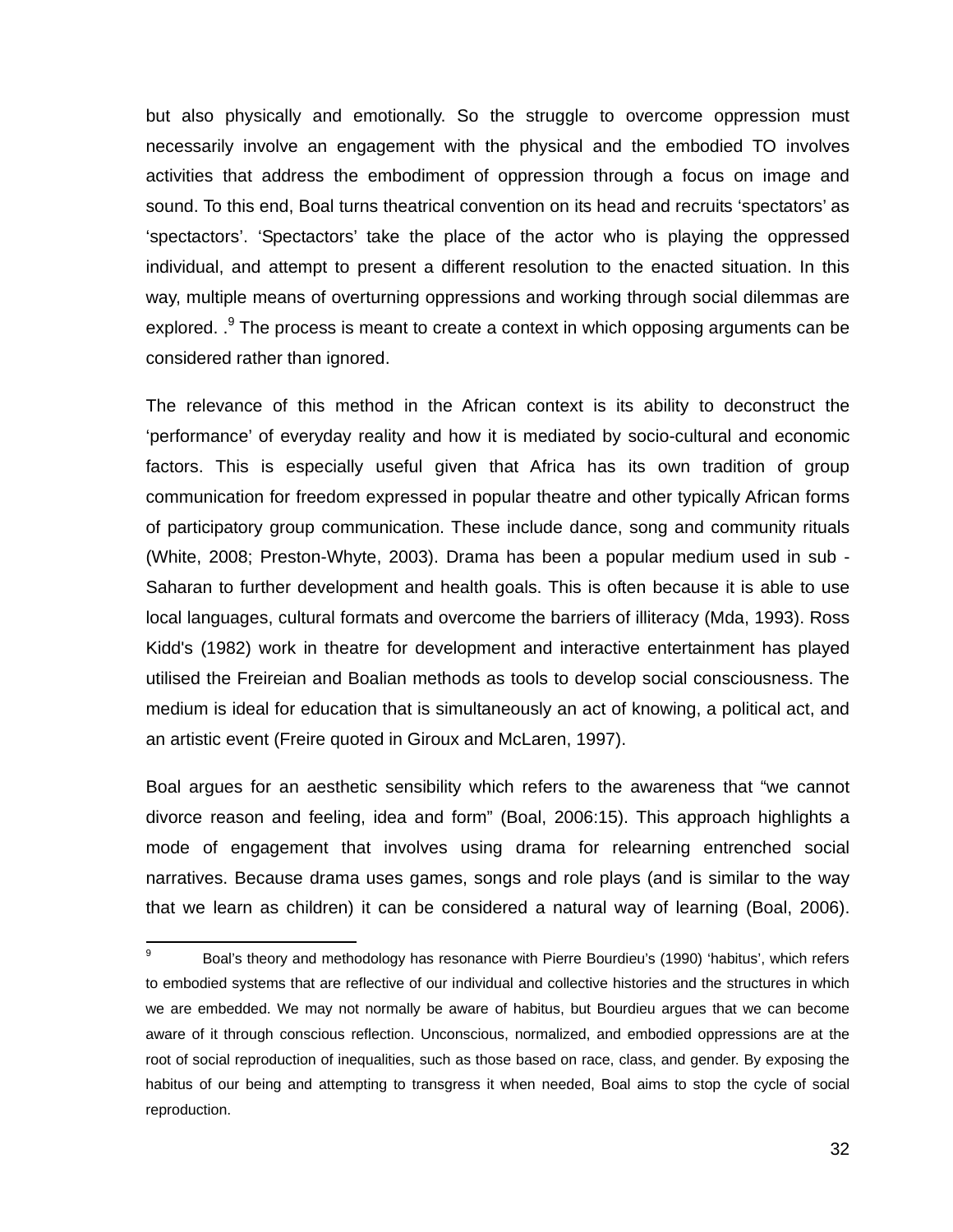Through becoming characters and engaging in narrative, children learn about structures of society and the rules of their community. In the same way drama uses culturally resonant modalities to expose culture, deconstruct cultural rites and to reconstruct rituals and social conventions in positive ways (Singhal, 2003). TO uses games and role plays as tools to investigate everyday narratives and also to 'rehearse' new narratives (Dalrymple, 1997). This analysis works on a deeper level than just the cognitive and uses both reason and emotion. It also involves rational judgments and values and uses both the body and the mind.

An aesthetic awareness encourages reflection on both the content and form of communication modalities. In practice this means that analysis of the form of communication and the way that it is structured enables the disclosure of oppressive narratives that are often hidden and unexposed. These hidden narratives can exercise tremendous power over individuals since they are often regarded as commonsensical and factual rather than as worthy of being contested, questioned, or examined. Boal therefore argues that TO can be used to expose the hidden or underlying narratives that lie at the centre of our meaning-making process and are often sources of oppression for those who stand in the margins of society. Boal claims that TO goes beyond merely revealing these narratives. Furthermore, TO treats these narratives as in a metaphorical way which opens up a space in which multiple interpretations and competing counter narratives can be considered.

## **RESEARCH OBJECTIVES AND QUESTIONS**

In the application of Freireian pedagogy to this case study the intention is to examine the theoretical and conceptual frameworks that are used in the HP project, that lend themselves to the reconfiguration of harmful patriarchal practices.

There are two objectives of this research. The first objective is to improve understanding of how a community creates a revised vision of male/female gender communication and by doing so address HIV stigma. The second objective is to develop a deeper understanding of how young men and women are able to address a context of HIV risk so that it enables a supportive environment people living with HIV.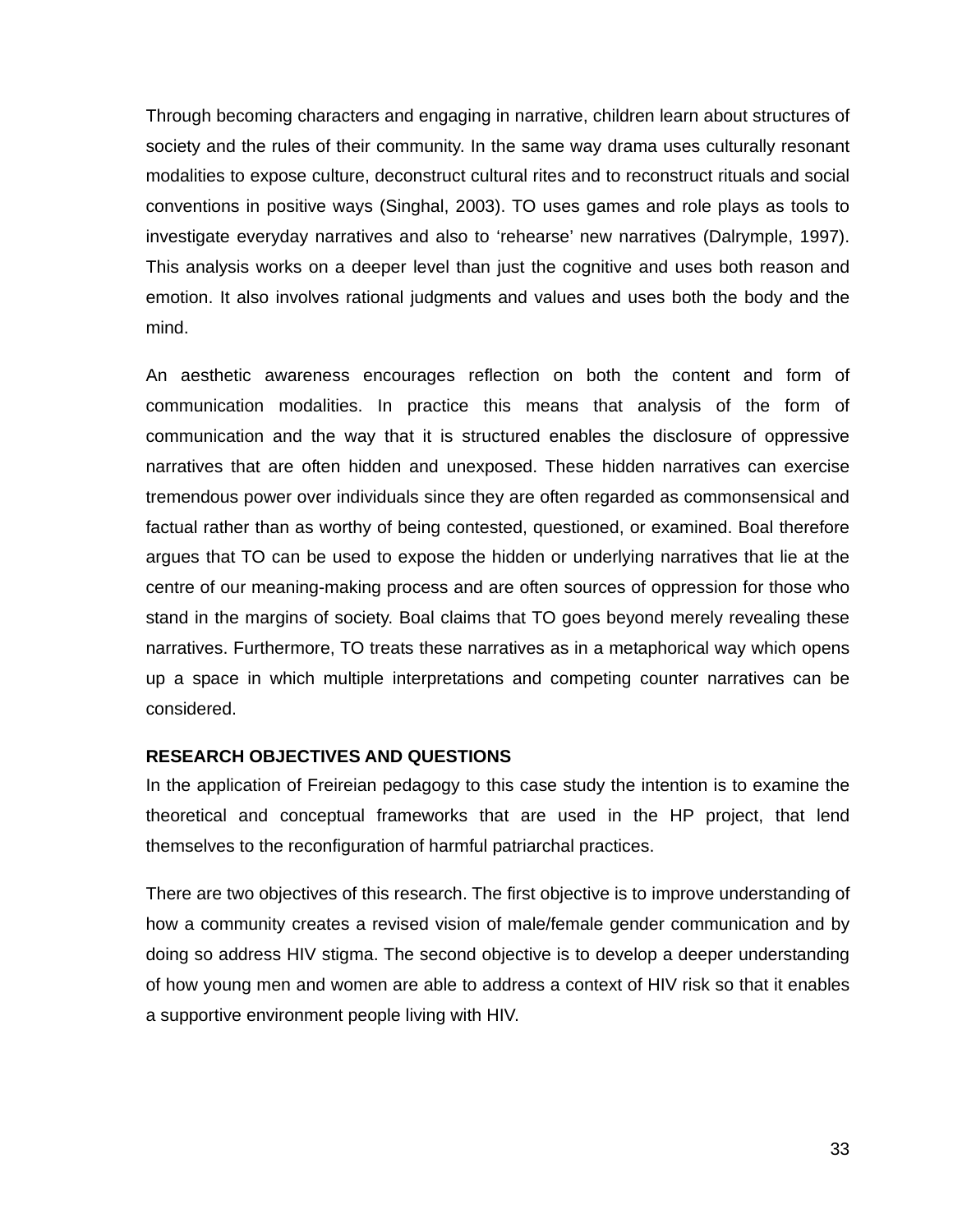Specific research questions

1) How do young people living with HIV experience prevention in the context of a higher education context?

2) Is the application of Freireian pedagogy a sufficient enough construct to revise of social norms to mitigate HIV/AIDS?

3) How do young people living with HIV cope and counter HIV related stigma and gender discrimination?

4) What is the significance of this project in addressing HIV stigma and its implications for increasing access to treatment, care and support in higher education?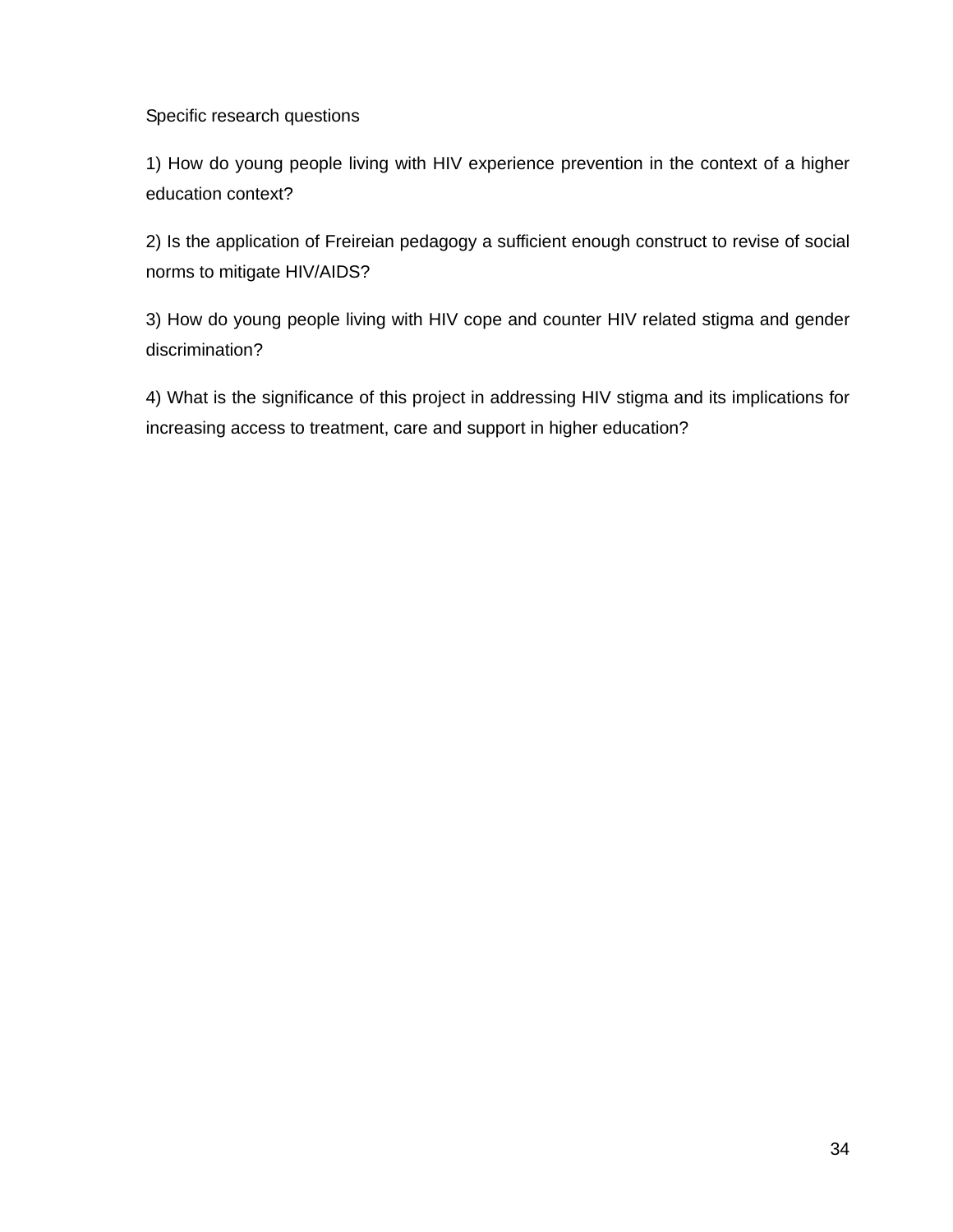# **CHAPTER SUMMARY**

This chapter describes a community based social change project that utilises the expertise of local people who are familiar with the socio-cultural context in which sexual practices take place. An argument is made for the need to recognise that when social norms are strongly supported it is easier for a person to act consistently with social norms. An example is made of the HP project literature to highlight the value of the need to understand the processes of change that this research study explores. This is discussed in relation to Freireian pedagogy and argument is made for the need for communities to investigate *a priori* concepts and epistemological practice.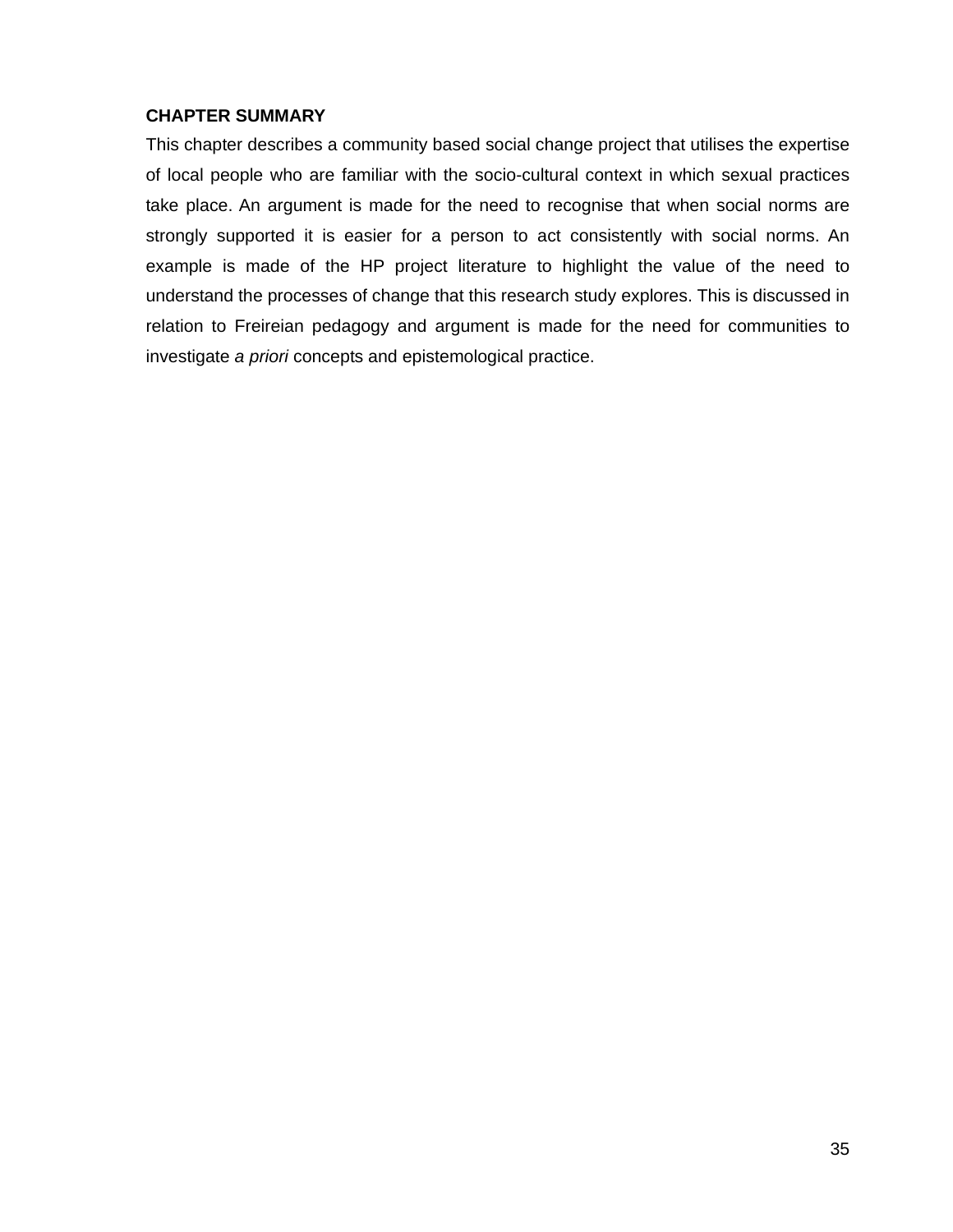## **CHAPTER 3 – RESEARCH METHODOLOGY**

## **OVERVIEW**

This exploratory study is rooted in a broad participatory action research framework and as such the relationship of the researcher to the research subjects is an important consideration in detailing the ethos in which the research takes place. In consideration of the culture of the HP project a description of the context in which this case study takes place is important in contextualising the case study.

In broad terms this research approach views the context through a lens that resonates well with Freire's (1972a) view that reality is not ahistorical or acontextual but rather that all perceptions and experiences must be understood as a specific reading at a particular place and time. This recognition is negotiated by a meaning-making process of the specific communicative context. The purpose of the following research processes is to develop a context specific understanding which explores the communicative contexts and their meanings of the HP project. Gergen (1997:57) refers to this process as, "the specific modes of life, rituals of exchange, relations of control and domination". For the purposes of this chapter these processes are divided into three parts with the intention of developing:

- 1) Contextualised understanding of the project through a review of its literature
- 2) Understanding of the meaning making process through a participatory workshop
- 3) Deepening understanding through focus group discussion with peer educators and support group members.

The researcher has worked with the HP project at Durban University of Technology over a seven year project as a staff member of DramAidE since the inception of the project in 2001. This has involved developing a long term relationship with the staff, students and Health promoters who have been a part of this project over the years. This relationship has been characterised by honesty, trust and mutual respect and has been a mutually enriching experience (FGD, 2007). Over the past several years the relationship has deepened with social contact still maintained between those who graduate from the institution and the researcher. This long term association with the people of the project has seen the project grow. Over the years there have been celebrations and sadness, memorial ceremonies for those who had passed away, graduation ceremonies and celebration for those peer educators who have found work related to their activities in the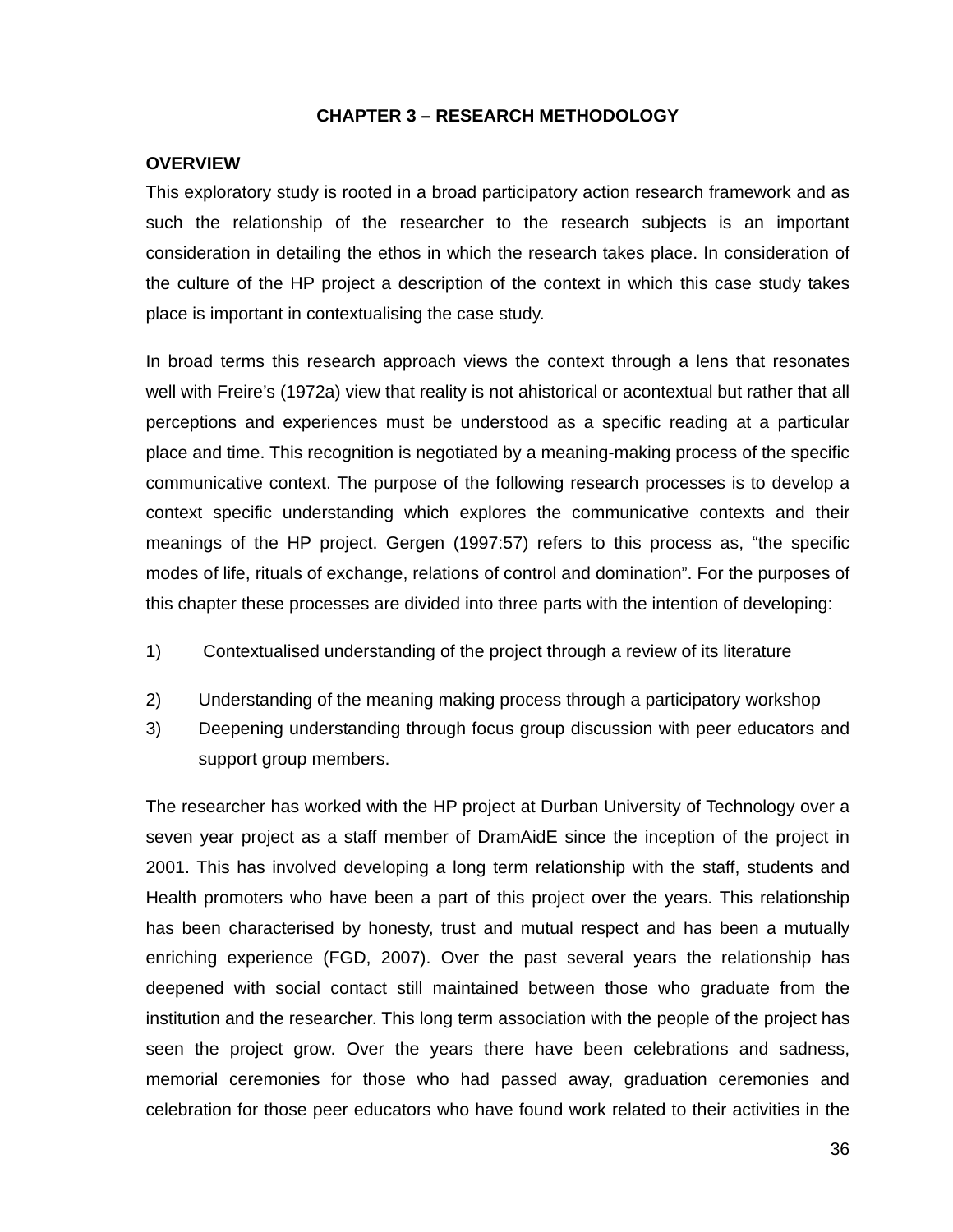HP project. The HPs who are currently employed by the university to facilitate the HIV/AIDS programme have been peer educators and support group members and have been with the project since its early days. Many of the community members who are still involved with the HP project have been students who participated in the project and who now in their professional capacity mentor newer members.

#### **ETHICS PROCEDURE**

Research needs to be coherent and compelling to the same degree that it is moral and ethical (Mason, 2002:4). It was with this in mind that the research process was designed to ensure that critical and ethical considerations should shape the study so that no harm should come to the study participants. This first consideration was defined by the likelihood that the subjects of the study might have suffered HIV related trauma and could be affected with someone close or themselves living with HIV. This was likely given that the location of the study site at the confluence of an urban transport site in KwaZulu Natal where the infection rates are regarded as the highest nationally (Human Sciences Research Council, 2008). With this in mind the research process needed to be sensitive to the levels of distress and trauma involved in sharing experiences. White finds that it is desirable for people to find their own way of giving voice to their experiences in ways that are profoundly healing for them (1995:87). He also encourages people to define the parameters in which the reinterpretation and expression of their lives takes place. This involves people checking with each other how they are experiencing processes and encouraging them to take responsibility for their own level of emotional comfort.

 A key consideration for the researcher, given the application of Freireian methods, was to recognise oneself as potentially influential in the structured learning environment whilst taking care to maintain the dialogical nature of the conversation. This meant that it was important to view the participants as experts in their own lives, with their own knowledge (Freire, 1972a). The research approach embraces principles of participation and reflection. It also suggests a communicative context in which people interact as co-participants in a community (Kemmis and McTaggart, 2005:563).

For the purposes of this study the term community refers to the people who are in some way involved in the HP project. In other words community is defined by a group who share a common interest and who form part of a communication network that consider gender and HIV stigma important issues. An ideal horizontal communicative relationship is,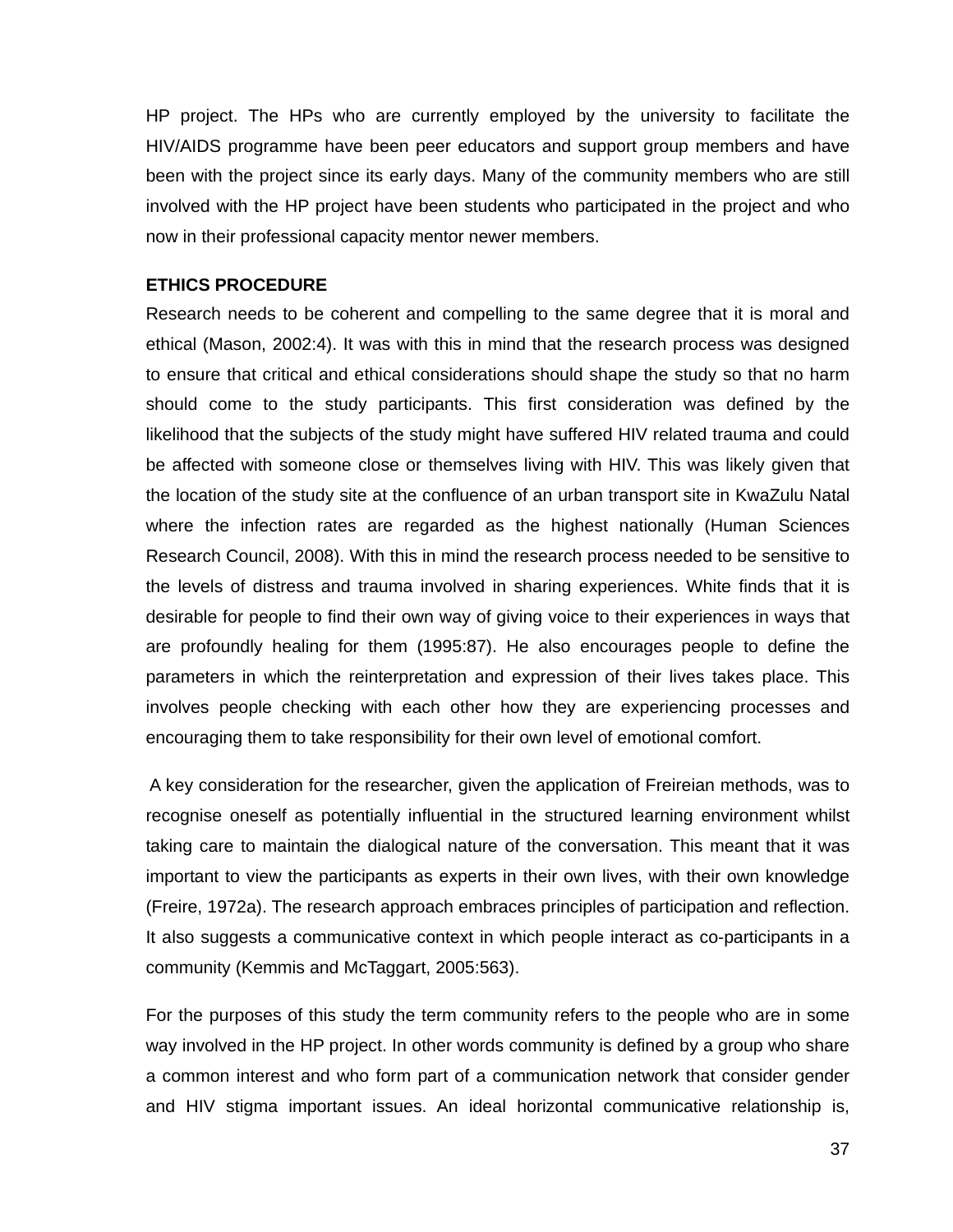however, difficult to achieve within the reality of a socio-cultural context where different role players wield different types of power (DramAidE, 2008). MacTaggart (1997:33) warns that even though one might develop a sense of community solidarity within the group the researcher needs to be mindful of the subtleties attached to the role of the academic role in facilitating the study.

The context of this study provides several research opportunities. Although this was ideal for the purposes of the research, it also raises some concerns with regards as to who benefits from the research. Firstly the site provides access to participants who are open about how HIV affects them, willing to discuss gender issues and who are involved in prevention and care initiatives. Secondly, a recent advance in the project has led to the development of a support group which is of value, given the interest of the present study on how masculinities, HIV stigma and prevention interface. Thirdly, the site also provides the opportunity to study a disclosure project in which HIV positive people are actively involved in counselling and testing.

As much as the intent of the research is to investigate how young people are able to revise traditional notions of gender and revise HIV stigma in their everyday lives, the participatory action research approach chosen for the study was found to provide an opportunity for the voices of people living with HIV to be heard about their role in care and prevention. A research concern was that management was not more involved in the research process and there was the danger that management issues could be misrepresented or not seen in context resulting in the realisation of plans without a negotiated framework in place (see MacTaggert, 1997:4). This concern was kept in mind given the sensitive nature of the research.

It was for this reason that:

1) Permission to conduct the study at the location was negotiated on several levels. This involved the drafting of a letter for Durban University of Technology (DUT). This letter indicated that the ethics of the project had been approved by the ethics committee at the University of KwaZulu Natal and detailed some of benefits of the study for the HIV/AIDS programme. Some of these benefits included adding to knowledge about the project and potentially informing future developments.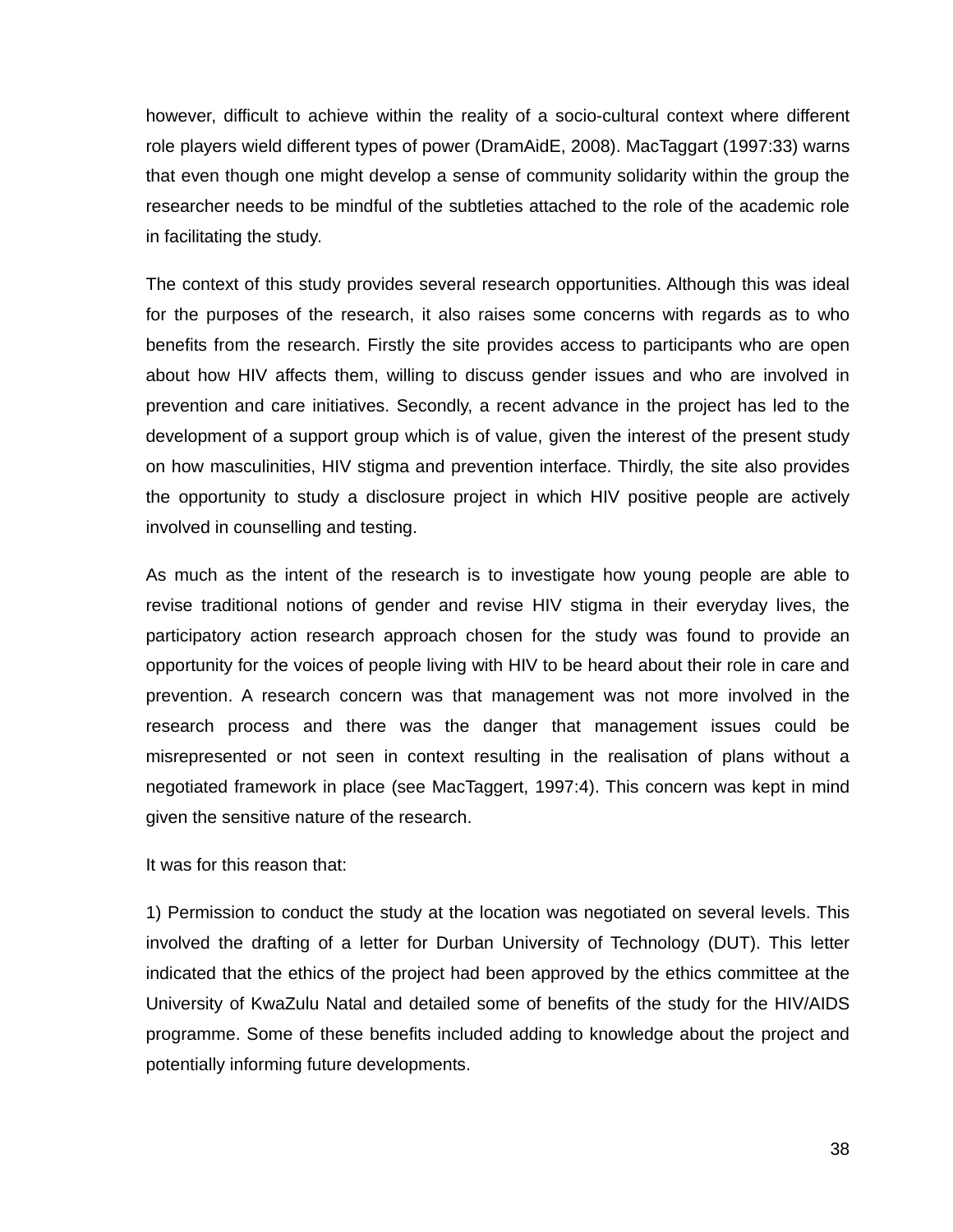2) The study parameters were clearly defined and it was ensured that no harm would come to the participants. This meant ensuring that the study design would be assessed throughout to ensure that all practices were construed to develop resilience and improve the subject's self confidence and efficacy. This was especially important as the study process developed and it emerged that all the participants were living with HIV and were most likely to have unresolved issues that might come to the fore during the study.

3) Trained professionals would be available for trauma counselling in the event of any trauma being triggered. It was negotiated that trained counsellors who are living openly with HIV and work on the campus participate in all sessions. Student services were contacted prior to the research to ensure that appropriate support or referral would be available if required. The availability of Voluntary Counselling and Testing services at the HIV/AIDS unit was negotiated prior to the research beginning on the campus.

### **RESEARCH APPROACH**

Underlying the concept of disease stigma is the idea that both people and society construct their own realities. These are shaped to some degree by socio-cultural processes (Deacon et al., 2005:9). Social constructionism focuses on understanding how people make sense of their experience and on exploring the meaning constructed from this. It is with this understanding that the social construction of identity can be therapeutic if attention is paid to understanding the context in which the research is undertaken (Mason, 2002). This understanding guides the current research approach and careful consideration is given to the intimate relationship between the researcher, subjects of research and the situational context that shapes enquiry (Denzin and Lincoln, 1994:4). The communicative context is of importance as identity is constructed. As Stein et al. (2003) suggests, "when people's shared discourses seep into our constructions of self...the experience of living with HIV/AIDS cannot be separated out from the social construction of HIV/AIDS as a stigmatised disease (Stein et al., 2003:4 citing Peterson and Benishek, 2001; Sontag, 1991).

Action research sets out with a specific aim to address a specific problem in a specific setting using precise knowledge, and is often driven by a predetermined research agenda (Banister et al., 1994). McTaggart (1997) further elucidates that the difference between participatory action research and action research is that the latter is usually employed by the researcher with the aim of improving practice. Participatory action research, however,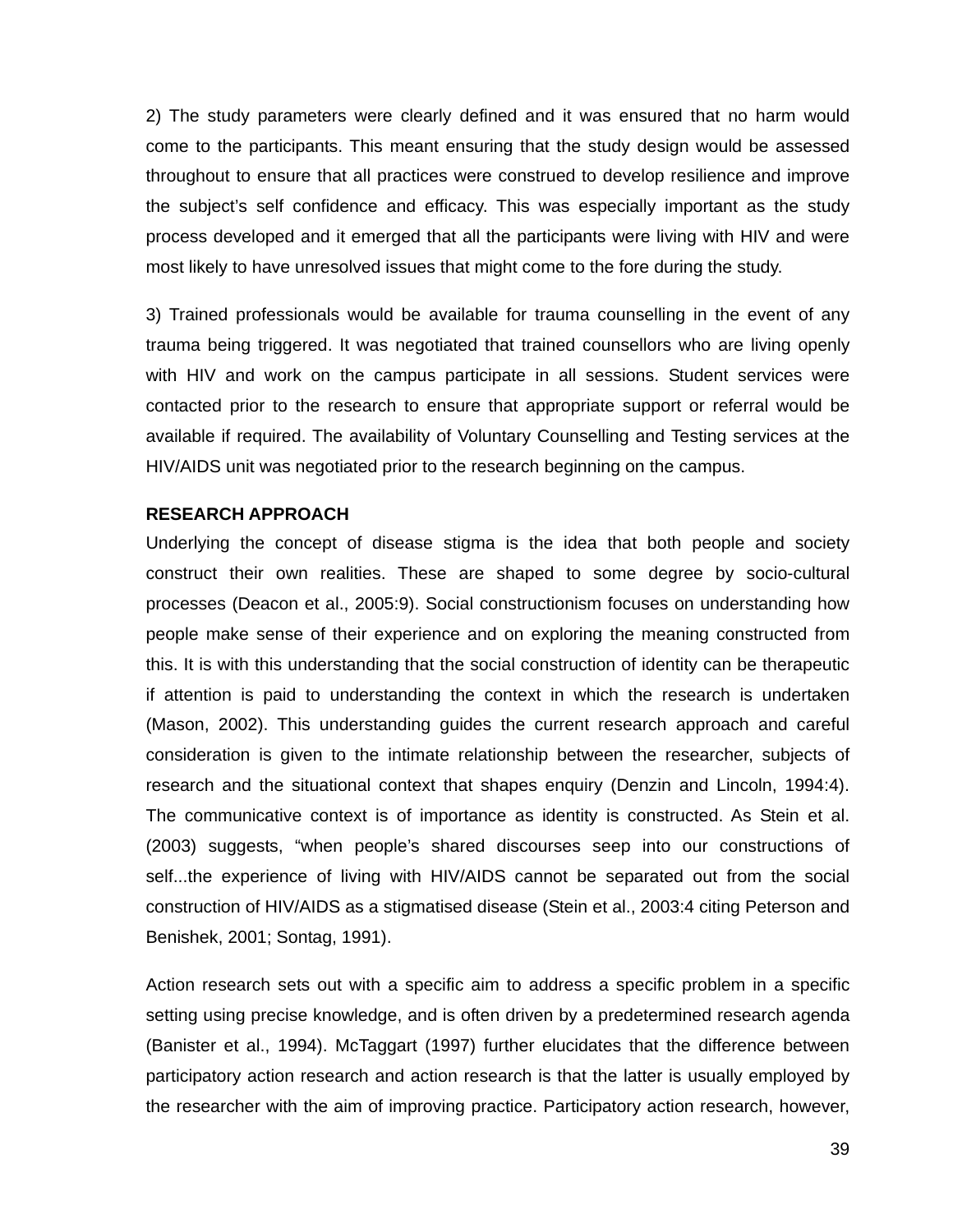is often more orientated towards helping a group to identify and act on social policies and practices that keep unequal power relationships in place. Participatory action research has therefore historically drawn attention for greater consideration of the ethical and moral implications of research. McTaggart (1997) highlights that participatory action research by definition emphasises that participants collaborate in 'co-research' to 'co-create their lives'. 'Action' highlights and emphasises that it is the participant's own actions that are meant to be informed by the research project, and not the future aims of the researcher. McTaggart (1997) accentuates that to this extent research is engaged in by people in pursuit of their own interests. Participatory action research is therefore of value in research such as this where there is concern with equity, self-reliance, and oppression problems. Given the political nature of HIV, participatory action research is about people changing themselves and their circumstances and informing this change as it happens (van der Vliet, 1996). This approach uses an active whilst reflective process which encourages the development of a 'collective critique' which is overtly political in nature. It sometimes assumes that the research may be resisted by those with powerful vested interests (McTaggart, 1997).

Although the research approach suggests a communicative context in which people interact as 'co-participants' in a community by the very definition of researcher and research subject, a power differential exists between those who study and those who are studied (Kemmis and McTaggert, 2005:563). A challenge for the qualitative researcher is where they are situated on the level of outsider and the degree to which they are accepted as insider.

Freire (1972a) addresses the power contradictions inherent in this relationship by suggesting that dialogue should be both a process of action and a goal to aspire to. Thus the linking of ideas with particular actions would ideally be informed by the notion of praxis. Praxis has come to refer to action which rises out of and contributes to critical reflection. This presupposes that certain actions are driven by particular ideas. It is in analysis of the action and the ideas informing them that change happens. Analysis suggests a deepening of understanding to inform action. In the analysis of issues the purpose of the participatory action research process is designed with a view to identifying ways and means to further the aims of social justice.

This dialogical process is envisaged as a transformative empowerment process that has the potential to challenge the dialectical relationship between the 'oppressed' and the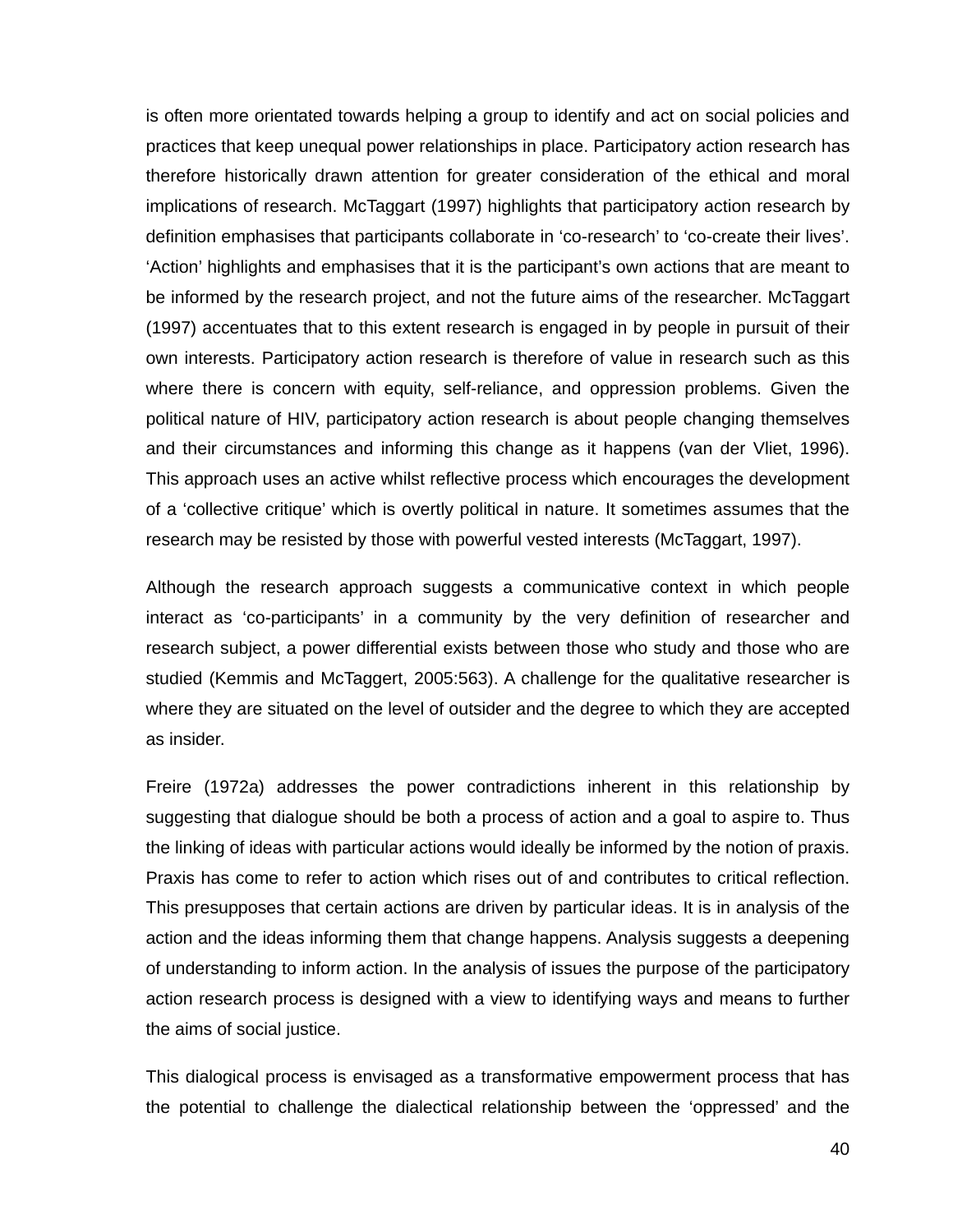'oppressors'. Kelly (1999) points out the complex relationship in representing the research subject's voice and how the researcher needs be critical in order to move the research subject beyond the limitations of his/her own cognition of their context. This encourages a deeper reflexive understanding of the researcher's relationship with the participants. The quality of the relationship between the researcher and subjects is an integral part of the participatory action research process, in which communication is both a dynamic and reciprocal "transaction" in which negotiated meaning is exchanged. Kelly and van der Riet further suggest that Habermas's concept of communicative action (1972) is useful to address the limitations of the researcher in bridging the gap between researcher and research subject (2000:24). Communicative action, in this context, describes the deliberate intention to encourage the free exchange of beliefs and intentions without domination (Habermas, 1984). This reciprocal relationship underscores this research process and also provides a framework in which feedback is associated with the recognition that mutual understanding is the goal of communicative actions. Habermas's theory resonates well with Freire's belief that all people have the ability to bring about that understanding through our basic relations with others. This directs our attention to the nature of the relationship between the facilitator, animator and participants. The role of the facilitator is to create a structured environment in which each person becomes both teacher and learner and the subject of their own learning. It is for this reason that the intentions or motives of the researcher are critical in developing a more democratic or dialogical communicative process.

## **STRENGTHS AND LIMITATIONS**

In participatory research people make decisions about the study format and data analysis (Reinharz, 1992). In the design of the research approach the participants were consulted and a workshop process was agreed on. It must be noted that a limitation of the research approach was that the action plan was defined by the researcher. The use of Freireian methods, however, did accommodate small changes to this process. The process remained somewhat flexible and responsive to the needs of the participants. As the group of participants consisted of a mix of several African cultures, languages and religions consideration of the researcher's limitations in selecting, interpreting and analysing data is important.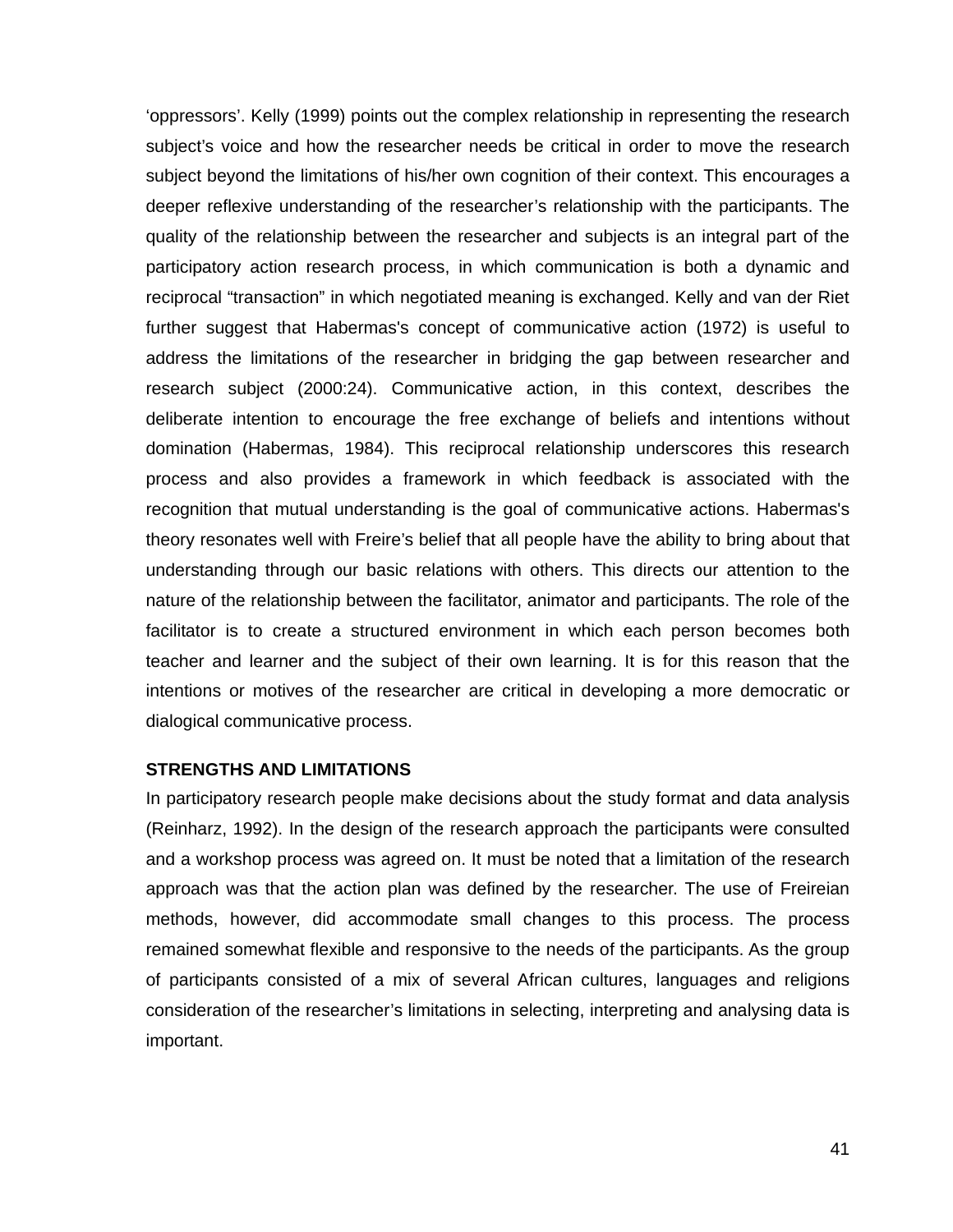## **RESEARCH METHODS AND PROCESS**

Qualitative research is often spoken of about as 'theory generating' (Kelly and van der Riet, 2000:8). A theory building approach to this exploratory case study is used. This method begins with a specific proposition and then explores how and if it works within a specific setting. The purpose of the exploration of the proposition is to refine the application of a specific theory and to enrich the case study context (de Vaus, 2001).

The research was divided into three components that are typical of research processes. This involved:

- 1.) Use of an exploratory discussion to establish a focus for the research and also to establish a research process that was sensitive to the participant's needs
- 2.) A participatory workshop with support group members to act as a catalyst for discussion
- 3.) Focus group discussions with the support group to interrogate themes from the workshop.

## **1.) Exploratory focus group discussion with peer educators**

During 2007 focus group discussions and interviews were conducted at Durban University of Technology (Steve Biko campus) as part of a national case study conducted for the DramAidE project evaluation (2008). This evaluation served as exploratory work for the current study. The DramAidE study included various methodologies for collecting data. The main methodology employed was a focus group discussion with peer educators who were members of the HP project. The questions for the focus group discussion were designed by the current researcher.

The discussion was conducted with peer educators at the Durban University of Technology campus. For the purposes of this study the term 'peer educator' is used to describe young people who facilitate a wide range of activities such as group presentations, social marketing of condoms, distribution of materials and running support groups, drama groups and social events as well as one-on-one discussions with their peers (DramAidE, 2008).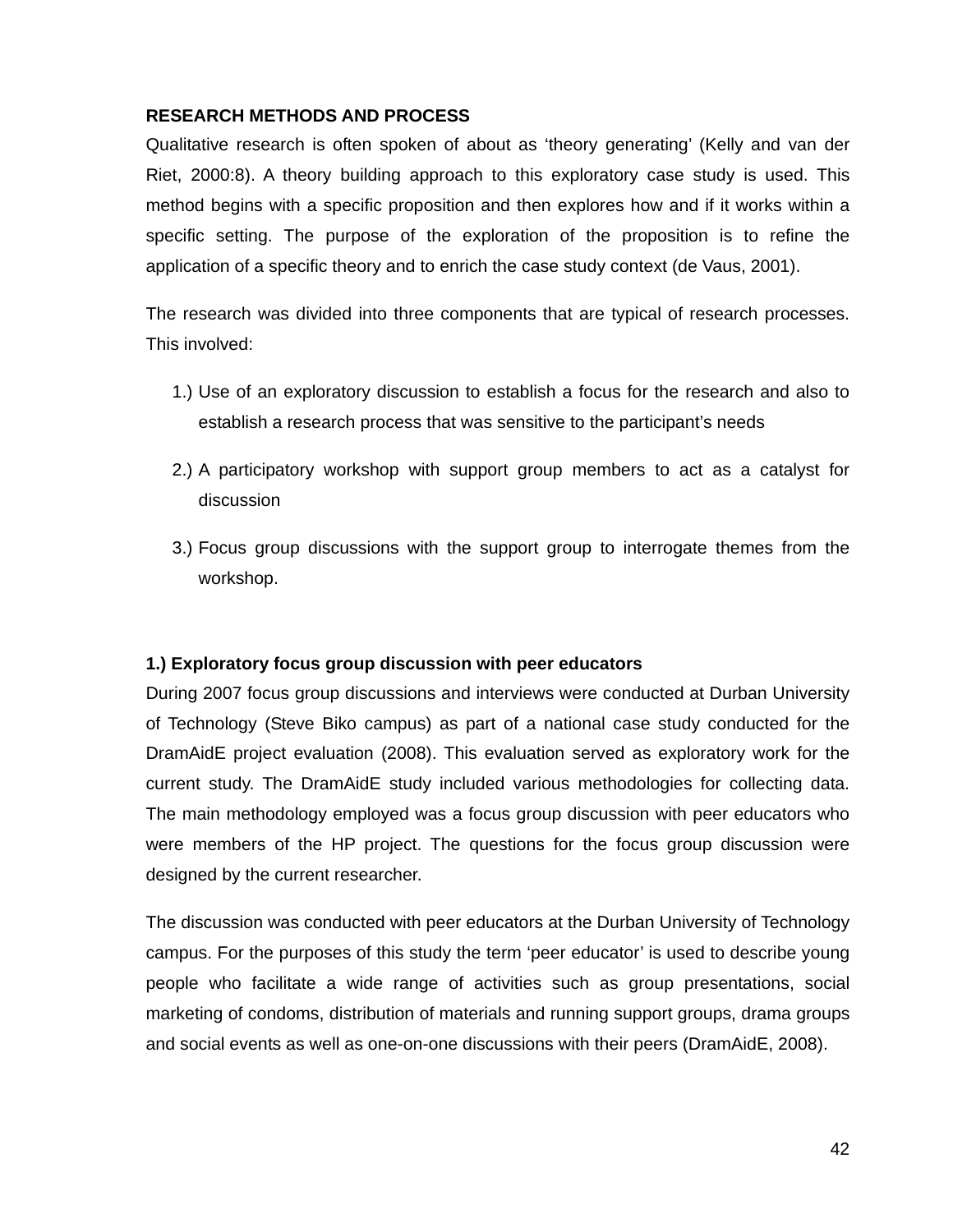Nine participants attended the discussion. The gender composition of the group was approximately equal (male  $-5$ ; female  $-5$ ) and all the students were aged between 18 and 25. The majority of the students were in their second and third years of study. All of them had tested for HIV. The specific focus of the exploratory focus group was to explore peer educator's experience of the HP project. The specific intent of the discussion was to assess the value of the HP project and its methodology. The purpose of inquiry into the project's methodology was to identify what the participant's found to be most effective about the project.

### **Participants and recruitment for the study**

The first point of contact was with a senior member of management who advised as to whether access to the campus and the students would be granted. Recruitment of the discussants for the peer education group of the current study was initiated with an informal meeting with the HP and the HIV/AIDS unit supervisor. The HP arranged a meeting between the peer educators and the researcher. At this meeting the study protocol was outlined with twenty peer educators. Points of clarity were discussed and the voluntary nature of study highlighted. A list of respondents interested in participating in the study was compiled.

The selection criteria specified that respondents should be self selected, have an interest in the subject matter and feel that they should be able to able to contribute to the study. No incentives were used to encourage participation. English was specified as the main language of discussion, given that this is the main language of tuition in higher education.

The HPs played an organisational and mediating role with students and management. This meant that they informed students and management about the research project. They facilitated access to the students, provided them with information and liaised with management and myself.

An appointment for this exploratory session was made with twenty peer educators. A member of the peer education group agreed to be the key contact member in the group and to liaise between the HP, researcher and the peer members. It was felt that this procedure would relieve the participants from any undue pressure to participate. Five peer educators withdrew from the study citing exam pressures as the cause. Fifteen participants chose to participate in the study.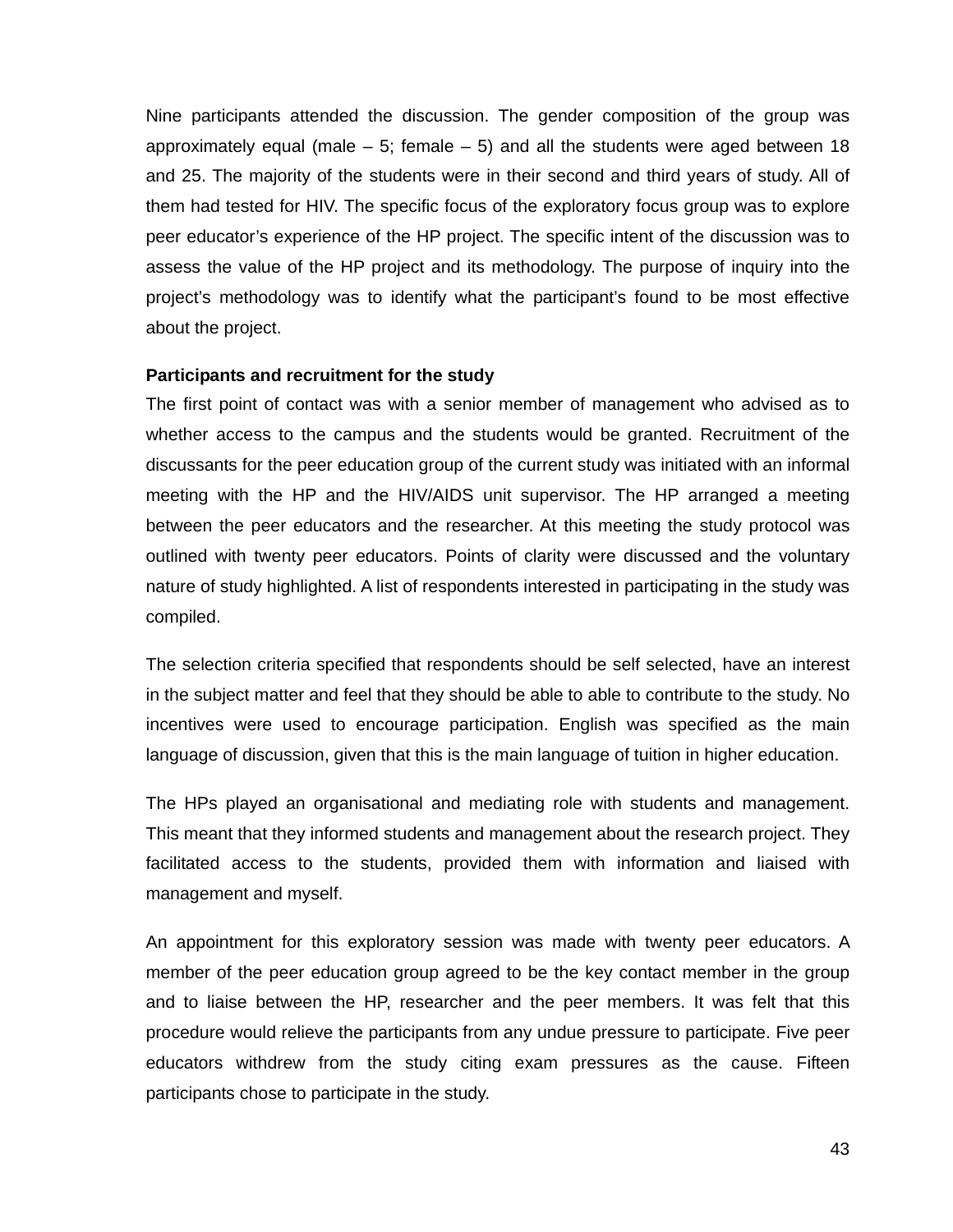### **Procedure**

A meeting was held in the board room at the counselling centre where the HIV/AIDS unit is housed. This part of the study was conducted over a weekend. This ensured the privacy of the discussants and that disturbances would be minimal. Students noted that they felt comfortable using this venue because the venue was familiar to them. Privacy ensured that their anonymity and confidentiality would be ensured.

Prior to beginning, the research protocol was read aloud to the participants and the conditions of discussant participation discussed. The group members were requested to use first names only and were briefed on the need for confidentiality. Consent forms were read aloud and clarificatory questions responded to. These were later signed, collected and stored with the data. The focus group lasted for an hour and a half with discussion running over the allotted period while students had tea.

The nature of focus group discussion is that it encourages people to draw on their own experiences. The technique uses inductive questions which encourages people to share their opinions and experiences. The facilitator's role was essentially a management role to ensure that the process and purpose of the research was aligned with both the needs of the research and the needs of the participants (Buskens, 2003). The assumption of the facilitator's role was qualified by the recognition of the reflexive and transactional nature of the communication process (Kauffmann cited in Kelly, 1997).

The researcher/facilitator role in the workshop was qualified by an attitude that avoided sympathy with any victim-based group narratives. The focus group discussion used open ended questions to elicit recollections and to guide reflection by peer educators on 1) the goals and methods employed by the HP project in revising stigma and gender norms, and 2) experiences of HIV and gender prejudice and ways that these are addressed to increase access to counselling and testing, treatment, care and support.

## **Data capture**

It was agreed that all study processes would be recorded and that the material would be transcribed by the researcher who would assure the anonymity of the discussants. It is acknowledged that it would have been ideal to have a co-facilitator to assist. Members of the peer group, however, insisted that they were more than able to assist if there were any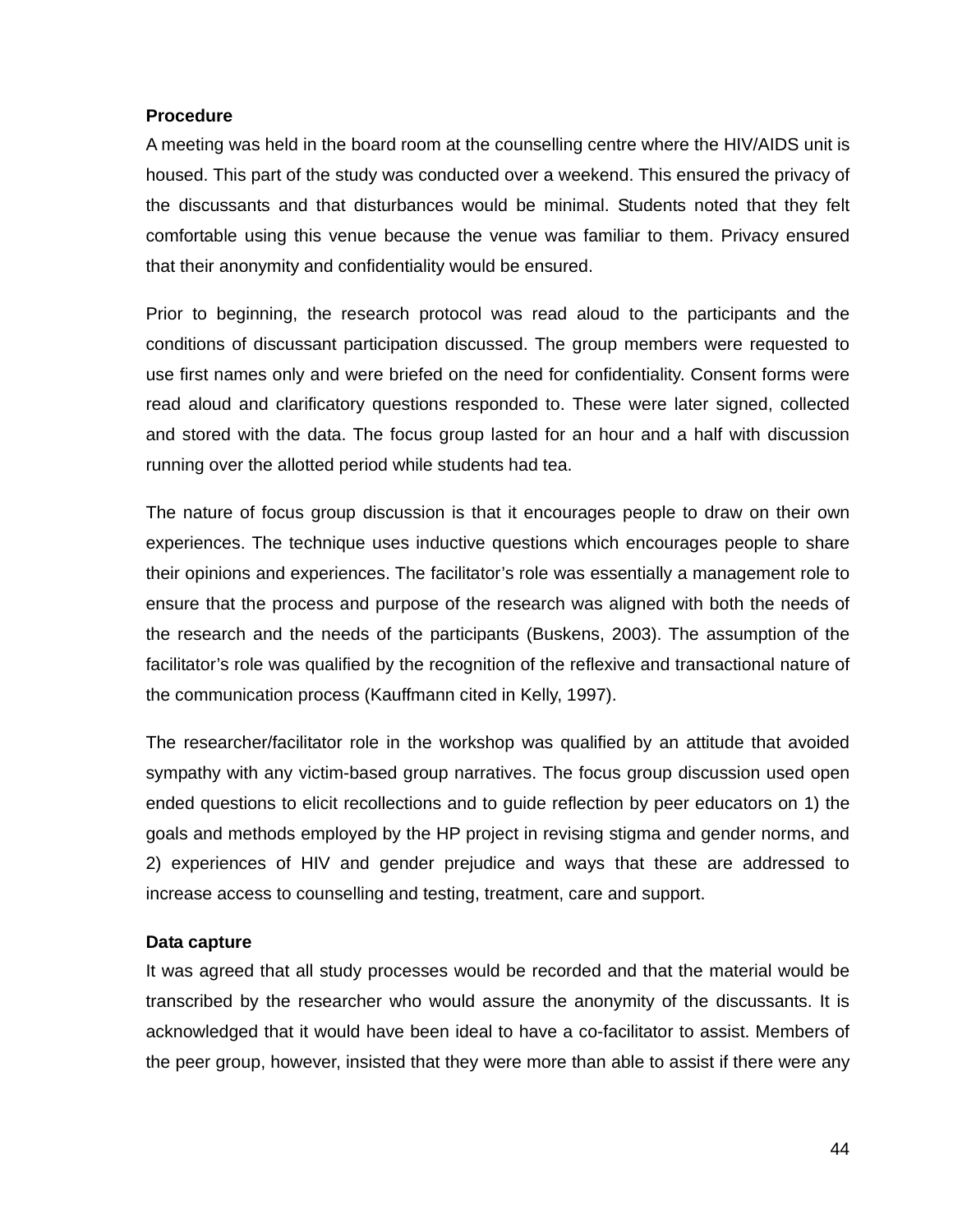difficulties. They would assist by monitoring the recording devices and by making notes of issues that they would like to discuss more deeply.

### **Data collection process**

The researcher ensured that all the respondents were present and filled in a register detailing gender, age, contact details and student numbers. The time period of the data collection process during the focus group discussion was set at ninety minutes. Transcripts of the focus group discussions were made from the audio digital recording. All data was stored by the researcher in a secure environment, with the only access to the research allowed by DramAidE. This was negotiated with discussants prior to the workshop.

## **2.) Participatory action research workshop**

Discussing how HIV affects one's life is a personal subject and dealing honestly with this involves overcoming taboos and prejudices. It involves giving or restoring to people simple and useful ways of understanding their bodies, their health and their emotions (Seguin and Rancourt, 1996:64). It was for this reason that the workshop drew on both Freireian and Boalian methods to engage people intellectually, emotionally and physically in exploring how oppression is embodied.

Freire argues (1972a*)* that the purpose of education is that people should be the subject of their own learning and so that they can be the authors of their own liberation. This involved creating generative themes or codes in which a community co-participate in using their own expertise in order to create a structural dialogue in which everyone participates in creating a picture of their social context. The workshop's first objective was to create a comfortable space for a dialogue to take place in and to promote the experiences of the research subjects. An environment conducive to creative problem posing begins by establishing a relationship of trust so that participants can honestly begin to engage critically with their problems. A problem posing approach involves reflection on activities that are drawn from the experience of the group and has the potential to inform future actions and promote individual and social change (Freire, 1972a).

Freire's notion of cultural action (Freire 1972b) was important in consideration of appropriate and relevant exercises and songs that would be used to trigger involvement so that people would actively produce their own knowledge and culture. It was important that people experienced the activities on physical, emotional and intellectual levels and so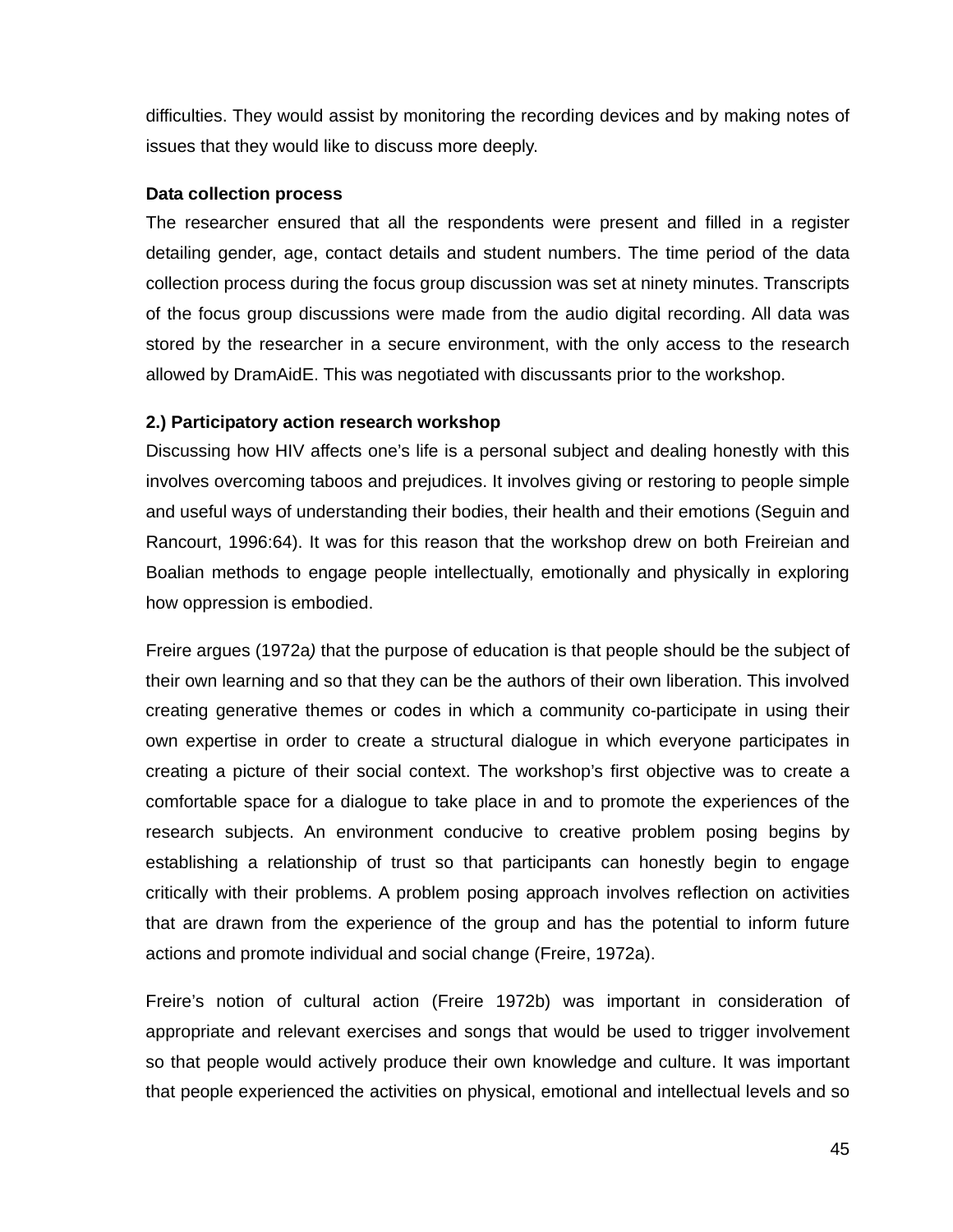physical constructions of everyday life were made using body sculptures. This was a useful way to start unpacking the issues that we experience which contribute to social problems. Creating images of life began a process reinterpreting the meanings of lived reality and finding alternative ways of thinking and acting (Lesko, 2005). The use of interpretive art forms develops not only cognitive awareness; it also stimulates a response that is contextualised and relevant. As Freire describes it: "the process in which people, not as recipients, but as knowing subjects, achieve a deepening awareness both of the socio-historical reality that shapes their lives and of their capacity to transform that reality"(see Carr and Kemmis cited by Parker, 1997:65).

The workshop drew on several conventions that occur in everyday life and ensured that rituals of greeting, getting to know people and socialising in an informal way set the casual tone of the workshop. This ensured that a participatory process in which people were comfortable and relaxed was established. The organic and fluid social process was also structured by conventions that the participants are familiar with. Familiar popular and traditional dance and songs were used as a means to initiate analysis of social norms. Beginning with what people 'know' was found to deepen their commitment to starting analysis of social problems as these 'issues' were drawn from their everyday lives.

The process orientated approach used various codes which were used to explore issues in an in-depth way and from different perspectives. Two codes were developed which were an amalgam of stories which had been shared in groups. This involvement by the participants in problem solving, leading discussions and activities develops feelings of self reliance, control and competence (Dalrymple and Preston-Whyte, 1994: 116).

Story telling was an important component of the workshop. In telling each other our stories it develops a process whereby we can receive feedback about what has happened to us. This 'witnessing' encourages people to develop a cognitive awareness of emotions experienced in the past, present and the possibly the future. It was used as a way to map changes in the participant's lives and triggered a reflective process in which the meaning of experiences was negotiated (Freedman and Combs, 1996). For example, the first narrative expressed in the frozen picture was interpreted by some members of the group as depicting a drunken male who had made three girls pregnant. This meaning was then negotiated with the frozen group who pointed to their own experiences. The actual meaning of the frozen picture or code described how a young woman started drinking after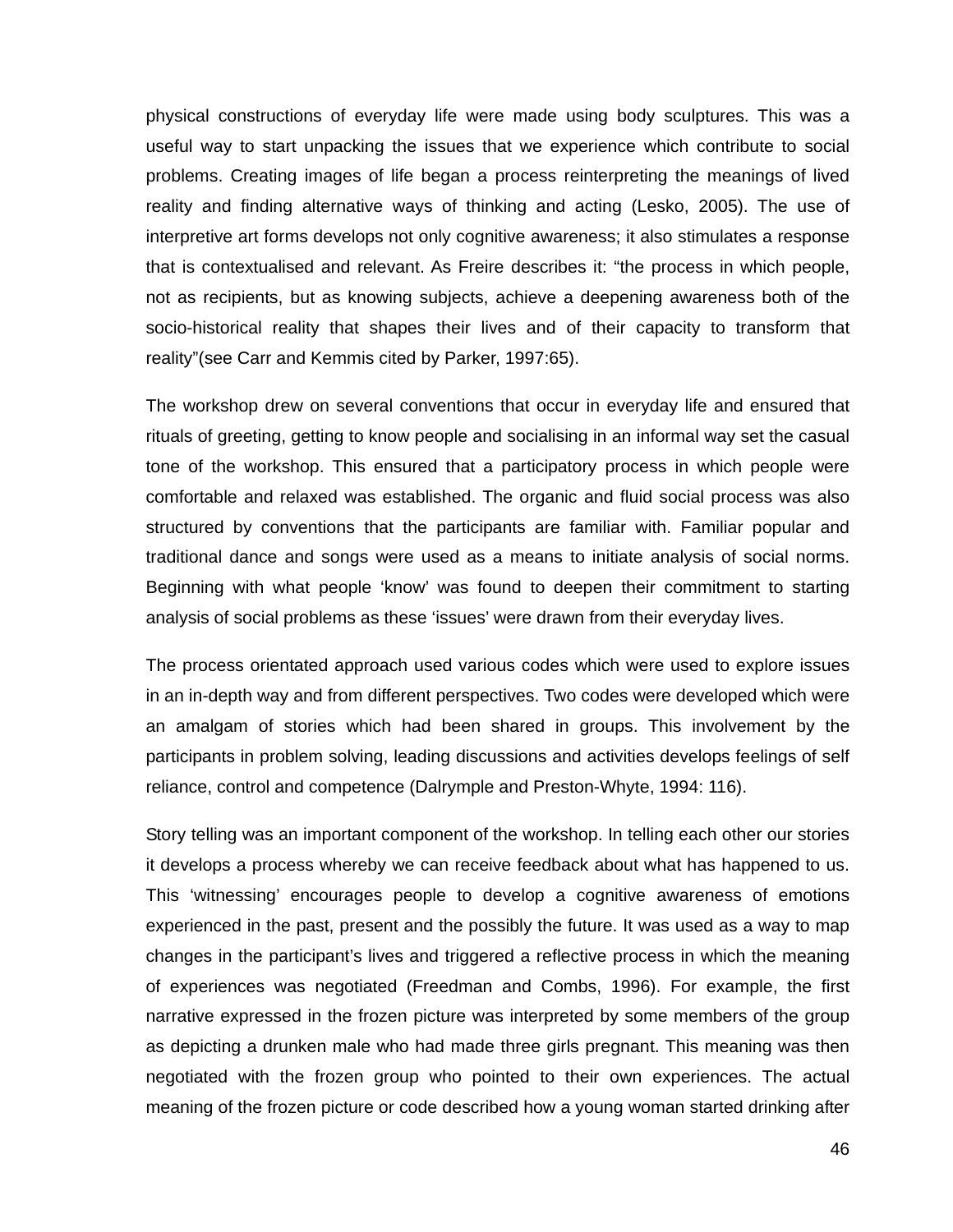becoming HIV positive, and became pregnant. The other part of the picture showed how she overcame her drinking problem, sought treatment and graduated with a healthy baby. This code was a useful way to encourage reflection on gender and HIV stigma within a prevention context.

### **Participants and recruitment**

A preparatory meeting at which the core methodological principles were outlined was held with the Health promoters and peer educators. The same peer educators that had participated in the focus group discussion attended the meeting. They were hopeful that some of the issues that they had discussed could be further developed. A group spokesperson revealed on behalf of the group that although they were peer educators they would like to ensure that the researcher was aware that they were also members of the support group. This was a remarkable shift in that prior research on the HP project had not been able to work with the support group due to high stigma levels. In prior evaluations peer educators had never before expressed a desire to either disclose their status or highlight that they primarily saw themselves as support group members and secondly as peer educators. This may have been as a result of the relationship developed between myself and the research subjects. The participants had met with me several times in earlier years and I had facilitated a workshop with them. They were familiar with me and many of them had approached me in the past to address personal problems. This history may have facilitated the group feeling in which they were comfortable to share that they were living with HIV.

#### **Procedure**

The workshop began with a short introduction and negotiated discussion of the process of how the twelve participants would work together. The four men and eight women agreed to certain values that would underpin the group process. These included demonstrating that we trusted each other, that if we spoke about confidential issues the group would maintain the trust of confidentiality. It was also important to demonstrate consideration and care for each other and this was to be expressed by listening to each other and ensuring that .all statements were received with acceptance and love. The HP had developed a similar way of working together in the support group prior to the workshop. This served to allay feelings of vulnerabilities that might otherwise have emerged. Expressive techniques or tools were developed to indicate when any of us were feeling emotional or physical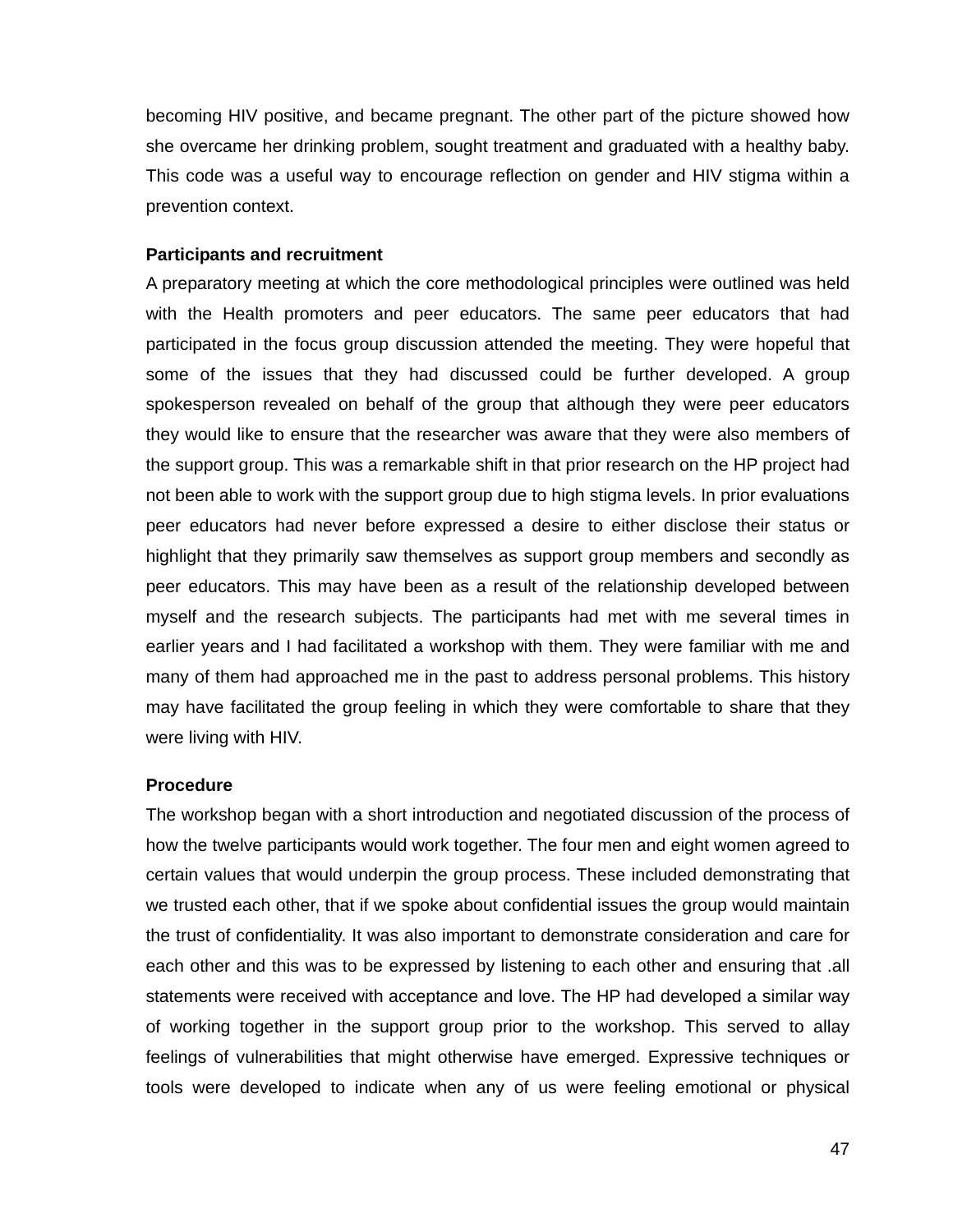discomfort. Participants were free to use the 'law of two feet' and leave the group for a while. 'Laughter time' was introduced as a theatrical convention. At any given signal by the participants the group was encouraged to laugh as loudly as possible and to do as many silly actions as possible for a two minute period. This allowed people to escape from situations that they were uncomfortable with. It also allowed us to start analysing what laughter means to us in different situations.

Following this three facilitative processes were used drawn from Boal's TO (1979). These are standard elements of the DramAidE methodology. The first stage of this process "Knowing the Body," involves exercises designed to acquaint the *spect-actor* with their own body and create recognition of how the body can adapt and adopt repertoires of movement. The second stage, "Making the Body Expressive," involves games designed to get the *spect-actor* to use their body to develop new ways of expressing themselves that is more authentic to who they are. The purpose of this, Freire argues (1972a), is that people should be the subject of their own learning and so that they can be the authors of their own liberation. The third stage, "The Theatre as Language," gets the *spect-actor* involved in performance. Boal (1979) divides this stage into three sub - stages of which the second "Image Theatre" was adapted for the purposes of exploring codes (or Tableaux) drawn from the participant's lives.

For the purposes of the workshop these elements were used as research tools. The three elements were: 1) songs used to interpret personal meanings throughout the workshop; 2) games used to explore particular social and psychological realities; and 3) the creation and enactment of dramatic 'codes' and the use of these in the workshop to understand the HIV/AIDS context and challenges. The three procedural elements are described below.

### **1) Songs**

A song that incorporated action was suggested as a way of warming up the group. Song functions as an important component in establishing both ceremonial and social gatherings (Durden, 2003). The use of these familiar songs and dances is common in community theatre and theatre for development practices and in DramAidE methodology (Dalrymple, 1995). It is 'ritual' activity used to initiate transforming passive spectators into active spectators (Buthelezi and Hurst, 2003). Each had a turn to lead to facilitate an improvised song and dance. The same melody was used and different words and physical expressions were incorporated into the song. Using movements and a familiar song had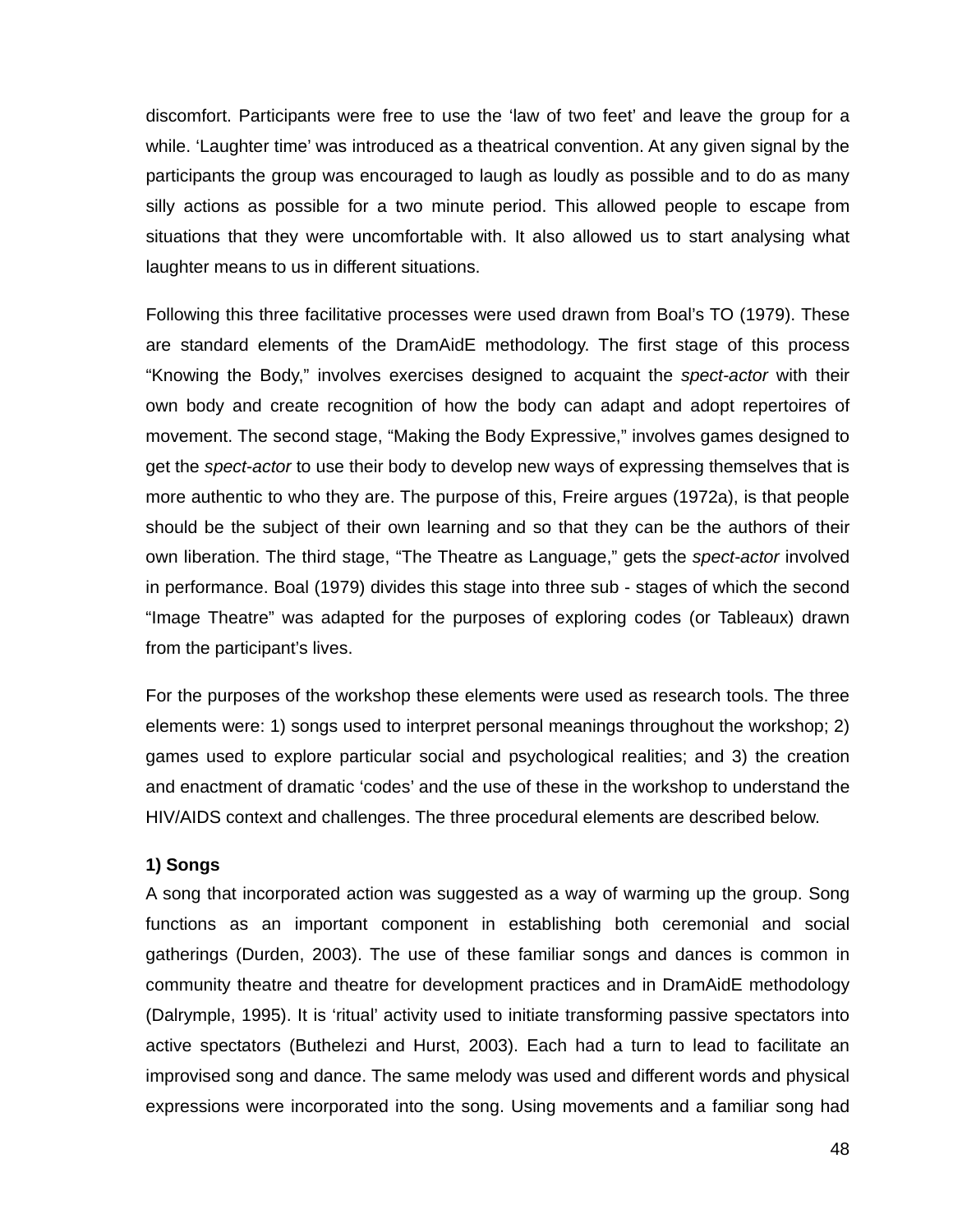the purpose of developing the involvement and confidence of each of the participants. This began the process of introducing the method of working together during the workshop. This method encouraged the creative expression of all of the participants within an environment that was non-judgemental. The participants' experience of the song and the key themes that emerged from this process were reflected on. This reflection introduced the seminal themes that would be investigated in greater depth during the games and frozen pictures. Central to this process was the understanding that people are the subjects of their own learning and not empty vessels to be filled by the knowledge of experts (Freire, 1972a).

#### **2) Use of games to explore and interpret social and psychological realities**

The purpose of playing games was twofold. Firstly the games encouraged an expressiveness of movement that is not usually encountered in everyday life. Secondly the games started a process of analysis and of questioning conventions that we take for granted. For example, a different way of counting was explored using a Boalian game. In this game body movements and sounds are used as a substitute for numbers. This drew the group's attention to the understanding that epistemological conventions can be changed. This game was used as a springboard to outline the broad parameters of the workshop and how all activities would be used as a way to reflect on and interpret daily life. The game also established that all activities examined how we relate to each other and the meanings that we derive from this.

The nature of the games was such that they were easily understood and adaptable to the needs of the group. The games were facilitated in such a way so as to ensure that the meaning of the game was constructed by the group. In this way the participants were able to construct a shared reality of themselves in their social context. This incorporates the process of challenging the idea that knowledge is something that people have in their 'heads'. It also provides an opportunity to reflect on and generate understanding of what they jointly know by virtue of shared types of experience.

The listening-dialogue-action framework was developed further. This was initiated by each person choosing an important story from their lives and creating a body sculpture (or tableaux) of a key moment of that story. This was used as a trigger to start discussion within the group. It also functioned to introduce group members to the coding and decoding process.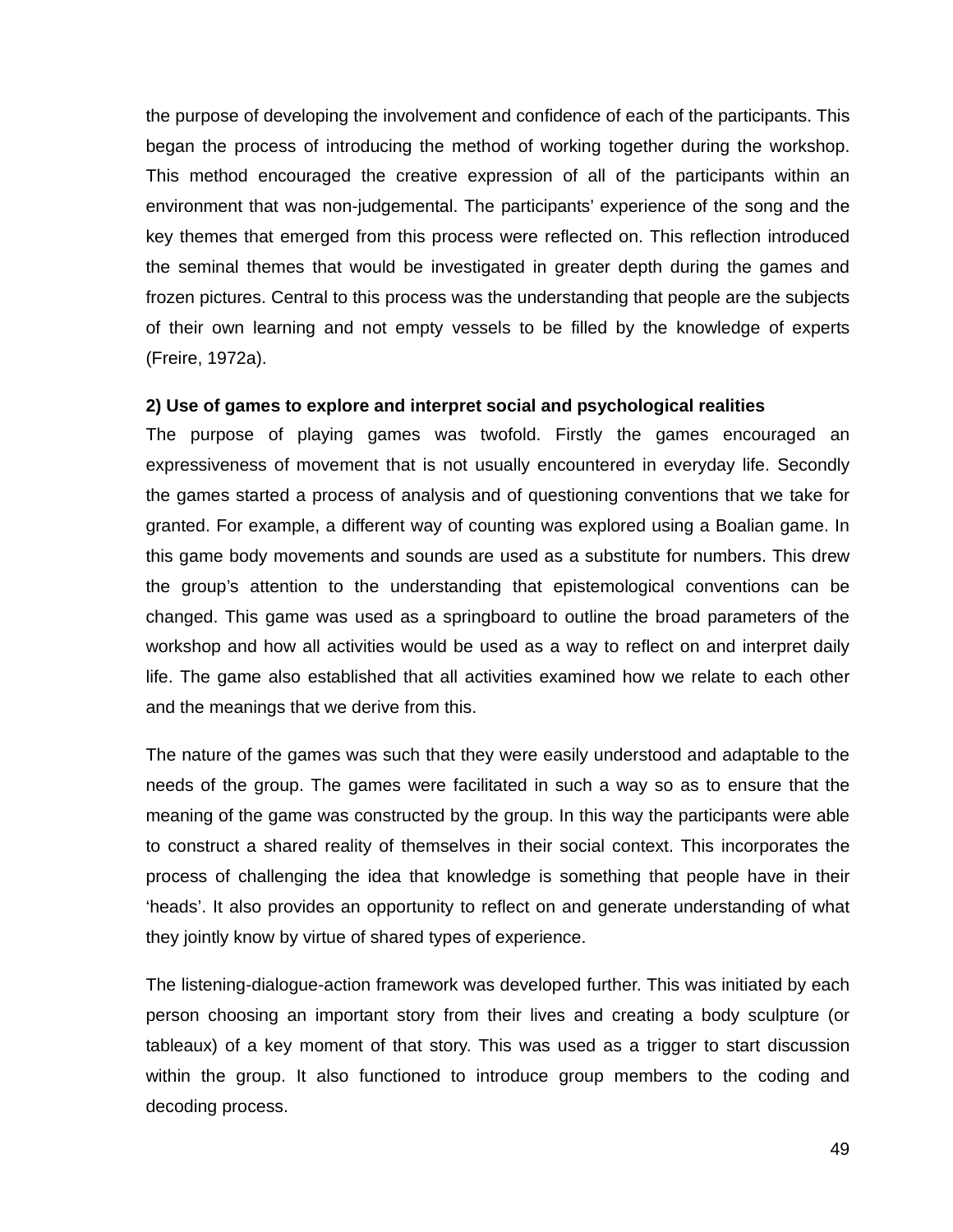The group listened to each other's stories and discussed them together. The purpose of this was to identify common themes that linked the stories so that they could co-construct their stories into a group narrative which they shared. This draws on Freire's notion of drawing together generative themes into a physical form or code. This is often called a discussion catalyst or trigger. The purpose is so that participants can 'see' their reality with new eyes and consequently develop alternative ways of thinking and acting (Wallerstein and Duran, 2003: 42). This loose interpretation of Freireian method aimed to actualise their stories into a photograph of pivotal moments of themselves as subjects in their own recognised social context. This initiated a process of dialogue and the formulation of the ongoing interaction between reflection and action.

### **3) Working with enacted 'codes' to interpret HIV/AIDS change processes**

In the workshop two codes were developed, each of which were recognised by the participants as being important themes drawn from their own lives. The process of developing the codes was prompted when participants were asked to have a conversation with one other person in the group and discuss a significant moment in their lives. It was explained though that this moment should be a pivotal moment in their lives. Boal (1979) refers to such a moment as a 'Chinese crisis'. A crisis is a moment of choice in which there is the potential for profound tragedy or an opportunity for change. Once the participants managed to find similar such moments in their stories they were requested to make a composite photograph of the pivotal moment of their story.

The process of analysis by those that were not in the 'photograph' was an exercise that enabled realisation of the complex way in which themes from our lives inter-relate and how our perceptions of 'moments' that are subject to interpretation, can have different meanings and has the potential to change. It is also descriptive of how we are in a process of "becoming" in relation to others and how slight shifts in the way we relate can create change (Freire, 1972a). The value of this exercise in the research process was that the participants investigate their own reality resulting in the production of a reflective process which empowers them to act on their own ideas. This is markedly different from a research process in which the researcher identifies themes based on his/her assumptions about the subject's reality.

The participants were asked to describe what was happening in the code and to discuss and interpret it. They did this by breaking into two groups to develop their own codes. They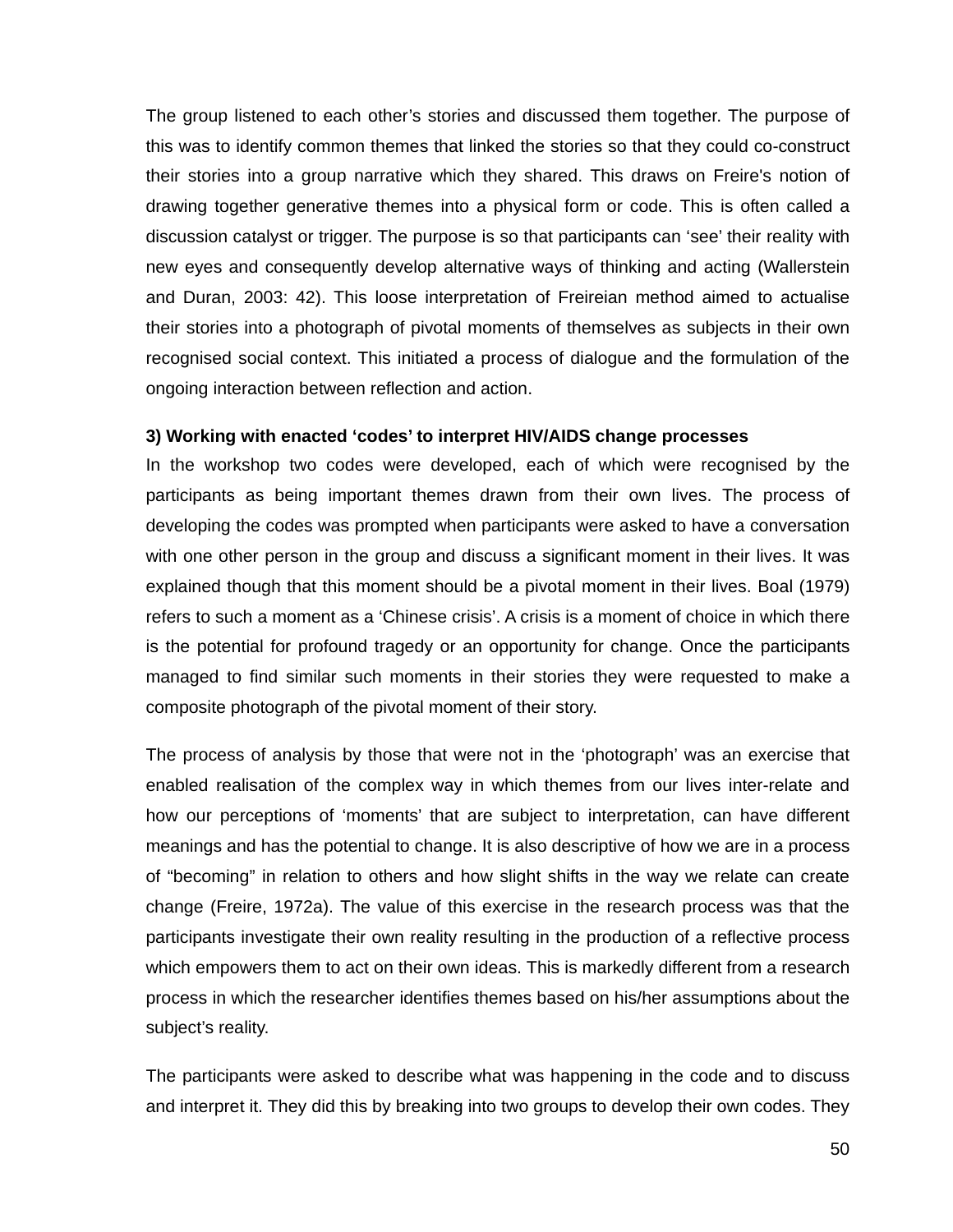then presented the codes to each other. This process first involved the presentation of one code which allowed for the participants not in that code to reflect on what they saw. The group presenting the code then revealed what their code was about and affirmed or refuted the other group's interpretation. The aim of this exercise was for the participants to locate "decisions within themselves" so that they can respond to situations posed with actions that are aimed at 'overcoming' rather than 'passively accepting the given' (Freire, 1972a).

### **Data capture**

The participants were actively involved in generating the data and in capturing it. This involved taking photographs of frozen pictures or codes. Video filming activities focused attention on key aspects of the code that would be used in collecting the data. Some participants told their stories on camera. Some stories were written while other participants preferred to draw key lessons that they had gained from the workshop.

## **Data collection**

The workshop was tape recorded and selections made with the assistance of the students and a Health promoter. Translations from Zulu were made verbatim by a non-academic Zulu speaking community member who was not a member of the HP project. The person who was to do the transcription was introduced at an earlier meeting and the group felt confident that they would transcribe the sessions adequately. A benefit of using a member of the local community who was not associated with the university (or the respondents) meant that with little vested interest in the subject matter events were interpreted on a phenomenological basis.

## **3. Post workshop focus group discussion**

#### **Rationale**

The purpose of the discussion was to address issues that had not been raised in the workshop. The focus group discussion continued facilitating discussion "in which diverse perceptions, judgements, and experiences concerning particular topics can surface" (Lindlof 1994: 174). The first part of the discussion encouraged reflection on the methods used in the workshop leading to inquiry about the HP project and its role in revising stigma and gender norms.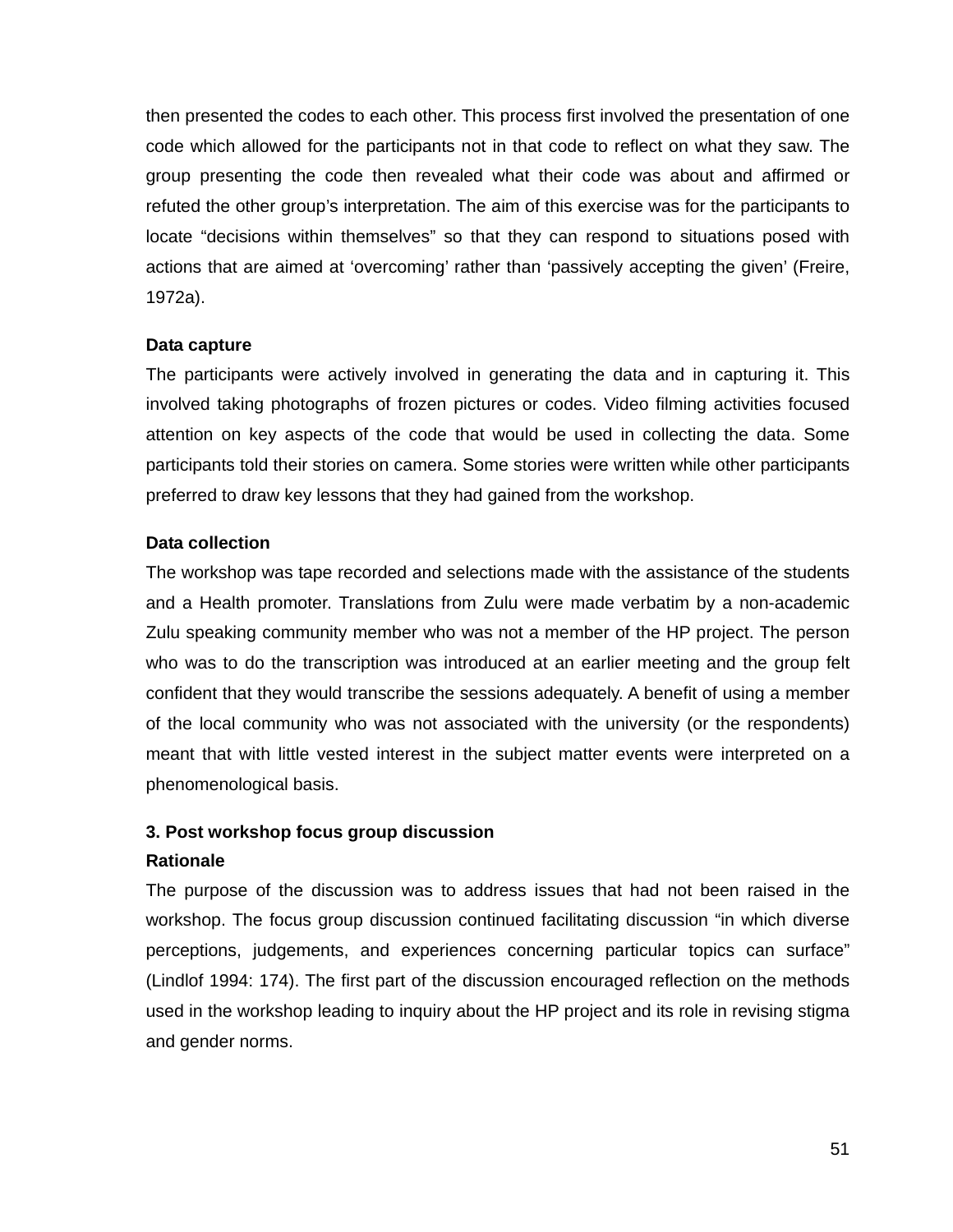The second part of the discussion encouraged participants to share their experiences of the HP project and reflect on how this has impacted on increasing access to treatment. This discussion focused on the impacts of the project in the lives of the support group members. Participants were then encouraged to discuss their understandings of concepts relating to HIV stigma and gender and reflect on positive and/or negative revisions of masculinity that can be attributed to the project.

The participants attending the focus group discussion had all attended the workshop with the exception of a one female student. Four males and eleven females were present. A senior HP was excused from the discussion to encourage free and open discussion.

#### **Data capture**

All the discussions were digitally recorded. This allowed for both visual and audio recordings. These were of interpretative value in the transcription of both ninety minute focus group discussions.

### **Data collection**

The focus group discussion was used to elicit data that was added to the descriptive and exploratory nature of the workshop. The Freireian nature of the interaction established within the workshop was continued so that established group dynamics were able to further stimulate discussion, gain insights and generate ideas in order to pursue a topic in greater depth (Bowling, 1997 cited in Moodley, 2007). This differs from conventional focus group discussions in which the facilitator has a very brief space of time in which to establish a rapport with the participants.

#### **ANALYSIS**

## **Focus groups**

Thematic analysis was used as the main process of identifying, analyzing and reporting patterns (themes) within the data. This process involves a familiarisation and immersion process in the recordings, transcripts and written materials, researcher's notes and pervasive ideas generated in the data collection process (Frizelle, 2004). Several close readings of the transcripts were conducted and this gave rise to thematic categories building on themes that had come up in focus group discussions and in the workshop. The most significant and central categories that came up in relation to the research question defined the themes.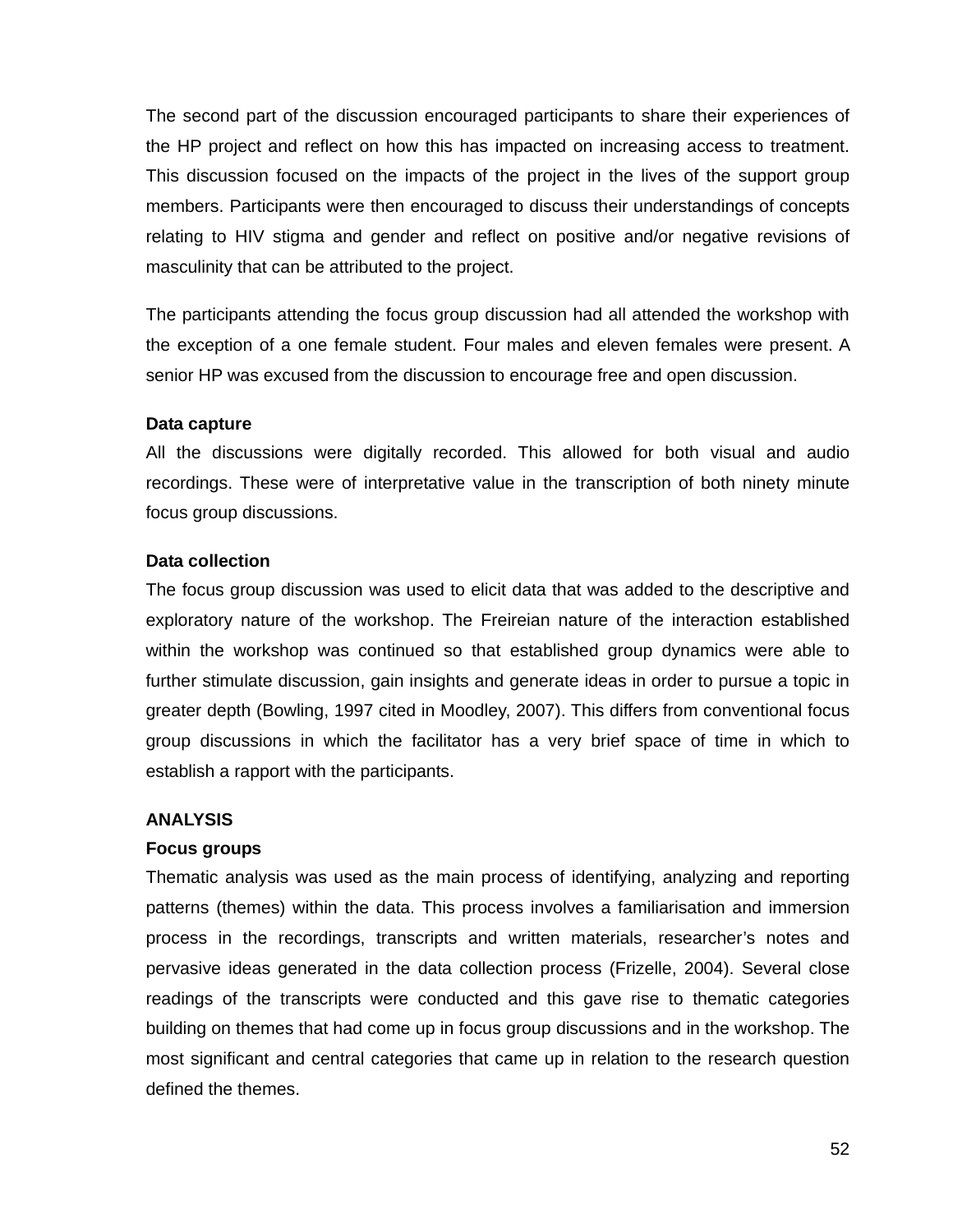Emerging themes and codes were identified and analysis made using a bottom up approach as themes evolved and then developed into main themes and sub themes. This process enables a conceptualizing of research data and classification of them into meaningful and relevant categories for the researcher to study unit(s) of analysis (Bowling, 1997). At the same time, as the study progressed it was informed by theoretical models of understanding. This impacted on the deductive component of analysis so that the final product is an inter marriage of inductive and deductive processes.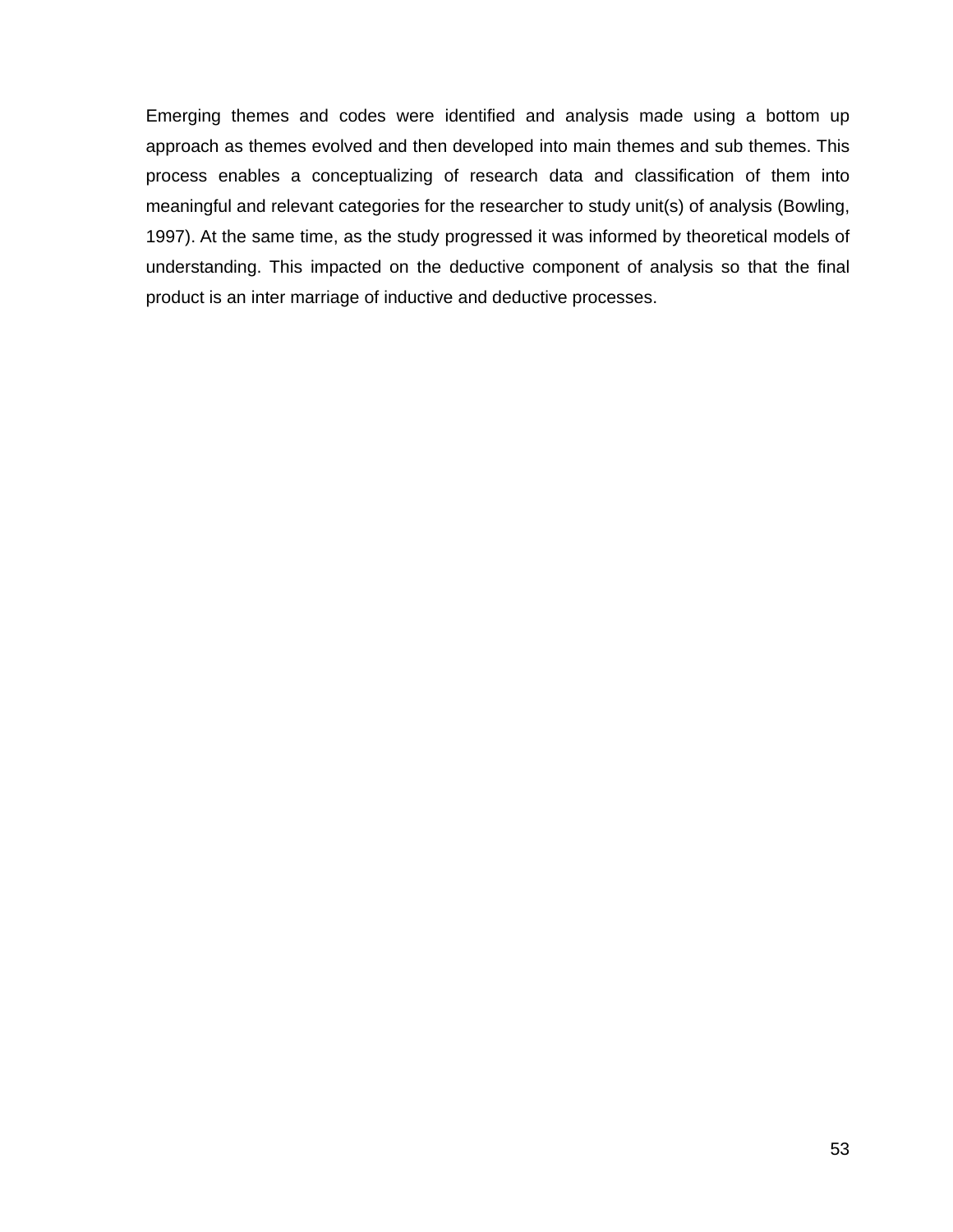## **CHAPTER SUMMARY**

This chapter has outlined in some detail the research methodology and the tools used in this exploratory case study. The workshop process was an integral part of the research exploration. The focus group discussions highlighted themes from the workshops and suggested that the key focus of the research should be an analysis of how young people are addressing stigma in their everyday lives by managing representations of their identities. This is discussed in the following chapter.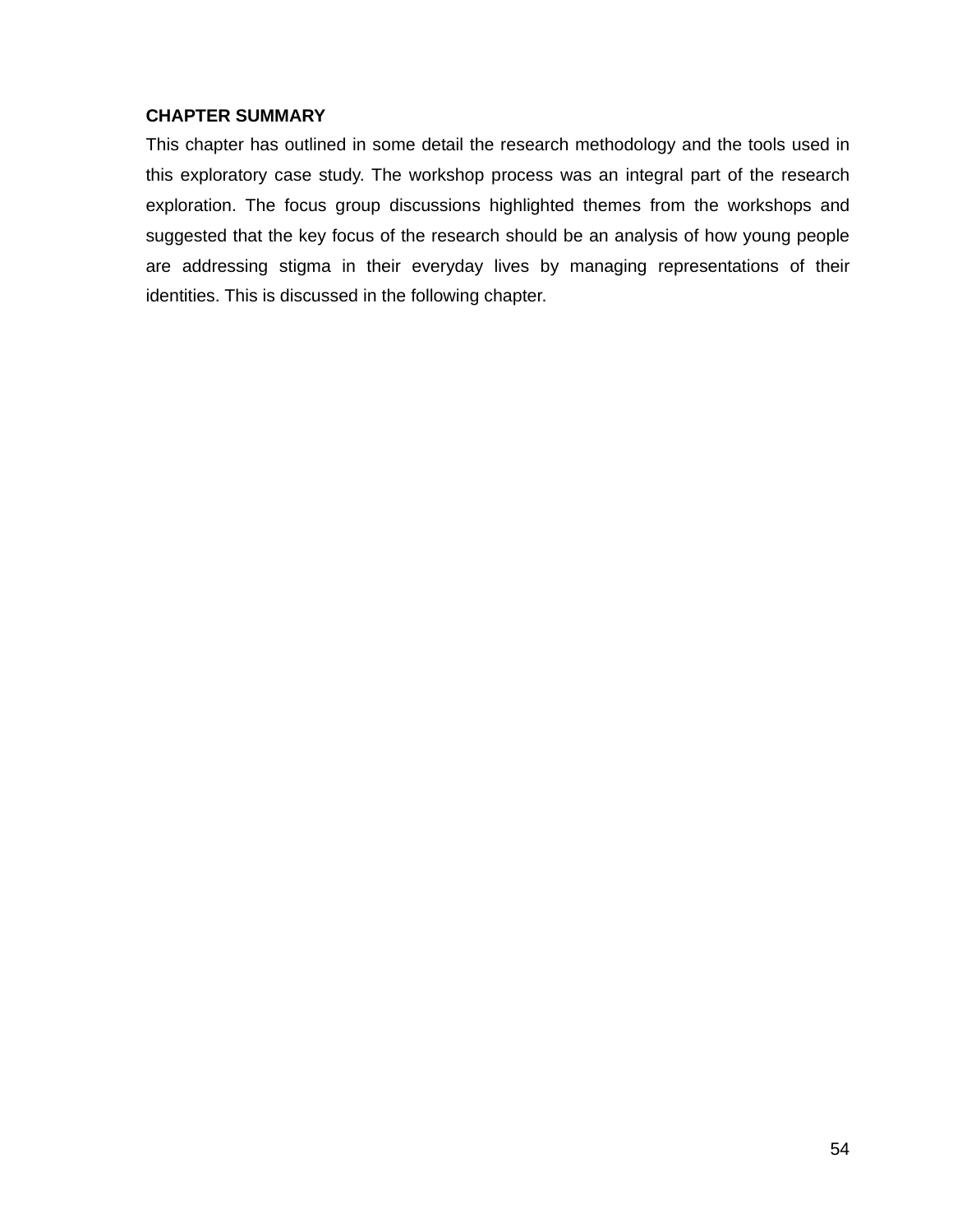### **CHAPTER 4 - RESEARCH FINDINGS AND DISCUSSION**

### **OVERVIEW**

It is often said that all the members within any given community are to a greater or lesser degree living with HIV (Epstein, 2007). This statement is made in recognition that whether people are HIV negative or HIV positive the health of a community is dependent on its ability to ensure that all people are empowered to optimise their right to sexual health. The measure of the success of an HIV/AIDS intervention is therefore reliant on how empowered a community is to collectively work together to overcome the obstacles that prevent the practice of sexual health and accessing of the health services that support it (Cambell,2002). Key to creating a health enabling context is to address the obstacles that marginalise people who are most at risk from HIV or are living with HIV from successfully participating in managing their health.

It was with this in mind that this study engages with students who are living with HIV and who by virtue of their own experience are able to shed light on how different manifestations of stigma create obstacles that make it difficult for mainstream HIV/AIDS intervention to be successful. The discussion of the findings is used to explicate a deeper understanding of the world in which young people negotiate living with HIV and highlights some of the key dynamics which shape their sexual practice.

The second section of the findings directs attention to what the HP project means to HIV positive students and highlights some of the unique features of the programme. Discussion of the research findings explores the 'subversive' role the HP project plays in mediating the way in which a generalised HIV mitigating intervention is experienced by those most affected by HIV. In the final section it is argued that the HP project poses an alternative approach to prevention which nurture a community based HIV/AIDS response that which is resistant to gender prejudice and HIV stigma. A summary of the themes explored in this chapter is:

- 1) Obstacles impacting on the effectiveness of HIV/AIDS interventions
- 2) The meaning of the HP project for the DUT HIV/AIDS programme
- 3) Reflections on the key findings of the study
- 4) An alternative approach to mitigating HIV/AIDS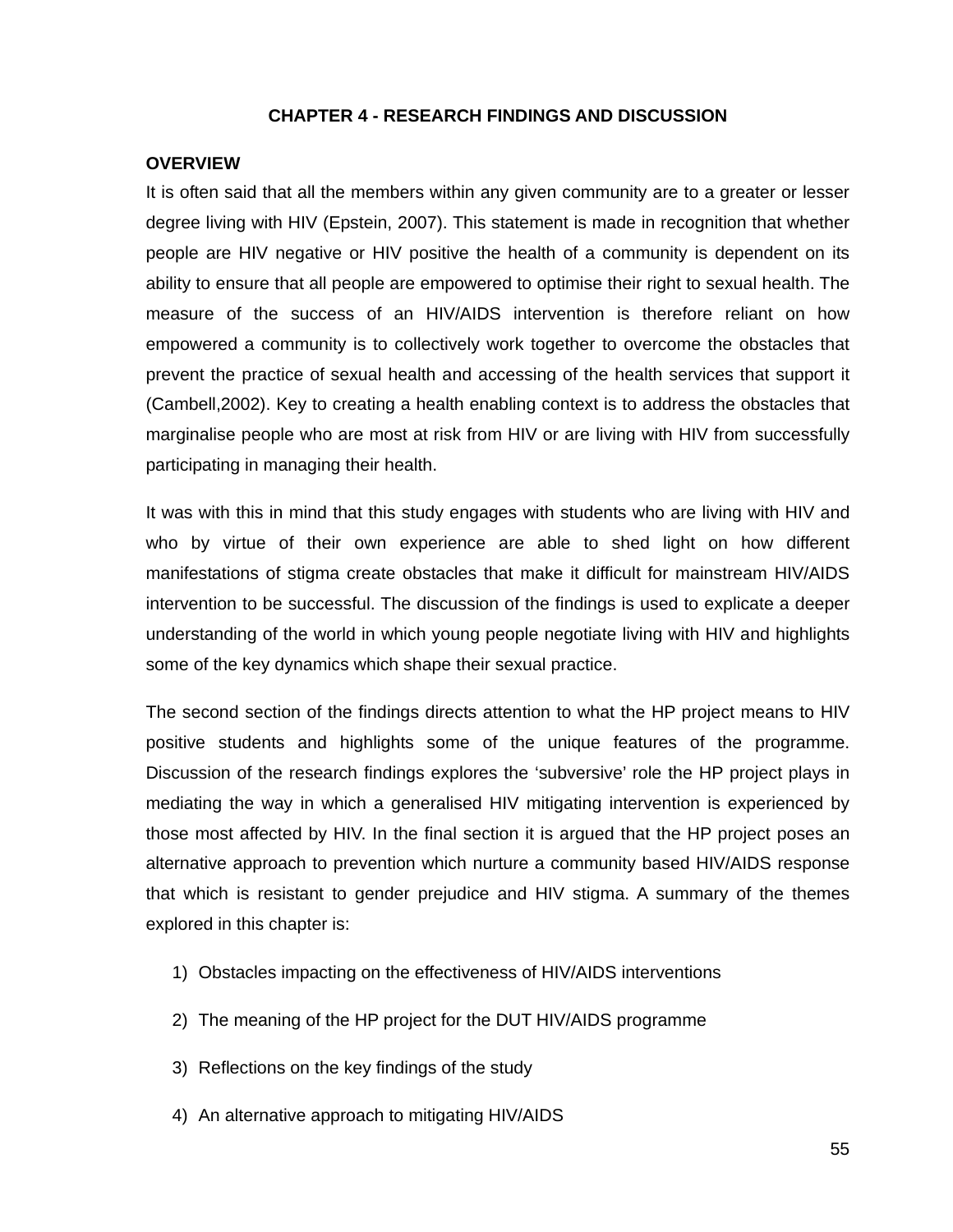# **1. OBSTACLES IMPACTING ON THE EFFECTIVENESS OF HIV/AIDS INTERVENTIONS**

Interventions that continue only to impart information and not skills are doomed to failure in the opinion of the HPs and the students interviewed. Interventions need to seek to understand and address the complexities of people's lived experience (Harrison et al., 2000:286). As Campbell suggests "The forces shaping sexual behaviour and sexual health are far more complex than individual rational decisions based on simple factual knowledge about health risks" (2002:7).

The findings so far emphasise that gendered narratives in which desire, acceptance and fears of not conforming to hetero-normative scripts make it difficult for young people to rationally mediate sexual practice.<sup>10</sup> Moreover experiences of 'failure to enact' the prescriptions of the populist slogan "It's as easy as A,B,C (Abstain, Be faithful or condomize)" reinforce feelings of low self worth and further stigmatise their sexual behaviour and identity. This plays out in the avoidance of situations in which young people are forced to acknowledge their personal vulnerability and take responsibility for their sexual practices.

## **Experiences of HIV stigma**

The subjects of this study are all HIV positive. Many of them have been living with HIV for some time whilst others have only recently been diagnosed. Respondents indicate that they believe that HIV stigma is still prevalent at DUT, however, it is believed that enacted stigma (in which active discrimination takes place) is uncommon.

In the post workshop discussion, students living with HIV indicated that they would feel safe disclosing their status at the institution. They indicated that staff and student peers are supportive of those who have disclosed, however, they did point out that they still experience HIV related stigma. The HP explained that this experience is mediated by how well one adjusts to living with HIV, by perception and emotional wellness. He highlights that the personal and social experience of HIV stigma is reciprocal and that attitude plays an important role in shaping experiences of stigma and how people respond to you.

 $10<sub>1</sub>$ Chapter 1 (p.9) highlights why the mutability of language is significant in making communicative contexts ideal opportunities for creating new language, thereby negotiating new meanings for problematic beliefs, feelings, and behaviours. This has been found to be valuable in legitimating alternative heteronormative narratives (Freedman and Coombs, 1996:29)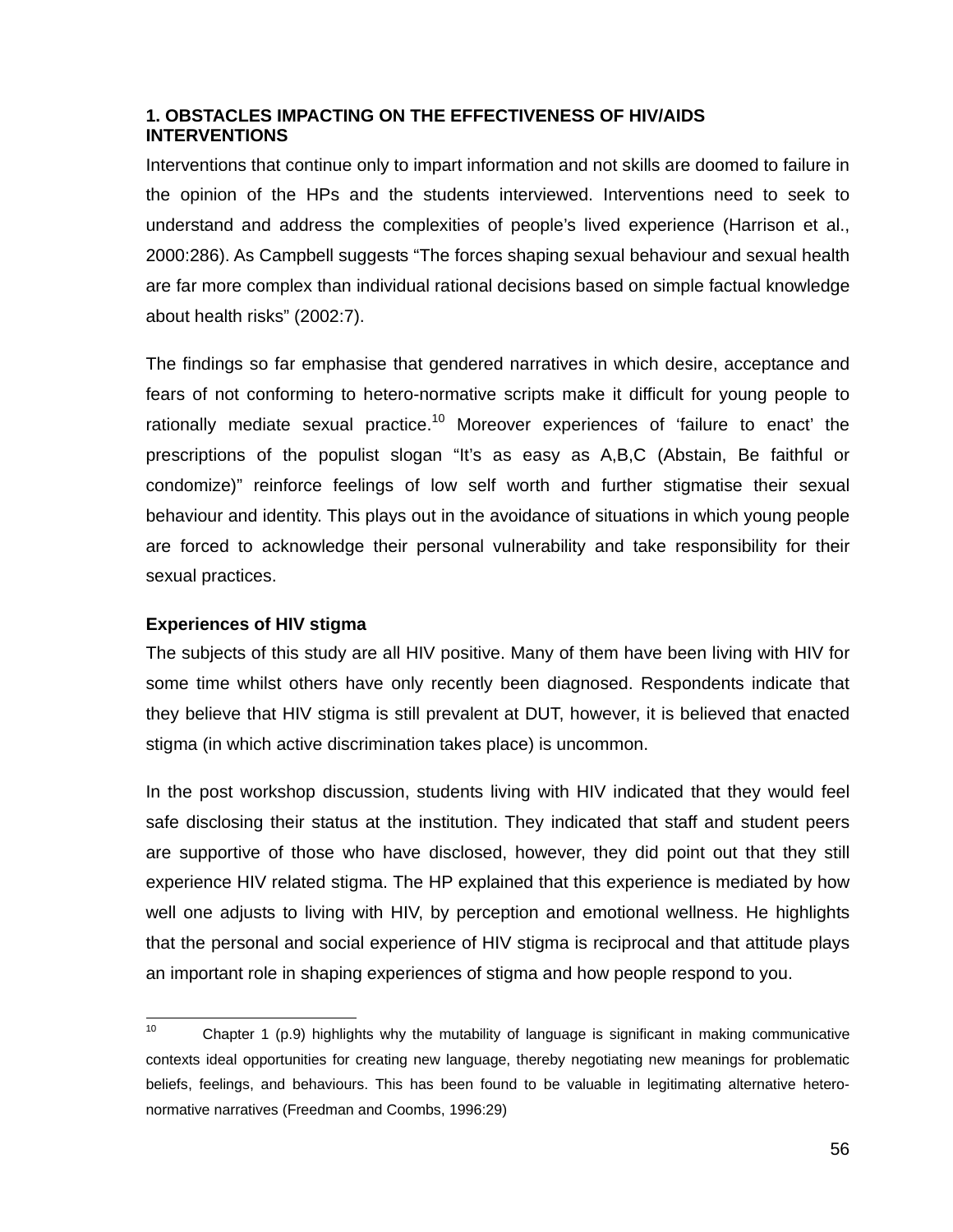*So if you are positive, as you are, you might take seriously what assumptions people make. There are always people who will say those things but you quickly learn it has more to do with you as an individual and how you think [that creates HIV stigma].* 

The findings suggest that recent diagnosis, less exposure to positive HIV identities and diminished social support led to increased experiences of internalised HIV stigma. Internalised AIDS stigma plays a crucial role in the emotional distress experienced post diagnosis with HIV. Common responses include guilt, feelings of anger and hopelessness motivated by the belief that they could no longer be able to consider themselves as 'normal'. This often led to led to depression and a desire for isolation. Without social interaction increased substance abuse was reported and obsessive thoughts about death and dying. Students said that they found themselves unable to counter this destructive spiral and this often led to them attempting suicide.

*I used to be a drunkard because of my status. Because whenever I used to think about it [HIV] I used to hit the bottle. I used to hit it hard. It was my best friend. I was addicted to it... I seriously wanted to commit suicide. I tried a couple of times...* 

Negotiating a more affirming positive self identity is counteracted by the beliefs that the trajectory of the disease is a quick progression from diagnosis, to sickness and sudden death. This belief prevails despite peer educators and residence student indicating sophisticated knowledge about ART (Antiretroviral therapy) efficacy and disease management. Posel, Kahn and Walker (2007: 141) argue that even high levels of knowledge cannot counter social understandings of the disease in which HIV/AIDS associated death is seen through a lens that comments on the social and moral quality of life of a community.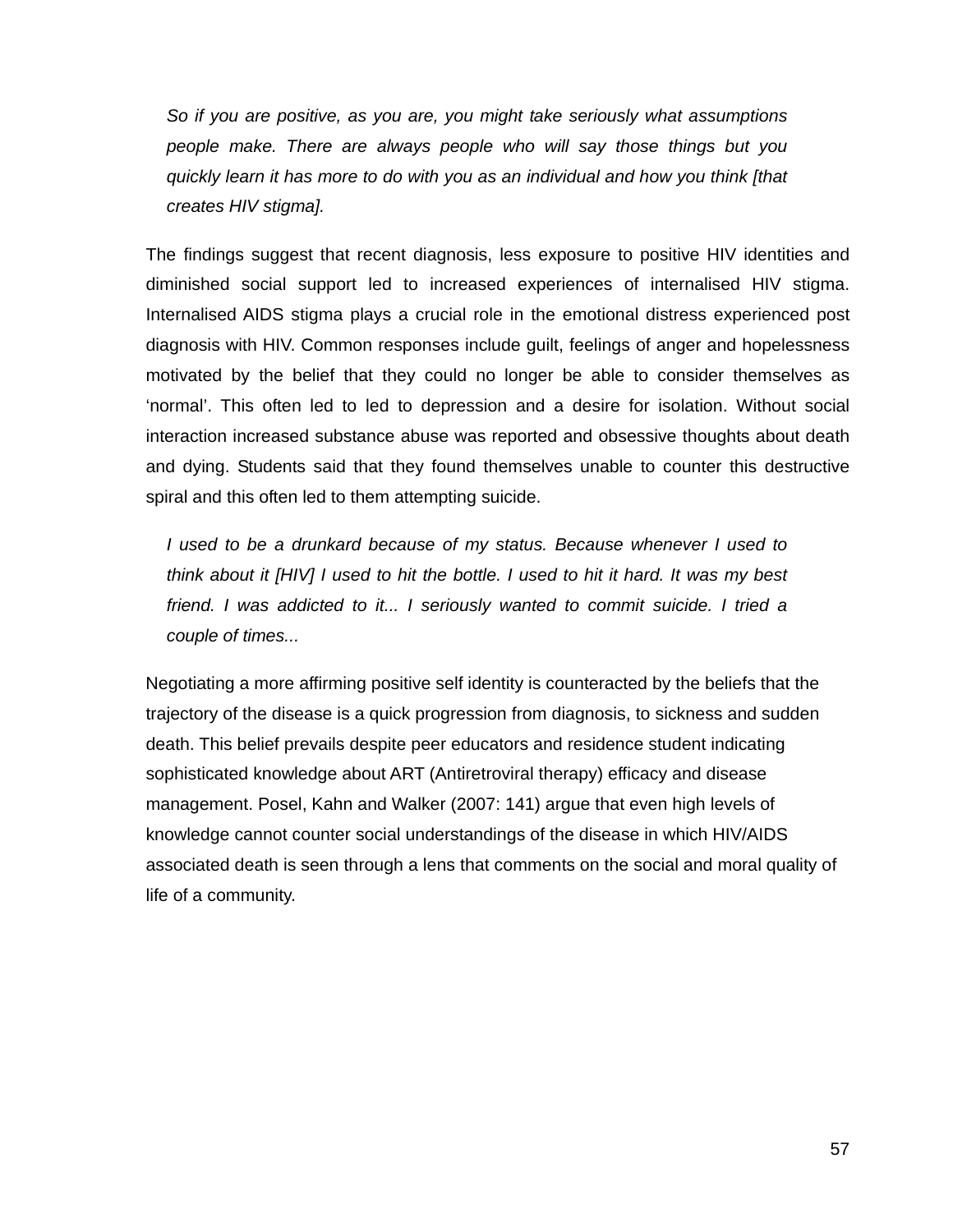#### **HIV/AIDS stigma and gender norms**

In the post workshop discussion HPs indicated that communities often have sets of competing beliefs about HIV/AIDS. Rational distinction is made that one cannot generalise about the kind of person that contracts HIV, however, people still subscribe to deeply entrenched beliefs about the 'type' of people who become infected. An HIV positive student described how she was labelled as "disgusting" because she was assumed to have contracted the virus because her sexual practice was excessive, immoral and possibly deviant. Posel et al. finds that many young people consider that death is the necessary price to be paid for the joys of freedom and this belief perpetuates attitudes that consider people living with HIV as deserving of their condition (2007:141). Most students acknowledge that increased social interaction with older peers, the availability of alcohol and drugs and a desire to explore their sexual identity often led to situations in which the desire to "want to do it" led to risky sexual experiences.

A high level of denial about their own risk is prevalent amongst students. Students in the post workshop discussion agreed that most people prefer not to talk about HIV or stigmas associated with the disease because they fear that it affects them personally. As the HP points out:

*I think that one other thing that causes stigma is "no stigma" as such. [HIV/AIDS] affects them [students] so much that they choose not to react to it. They just feel that if they don't talk about it, it is going to be better than talking about it.* 

The participatory workshop found that students represented stereotyped stock characters like the "lover boy" and the "girl who has everything". The female character was depicted queuing at the clinic for the morning after pill while the "lover boy" was shown to be already involved in soliciting his next sexual encounter. The students pointed out that these are the 'types' that contract HIV because they participate in what is called the "dating race". This 'race' is associated with a lifestyle in which a student may have several sexual relationships to fulfil different emotional, physical or economic needs. Sex is often bartered for designer labels, cell phones, access to smart cars etc. It is also often used for more regular financial support (Posel n.d.:22). These students often have concurrent relationships with older men and women as well as people their own age.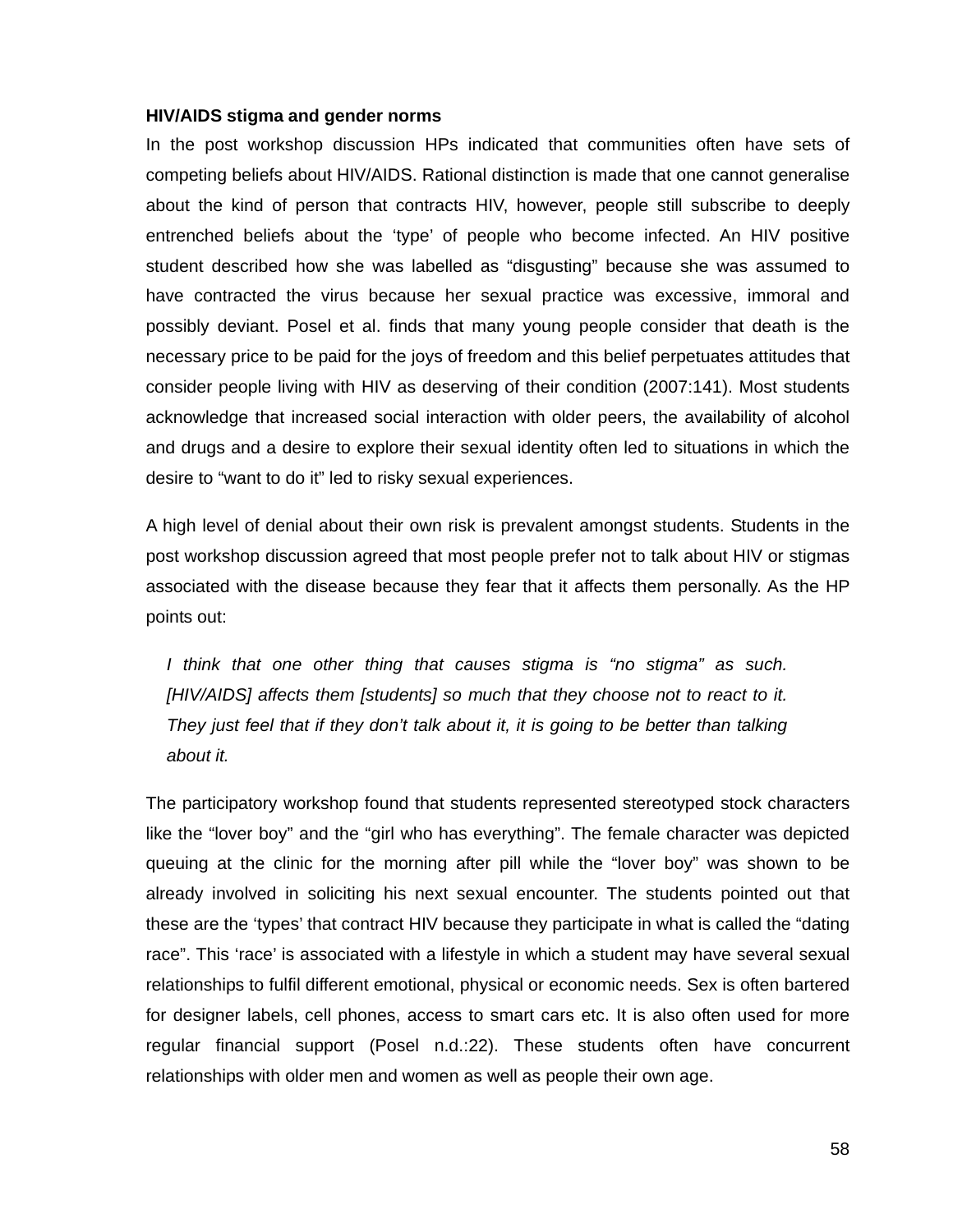It is this 'type' of student that often graduates with what is called a 'Double Diploma". This refers to the certificate they receive for passing their studies as well as to the birth certificate of the child they have while completing their studies. A more sinister interpretation refers to the paper verifying their HIV status.

Students who are living with HIV anticipate that if people knew their status they would most likely be considered to be responsible for contracting HIV by having lived 'the life' outlined above. As previously indicated most students are well informed about HIV, however, people with HIV are assumed to be morally deviant.

*...before it was out of fear that people reacted. Now it's out of disgust. They find it very disgusting. Other's they just don't want to know…They don't fear that you are HIV positive - it's not that. They just conclude that you're positive because of 'this'.* 

"This" refers to an association with a predatory male sexuality which is perceived to be "corrupting". Male sexual behaviour is attributed to be the cause for the high pregnancy rates as is suggested by this statement:

*Everything is happening on campus. Men are corrupting everyone. They are all drinking [having sex?] and getting [women] pregnant.* 

Ratele and Shefer (2002) point to how gender differences and double standards play a role in the construction of promiscuity and deviance. Women with many sexual partners are regarded negatively as 'sluts' whilst men who have many sexual partners are regarded as exemplifying successful hetero-normative behaviour. The respondents pointed out that a man's 'success' is largely defined by his ability to find a partner or have several partners. This understanding is supported by Morrell (2000) who suggests young men often perform hetero normative narratives to affirm their masculine identity and to avoid social ridicule.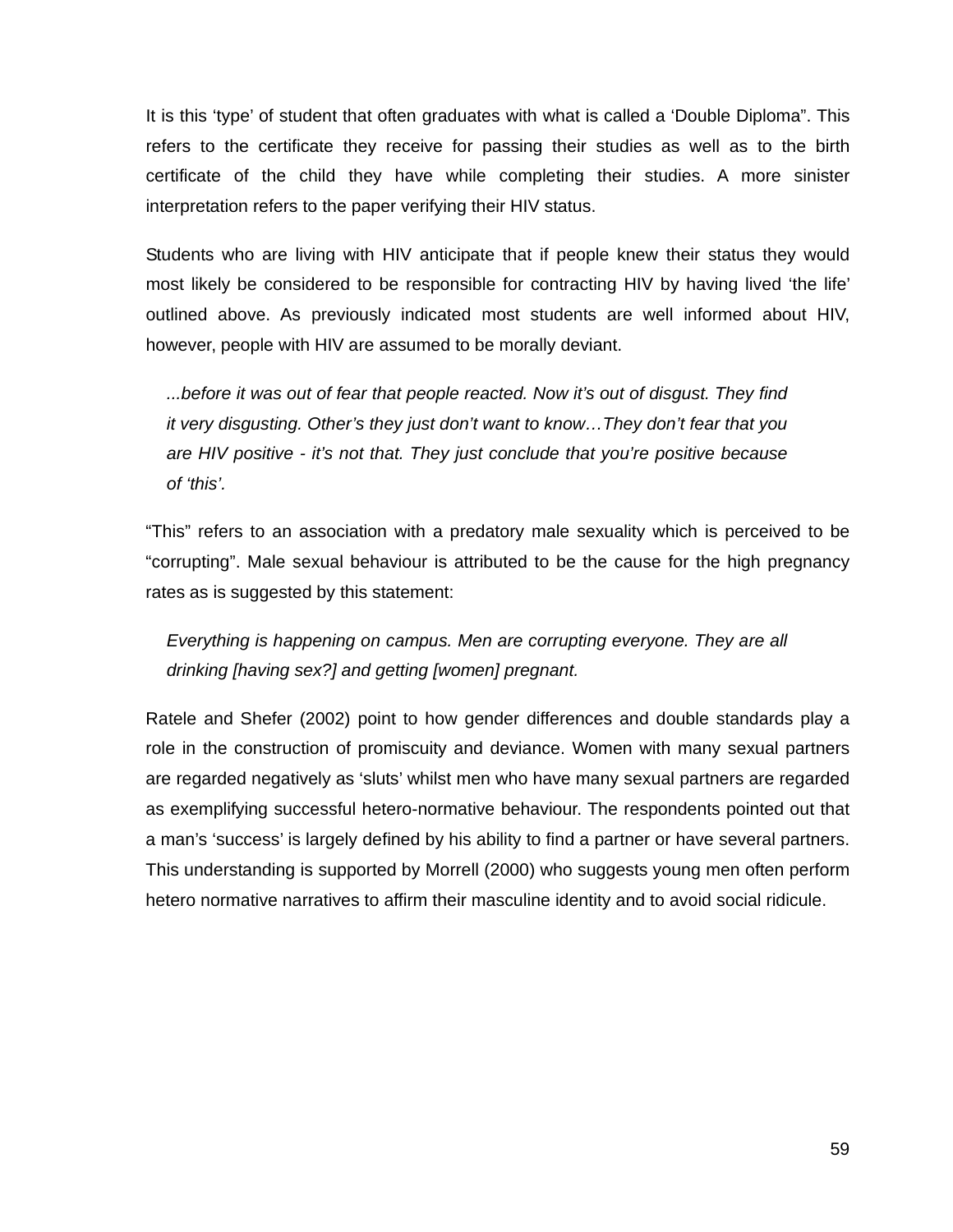The corollary of this is that men are more likely than women to resist disclosure and often avoid using condoms fearing what inference their partner may make about the 'normalness' of their identity. Female respondents highlighted that this is symptomatic of the effects of gendered HIV stigma and how it leads to propagating unsafe sex practises.

*It ...is this ego thing and they won't be able to propose. Sometimes it affects them...They are frightened they won't be able to 'do it'…People will say this one is HIV and they will run away.* 

A desire for acceptance and to be considered attractive was considered to exacerbate fears of exclusion from 'normal' hetero-normative practices.<sup>11</sup> Entrenched beliefs that we are biologically motivated to have penetrative sex means that men and women enact learnt gendered scripts which makes them vulnerable to risky sexual practices.<sup>12</sup> These scripts contribute to a lack of communication in relationships and this often means that men and women are not able to negotiate safer sexual practices. Campbell suggests that without family support affirming intimate social relationships amongst the young are often lacking. She postulates that unprotected sex may act as a surrogate for "emotional intimacy which is lacking in other areas of their lives" (2003:33).

Trust and intimacy were indicated to play an important role in defining the nature of sexual practice in the context of relationships. Men in concurrent relationships agreed that that

 $11$ Hetero-normativity (as discussed in Chapter 1, p.7) is rooted in socially derived expectations of how men and women should inter-act and is defined by beliefs that these norms are biologically driven and cannot be changed. For example, a dominant hetero-normative narrative which perpetuates unprotected penetrative sex as the norm is underpinned by gendered narratives which represent men as highly sexual and emotionally inexpressive and women as vulnerable and desiring intimacy.

 $12$  People enact social scripts in order to comply with dominant gendered narratives. The gendered narratives above are used to illustrate how they define male and female scripts. In the first narrative men feel that they need to conform to representations of male identity that is devoid of vulnerability and which is characterised by risk. There is a different (but related) script for young women. They use their understanding of the male narrative to distinguish between "bad" males (those who are emotionally inexpressive) and 'good' males (who set you apart from other girls). This perpetuates a cycle in which men in order to 'prove' their invulnerability practice risky unprotected sex. Women use their own 'script' to interpret this behaviour as increased intimacy and as an expression of emotional vulnerability. Thus both scripts converge to perpetuate normative narratives which play out in unprotected sex (see Firminger, 2006:298)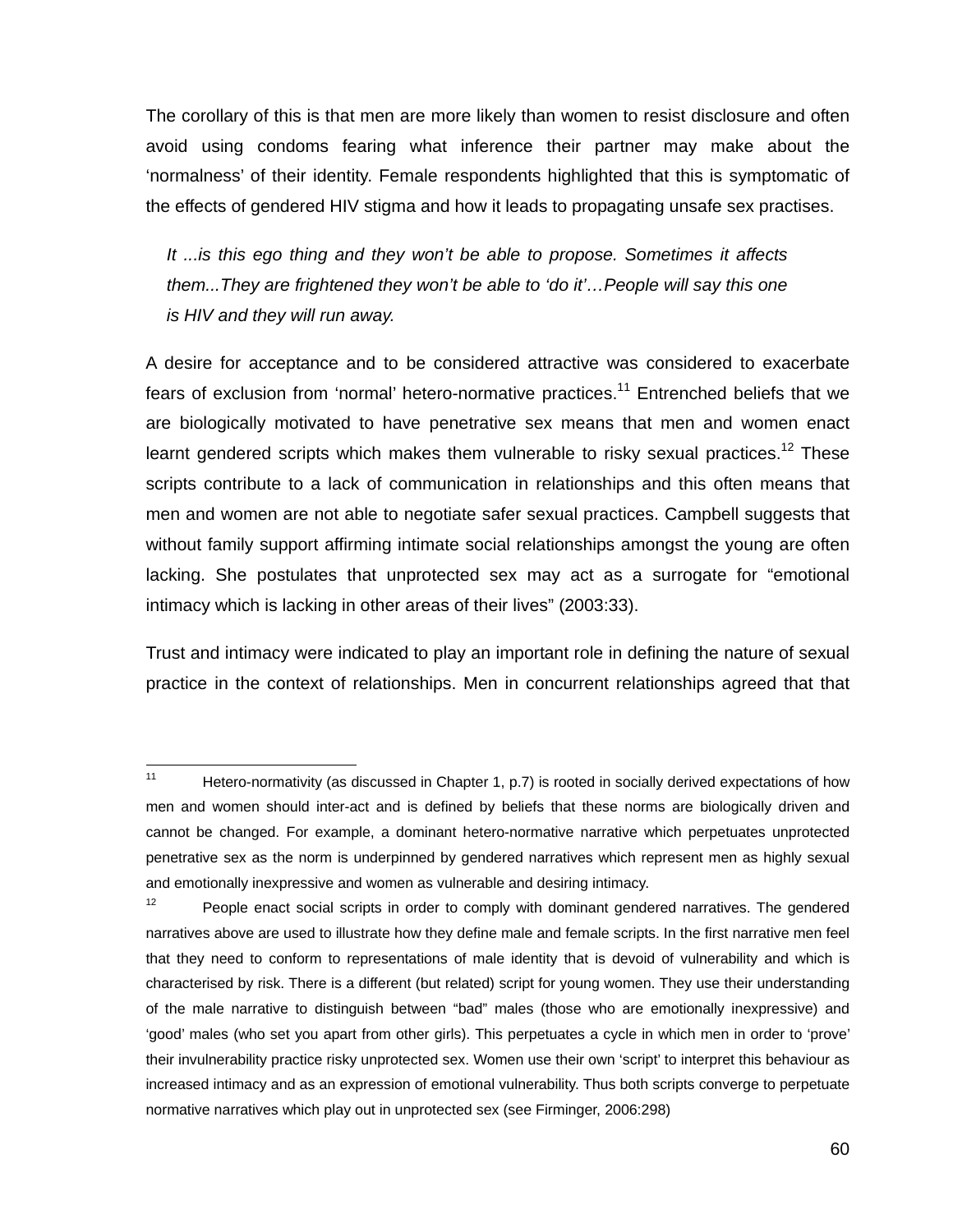while it would be ideal to practice safe sex with both partners this was difficult due to social expectations. A peer educator explains:

*I have two girlfriends [how] can I then tell you [my partner] that I am sleeping with that one. No, I respect you [both] so what can I do?* 

As the comment by a peer educator indicates in a context where there is mutual intimacy and trust condom use seem inappropriate. Unprotected sex in a concurrent sexual network increases the likelihood of HIV infection as it is shared amongst a small sexual network. This increases opportunities for contracting HIV as those who are newly infected have a higher viral load and are likely to have sex more often with the same infected partners than someone who is not in a concurrent relationship (Human Sciences Research Council, 2008).

In the exploratory peer educator discussion it was suggested that young women were found to consider themselves as defenceless against the sexual predation of men who are considered to be responsible for "corrupting them".

*….there is the power of who carries the condom… if a woman carries a condom she is called a bitch... if she carries a condom they say she likes sex – she is promiscuous.* 

Campbell (2003:127) suggests that in response to the stigma associated with carrying condoms and in order to avoid male aggression women often play into preferred narratives in which they enact scripts in which they play a passive role. This may result in men 'acting out' the expected more sexually aggressive role and young women become complicit in assuming the 'victim' role. This leads to both parties exempting themselves from taking responsibility for protection.

## **Gendered HIV stigma**

Walker, Reid and Cornell (2004) argue that in order to understand South Africa's spiralling HIV/AIDS epidemic, the role of gender, sex and power must be examined. Women's experiences of living with HIV/AIDS and the stigma of HIV/AIDS are intensified because of their subordinate role in society (Soskolne, 2003:1).

Most experiences of enacted stigma are experienced by young women who by virtue of gender are often regarded as 'soft' targets for this type of bullying. Enacted stigma such as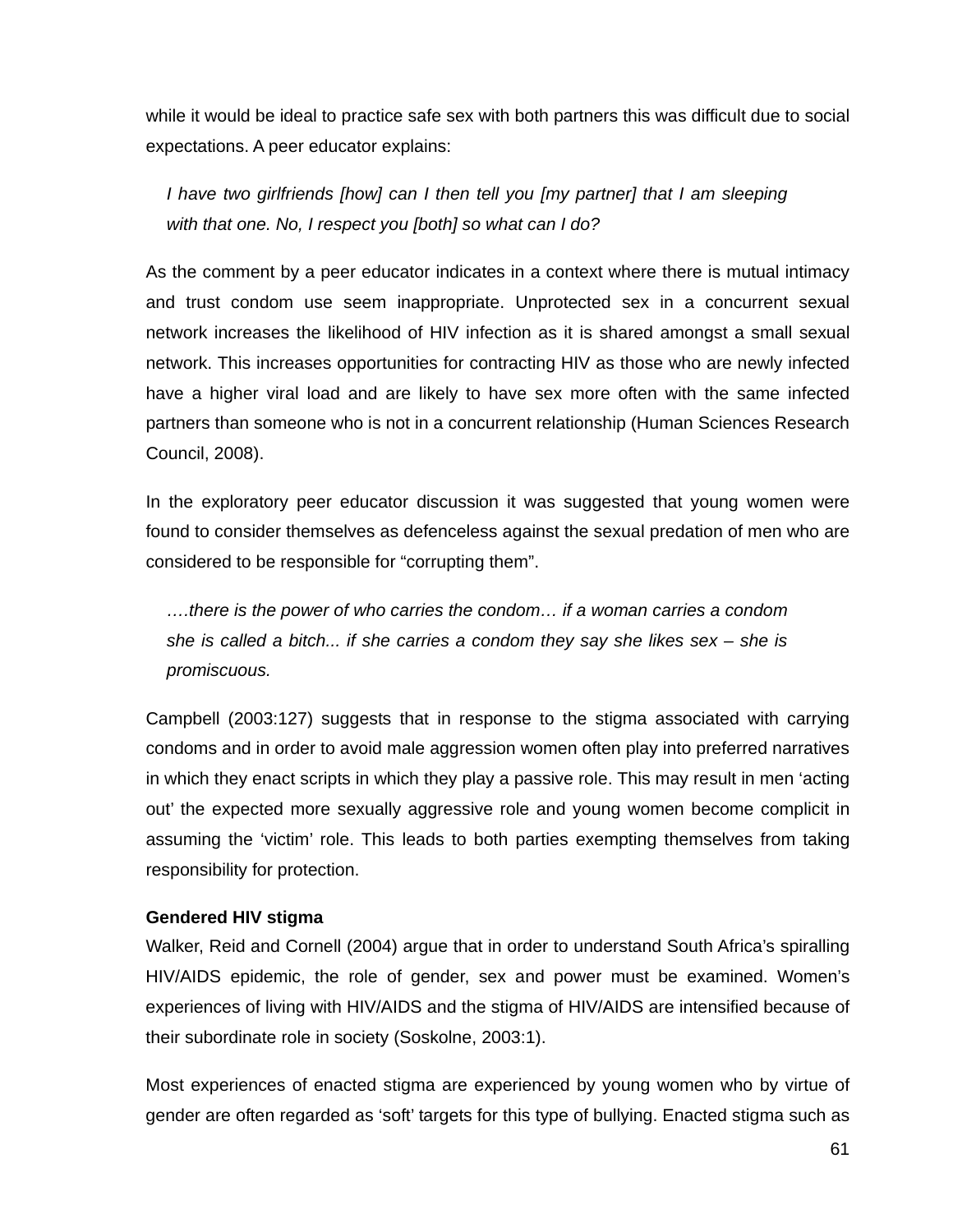"malicious gossip" and "labelling" often results in those suspected of being HIV positive being avoided for fear of being associated with the disease or even worse being considered HIV positive themselves.

A student describes how she was referred to as "that's a Bad day". The subtle use of euphemism was reported to often lead to the internalisation of discriminatory narratives and result in 'self limiting' behaviour. It was agreed that discrimination against people who live with a sexually transmissible disease is deeply entrenched. They are often regarded as 'damaged' and therefore social norms dictate that they should not associate with those whose who are considered as 'healthy' (Crawford, Lawless, and Kippax, 1997). HIV positive students observe this in interactions with their peers who express discomfort when HIV, relationships and issues such as dating are discussed. Positive students have internalised this belief as is suggested by the following statement.

*You know [when] you are HIV positive, you can't date because [that person] is negative. You must go for [someone] because you both are positive.* 

These beliefs are symptomatic of a wider discriminatory system that perpetuates ideas that HIV defines a person's sexual being and precludes 'HIV positives' from a relationship with 'negative normals'. Young people who suspect they are positive often delay testing for fear of a positive result and the shift that this causes in their self identity. A student who is a member of the support group described the behaviour of a young man who decided to test so that he could "propose love" to her. The understanding was that if he tested positive, then there would be nothing that would prevent them from having a relationship. She paraphrases how her current partner proposed to her after his test:

*He said, "You see now we can date here's no need for me to hide. I want you to be my partner because it won't be a problem...I just wanted to propose to you but I didn't know how to?"* 

It is interesting to contemplate the way in which fear, denial and desire play into this romanticised narrative. The statement above seems to suggest that 'love' motivates this young man's preparedness to negotiate the complexities of an identity living with HIV. More importantly it points to a kind of fatalism in which a desire to be loved for 'who you are' is mediated through the stigma of one's seropositivity.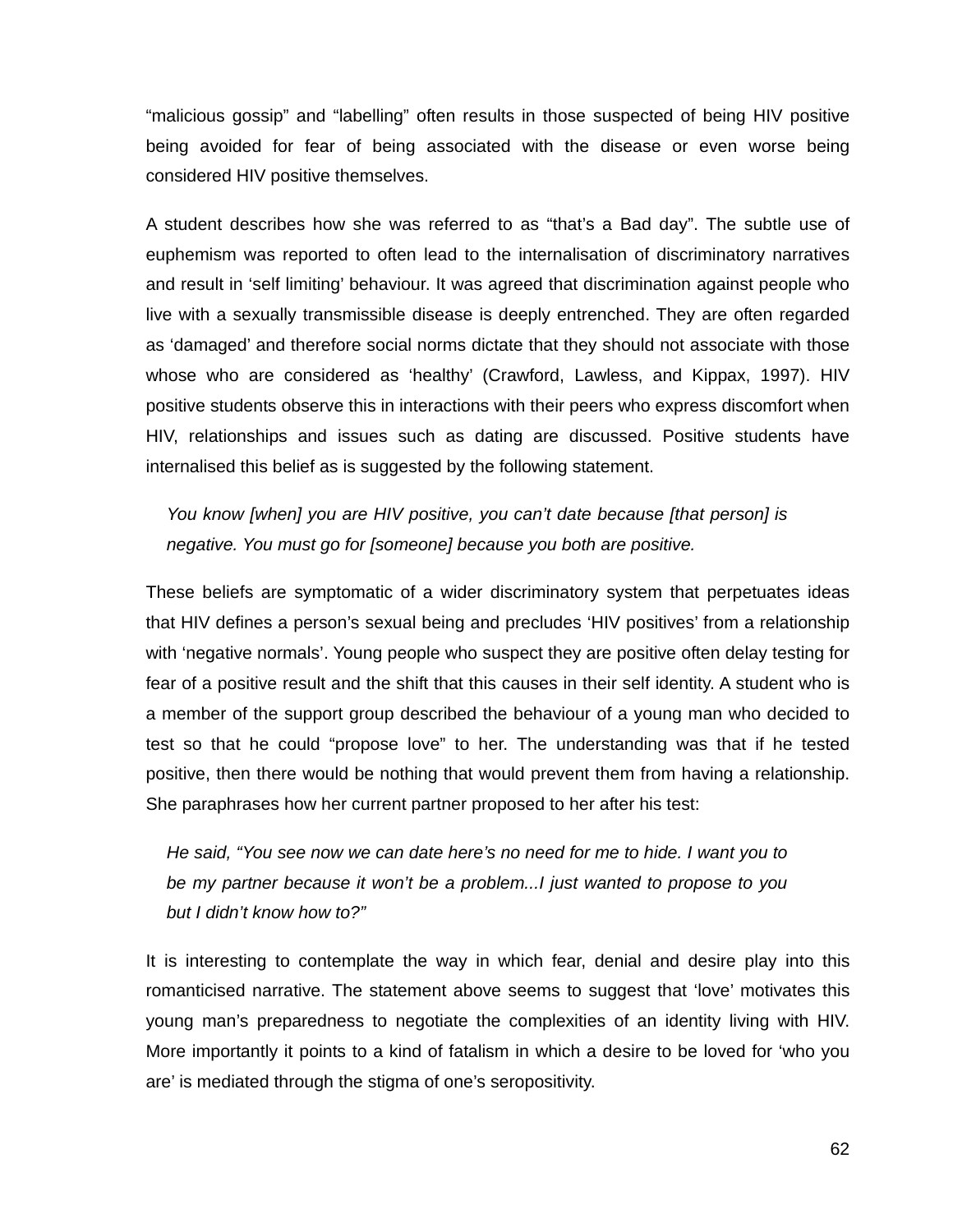### **Health services**

Going for counselling and testing at the campus clinic was considered by most students to be a negative experience. Several students pointed that out that they experienced inconsistencies in the length and quality of the counselling and testing experience. Many felt that the counselling process in which risk is assessed made them feel stigmatised.

*Questions such as: "What type of life are you living? What kind of a person are you?" – made me feel bad about myself.* 

An assessment of the counselling styles of nurses by the HPs suggests that given the pressures to keep the entire testing process under an hour leads to counselling and testing sessions being no more than education sessions. Nulty's study on counsellor's experiences of post test counselling finds that they often feel more in control when dealing with factual information (2005:3). This often translates into an educational question and answer session in which information is transmitted to the recently diagnosed.

Most students find that the clinics emphasise pre-test counselling and that in their experience the post test counselling process is not sufficient to contain the shock of a positive diagnosis. Students are counselled and then expected to leave the office without any further support. One student described the experience as "the loneliest moment of my life".

*....everyone will come and then they see you go into that room. Then when you come out [side] everyone can see if something is wrong...It was a room on the side...*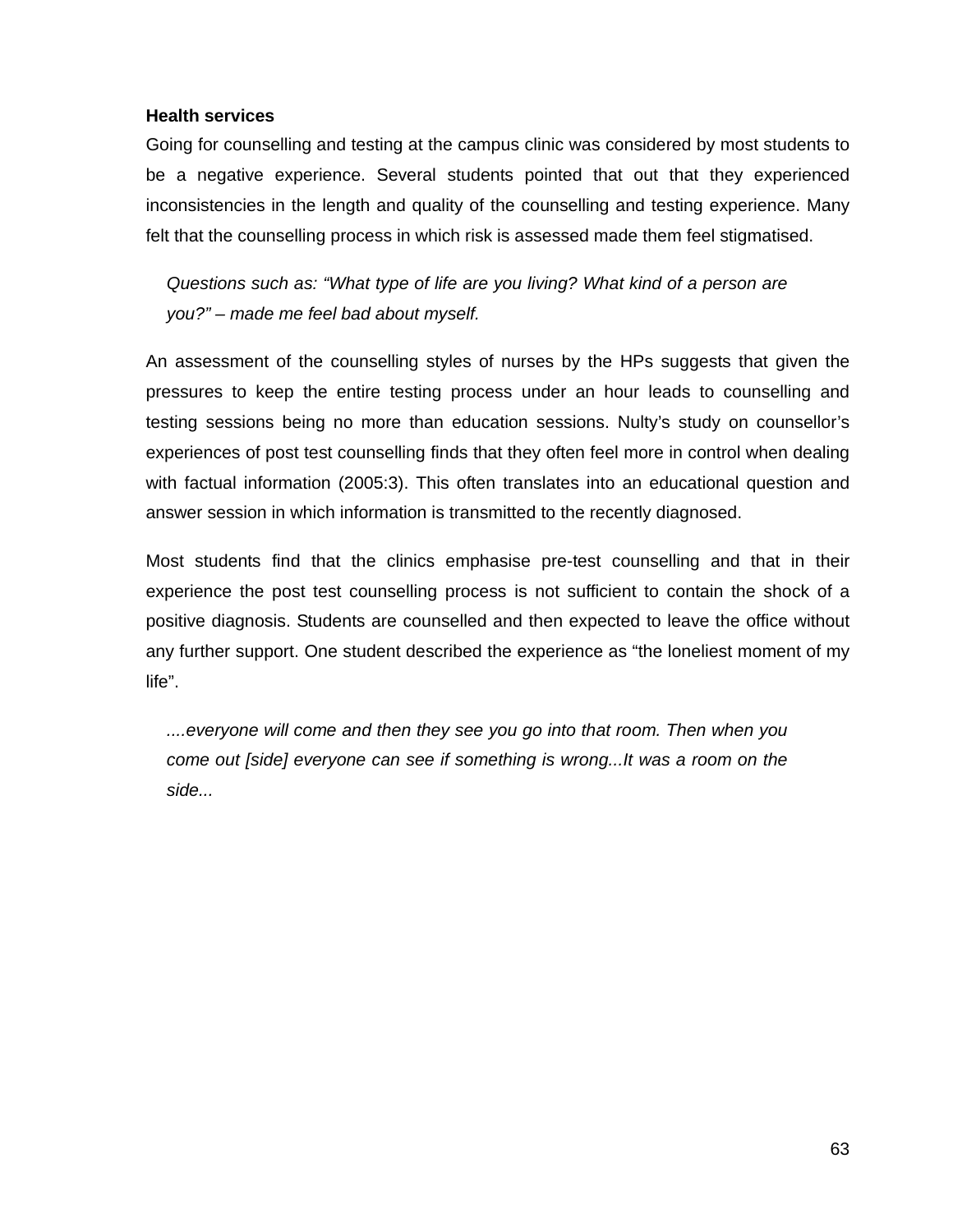The findings highlight an experience of counselling which Kippax (2006) suggests is as alienating as the sterility of the testing process. She notes that individuals are often relegated to the position of the 'uneducated' and the counsellor to 'the all knowing expert'.

### **Prevention for 'normals'**

Rotheram-Borus et al. (2006:275) point out that testing for most life threatening diseases does not require pre-test counselling. They support other activists that suggest that insistence on pre- and post test counselling exacerbates perceptions that HIV is a dangerous and stigmatising process. The exceptionalisation of the disease is also considered to be a barrier to increasing the number of people who know their status. It is also considered to be a source of risk and harm to people with HIV (Judge Cameron cited in Gerntholtz, 2006:34).

The separation of systems of care for those who are 'negative' and those who are 'positive' initiates an experience that is felt to be discriminatory. Those affected by HIV are channelled into separate processes from those who have a negative status, Participant's highlighted how HIV is exceptionalised and how this impacts on interpersonal, contextual and organisational elements at the clinic. Positive students point out that this is experienced from the moment that they are received at the clinic reception, how the nurses facilitate the administrative system and by how health professionals treat them. An HIV positive student describes her experience:

*You get this special treatment. Even the receptionist knows because 'we' are the ones that go straight through to the doctors - and they know what kind of people go straight to the doctor! The nurses also make a fuss and they'll even shout "it was just last week [you were here]! [That's] from the top of the queue, "Bring the girls from that side through". I mean…* 

This quote demonstrates that there is an urgent need for staff at the clinic to be trained how to ensure that the rights of people living with HIV are respected.

Feelings of outrage at privacy and confidentiality being compromised were strongly expressed in several anecdotes.

*Exactly! [Laughter] So for everyone else they have to see the nurse and they even pull you to one side and so everyone sees, "Oh, they know you." So you*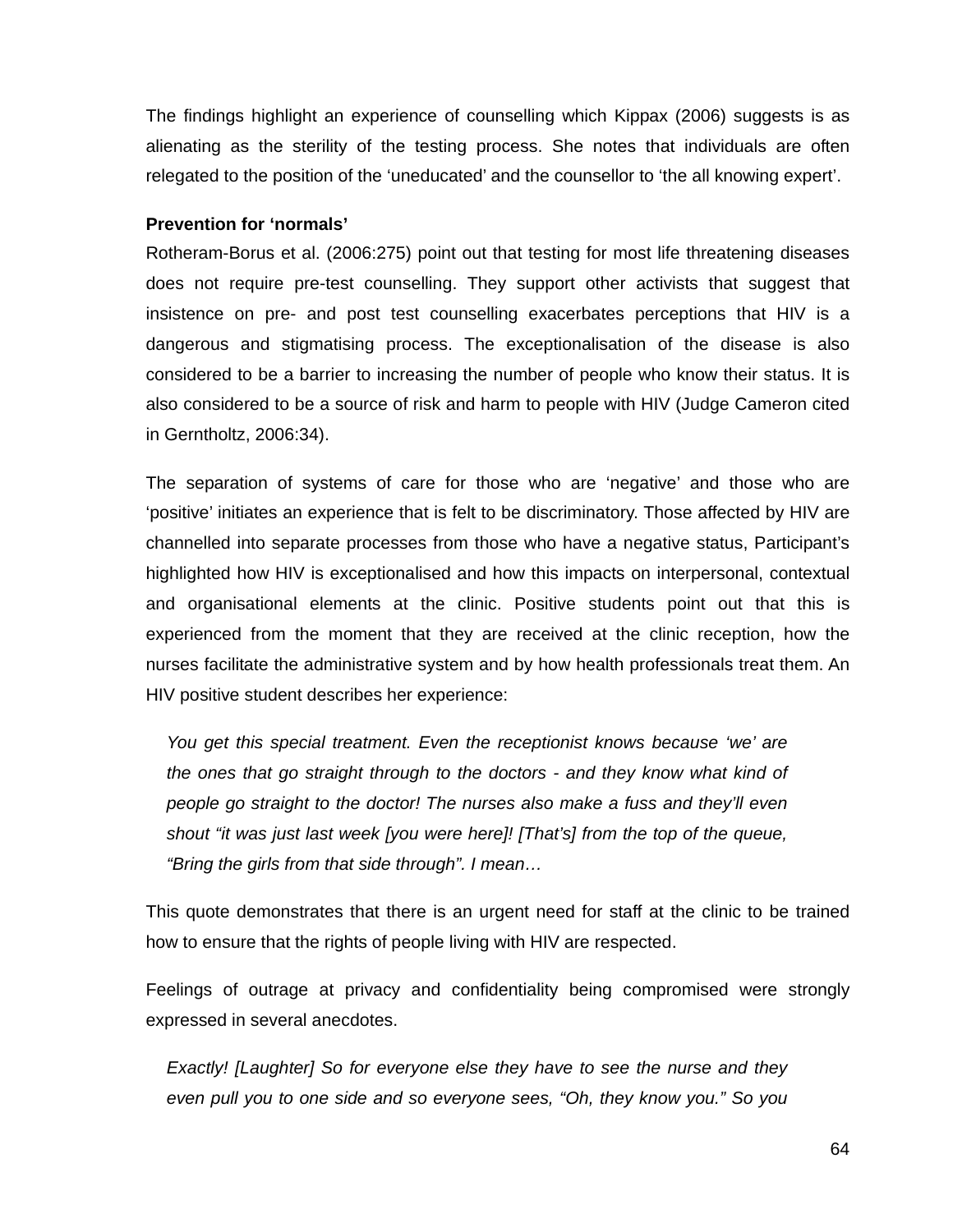*go first in the queue and you just know 'they know' and that everyone else knows now.* 

Students do not feel that they can access counselling or treatment at the clinic in a way which makes them feel safe and respected.

*...it's also like the nurses think that if you are positive it's your right to know who else is. So they make it known to you and even suggest that you chat to them. Like I was sitting with one of the health workers and the nurse came and she made an example like – "you know this girl [so and so] her CD4 count is so low it's like 'something something'. She should start ARV's." It makes you wonder why she should come and make an example to you!* 

This exemplifies how ethics are often breached by nurses who talk about patients, point out members of the support group and talk openly about those who are experiencing treatment problems or who have recently tested positive. Speculation on the intentions of nurses and care workers suggested the rationale underlying this behaviour was that HIV positive people "should help each other". This interpretation is symptomatic of deeply entrenched attitudes which are historically rooted in beliefs that those who are 'contagious' should be separated from 'normal' society (Marais, 2005). This separation also functions to validate the nurse's identity as a healthy 'normal' who by distinguishing herself as different from an 'infected' or at 'risk' group is able to affirm her moral superiority as a medical 'expert'.

As a result of the limitations of the service offered at the clinic students are forced to go to private doctors for treatment. HIV students explained that because of internalised stigma they do not take advantage of economic opportunities to supplement their income. As a result they find it difficult to afford private doctors. Negative experiences with doctors also prejudiced them against seeking professional help. The HP explained that doctors have difficulty in communicating specialist medical information in a way that the patient could understand. This was often because of cultural and language differences. The consequences of this resulted in some serious communication misunderstandings, especially with regard to ARVs. This was often because of cultural and language differences.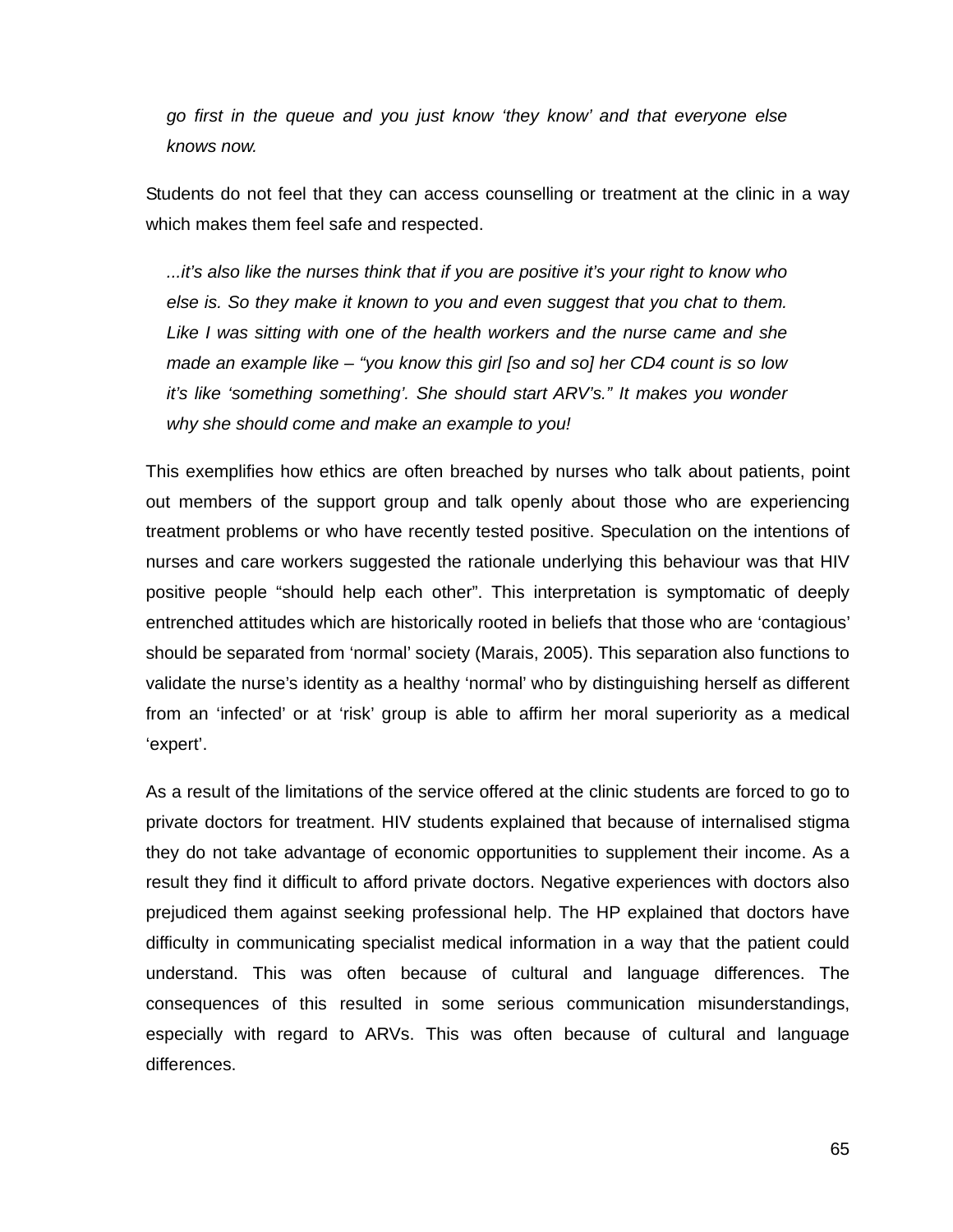*Most people they end up going to private doctors who don't understand how to explain ARVs and people need to know what these tablets do because if they*  don't the treatment won't help... everyone knows about the side effects of *them... but who do they talk to about them because the doctors and nurses say "take them or die."* 

HIV is a serious health condition and doctors are expected by virtue of their training to treat a disease informed by their bio-medical expertise. As is the case with counsellors (discussed earlier in this section) and some doctors this can lead to the objectification of the person with HIV whose disease is treated while their psycho-social needs are often not engaged with. This pathologises both disease and the person which reinforces feelings of difference, shame and stigma (see Kippax, 2006).

## **2. THE MEANING OF THE HP PROJECT FOR THE DUT HIV/AIDS PROGRAMME**

The meaning of the HP project is defined by the young people who have initiated what management terms, "a dynamic shift in the way that communication about HIV/AIDS is experienced". The HP highlighted that the project has marked a radical departure from the way in which HIV/AIDS interventions had been facilitated in the past. The project is developed according to how young people direct the programme which has meant that they "own" the project. This is largely because of the way in which the project engages with young people. This approach encourages them to engage with their own specific experiences of HIV/AIDS.

### **Creating a dialogue on gender and HIV stigma**

The HP stresses that the project is not about communicating information and education about the disease like most HIV/AIDS interventions. He elaborates that this project is about creating "personalised opportunities" for young people to explore in an experiential way what HIV means to them and the DUT community.

This means creating a space for young people to tell their stories using a range of activities that use song, dance and drama to give expression to:

*...the things that they fear to talk about and have never shared before. This helps us to talk about where we come from, how we live, our relationships and the secret things that we don't [normally] talk about...*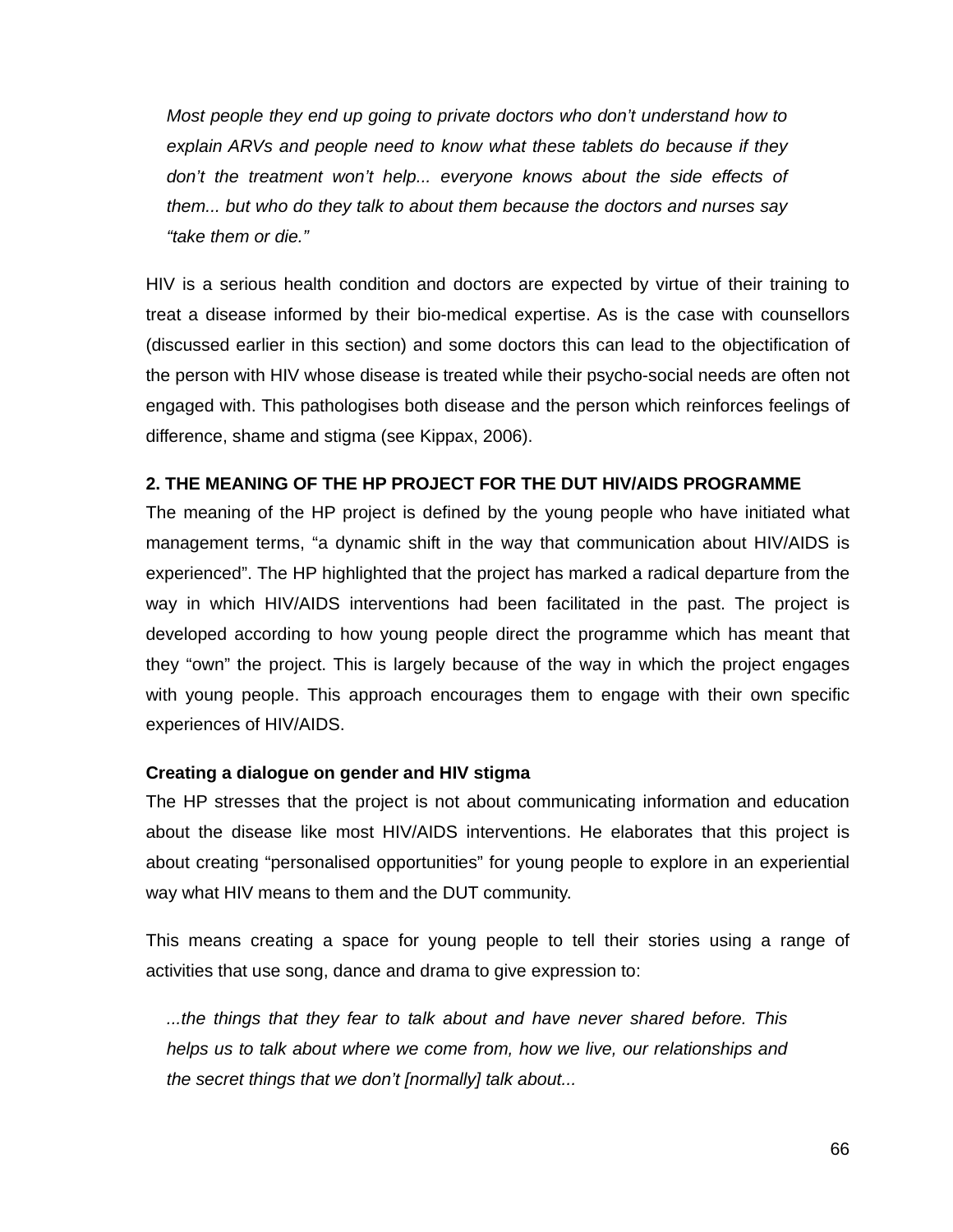A student points out that being a peer educator is an affirming experience in which they feel respected and listened to. The individuals in the group are encouraged to use their own expertise to cope with the issues HIV presents.

*Yes, we learn from each other's lives and about helping each other to cope with HIV in our own way.* 

The experience of resolving problems in a group context counters feelings of isolation and hopelessness.

*It [the project] gives us hope because we see that HIV/AIDS is not about being sad it's about being there for other people.* 

# **A positive approach to HIV/AIDS**

Unlike most prevention approaches the emphasis of the project is on the positive way in which people are able to cope with living with HIV in their communities. The project therefore:

*...engages with people in ways so that they learn to 'see themselves' in a different way...so our main duty as HPs is to create the space for them to see how good they are and that they are changing their lives...* 

The approach encourages people to recognise how well they manage their HIV risk rather than pointing out less successful behaviours which might build into feelings of failure, reduced self efficacy and fatalism. This approach is dynamic and flexible so that "we move with people in a way that they want to move with." The HPs and peer educators try to ensure that activities and events are engaging and exciting to attend. A peer educator highlights that this means that when an activity is planned people are involved as much as possible. This is done with the recognition that:

*These are people, human beings, people who talk, who think, [who are] involved in different activities, so we must be creative, and make sure that their best shines.* 

The project therefore acknowledges an intelligent public which is highly critical and which is unlikely to respond to didactic messaging and imperatives to 'change behaviour'. The HP explains that "the reality of his own life" and the way that he lives with HIV in the "eyes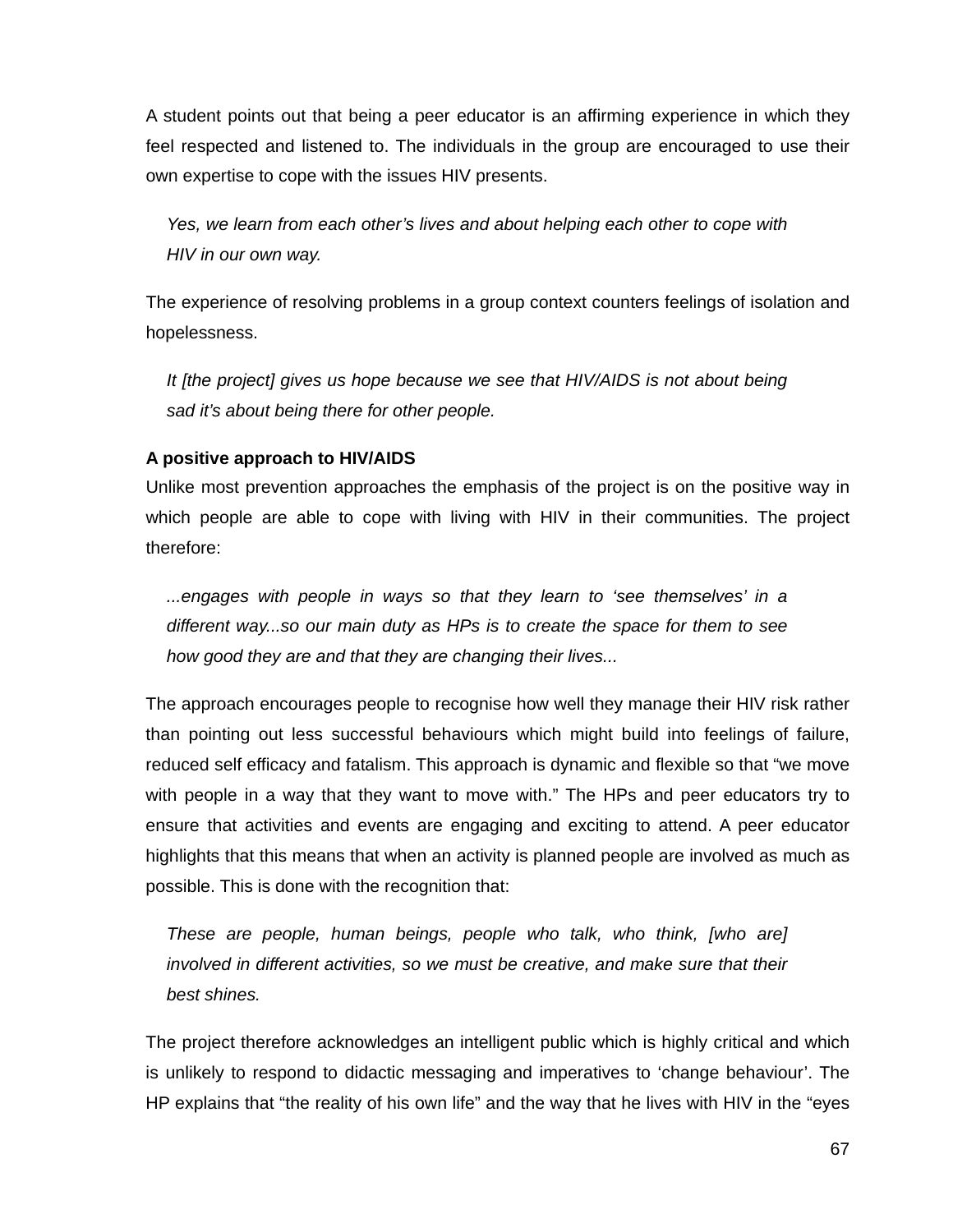of the community" creates an opportunity "so they can examine and think about themselves and their role in the community."

#### **Developing a context of care**

This understanding has prompted a responsive approach which is sensitive and acknowledges that the student population is deeply affected by HIV "emotionally, physically and even spiritually". A peer educator explains her understanding of why the project is meaningful to young people:

*...it's about the personal reality of being a human being and moving forward. We help each other to find a space to cope with HIV in our own way.* 

Central to the HP's relationship with the students is respect for other people's knowledge and an understanding of the role of the facilitator. This understanding is underpinned by the recognition that they cannot think for the students or impose their own knowledge on others.

*My role is to facilitate the knowledge that we have together to channel it in the right way. Sensitivity to group dynamics and how you handle them is important. I help people to examine their role and when they think about this, they look at themselves and this helps to empower them.* 

The context in which communication takes place encourages opportunities for dialogue and the sharing of lessons drawn for the life of the HP.

*...It is a comfortable space which is the right place to talk. I acknowledge them for who they are, their opinion is respected, and they are sharing challenges which they are also facing.* 

Students work from within the current preventions system and use their influence as peer educators to moderate the effects of systemised discrimination at the clinic. A young educator describes how she tries to ensure that young people do not experience the feelings of shame and abandonment which overwhelmed her when her hour for counselling was over.

*They would come out and you would see their eyes are red. I would ...talk to them if they knew me or if they looked as though they needed someone. I*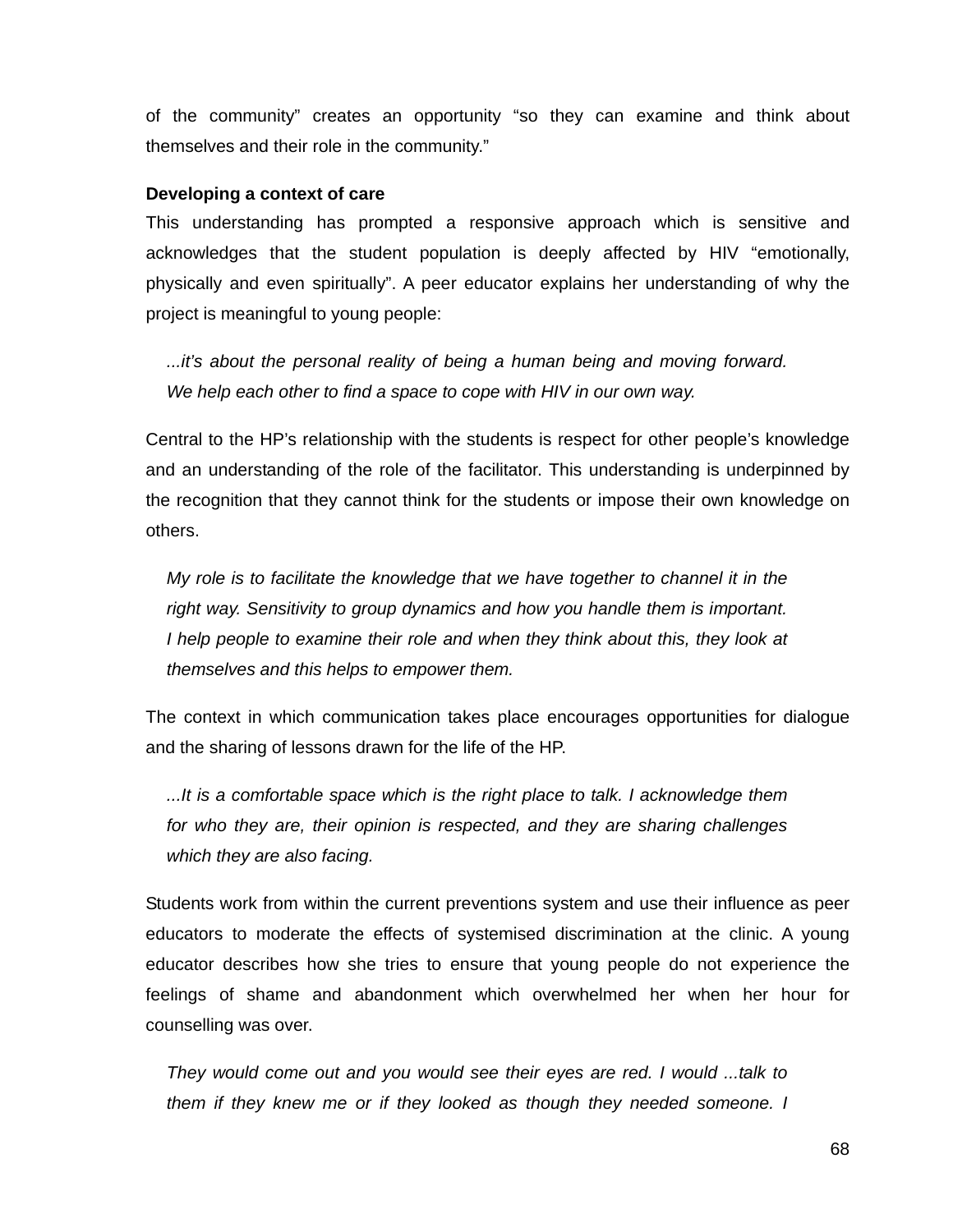*promise you it helps sometimes. Even if it's just to make them laugh or cry. Just so they don't leave holding all that emotion. It makes it normal.* 

## **Increasing access to counselling and testing**

The HP persona plays an important role in the lives of both the peer educator and support group and is held in high regard. The HPs play a role in providing tangible embodiments of qualities which young people feel are more important than one's HIV status.

*We forget his status; we admire him so much as a person. He does not preach but practices strength and positive living. He is a leader and I have taken this into my life.* 

As the statement above suggests young people are inspired to adopt these qualities and practice them in their own lives. Students find that this begins a process whereby they are able to develop new skills, which enables them to develop confidence. Emotional readiness is an important consideration when going for counselling and testing and is a strong predictor of the ability to cope with a HIV positive diagnosis.

Students report that pre- and post test counselling with the HP is a positive experience. They point out that contrary to their experiences with 'expert' counsellors they feel listened to.

*...she gives us the space to tell our stories because people don't just go for an HIV test but they go to sort out their other issues...and you can easily talk to her...* 

Peer educators also point out that not only is the skill of a counsellor an important part of the testing but that an environment in which one feels respected builds confidence that confidentiality will be maintained. The HP project has relocated itself from the clinic and is now housed separately. This student friendly environment has led to an increase in the number of students testing. More significantly it has enabled more males to go for testing and to join the support group.

# **Disclosure and positive living**

A shift away from encouraging disclosure while exposing people to engaging and inspirational personalities, is a mediating factor that revises stigmatised identities in a way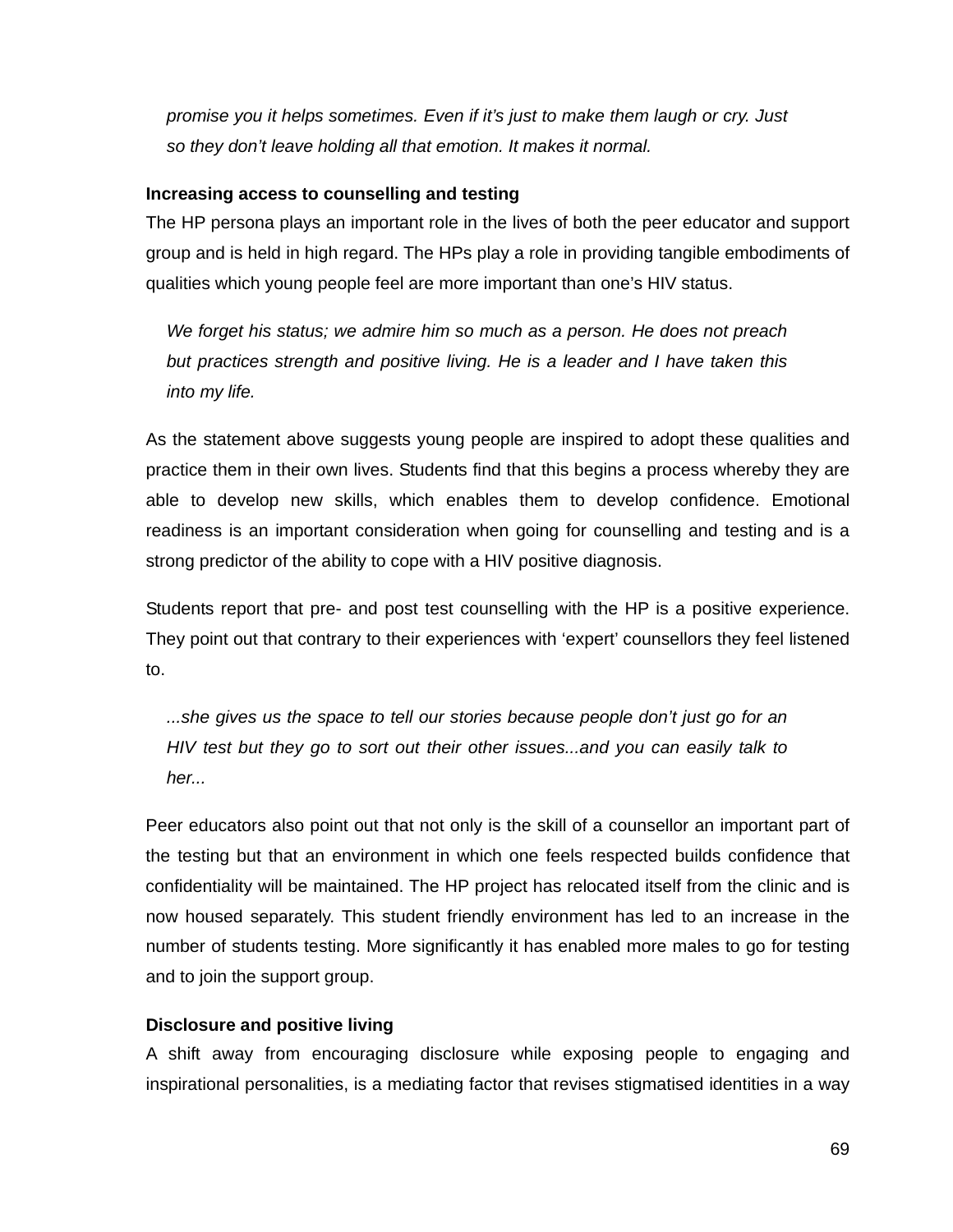that does not encourage the adoption of particular behaviour or endorse people to act "positively".

*The programme is not just a social programme, it goes beyond that, it's about helping people to empower themselves to how to deal with circumstances around HIV/AIDS. It's about how to be strong, to move forward...* 

This is of some significance in that living with HIV is negotiated through group processes and reflection on what these mean for the self. There are few external demands made on the individual's responsibility to refashion themselves through an individualistic 'self-help' and 'caring for the self' approach (see Robins, 2007). The HP emphasises that disclosure is a matter of choice and not entered into without due consideration.

*Being HIV positive doesn't mean you need a support group – that classifies people in a category. Disclosure does not motivate people, but considering it rather forces you to think about where you are [how comfortable you are with your status].* 

A social network of peer educators works towards creating a supportive environment that is lively and encourages people by creating experiences that reinforce self concept.

The support group provides a safe space which gives people permission to acknowledge the more painful aspects of living with HIV.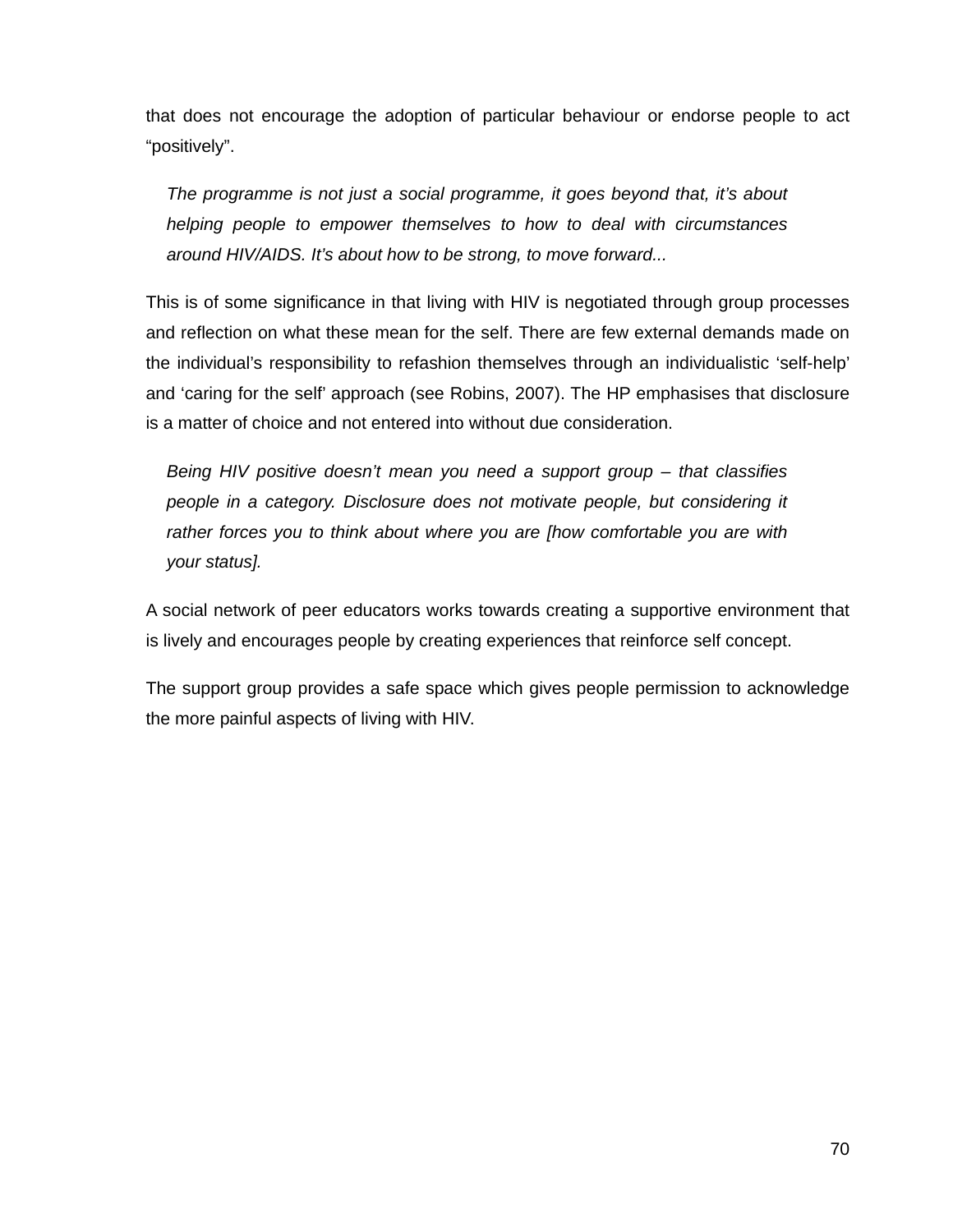*A lot has changed [since I joined the support group]...A lot of things just sort of opened up for me like you can't believe...I had a lot of anger within me ever since I found out about my status. This was two years back. I carried it. But when I went with the group on a weekend retreat something just burst. I was just walking with ...[the HP] then he confronts me [about my problem] and made me see my anger. He helped me learn to cry. That was when there was a turnaround in my life and I started to look at things in a different way...* 

This space allows for what Stein et al. (2003) refers to as a 'nuanced identity' in which realistic acknowledgment of 'negative' emotions does not compromise a positive and affirming sense of self. This nuanced identity, she hypothesises, helps people to counter the guilt of feeling 'negative' emotions and feelings of not being able to cope.

*Ya. Now I accept my status. Before then, I feel embarrassed to say, I went to those lengths [drinking so much]. Such a lot has changed. It is like meeting here today - when I go home and I think about what we have shared and what is happening here. You get to see this has made an impact in your life especially with what comes out of here [the HP project].* 

Discussion on what had happened to make the situation 'different' suggests that the support group provides both a formal and informal network of relationships in which new members can help those newly diagnosed come to terms with their emotions of loss, anger and despair.

*...But they [the support group] wouldn't let me. They would phone me all the time and visit all the time - without telling me they were coming. I didn't get a chance [group laughs].* 

The support group and witnessing community participation in HP project activities that demonstrate a supportive attitude towards people living with HIV, develop feelings of self worth and increase confidence in the ability to cope with living with HIV. This develops resilience and lays the groundwork for a more enduring and adaptable self concept (Stein et al., 2003).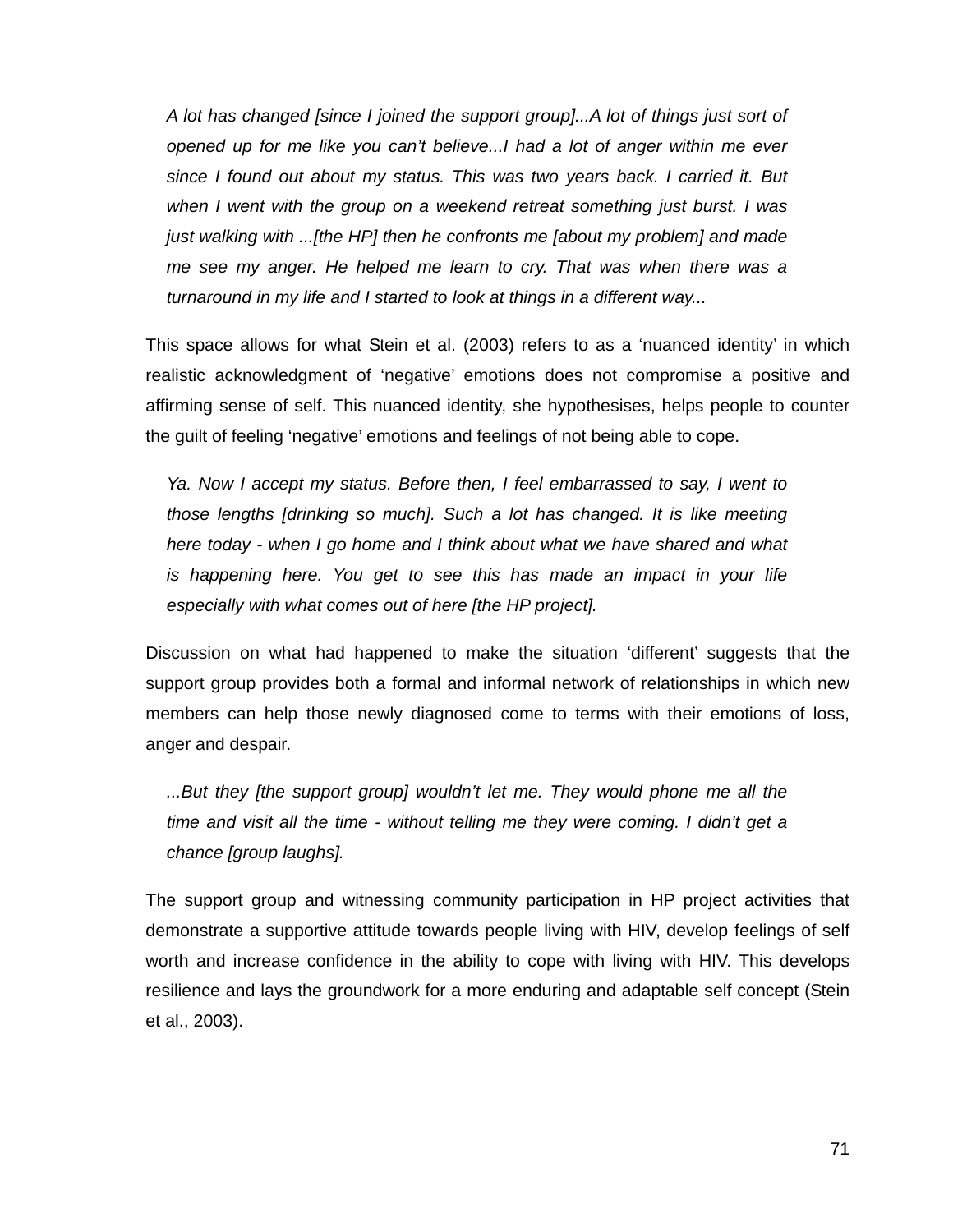#### **Modes of engagement**

The project has developed an eclectic range of communication modes which draw on traditional and popular art mediums in assisting campuses to construct health messages and popularise resources. Different formats appeal to people and make HIV/AIDS interesting. A range of media (or modes of communication) are experienced by participants and serve different purposes. For example, workshops have their own unique set of outcomes; performance orientated community open days are about reinforcing positive values and community solidarity; ritualised quilt ceremonies are used to symbolise those lost to AIDS and memorial services to remember the unique value that people have added to the community.

Core to the effectiveness of communicative contexts is the persona of the HP. Living openly with HIV in a public way opens dialogue on the representation of HIV positive people. The HP is critically aware that people are challenged by someone being open about their HIV status and that some people have strong feelings about those infected. The HP is sensitive to this and so tries to ensure that all interactions appeal to the people involved.

*...It starts with how I project my personality, my appearance, how I handle attitudes. I make sure that I am always able to make time to attend to students. They also know that I am up to date with information as well as the fact that I*  respect their knowledge. My role is to facilitate the knowledge that we have *together to channel it in the right way. Sensitivity to group dynamics and how you handle them is important. I help people to examine their role and when they think about this, they look at themselves and this helps to empower them.* 

In a period of history where the genres of reality television and the dramatisation of events happening to real people are recognised as entertainment in the media it is little wonder that the life of the health promoter is compelling (see Schechner, 2002) The HP can thus be interpreted as a dramatic medium who embodies media message and the modalitypersona through which messages of "how best" to live with HIV is made possible. This provides an alternative to media stereotype representations of people 'infected with HIV'. This mitigates against the idea that people living with HIV are promiscuous, irresponsible and in some way deserving of the disease.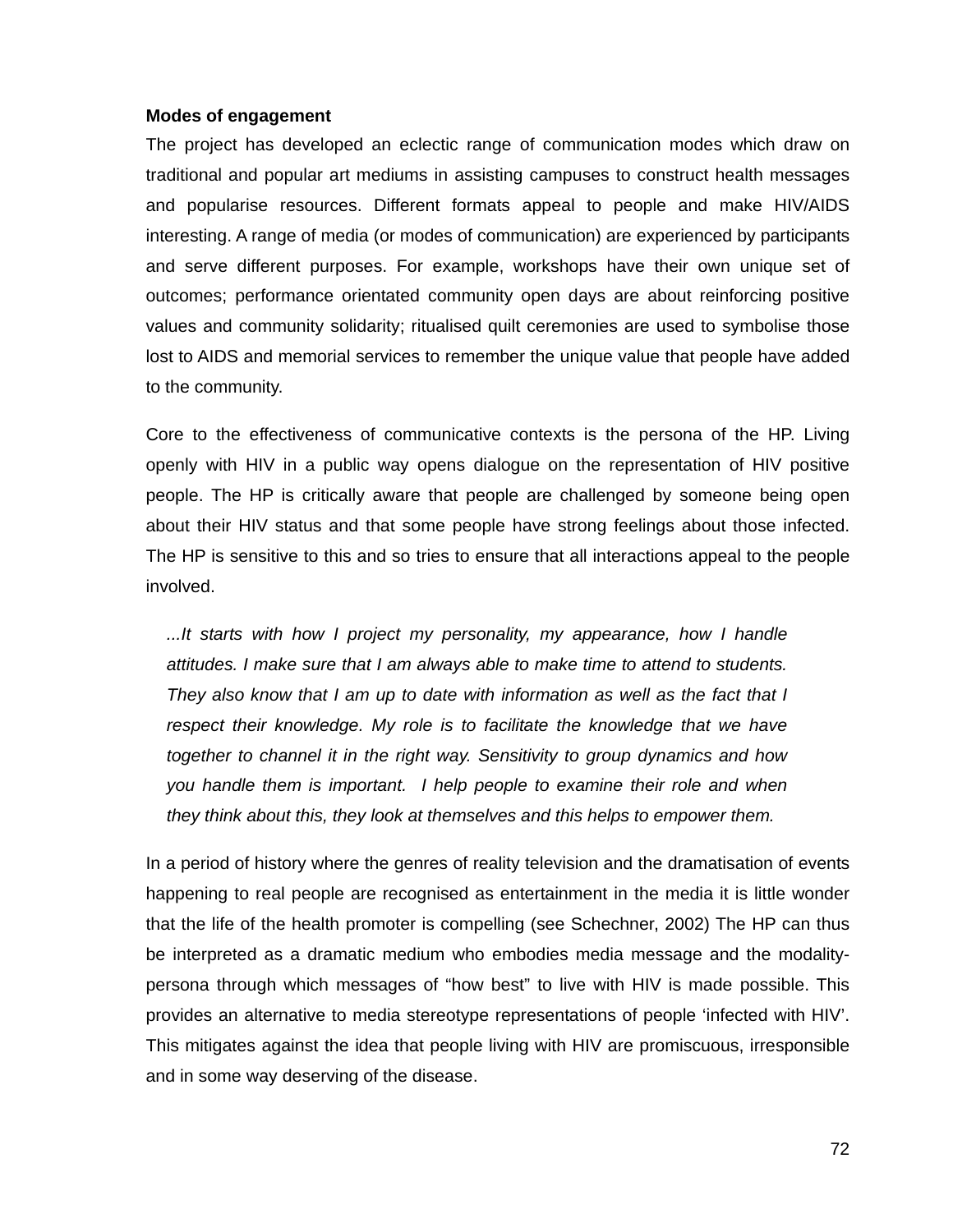## **Creating a space for change – the DramAidE workshop**

Transformation seems to happen in the spaces or opportunities that the HPs provide for people to make new meanings of their experiences of stigma, gender and HIV. It was found that this happened most often in the safe space of participatory workshops facilitated by DramAidE and the HPs. A respondent makes reference to the transformative impact of the workshop experience in his life:

*...These workshops bring out the hero in you… I am not afraid anymore from these workshops...and we recognise we are leaders and are responsible.* 

The workshops seem to create opportunities to 'act-out' idealised notions of the self which are often difficult to play out in everyday situations. This quote suggests a degree of critical thinking which develops increases in self concept:

*… we no longer do things without thinking - because of the HIV/AIDS unit here our friends, families our fellow students have been helped...the way we talk now.... we involve people... We run workshops everyday of our lives...* 

The last part of the statement seems to suggest that the workshop culture has been incorporated into lived experience. It is important to note that the workshop experience provides an environment which is closer to that of a social club.

*...Talking [together makes us] feel more comfortable as this is like a social club and encourage them to feel that they have a space to communicate and feel supported, share information together. It gives them the space to choose where they want to be [as there is no pressure to disclose].* 

## **A method for revising gendered narratives**

Students identify workshops as one of the most effective communication modalities of the HP project. Students claim to have learnt to reflect more critically on their own behaviours in relation to HIV/AIDS and gender awareness. Workshops are also claimed to develop critical thinking and develop personal confidence.

The participatory workshop process was used in the context of this research project as a springboard to introduce a process of critical inquiry into how gender is coded into everyday activities. This was found to develop nuanced understanding of the risk context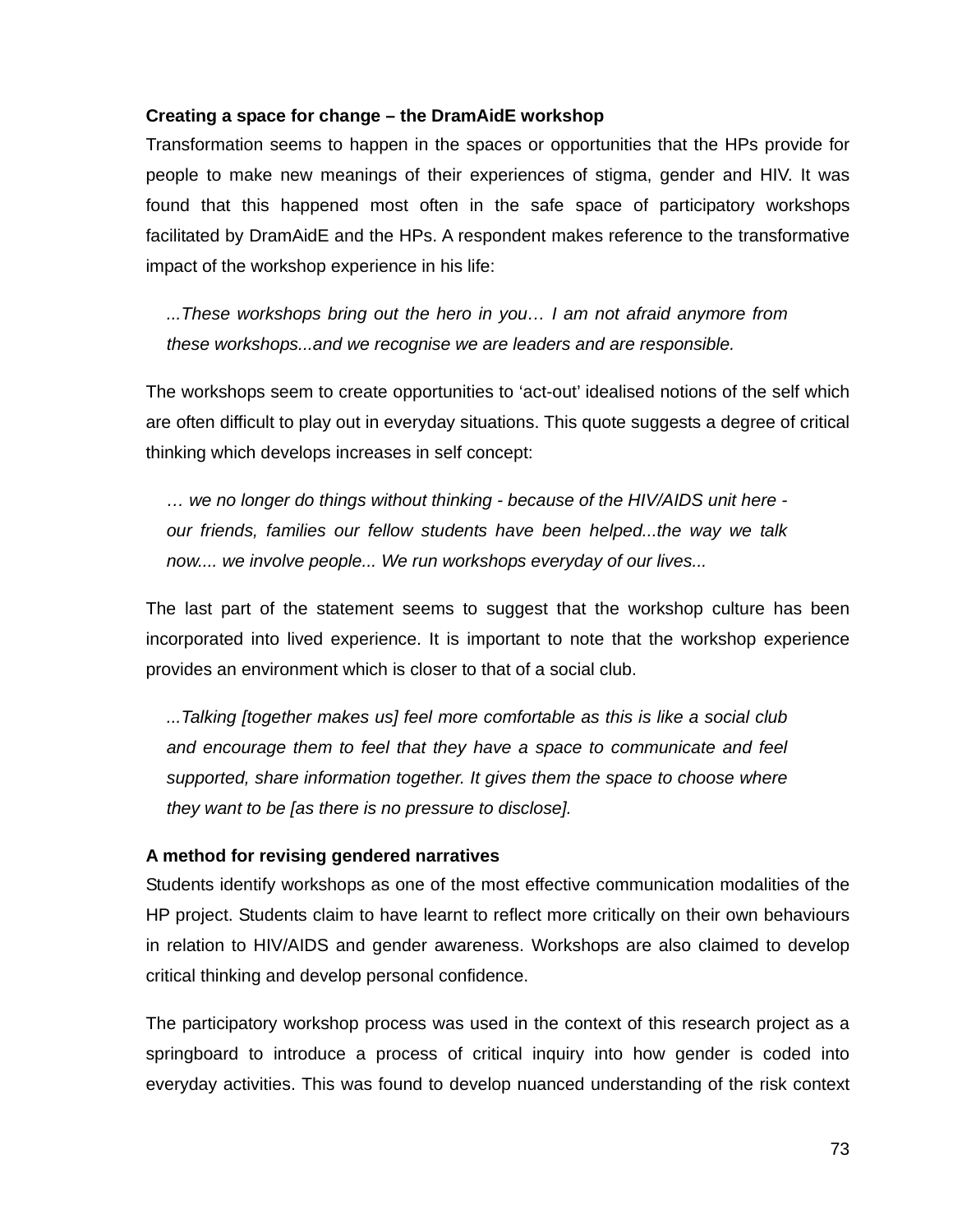which young people negotiate living with HIV. A workshop participant notes on his general experience of the project:

*We play all sorts of games. Some games are for boys and some for girls. I can see that even the games that we played together[as children] are about 'choosing' or 'testing' them [a potential partner/friend].* 

In the participatory workshop process students found that games can be used in an innovative way to examine how learnt childhood gender narratives impact on adult narratives. For example, an inquiry into the nature and meaning of 'dating' in the context of student life was linked to developing an understanding of this behaviour as 'play'. Discussion explored how in order for 'a game' to be successful it has to follow certain social rules or scripts. Role playing then presented young people with the opportunity to enact various strategies so that they could change the 'most' conventional script considered to create the context of risk.

It was interesting to note that the emotional intensity of 'play' is underpinned by the conscious recognition that 'this is not play' and that there are formats to social conventions and that these can be changed (see Berne, 1986:25). Students find that once there is recognition of the format of a game it is considered to become more predictable, controllable and intelligible to the person. 'Acting out' games that are 'taken for granted' is found to facilitate critical appreciation that convention is open to change. Students elucidate on their experiences of the game during the participatory workshop:

*It was confusing. You have to keep changing. You're used to a certain way and now [new] movement and funny sounds. So it's like totally different. Lots of changes!* 

*You start off with something you're used to - then you start adding things and doing different things and it changes it completely... it makes it difficult because in the back of your mind you are thinking [this is not what I am used to]!* 

This interchange suggests an awareness of the difficulty of learning new scripts.<sup>13</sup> The comments highlight recognition of how a new game with unfamiliar formats is difficult to play. It explicates how certain conventions of speech and movement are needed for

 $13$ 

See Chapter 4 (p.62) for an explanation on how scripts inform sexual practice.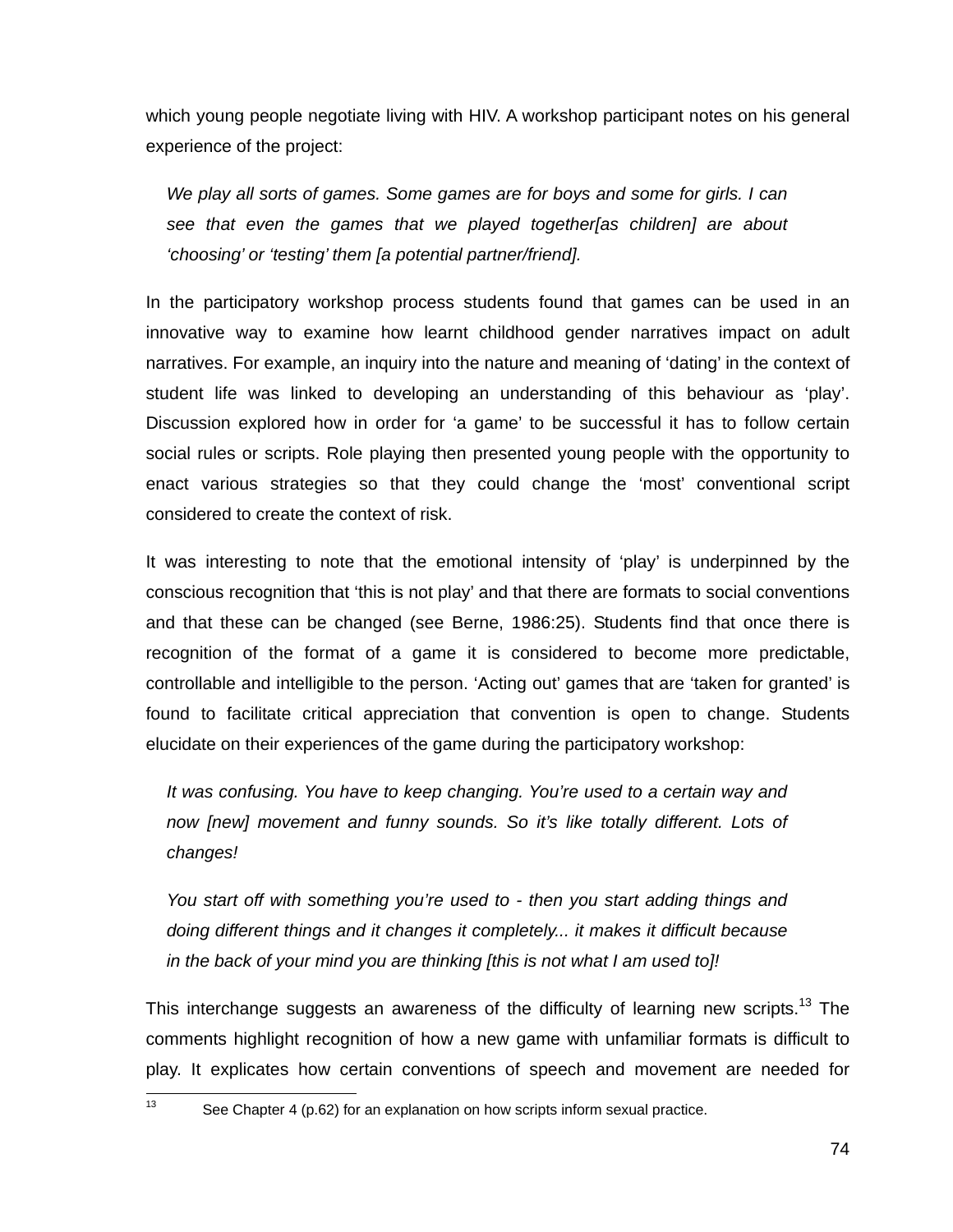communicative exchanges to have a meaningful outcome. In other words, the cues have to be given correctly and be recognisable. The new cues become more intelligible with more experience of the formats.

*The more you change it the more difficult it is to adjust. Eventually you get used to it - the more you do it the easier it gets.* 

*Yes. It's like every day you have to learn to adjust to change…* 

These comments demonstrate that there is awareness that by changing a conventional 'script' the potential for new patterns or repertoires is created. It further suggests that by developing consciousness of the rules and consequences of a game one is enabled to have more control over the outcome.

Students found that a method called 'freeze frame' was a useful and exciting tool in creating an appreciation of how the body draws on memory and experience and replicates this in everyday life (Boal, 1979). Central to this process is isolating physical expressions which the students consider to be worthy of discussion. These expressions are explored in a sequence of 'frozen frames' so that they can be analysed to gain a deeper understanding of common narratives. Participants comment on the experience of this technique.

It's unusual. It's not something that you do every day. You don't take a part of *your life or an important part of your life and portray it in a picture. It's different from drawing because you physically are there in the picture and it brings back those feelings* 

These 'frozen' moments are recognised as critical moments that have played a role in shaping the participants' lives in the present.

*...it's a different way of working. It's practical. It's hands on. It's not like a conversation where you are learning, this is real its hands on.* 

Student's when they 'work with the body' find that they are able to develop an appreciation of a more complex range of physical expression. This is because drama includes a form of cognition that is not strictly conceptual but rather sensual (involving the stance of the body as it is located in a specific situation) and imaginative (involving the creative moment) as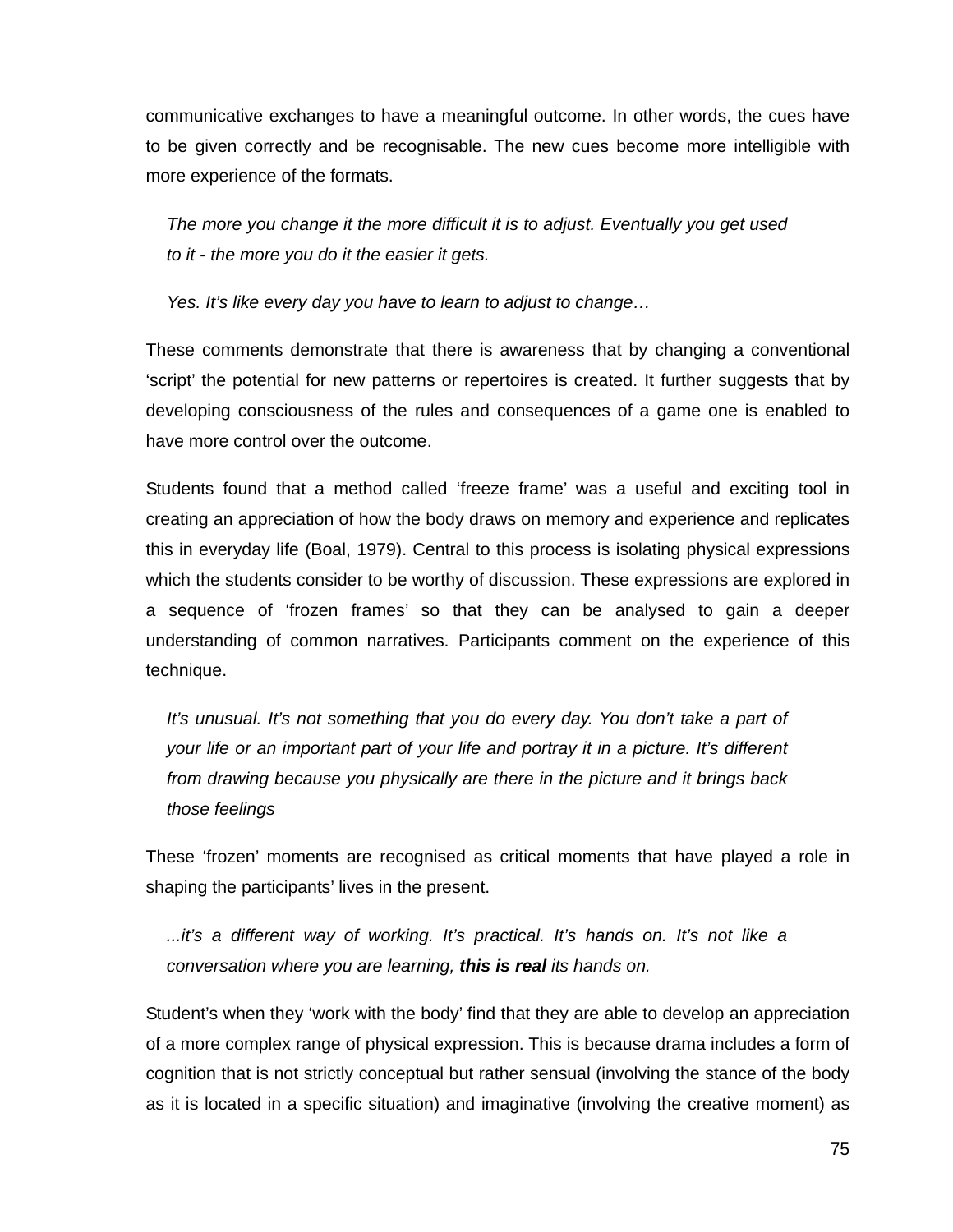well as suggesting new experiences (Jameson, 2000). Increasing understanding of repertoires of emotion and how they are expressed physically is found to be useful in deepening an appreciation of personal experiences of 'pleasure' and 'desire'. This enables them to analyse culturally conventionalised notions in relation to their own experience.

#### **Learning skills to address gender and HIV stigma**

In the both the exploratory and post workshop discussions students indicated that the workshops were a valued space in which they learnt communication skills. Young women reported that these skills enabled them to cope with and counter stereotypical roles and situations where patriarchal power is taken for granted. Female peer educators noted during the exploratory focus group discussion that they had developed confidence in their capacity to communicate more effectively.

*Wena…if a boy sat next to me…I could cry inside…I was so shy - if he would say something to me. Now I know that I can cope and communicate. Tell him off…[laughs].* 

Young men point out the dire need for more gender education particularly where abuse against young women is rife. Students commented on reformed perceptions of the opposite sex and the development of communication skills:

*Gender workshops are important… I used to be 'the man', you know, how it is…[playing with his dread locks]… But now, I understand that females... [touching the leg of a young female sitting next to him]… are real human beings, have great minds and make a positive contribution to society – I also learnt that men are [sometimes] dogs...[laughs - tapping his chest]…* 

One of the respondents noted that as a result of the workshops he has developed a reformed understanding of his masculinity and the ability to express the qualities he considers to be necessary for successful fatherhood.

*What if you have a situation in your family? When someone (like your son) comes to you, you listen and can understand - so if my son has a problem it helps me to be a better father...husband…* 

Young men are seen in these workshops to contest stereotypical images of masculinity, reconsider their roles as partners and fathers and reflect on notions of sexuality which are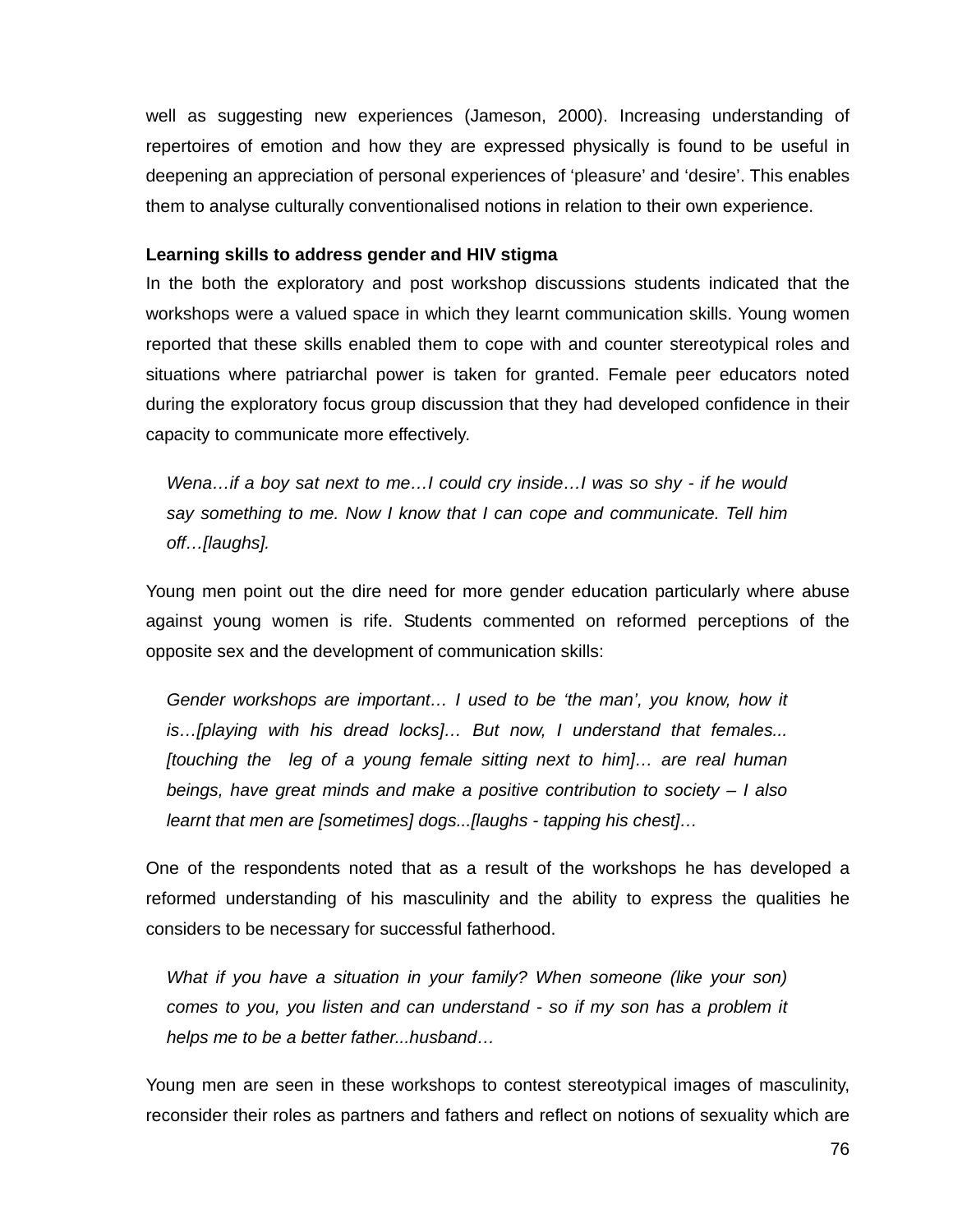harmful to both themselves and society. The project provides the opportunity to develop positive male self images and reinforce the value of successful fatherhood. Successful fatherhood is linked to improved emotional health and self confidence, the inability to sustain intimate and supportive relationships and decreases in gender abuse and violence (see Robins, 2007).

## **Revising HIV stigma**

Discussions before and after the participatory workshop highlighted that peer educators find that workshops provide opportunities for an enjoyable learning experience. Workshop forums also develop skills and qualities which assist in developing resilience and optimism. The initial part of student training is to develop an understanding of how HIV affects people both individually and collectively. This involves the practice of developing listening skills and learning to demonstrate empathy and caring in listening to people's stories. Sharing stories and reflecting on possible alternative endings encourages recognition that with the appropriate skills an individual can counter HIV narratives which often seem helpless. An HP comments:

*Stories are very important, everything we say or hear [listen to] has meaning. I can see that people respect me when they listen and then I respect them back. We look at the problems and it makes us think about what made things like that happen. I have learnt a lot from stories...sometimes we can help find out what good things come out of what happened.* 

Storytelling amongst students also develops an appreciation and respect for people who are different from themselves. This is a fundamental component of the project and leads to a nuanced understanding of injustice. A young woman describes how stories sensitise one to how other people experience life:

*In the activity group there were many different people and when I heard their stories I felt bad. I want to make a change. I was quiet then but now I am open. I know that my peers have expectations about my behaviour and I want to be that person.* 

The HPs find that story telling encourages recognition of how stories all share similar experiences of life. This bonds the group, increases feelings of empathy and develops a sense of solidarity which strengthens respect for each other. The HPs noted that this is a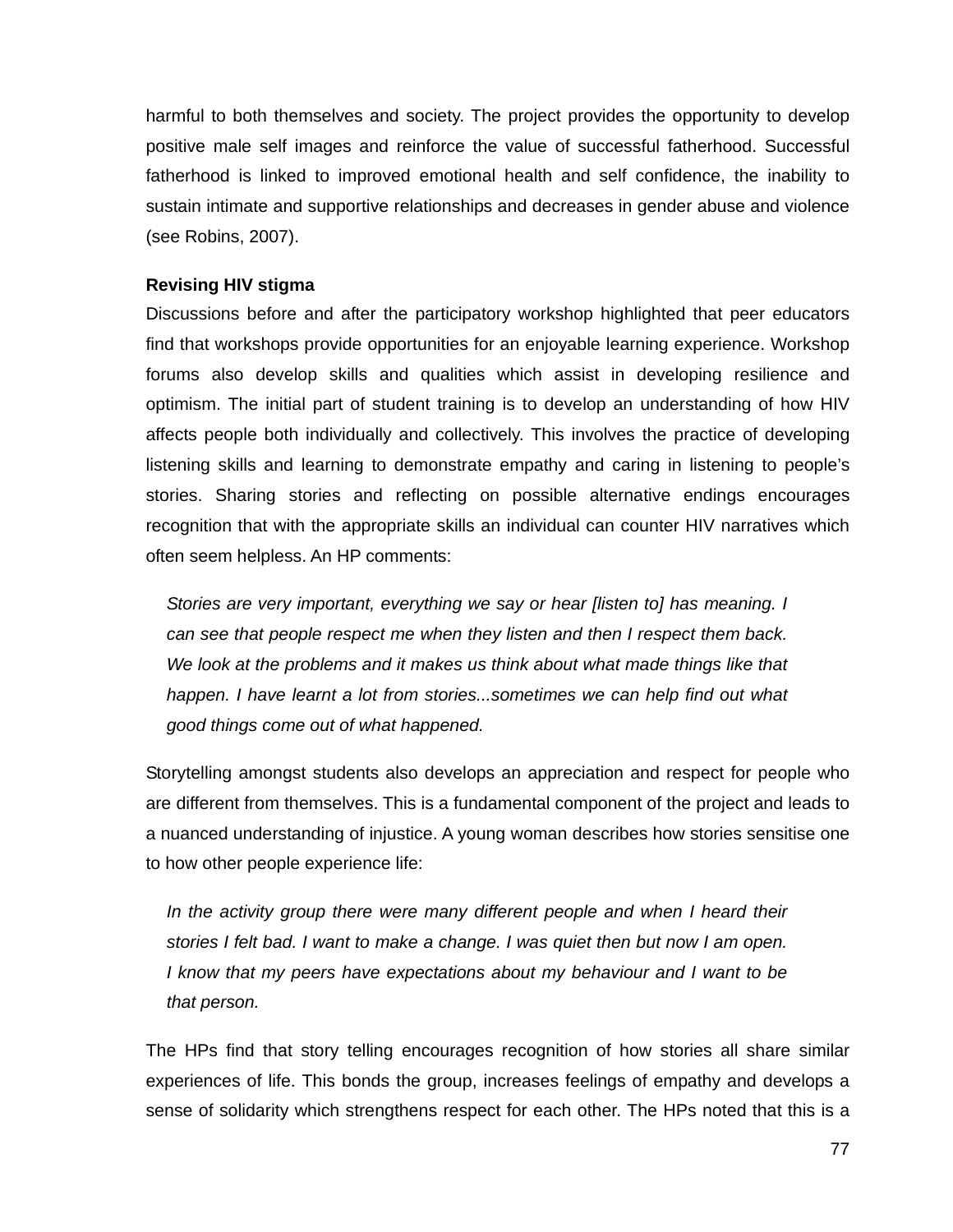useful method for developing an appreciation of the need for students to respect each other and develop a culture in which human rights are valued. Students consider themselves as activists who address not only stigma but also other issues of justice. Students report that victimisation of marginalized learners such as unprepared students from rural areas, South African Developing Countries (SADC) students, gay and lesbian people, as well as street children who make their way on to the campus) are on the decrease as a result of the project. As the student below indicates the HP project has meant that young people at DUT recognise that there is a strong awareness of the need to address power inequalities and resulting oppression.

*We are trying to fight stigma – I correct those that I walk with when they call each other names...we speak out...* 

## **3. REFLECTIONS ON KEY FINDINGS OF THE STUDY**

Mainstream HIV/AIDS interventions which prescribe 'behaviour' change were found to exacerbate HIV stigma and do not adequately address the social norms that create contexts of risk. This raised questions as to the appropriateness of mainstream prevention messages like 'be faithful' or 'use a condom'. These value-driven imperatives do not seem to sufficiently take into account the complex sexual networks and the normative context which structure the 'realities' of people lives and the different types of sex and relationships they choose. As Shapiroa and Ray (2007:68) argue, programmes need to acknowledge a person's 'actual' sexual relationship(s) in the context of lived experience and socio-economic situation, and his/her specific needs for sexual information.

The research highlighted that gender identity plays a key role in high-risk sexual behaviour and that young people's sexual encounters are negotiated within a context where dominant gendered narratives make men and women prone to perpetuating stereotypical scripts. Entrenched gendered narratives were found to reinforce HIV stigma and perpetuate social constructions in which women are helpless victims of male sexuality. These findings were consistent with literature that suggests that a key obstacle to mitigating HIV is HIV stigma which prevents people from accessing counselling, testing and treatment services see (see Robins, 2007; MacPhail and Campbell, 2001; Berger, 2004).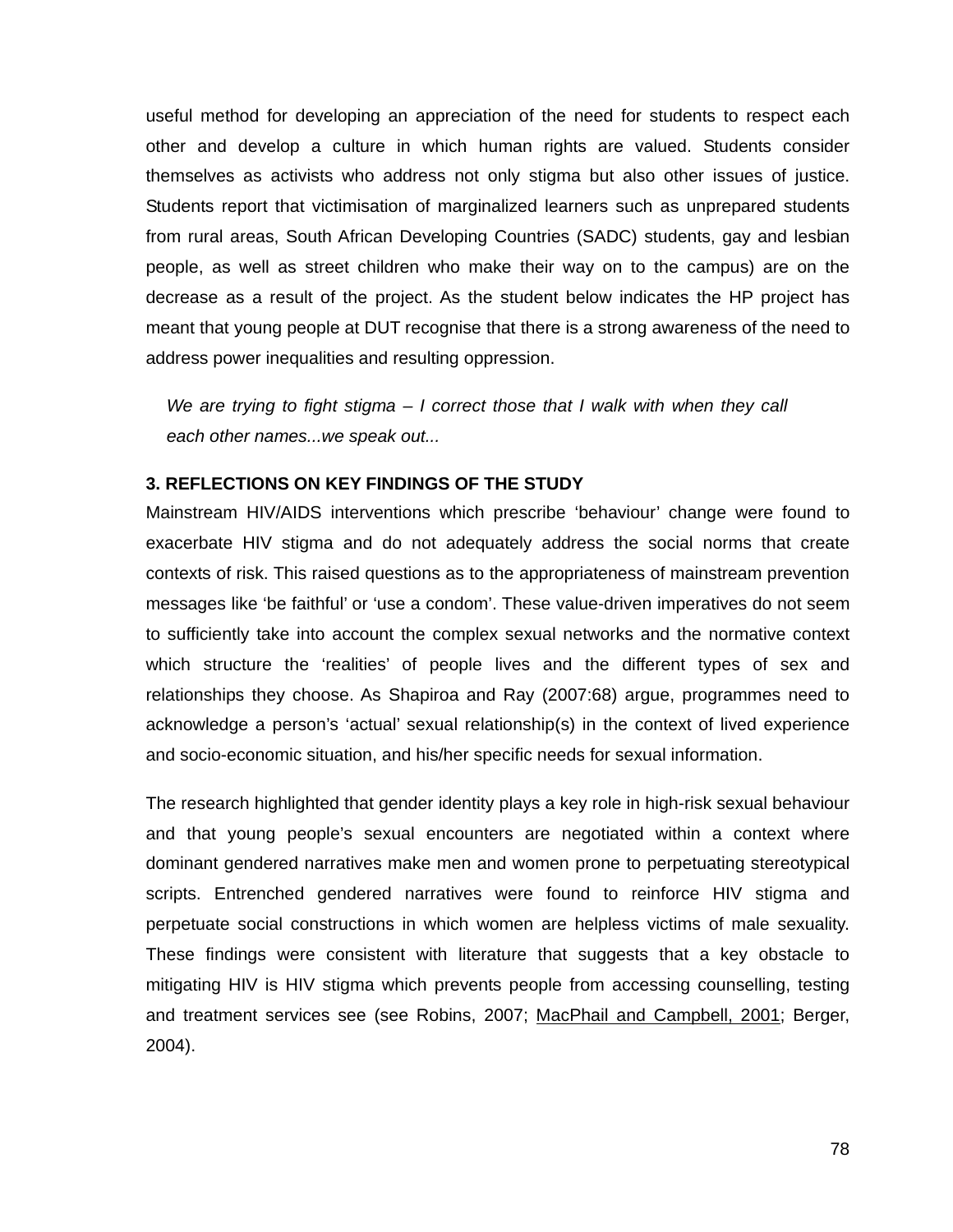The findings agreed with literature that indicated that men are less likely to go for testing, become involved in support groups or consider treatment because of the perception that clinics are not 'male-friendly'(see Peacock, 2005; Fuleihan, 2006 cited in Robins, 2007:9). These findings highlighted the need for HIV/AIDS interventions to recognise male vulnerability by avoiding 'blaming' attitudes towards men which often result in increased stigmatisation of HIV/AIDS services.

It was also found that HIV prevention needs to address the needs of young people who are most at risk for HIV/AIDS stigma and being marginalised. More specifically, findings indicated that that HIV/AIDS interventions need to reconsider the current prioritisation of HIV infection. As Shapiroa and Ray point out, almost twenty five percent of all new infections globally are in adolescents and young people (2007:69). As these young people mature they need age appropriate sexuality education, information and support.

In the post workshop discussion young 'HIV positives' stressed that current prevention interventions all assume that their target groups are HIV negative and are only concerned with preventing infection. The HPs pointed out in this discussion that in resource constrained settings like higher education where young people do not have access to treatment literacy programmes an important consideration in mitigating HIV/AIDS is to prevent re-infection. Re-infection with resistant HIV strains often means that ART combinations quickly become ineffective and lead to people who have higher viral loads. This means that they are more likely to pass on a higher concentration of the HI virus and are thus more infectious than those who have not been re-infected with the virus. The HPs felt that this is a matter that needs urgent attention because most prevention programmes are only concerned about the initial infection. Ray and Shapiroa conclude that prevention in consideration of this should be concerned with (re) infection (2007:71). The concept of (re) infection is relevant to both 'HIV positives' and 'normal negatives'. Nor does the concept reinforce the implication that prevention of infection is not a key concern for people living with HIV.

Research other than that of the current study also sustained that young people don't access counselling and testing services. Post workshop discussion with the HIV positive group of students found that they experienced a 'disconnect' between their needs and the way in which the counselling was conducted. HIV positive students highlighted that they often did not go back to the clinic as the only treatment provided is vitamins. This is of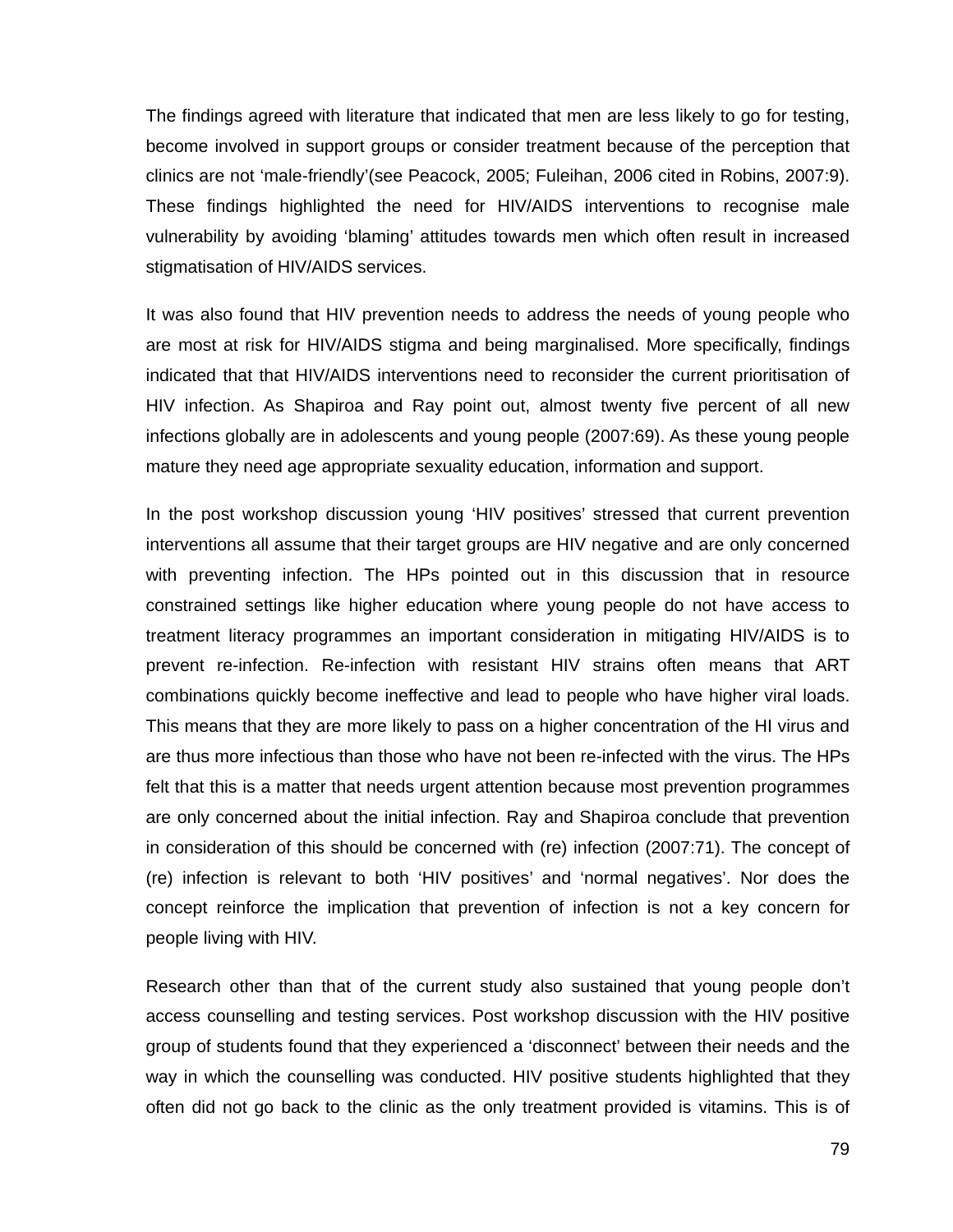significance given a growing body of literature concerned with the role of pre test counselling in attempts to encourage more people to find out their status in contexts in which treatment, care and support services have not been implemented as part of a more comprehensive response to health care with HIV (see Koo Bergier et al., 2006; Rotheram-Borus, Liebowirz, Etzel, 2006). The findings suggest consensus with literature which shows that young positives especially need appropriate sex-education, support for dealing with sexuality and self-identity with HIV (see Shapiroa and Ray 2007).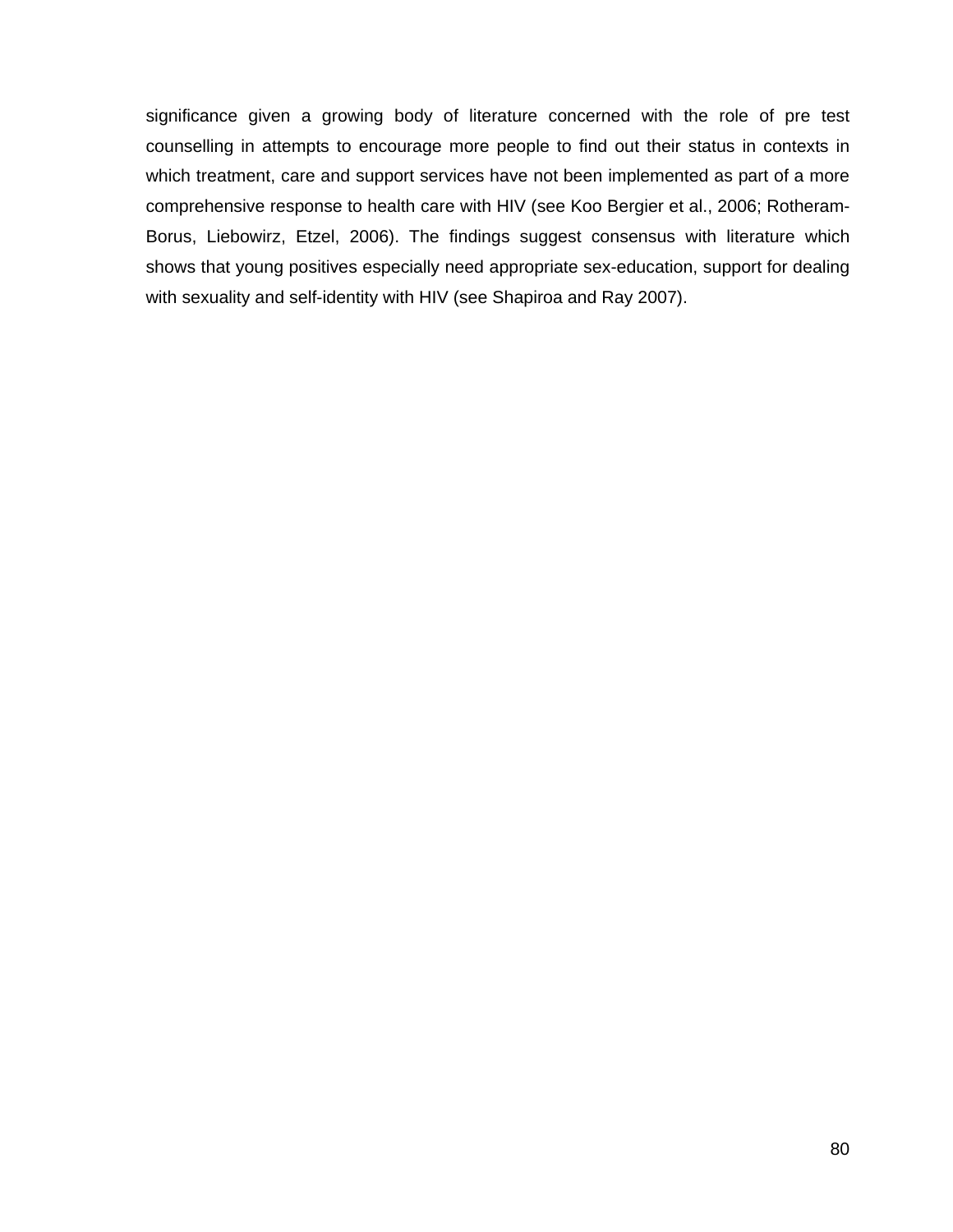## **4. AN ALTERNATIVE APPROACH TO MITIGATING HIV/AIDS**

The key conclusion of these findings suggested that there is a need to subvert current prevention interventions which provide didactic 'expert' solutions to HIV/AIDS which young people are expected to implement.<sup>14</sup> These solutions do not consider the specific context and needs of young people. These interventions perpetuate communication strategies that emphasise that knowledge and rational informed choices information equals prevention.

The HP project was found to provide an alternative to mainstream prevention interventions. Discussions with management from the HIV/AIDS programme and students affected and living with HIV indicated that the project's strength lies in its unique approach in engaging different sectors of the DUT community to participate in a dialogue on HIV/AIDS. The effectiveness of this dialogue based approach was found to lie in the experiential nature of activities and events which were used to generate discussion. Student discussions suggested that student willingness to participate in HIV/AIDS related campus structures and organisations increased significantly as a result of the HPs leadership approach. This approach demonstrated confidence in the ability of young people to find their own solutions to address HIV/AIDS. Students highlighted that the HP project has played an instrumental role in revising communication about HIV/AIDS within the institution, which prior to the HP project was experienced by students as 'authoritarian' and in which they had little input. These findings are congruent with literature that suggests that institutionally based approaches to HIV/AIDS interventions often undermine the social capital of young people.<sup>15</sup> Formalised structures within institutional systems are implicated in reproducing top down approaches which curtail opportunities for young

<sup>15</sup> Chapter 2 (p.27) highlights social capital as an important approach in the development of a health enhancing community. Of significance to this study is how improved social capital enables the development of a supportive social and community context that supports the renegotiation of HIV stigmatised identities.

 $14$ Subversion is a post-structuralist concept which is concerned with the mechanisms whereby social structures and cultural formations connected with power structures producing hegemony can be altered by subversive (undermining) practices (see http://subversivmesse.net/about-en/issues-themes/articles\_2009). For example, this study draws attention to the role of the HP project in subverting HIV/AIDS interventions characterised by a 'top down' approach to health promotion. This approach situates people living diagnosed with HIV in the disempowering, homogenising position of 'patient', 'victim' or 'Other'. In effect, the HP project is found to diminish this system of control by subverting and interrupting the social milieu which sustain it (see McLoughlin, 2006:7).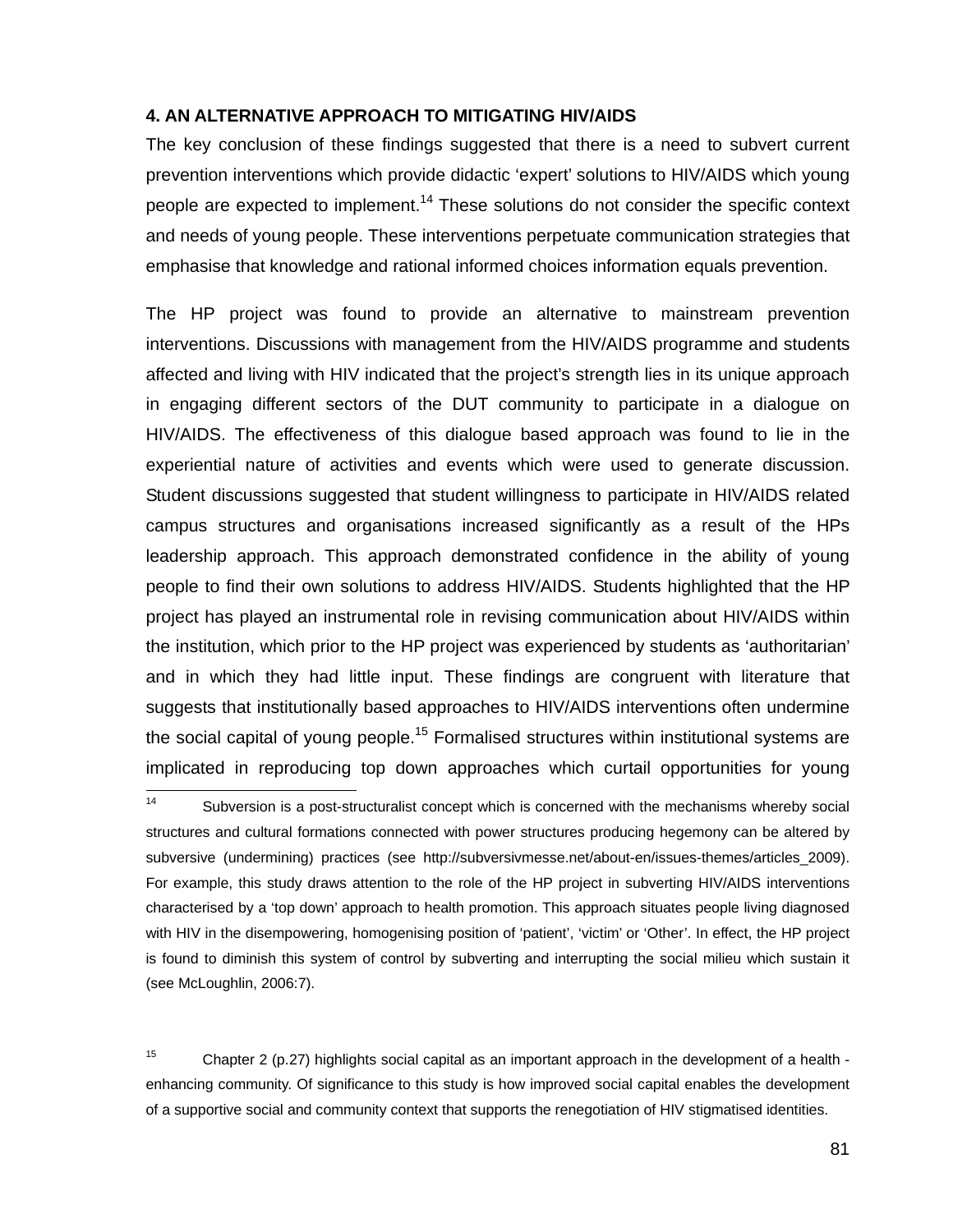people "to develop a sense of critical confidence in their ability to shape their lives, or by implication, to take control of their sexual health" (Campbell and MacPhail, 2002:8).

A significant finding has been the recognition by students that the HP project has played an influential role in enabling them to revise the stigma associated with an HIV identity. Discussions held with students living with HIV during the workshop component of the research showed that peer education activities enabled students who were affected by HIV/AIDS to collaborate with students negotiating an HIV positive identity in organising activities and events. This experience was found to increase perceptions of the institution as a caring and supportive environment and had the effect of reducing HIV stigma levels. This was found to increase the confidence of people most affected by HIV/AIDS in that their needs are being addressed and led to increases in the uptake of counselling, testing and treatment services.

The project's approach was found to empower young people who are living with HIV to lead a prevention approach to mitigating HIV that affirms recognition of the risk management practices that they are able to perform. This is in contrast to prevention interventions in which an emphasis on disease and disease prevention, sexual violence, infidelity and difficulties in negotiating condom use is found to be overwhelming. The HP project was found in turn to recognise that there is a need to understand the important role desire and pleasure play in mediating sexual practice. This finding was encouraging considering the growing evidence of local and international research which shows that linking messaging about the practice of safer sex with 'pleasure' leads to increased and consistent use of condoms and the practise of safer sex (see The Pleasure Project cited in Shapiroa and Ray, 2007:76).

Current trends to desexualise the epidemic (dissociate pleasure from sex and HIV) and promote concepts of abstinence and faithfulness as key components of higher education interventions were challenged by the drama methodology employed by the HP project (see Berger, 2004). This enabled young people to explore via a participatory workshop model a method to interrogate gender and HIV stigma (see Kelly, Erdman and Cook, 2007; Berger, 2004). The value of the participatory workshop mode seems to lie in its ability to act as an impetus to create an empowering context for male hetero-sexuality to be witnessed as socially accountable and refashion itself within modes of sexual responsibility and empowerment. The testimonies suggest that improved communication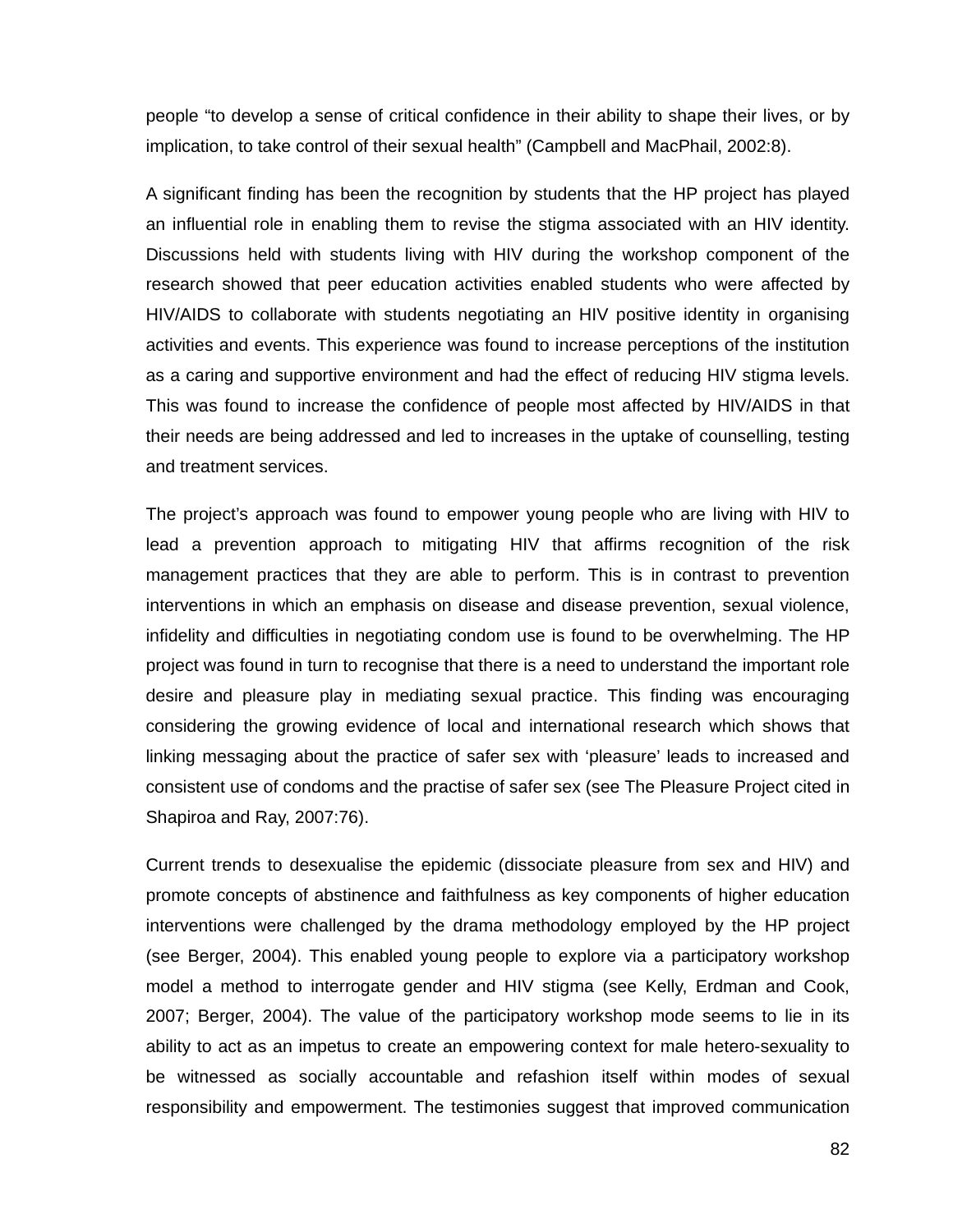between men and women creates opportunities to explore new modes of sexual responsibility and an environment in which new norms can be considered and practiced.

The project was found to have developed a context in which young men and women feel safe to problematise masculinity. Importantly, the HP was found to embody positive qualities which increase self efficacy and the uptake of counselling and testing services by young men. The health promoter's HIV status and the challenges it presents are recognised by students, empathised with, and is a stimulus encouraging increases in access to testing and treatment. The findings from the participatory workshop suggested that there is correlation between demands for medical services when more complex gendered narratives are prevalent. These finding were supported by recognition that young men and women demonstrated that they are able to work together to create a communicative context in which gendered narratives were recognised as changeable and controllable.

The Health Promotion project was found to provide a context for the development of young peoples' critical consciousness about their sexual health. Finally, the findings suggested that that the HP project promotes a context within which young people can collectively develop the belief and confidence in their power to resist dominant gender norms, in the interests of being able to assert their sexual health.

## **THEORETICAL REFLECTION**

Central to Freire's methodology (1972a) is the understanding that education of any kind is implicit in the oppressive social reproduction of class, ethnicity, racial and gender structures. Critical consciousness and the ability to organise against repressive practices is a key component of Freire's liberating pedagogy. He cautions however, that life situations characterized by exploitation and oppression lead to the development of adapted consciousness rather than critical consciousness. Adapted consciousness refers to a state where "a person accommodates to conditions imposed on them" (Freire, 1972b).

Freire (1972a) highlights that the interests of those maintaining the status quo lies in changing the consciousness of those who are 'oppressed' so that they can adapt to the situation they find themselves in. This is exemplified and perpetuated in the idea that people living with HIV are individual cases who deviate from the general configurations of a "good, organised and just" society (Freire, 1972a). In the context of this study, the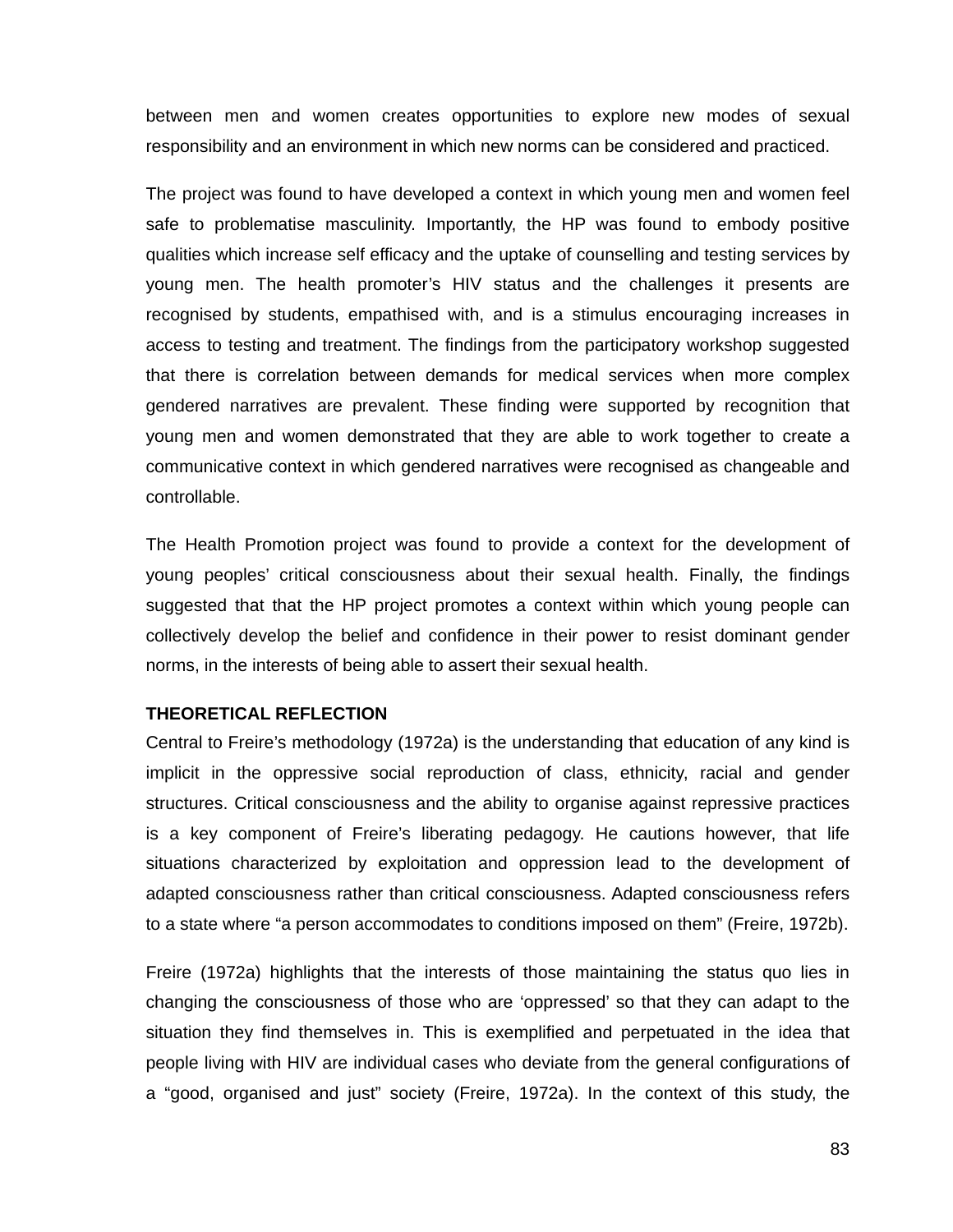expectation that people should 'adapt consciousness' is recognised in the oppressive way in which people who are living with HIV are pressured to reorient their identity to conform with societal norms in which people with HIV are stigmatised. An 'HIV stigmatised identity' construct hinges on the success of one group in discrediting another by virtue of the imposition of moral authority (see Parker, 2004). This power is asserted over the stigmatised group by exaggerating their difference from the main group. Freire (1972a) highlights this active struggle for dominance between the oppressors and the oppressed.

Paulo Freire (1976) in his book, *Education: The Practice of Freedom*, explicates the framework of his methodology and articulates key constructs that form part of Freirian method and which can be used programmatically for empowerment (cited in Sharma, 2002). Dialogue, conscietization and critical consciousness are core tenets that inform transformation and the renegotiation of identity within the HP project.

Dialogue between peers is an essential component of the HP project and provides opportunities for young people to assimilate and develop a language of alternative behavioural norms and options in their own terminology and in the light of their own priorities (Campbell, 2002). A central component of dialogue is learning to perceive social, political, and economic contradictions and to take action against the ways in which they perpetuate inequalities (Freire, 1972a).

The process of conscietization is readily apparent amongst the members of the project who are highly knowledgeable about their own realities as young people and the challenges of gender and HIV, and how this impacts on prevention. The extent to which the participants were able to identify the key issues that make prevention education exacerbate gender related anxiety and HIV stigma, demonstrates a deep understanding of underlying systemic forces of oppression. The discussants ability to think critically is characterized by the dynamic interaction between critical thought and critical action which was exemplified by their ability to think holistically and critically about living with HIV in a 'positive' way.

According to Freire, critical consciousness involves an "active, dialogical educational programme" (1972b), where learners are actively involved in formulating critical analyses, and generating scenarios of alternative ways of being. This process implicitly encourages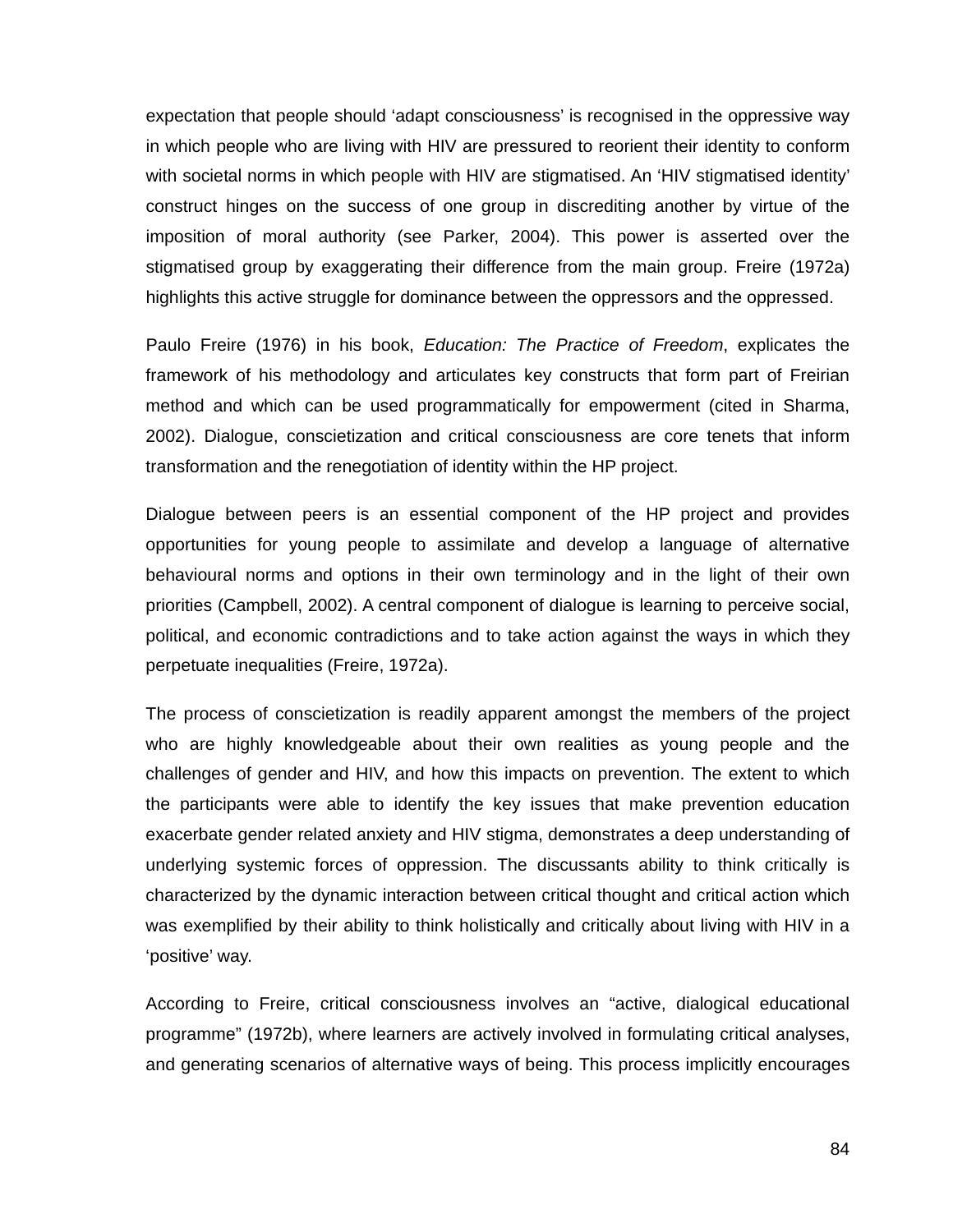the 'adversely' affected group to bring about structural change within the social, political, economic and educational institutions of society in which oppression is complicit. <sup>16</sup>

It has been found to be useful to draw on Gramsci's notion of hegemony (1971) to highlight how the HP project uses a persuasive model of engagement to subvert HIV/AIDS interventions which are prescriptive and didactic. It should however, be noted that this concept is usually concerned with the dynamics of structural change involving the mobilization and demobilization of whole classes which is not addressed within the scope of the present study( see Connell and Messerschmidt, 2005:833).

It is suggested, however, that the HP project's capacity to mobilise leadership in society has resonance with Gramsci's (1971) concept of the organic intellectual. This concept recognises that ordinary people can be leaders of change and have the potential to interact with a community in a liberating way. The study therefore motivates that the HP project embodies a moral and ethical leadership which motivates a societal shift in which HIV status becomes normalised. This implies a conceptual framework of hegemony which is not only situated in regressive 'dominitative' formulations of hegemony, but in progressive 'aspirational' hegemony engaged in movements towards future change (Howson, 2006).

#### **RECOMMENDATIONS**

Despite concepts of participation and partnerships and empowerment being considered crucial components of the higher education response, understanding of the processes whereby they might achieve proposed beneficial effects is still in its infancy (Communication for Development Roundtable Report, 2002; Campbell, 2003:1). This study suggests that higher education needs to consider the voices of those who are affected or living with HIV more seriously. They are able by virtue of their lived experience to inform prevention programmes and to address fundamental issues of concern. In health

<sup>16</sup> The concept of hegemony considers men to participate in a complicit form of masculinity to receive the benefits of masculine dominance. Hegemonic masculinity is not achieved through violence. It is more often associated with an ascendancy achieved through culture, institutions, and persuasion. In Chapter1 (p.11) it is suggested that this provides the opportunity for a 'struggle' for hegemony, in which older forms of masculinity can be displaced by new ones. This highlights the potential for a more humane, less oppressive, masculinity to become the dominant hegemonic norm. This is part of a process leading toward an abolition of gender hierarchies (Connell and Messerschmidt, 2005:833).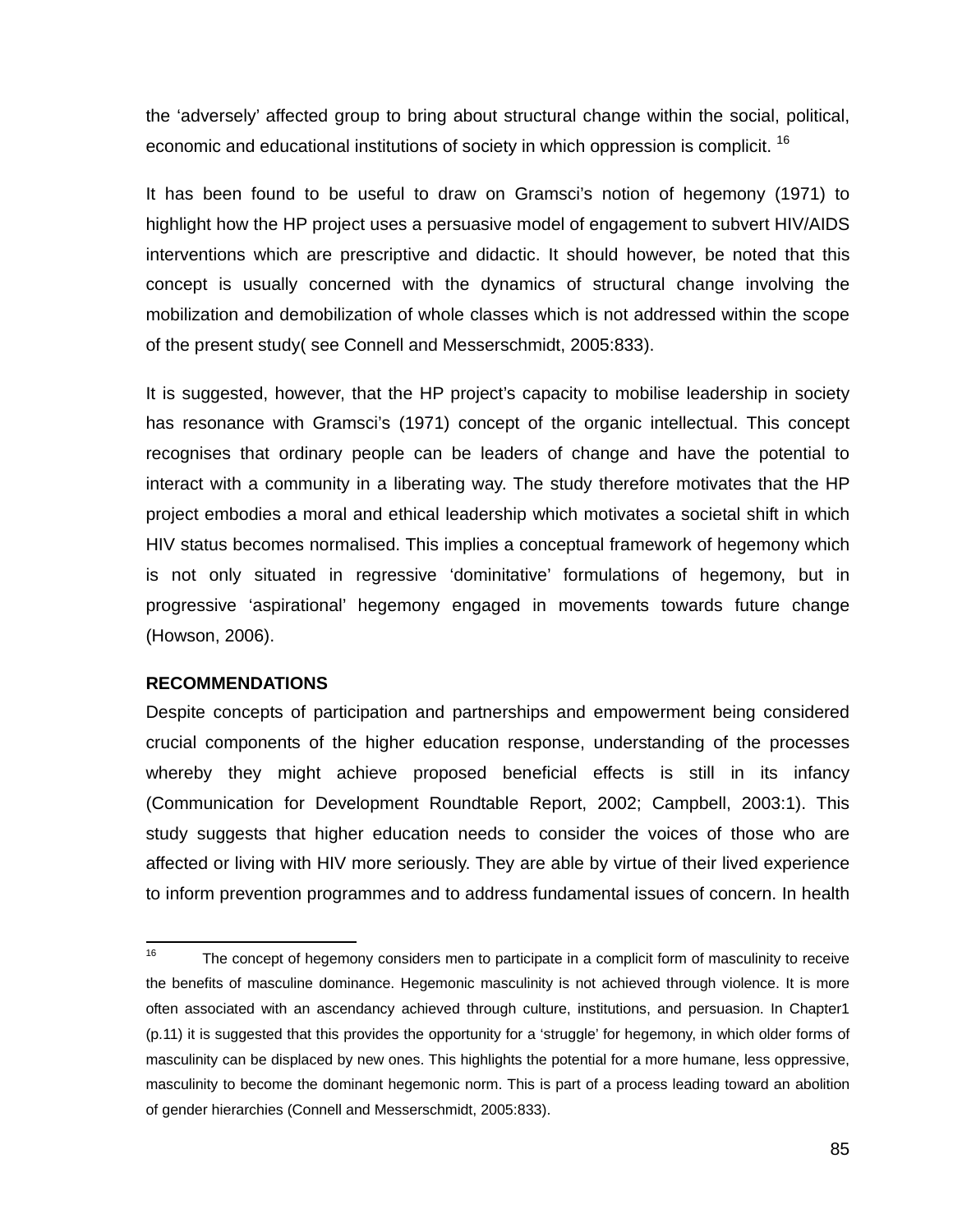contexts they are able to make recommendations and initiate change that facilitates the improvement of current systems.

# **CONCLUSIONS**

Research on community based HIV/AIDS interventions that support action-orientated learning supports the findings of this study which highlights that in the process of mobilising others peers transform themselves (Freire, 1972a; Zimmerman et al., 1992; Kelly, 1999). Firstly, they developed a sense of community and a positive self identity in spite of the stigma that surrounds HIV. Openly living positive peers have also been able to develop and maintain a positive sense of self and become conscious and critical of HIV prevention. Secondly, via this involvement individuals affect change in their communities and make health interventions culturally appropriate and sustainable.

The major premise of community involvement, such as the activism of the peer activity group and the support members, is the development of appropriate and hence more effective prevention programmes. This is because individuals learn by doing, and by working together are able to mediate HIV/AIDS by transforming peer norms so that a positive self identity is socially supported by the campus community.

Thirdly, participation in peer activities and events develop group solidarity which counters feelings of alienation and low self worth. This is particularly important in terms of males who are often isolated and alienated from social support mechanisms. In the context of national prevention responses in which people living with HIV often are marginalized the HP project highlights the value of a multi-level approach.

The development of individual and collective strengths to increase the social capital of the community is a key strategy in mobilising them to address such complex issues such as stigma and gender equity.<sup>17</sup> The study motivates for an up scaling of the HP project when one considers how effective the project has been in improving access to testing, treatment and care whilst also addressing issues of gender that impact on prevention.

The study further suggests that community led initiatives are sensitive to the needs, practices and desires of particular communities and therein lies the potential for successful

 $17$ Chapter 2 (p.27) motivates why social capital is fundamental to the development of a health enhancing community in which people are able renegotiate gender identities that are congruent with improved sexual health.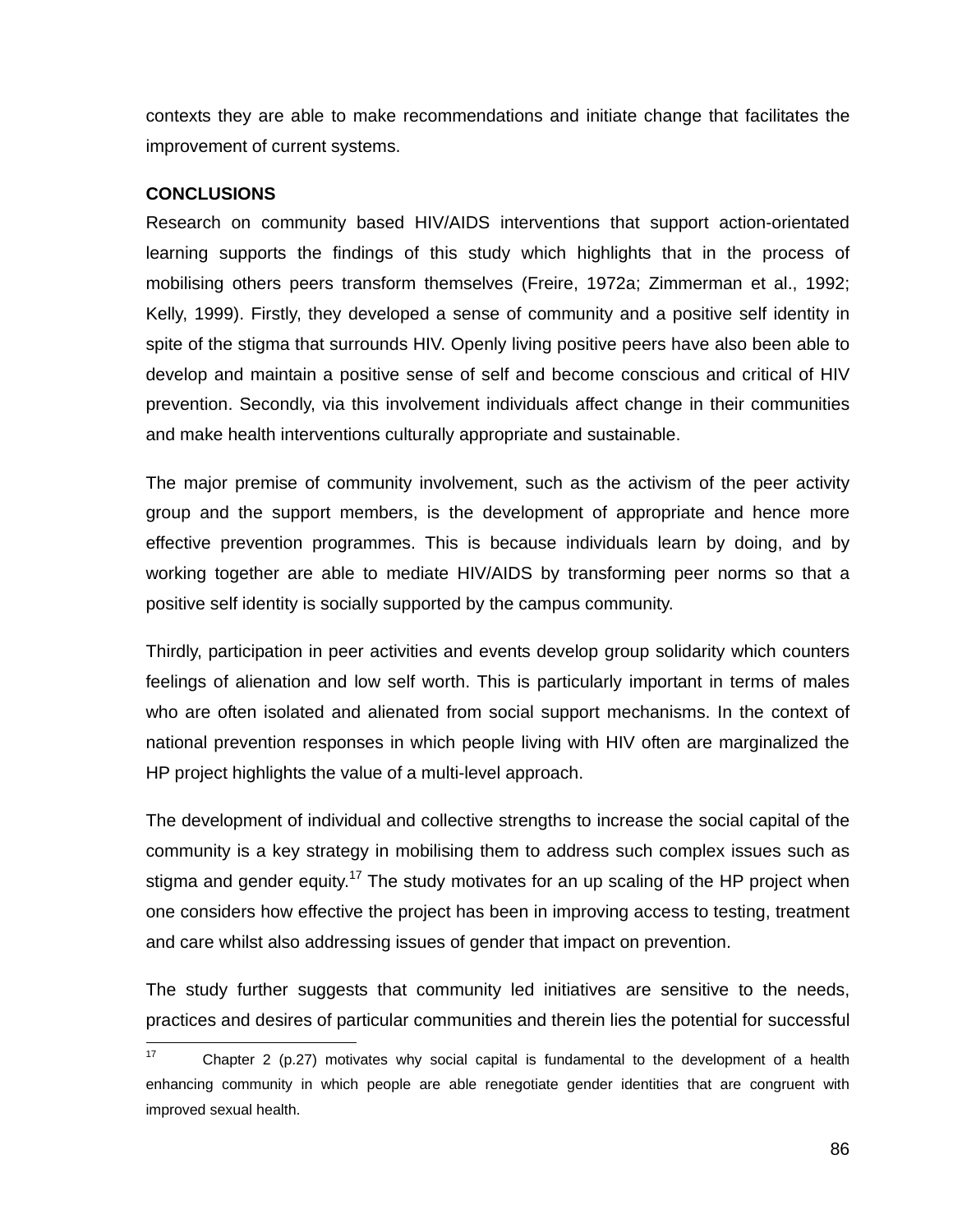prevention. An approach to community development that uses the principles of participatory action research is demonstrated by the HP project. These principles inform a mode of engagement in which people are able to use their own cultural and social knowledge to develop a project which is critical of itself and is constantly in the processes of making itself more relevant and democratising participation. This approach places emphasis on the value of critical reflection and informs the project how best to keep abreast of constantly shifting identities, practices, subcultures, and responses to prevention technologies, whilst insisting on the social and cultural dimensions of development in these contexts (see Kippax, 2008).

In conclusion the study proposes the need for an alternative process to traditional HIV/AIDS counselling. It has been noted that Western models of counselling which rely on an empathic process of exploring emotion and working through pain are not adequate in the African context (see Stein, 1996, Koo et al., 2006). The findings highlighted that most HIV positive people would prefer an approach that normalises HIV as a health condition and which encourages supportive community contexts. This highlights that there is need to create 'new systems' which are concerned not only with containing the spread of the epidemic but also address inequity within society (Kelly et al., 2001). This suggests that there is a need for a shift in focus from prevention which is concerned mainly with diagnosis of those who have HIV (and those who do not) towards deeper consideration of the norms that drive the epidemic. It is in revision of these norms that systemic change can begin to take place and individuals can begin to renegotiate their identity via the norms that govern their relationships.

#### **LIMITATIONS OF THE STUDY**

It may be too early to tell to what degree community-level initiatives can offer people living with HIV new repertoires for responding constructively to HIV/AIDS at a time when people with the disease are pathologised and blamed for the spread of the pandemic. The findings of this study suggest a model that has the potential to address this problem on a systemic level in higher education communities.

The question of whether or not the findings of this study can be extrapolated into larger community networks is beyond the scope of this study. More research is needed to ascertain the role of the HP project in campus outreach programmes in local communities. It is recommended that a stronger participatory action research approach be incorporated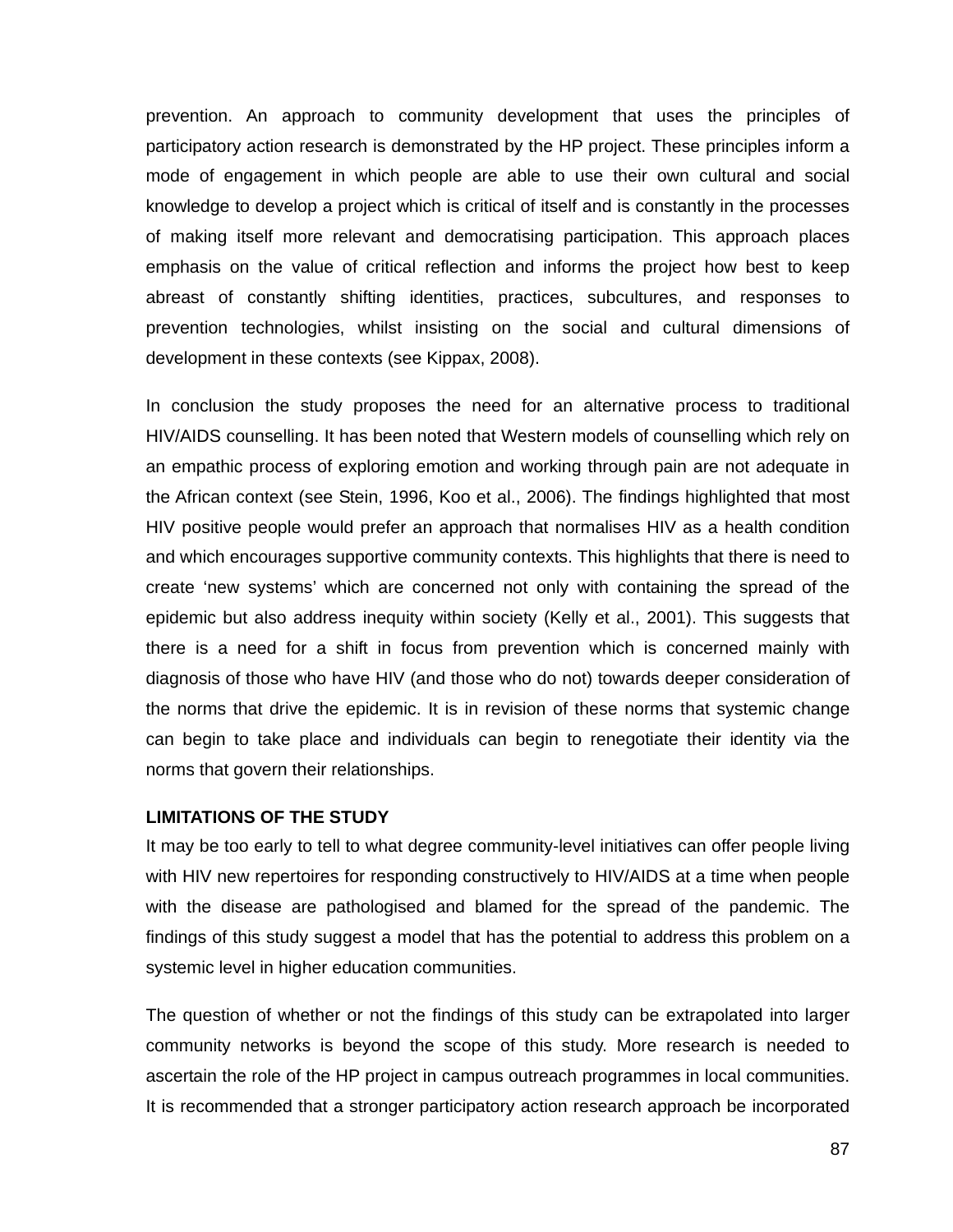into the design of such a research project. The researcher found that the nature of participation dynamics within this study's somewhat 'classic' qualitative research approach, was somewhat limiting. It is further suggested that management structures should be encouraged to actively participate in all aspects of the research process rather than being limited to commentary in informal conversations. It is believed that this would encourage all stakeholders to engage with the project in a more critical way.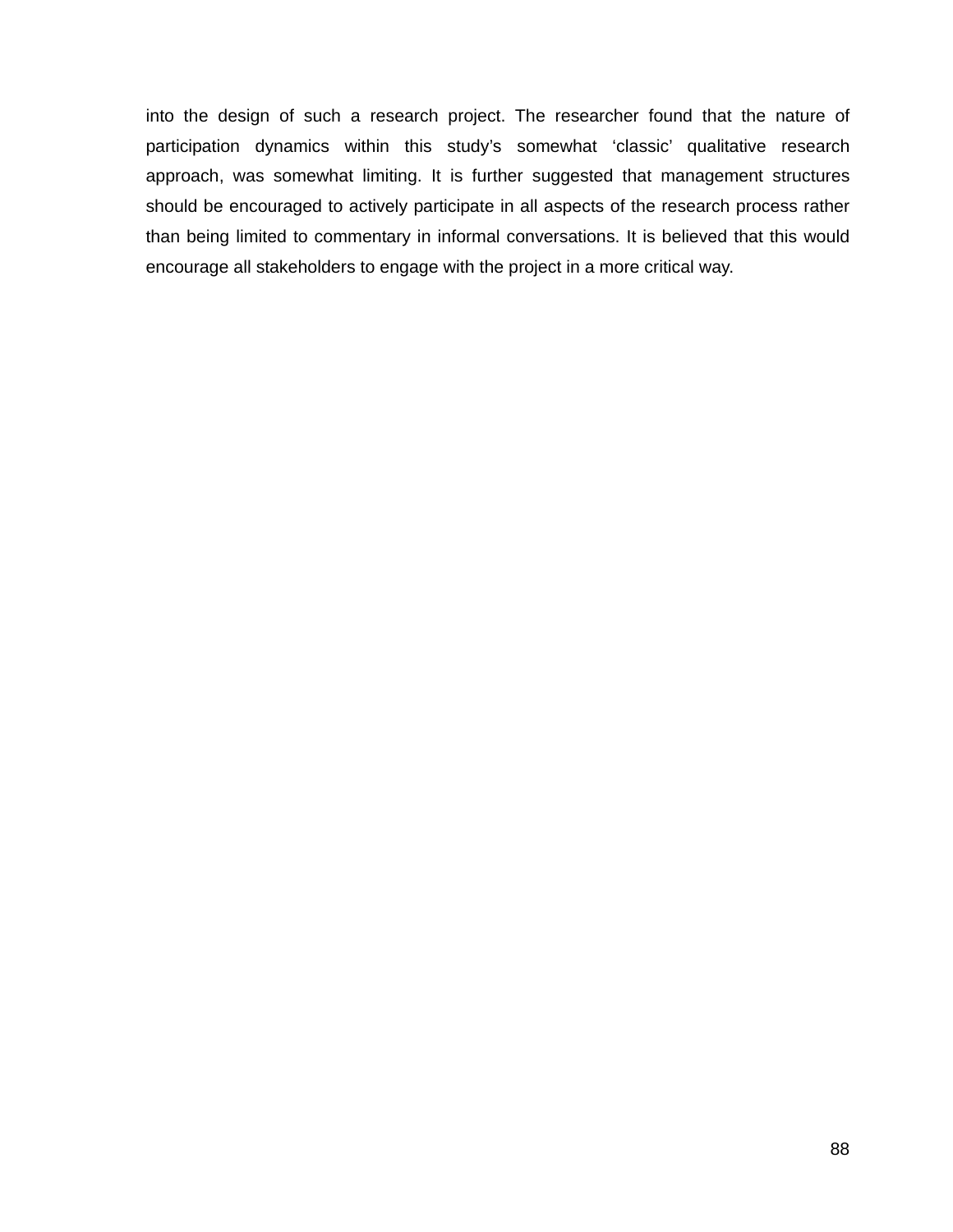## **REFERENCES**

## **CONFERENCE PAPERS**

Ashforth A. (2001, May) AIDS, witchcraft, and the problem of public power in postapartheid South Africa. Paper delivered at the 'AIDS in Context' Conference. Retrieved from http://www.sss.ias.edu/files/papers/paperten.pdf [Accessed 21092009].

Botha, P and Durden, E. (2004) Using participatory media to explore gender relations and HIV/AIDS amongst South African youth: The example of DramAidE. Retrieved from http://www.unesco.org/education/uie/pdf/BothaDurden.pdf [Accessed 21082009].

Buskens, I. (2003, April). Qualitative Interviewing: Reflections on the art, the science and the maintenance of the practice. Paper presented at the Infant Feeding Research Project Research. Retrieved from

http://etd.uwc.ac.za/usrfiles/modules/etd/docs/etd\_init\_7220\_1176472088.pdf [Accessed 04092009].

Dalrymple, L. (2004) Participation or Propaganda? Some Ethical Dilemmas in Approaches to Health Communication Campaigns. Paper presented at the 4th International Conference on Entertainment Education. Retrieved from http://www.comminit.com/strategicthinking/stee4/evaluations-56.html and www.ee4.org/papers/EE4\_Dalrymple.pdf [Accessed 03062007].

Kelly K. (1996, July) The hermeneutics of distanciation in programme evaluation. Paper presented at 'The Body Politic' conference, Second Annual Conference on Qualitative Methods, Wits University. Retrieved from http://qix.sagepub.com/cgi/content/refs/14/4/546 [Accessed 09032010].

Persson, A and Barton, D. (2006) Masculinity and sexuality in the context of heterosexual HIV. Paper presented at the Stigma Pleasure Practice, 9th Social Research Conference on HIV, Hepatitis C and Related Diseases Conference. Retrieved from http://nchsr.arts.unsw.edu.au/media/File/Straightpoz.pdf [Accessed 21102008].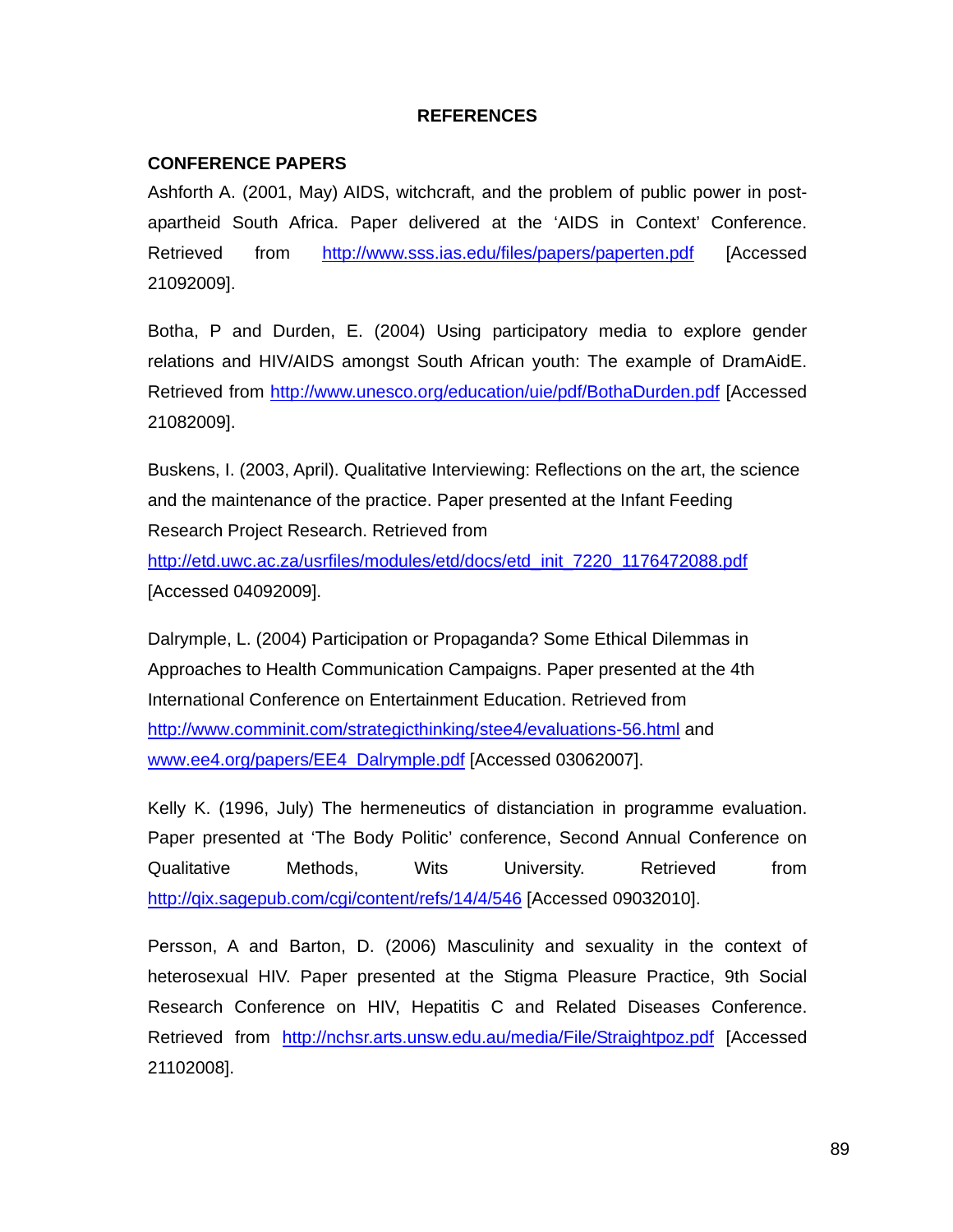## **REPORTS/EVALUATIONS/WORKING PAPERS**

Birdsall, K., H. Hayjiyiannis, Z. Nkosi, and W. Parker (2004) Voluntary Counselling and Testing in South Africa: Analysis of calls to national AIDS helpline. Grahamstown: Centre for AIDS Development, Research and Evaluation.

Botha, P., and Dalrymple, L. (2002) A Positive Approach to Living with HIV/AIDS: Evaluation Report on Mobilising Young Men to Care Phase 3. Durban, South Africa: DramAidE Office, University of KwaZulu Natal.

CADRE (2001) Mobilising young Men to Care Pilot Project Report. Durban, South Africa: DramAidE Office, University of KwaZulu Natal.

Chetty D. (2000) Institutionalising the Response to HIV/AIDS in the South African University Sector: A South African University Vice – Chancellors Association (SAUVCA) Analysis. Pretoria.

Cohen, S. (2003) Beyond Slogans: Lessons from Uganda´s Experience with ABC and HIV/AIDS. The Guttmacher Report on Public Policy.

Dalrymple, L. and Preston-Whyte, E. (1995) Participation and action: reflections on community-based AIDS intervention in South Africa. Is DramAidE making a difference? Durban, South Africa: DramAidE Office, University of KwaZulu Natal.

Dalrymple, L. (1995) Researching the use of drama for AIDS and lifestyle education in KwaZulu-Natal. DramAidE (1992-1995) Is DramAidE making a difference? Evaluations of the DramAidE programme. Durban, South Africa: DramAidE Office, University of KwaZulu Natal.

DramAidE (2002 – 2008) Annual reports. DramAidE. Durban. South Africa: DramAidE Office, University of KwaZulu Natal.

DramAidE (2008) DramAidE's Health Promotion Project Evaluation. Durban, South Africa: DramAidE Office, University of KwaZulu Natal.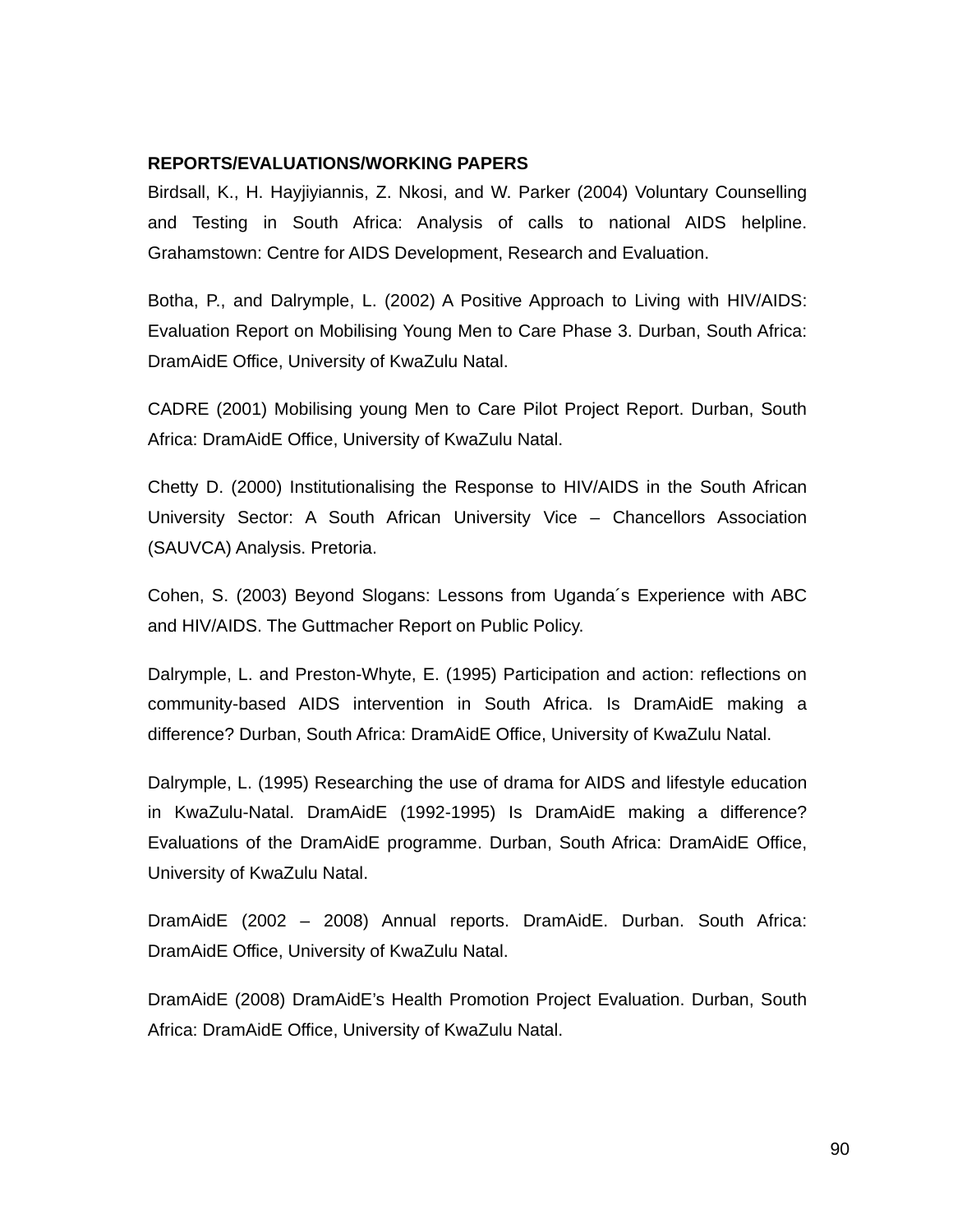Deacon, H.; I. Stephaney,. and S. Prosallendis (2005). Understanding HIV/AIDS stigma: A theoretical and methodological analysis. Research Programmes on Social Cohesion and Identity and the Social Aspects of HIV/AIDS and Health. Human Sciences Research Council, Research Monograph.

Frizelle, K. (2003) Campus communities: Positive Living: Mobilising Students to live positively with HIV/AIDS. Evaluation Report on Phase 3 of Mobilising Young Men to Care. Durban, South Africa: DramAidE Office, University of KwaZulu Natal.

Frizelle, K. (2004) Peer Educator's Responses: Findings and Recommendations. Durban, South Africa: DramAidE Office, University of KwaZulu Natal.

Sutherland, L. (2002) DramAidE Evaluation. Durban, South Africa: DramAidE Office, University of KwaZulu Natal.

Tomaselli, K. (2001) Safaris and Guerrillas: communications for development. Johannesburg. SACOD Forum Report: 4-17.

World Health Organisation (2007) Current Research and Good Practice in HIV and AIDS Treatment Education. Retrieved from http//www.WHO.ED/UNP/HIV/2007/PAPER/H/1 [Accessed 210608].

## **DISSERTATIONS/THESES**

Buthelezi, and Hurst, C. (2003) A Brazilian theatre model meets Zulu performance conventions: Westville Prison – the case in point. M.A. research essay, University of Natal.

Dalrymple, L. (1987) Explorations in Drama, Theatre and Education. A Critique of Theatre Studies in South Africa. Ph.D thesis, University of Natal.

Durden, E. (2003) Participatory Forum Theatre, HIV/AIDS Issues, and Communication in the Workplace. M.A. Dissertation, University of KwaZulu Natal.

Lesko, A. (2005) Attitudes and Beliefs Around HIV and AIDS Stigma: The Impact of the Film "The Sky in Her Eyes". Masters in Development Studies in the Faculty of Arts, Institute for Social Development, University of the Western Cape.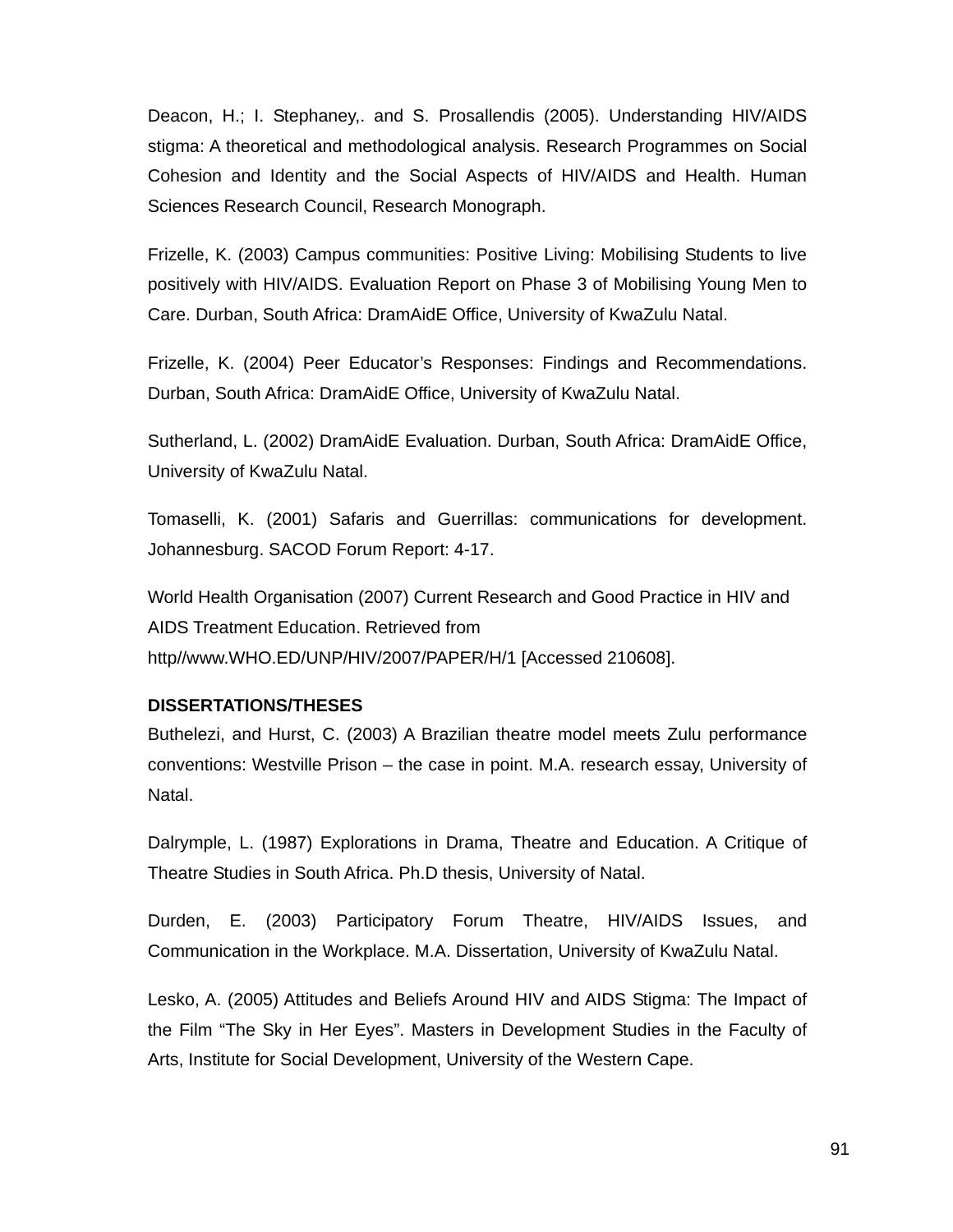Morrison, C. (2005) Social Marketing and Health Service Promotion: A Needs Analysis for Antiretroviral Rollout at the University of KwaZulu-Natal. M.A. dissertation, University of KwaZulu Natal.

Moodley, E. (2007) An assessment of students' perceptions of the ABC prevention strategy: Toward students' participation in HIV/AIDS message design at the University of KwaZulu-Natal. M.A. dissertation, University of KwaZulu Natal.

Nduhura, D (2004) Freireian pedagogy as applied by DramAidE for HIV/AIDS. M.A. dissertation, University of KwaZulu Natal.

Parker, W. (1997) The Development of Community-based Media for AIDS Education and Prevention in South Africa: Towards an Action-based Participatory Research Model. M.A. dissertation, University of KwaZulu Natal.

Parker, W. (2004) Ideology, Hegemony and HIV/AIDS: The appropriation of indigenous and global spheres. Ph.D thesis, University of KwaZulu Natal.

Odei Ajei, M (2007) Africa's development: The imperatives of Indigenous Knowledge and Values. Ph.D thesis, University of Souther Africa (UNISA).

Young, M. (1997) Gender Dynamics and the Role of Participatory/Development Theatre in post – apartheid South Africa: The Example of DramAidE. M.A. dissertation, University of Natal.

## **PUBLISHED SOURCES**

Adomako Ampo, Akosua and Boateng, J (2007) 'Multiple meanings of manhood among boys in Ghana. In *From boys to men: social construction of masculinity in contemporary society'.* Landsdowne, University of Cape Town Press.

Airhihenbuwa, C and Obregon, R. (2000) 'A Critical Assessment of Theories /Models in Health Communication for HIV/AIDS'. *Journal of Health Communication,* 5.

Airhihenbuwa, C. and DeWitt Webster, J. (2004) 'Culture and African Contexts of HIV/AIDS Prevention Care and Support. *Journal of Social Aspects of HIV/AIDS'. Research Alliance,* 1(1).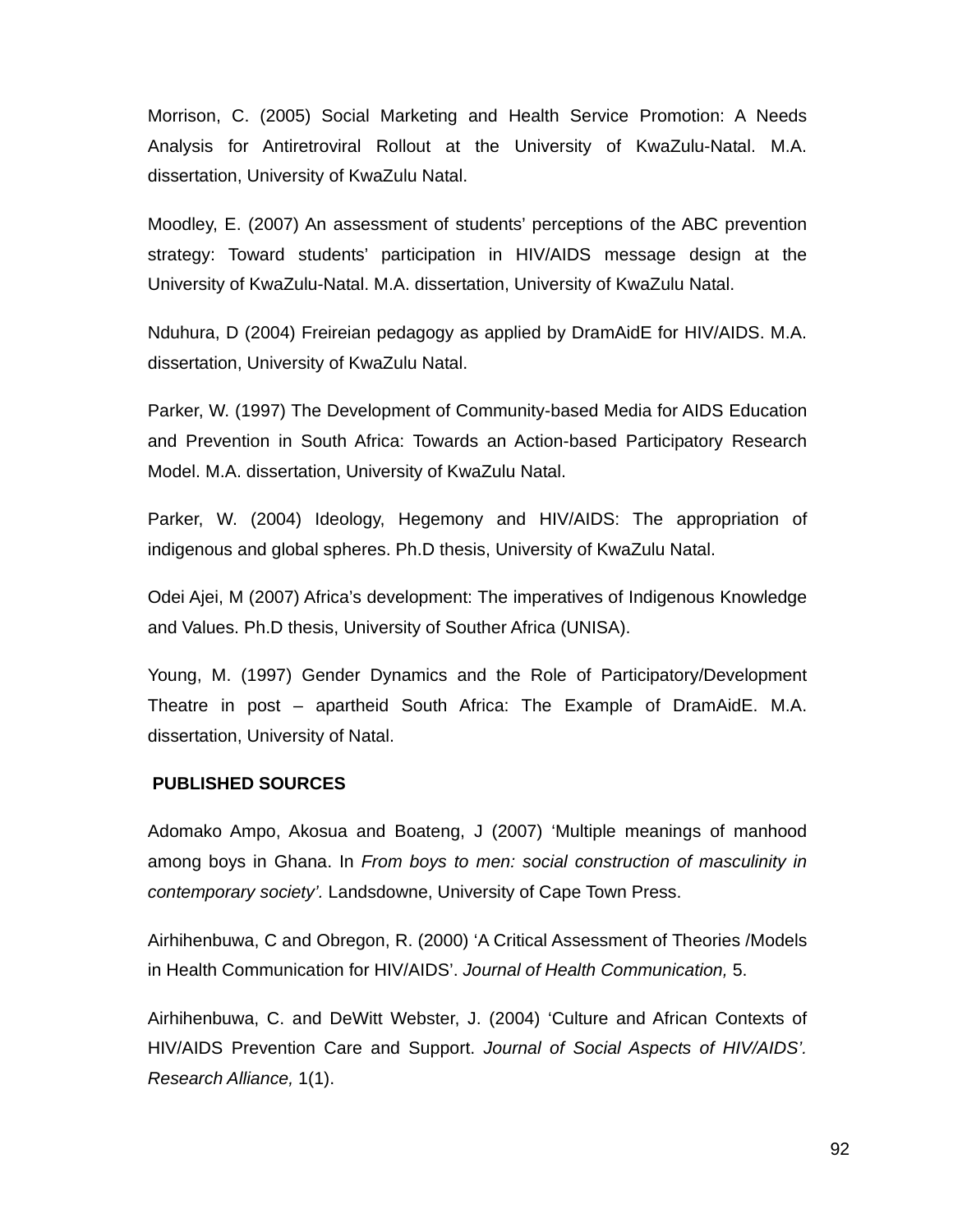Alonzo, A. and Reynolds, N. (1995) 'Stigma, HIV and AIDS: An Exploration and Elaboration of a Stigma Trajectory'. *Sci. Med*., 41(3) pp.303-315.

Antonovsky, A. (1996) 'The Salutogenic Model As A Theory To Guide Health Promotion'. *Health Promotion International,* 11(1) pp.11-18.

Banister, P., E. Burman, I. Parker, M. Taylor and C. Tindall (1994) *Qualitative methodology in psychology: a research guide*. Buckingham: Open University Press.

Berger J. (2004*) 'Resexualizing* the epidemic: desire, risk and HIV prevention*'. Development Update,* 5(3).

Berger, M. (2004) *Workable Sisterhood*. Princeton, Princeton University Press.

Berne (1986) *Transactional Analysis in Psychotherapy*. Ballantines Books, Canada.

Blake Scott, J. (2003) Risky *Rhetoric AIDS and the Cultural Practices of Testing*. Southern Illinois, University Press.

Boal, A. (1979) *Theatre of the Oppressed*. Translated by C.A. and M.O. Leal Macbride. London, Pluto Press.

Boal, A (2006) *The Aesthetics Of The Oppressed*. Translated by Adrian Jackson. Taylor And Francis Group. London and New York, Routledge.

Bourdieu, P. (1990) *The logic of practice*. Stanford, Stanford University Press

Bowling, A. (1997) *Research Methods in Health: Investigating Health and Health Services*. Open University Press. Buckingham. Philadelphia, pp.173-174, 243.

Bruner, J. (1991) 'The narrative construction of reality'. *Critical Inquiry*, 18, pp.1-21.

Buza, J. (2001) 'Promoting the Positive: Responses to Stigma and Discrimination in Southeast Asia. *AIDS Care*, 13(4), pp.441-456.

Butler, J. (1994) 'Gender as performance: An interview with Judith Butler. *Radical Philosophy*, 67, pp.32-39.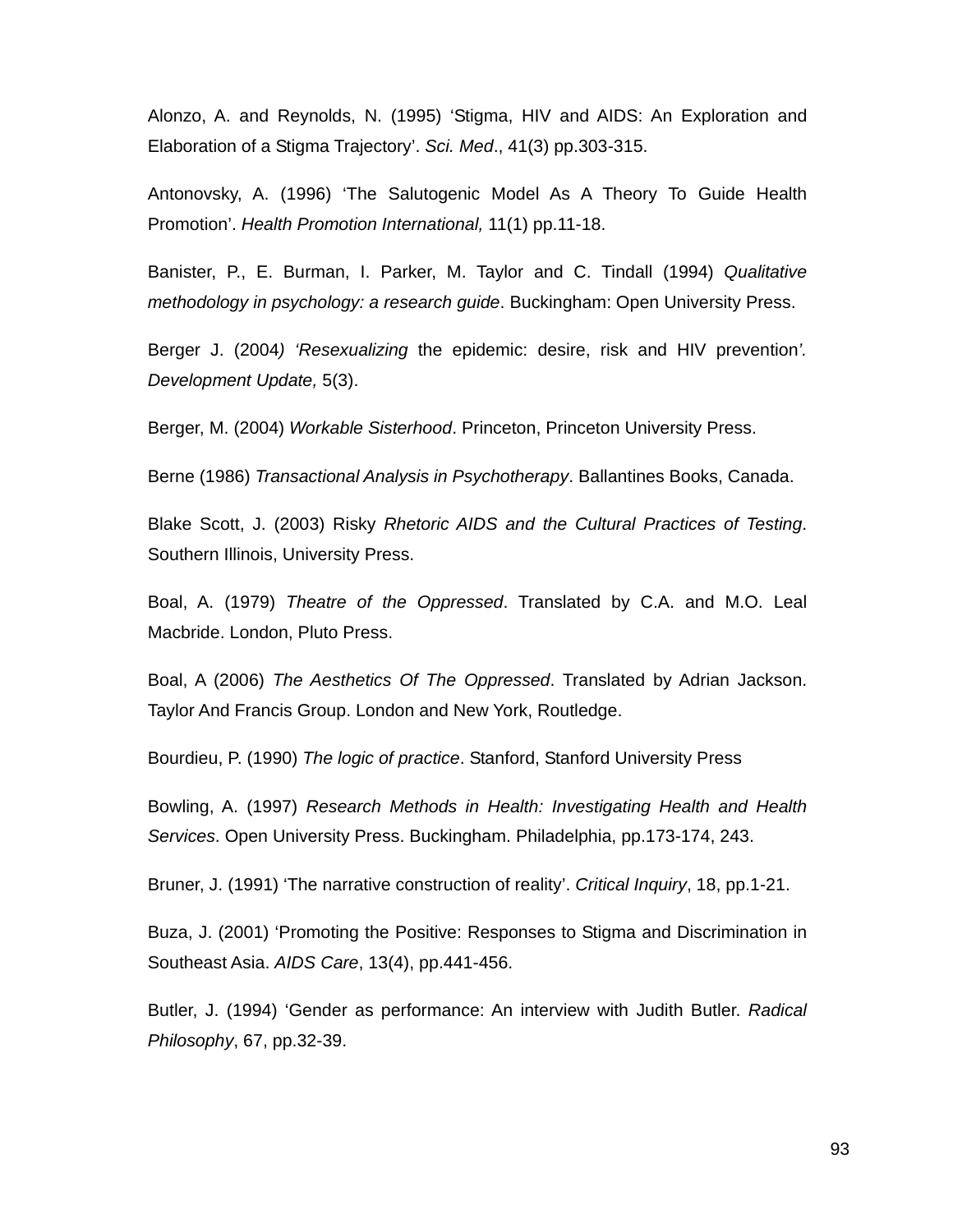Cambell, C., Nair, Y., Maimane, N and Nicholson, J. (2007) 'Dying twice: a multi-level model of the roots of AIDS stigma in two South African communities. *Journal of Health Psychology*, 12 (3), pp.403-416.

Campbell, C. and MacPhail, C. (2002) 'Peer education, gender and the development of critical consciousness: Participatory HIV prevention by South African youth'. *Social Science and Medicine,* 55(2), pp. 331-345

Campbell, C. (2003) *Letting Them Die: why HIV/AIDS Intervention Programmes Fail*. South Africa, Double Storey Books

Chesney, M., Chambers, B., Taylor, J., Johnson, L and Folkman, S. (2003) 'Coping Effectiveness Training for Men Living With HIV: Results From a Randomized Clinical Trial Testing a Group-Based Intervention'. *Psychosomatic Medicine,* 65, pp.1038- 1046.

Cholmondeley, C (1998) *Short paper on Entertainment - Education*, ROOTS FM98.1. Caribbean.

Crawford, J., S. Lawless,and S. Kippax, S. (1997) 'Positive women and heterosexuality: Problems of disclosure of serostatus to sexual partner'. In Aggleton, P., Davies, P. and Hart, G. (eds.) *AIDS: Activism and alliances*. London, Taylor and Francis.

Connell R. W. and Messerschmidt J.W. (2005) 'Hegemonic Masculinity: Rethinking the Concept'. *Gender and Society*, 19, pp.829-859.

Cornwall, A and Jewkes, R. (1995) 'What is participatory research?' *Social Science and Medicine',* 41(12), pp.1667-76.

Crewe, M. (1997) 'How marginalised is a marginalised group? *Soc. Sci. Med*. 45, (6), pp.967-970.

Dalrymple, L. and Botha, P. (2001) *See you at 7. A Video about Developing Gender Responsibility*. Durban, Atlas Printers.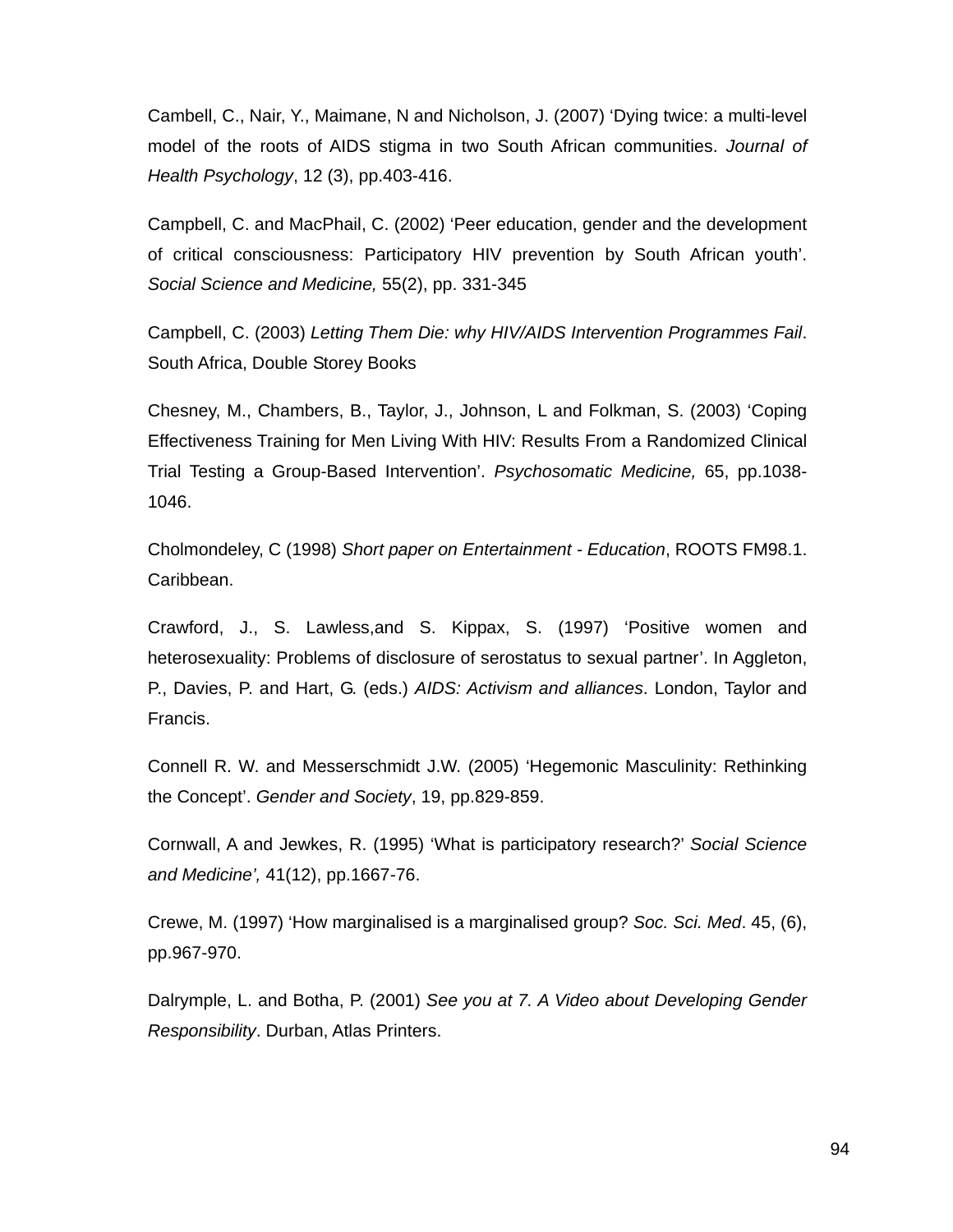Denzin, N. and Lincoln, Y. (1994) *Handbook of Qualitative Research.* London, Sage Publications.

De Vaus, D. (2001) *Research Design in the Social Sciences*. London, Sage Publications.

Dobson, J. (2002). *Bringing up boys: practical advice and encouragement for those shaping the next generation of men*. Vereeniging, Christian Art Publishers.

Doyal, L. and Harris, R. (1986) *Empiricism, explanation and rationality*. London, Routledge.

Deutsch, C. et al. (2003) *Rutanang: A Peer Education Implementation Guide for Higher Education in South Africa*. Pretoria,Higher Education HIV/AIDS Programme.

Epstein, H, (2007) *The Invisible Cure: Africa, the West and the Fight Against AIDS*. London, Viking Penguin.

Fako. T (2006) Social and psychological factors associated with willingness to test for HIV infection among young people in Botswana.' *AIDS Care,* 18(3), pp.201-207.

Firminger, K.B. (2006) Is He Boyfriend Material?: Representation of Males in Teenage Girls' Magazines. *Men and Masculinities,* 8, pp.298.

Fontdevila, J. (2006) 'Phenomonlogies of the Akractic Self: Masculinity, Regrets, and HIV among Men on Methadone'. *Journal of Urban Health: Bulletin of the New York Academy of Medicine,* (83)4.

Freedman, J. and Combs, G. (1996) *Narrative Therapy: The Social Construction of Preferred Realities*. New York, W.W. Norton Company Inc.

Freire, P. (1972a) *The pedagogy of the oppressed*. London: Penguin.

Freire, P. (1972b) *Education for critical consciousness*. New York, Continuum.

Gatter, N (1995) 'Anthropology and Contingent HIV Identities. *Soc. Sci. Med*., 41. (11), pp.1523-1533.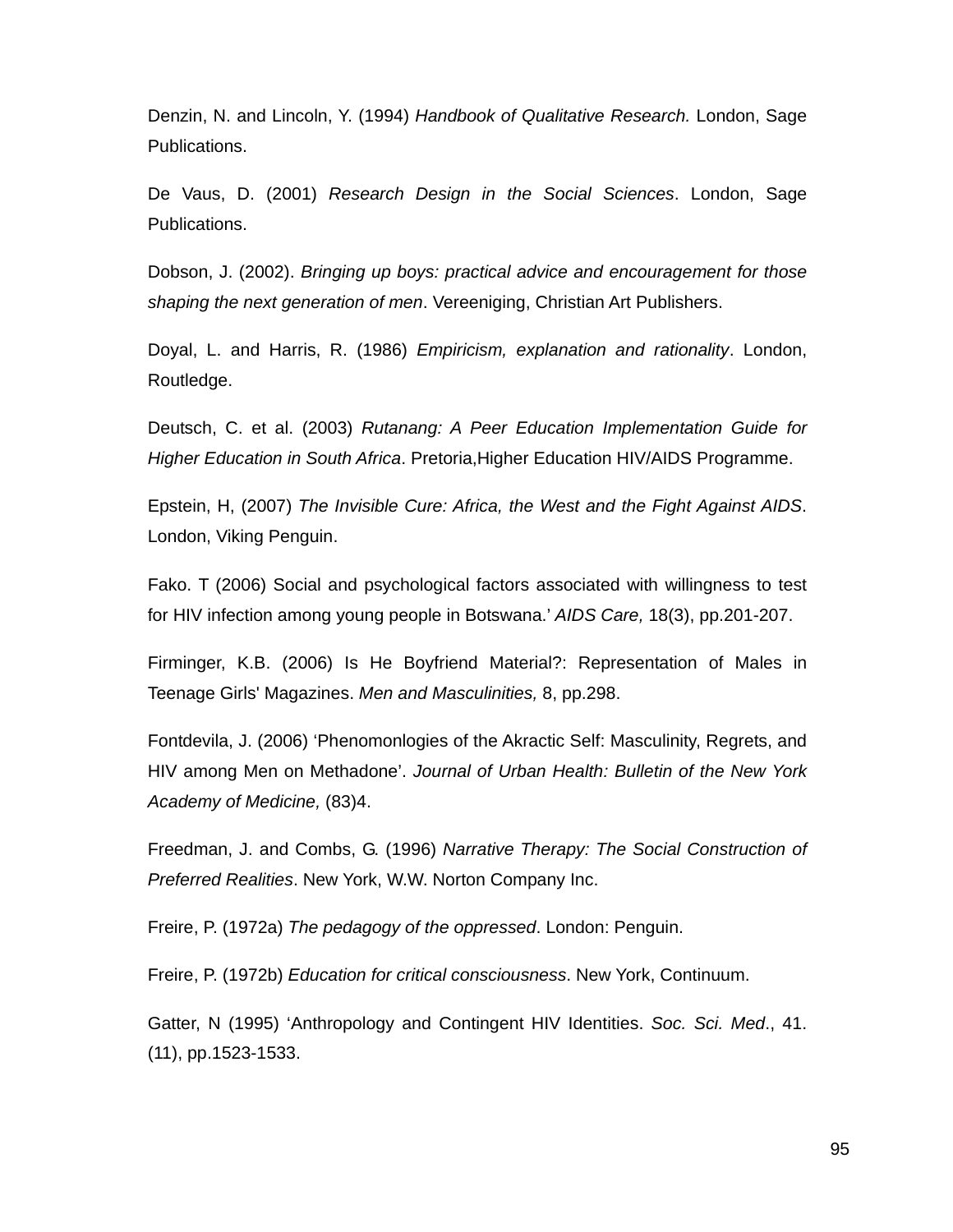Gergen, K. (1997) *Realities and Relationships: Soundings in Social Constructions*. Cambridge, Harvard University Press.

Gerntholtz, L. (2006) 'Commentary on Judge Cameron's speech. *The Southern African Journal of HIV Medicine*, 9, pp.34-35.

Gilmore, N. and Somerville, M. (1994) 'Stigmatization, scapegoating and discrimination in sexually transmitted diseases: overcoming 'them' and 'us'. *Social Science and Medicine,* 39(9), pp.1339–1358.

Giroux, H. and P. McLaren (1997) Paulo Freire, Postmodernism, and the Utopian Imagination: A Blochian Reading in J. O. Daniel and T. Moylan (eds) *Not Yet: Reconsidering Ernst Bloch.* London, Verso.

Golden, C. (1994) 'Stigmatisation and AIDS: Critical issues in public health. *Social Science and Medicine,* 39(9), pp.1359-1366.

Gramsci, A. (1971) *Selections from the Prison Notebooks*. London, Lawrence and Wishart.

Habermas, J. (1984) *Theory of communicative action*, 1. Boston, Beacon.

Hamilton, C., S. Adolphs and B. Nerlich (2007) 'The meanings of 'risk': A view from corpus linguistics. *Discourse and Society*, 18(2).

Harrison, A, J.A. Smit, and L. Myer (2000) 'A Review of Behaviour Change Interventions, Evidence and Options for the Future'. *South African Journal of Science* 96.

Hemer, O. and Tufte, T. (2005) 'Entertainment-Education in development Communication. In Media and Global Change. *Rethinking Communication for Development.* Retrieved from

http://bibliotecavirtual.clacso.org.ar/ar/libros/edicion/media/10Chapter6 [Accessed 230809].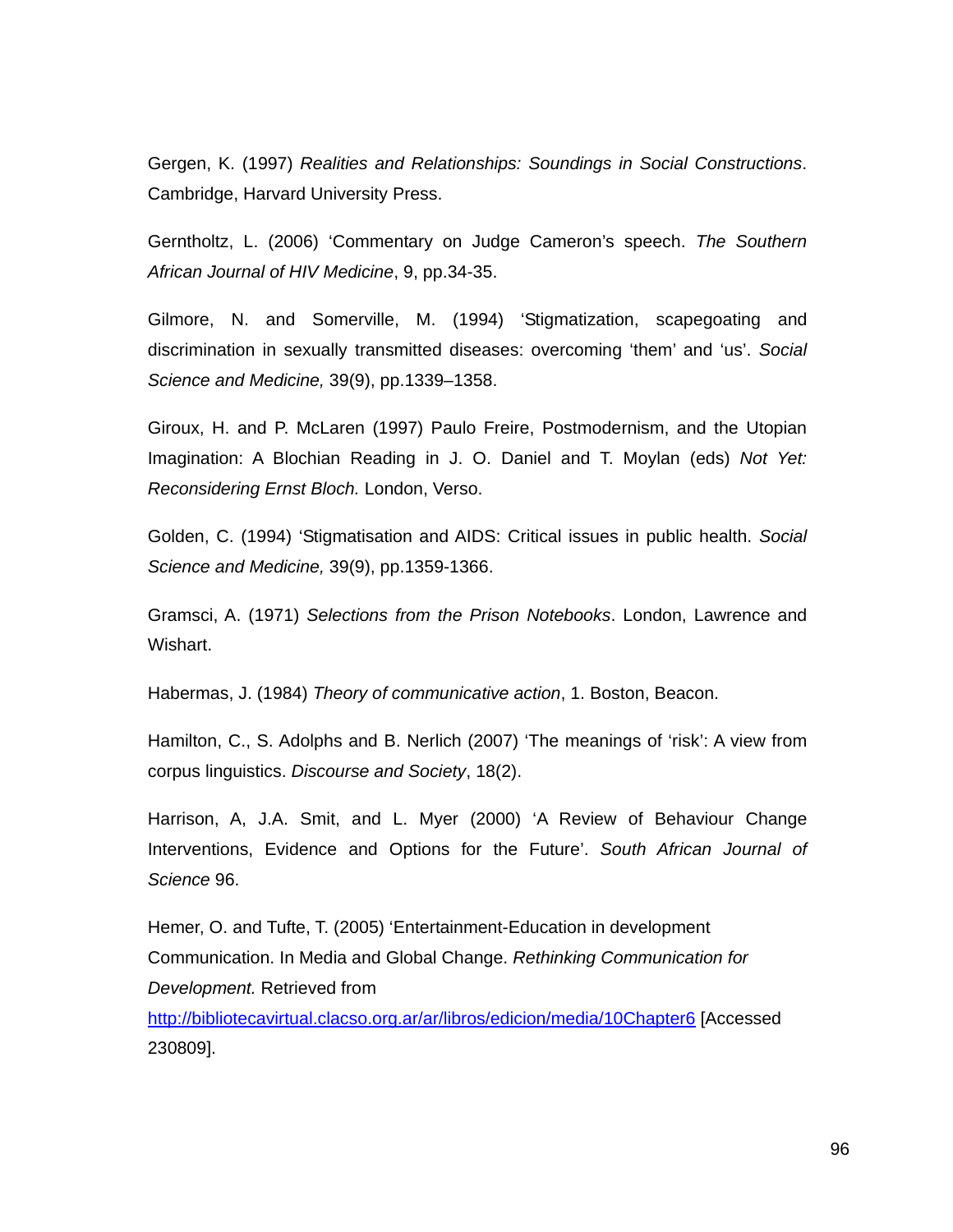Herdt, G. (2001) 'Stigma and the Ethnographic Study of HIV: Problems and Prospects. *AIDS and Behaviour*, 5(2), pp.141-149.

Howson, R. (2006). 'Challenging Hegemonic Masculinity'. *Men and Masculinities* London, Routledge.

Jameson, F. (2000) *Brecht and Method*. London, Verso. Retrieved from http://www.jceps.com. [Accessed 040307].

Kemmis, S. and Mc Taggert, R. (2005) *Participatory action research*. In N.K Denizin and Y.S. Lincoln (Eds), Sage.

Llan Gur – Ze'ev (2003) *Critical Theory and Critical Perspectives Today: Towards a New Critical Language Today*. Studies in Education, University of Haifa, Israel.

Kelly, J.A. (1999) 'Community-level interventions are needed to prevent new HIV infections. *American Journal of Public Health,* 89, pp.299-301.

Kelly, K. and van der Riet, M (2000) 'Participatory research in community settings: Processes, methods, challenges'. In M. Seedat, S. Lazarus and N. Duncan (Eds.), *Theory, method and practice in Community psychology: South African and other perspectives.* Cape Town, Oxford University Press.

Kelly, K., W. Parker and G. Lewis (2001) 'Reconceptualising behaviour change in the HIV/AIDS Context'. In Stones, C. (Ed.) S*ocio-political and psychological perspectives on South Africa.* Nova Science, London.

Kemmis, S. and Mc Taggert, R. (2005) *Participatory action research*. In N.K Denizin and Y.S. Lincoln (Eds), Sage.

Lindlof, T.R. (1994). *Qualitative communication research methods*. California, Sage.

Kippax, S and Stephonson, N (2005) 'Meaningful evaluation of sex and relationship education'. *Sex Education,* 5 (4), pp. 359-373.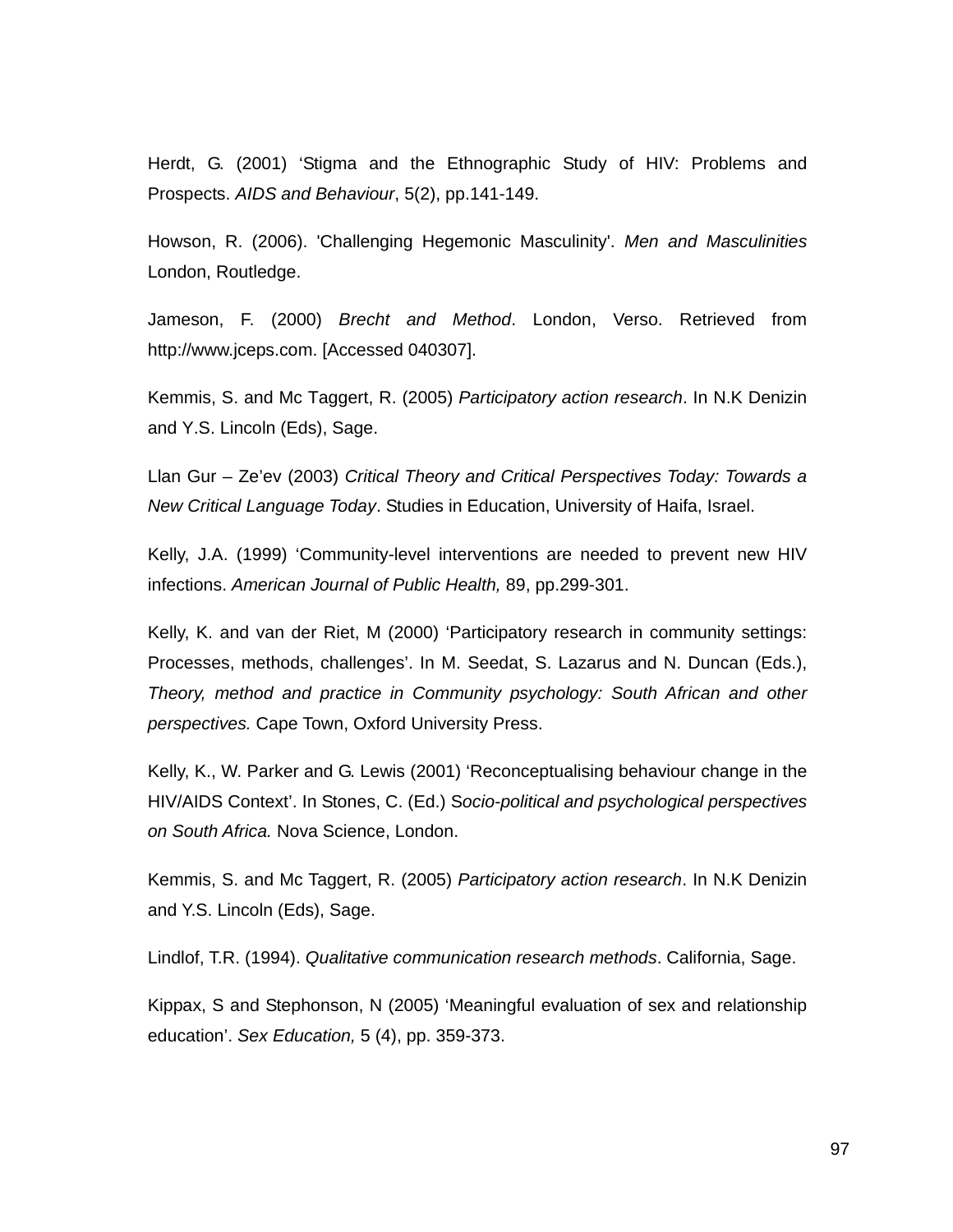Kippax, S. (2006) 'A public health dilemma: A testing question'. *AIDS Care,* 18(3).

Koo,D., E.M. Bergier, M.K. Henn, K.A. Sepkowitz and S.E. Kellerman, (2006) 'HIV counselling and more testing: Less targeting and more testing'. *American Journal of Public Health,* 96(6), pp.962-964.

Kopano R. (2008) 'Analysing Males in Africa: Certain Useful Elements in Considering Ruling Masculinities'. *African and Asian Studies,* 7, pp.515-536.

McLoughlin, P (2006) Serve, subvert or emancipate? Promoting mental health in

immigration detention . *Journal for the Advancement of Mental Health,* 5, (2), pp.1- 10.

MacPhail, C., A. Pettifor, T. Coates, H. Rees and C. Lorne (2007) '"You Must Do the Test to Know Your Status": Attitudes to HIV Voluntary Counselling and Testing for Adolescents among South African Youth and Parents'. Health *Education and Behaviour*, pp. 1-18.

Mane, P. and Aggleton, P. (2001) 'Gender and HIV/AIDS: What Do Men Have to Do with It?' *Current Sociology,* 49(6), pp.23-33.

Marais, H. (2005) *Buckling: The impact of AIDS in South Africa*. Pretoria, Centre for the Study of AIDS.

Mason, J. (2002) *Qualitative Researching*. Second edition. London, Sage.

Mda, Z. (1993) *When people play people: Development communication through theatre*. London, Zed Books.

Mbonu, N.C., B. van den Borne and N.K. De Vries (2009) *Stigma of People with HIV/AIDS in Sub-Saharan Africa: A Literature Review*. Netherlands, Maastricht University Press.

McTaggart, R. (1997) *Participatory Action Research: International Context and Consequences*. Albany, State University of New York Press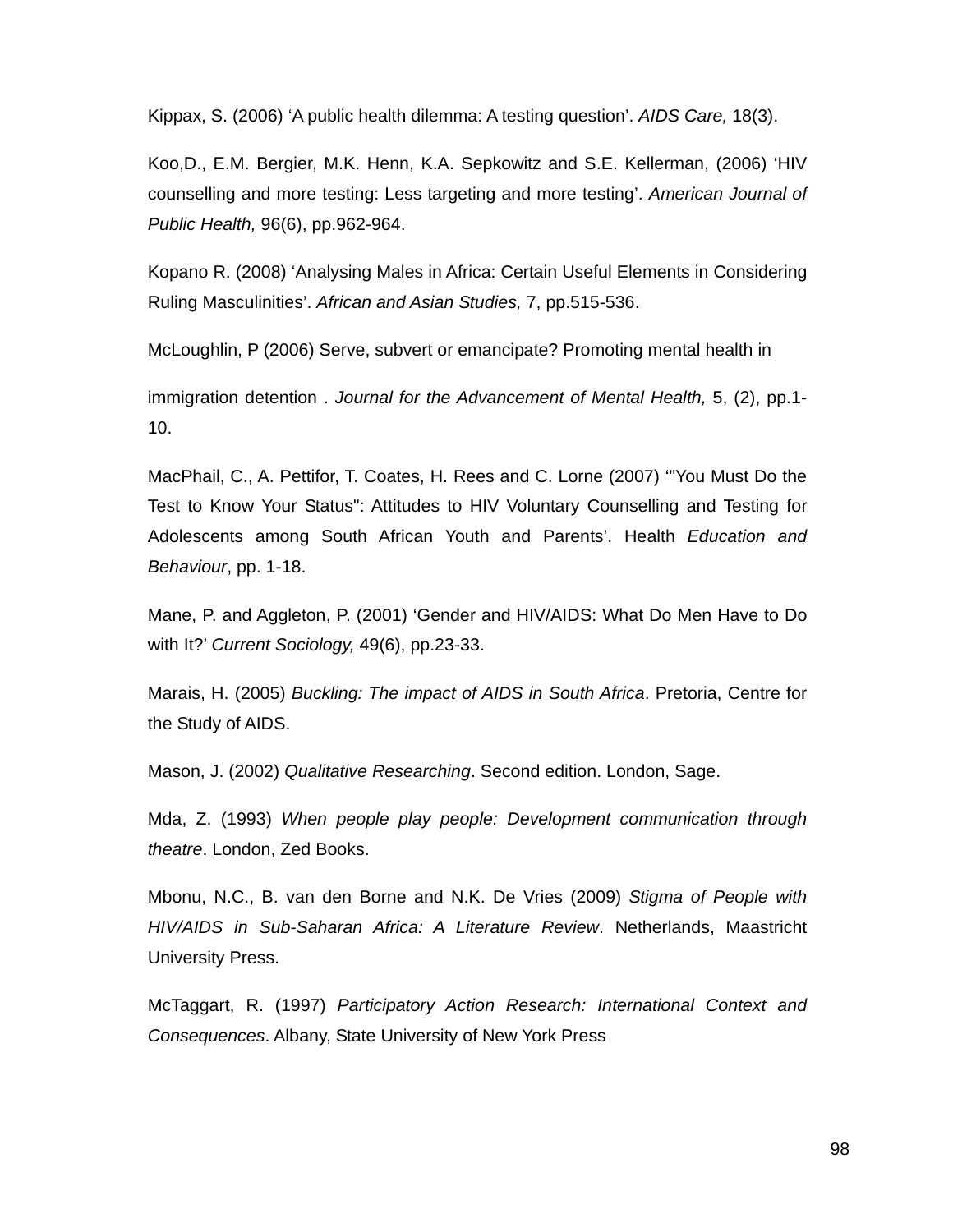Melkote, S.R. and Steeves, H.L. (2001) *Communication for development in the third world: Theory and practice for empowerment*. New Delhi, Sage.

Miller, N and Rubin, D. (2007) 'Factors leading to self-disclosure of a positive HIV diagnosis in Nairobi, Kenya: people living with HIV/AIDS in the Sub-Sahara'. *Qualitative Health Research,* 17(5), pp.586-598.

Morrell, R. (2000) 'Silence, Sexuality and HIV/AIDS in South African Schools'. Durban, University of Natal. *The Australian Educational Researcher* 30 (1), pp.41-62.

Morrell, R and Richter, L. (2004) 'The Fatherhood Project: confronting issues of masculinity and sexuality. Agenda Empowering women for gender equality'. *African Feminisms* 62(2), pp.36-47.

Maluwa, M., P. Aggleton and R. Parker (2002) 'HIV and AIDS - Related Stigma,

Discrimination and Human Rights: A Critical Overview'. *Health and Human Rights,* (6)1, pp.1-18.

Ndinga-Muvumba, A and Pharoah, R. Eds. (2008) *HIV/AIDS and Society in South Africa*. Durban, University of KwaZulu-Natal Press.

Nord, A. (2001) 'Moral Disagreement, Moral Education, and Common Ground'. In Ravitch, D. and Viteritti, J. P. (Eds.) *Making Good Citizens: Education and Civil Society*. New Haven, Yale University Press.

Nulty, M. (2005) 'The experiences and needs of HIV/AIDS counsellors at a South African Hospital'. *Journal of Psychology,* 36(1), pp.397-406.

Parker, R. and Aggelton, P. (2003) 'HIV and AIDS-related stigma and discrimination: a conceptual framework and implications for action'. *Social Science and Medicine,* 57, pp.17.

Parker. W. (1997) 'Action Media: Consultation, Collaboration and Empowerment in Health Promotion'. *African Media Review,* 11(1), pp.54-63.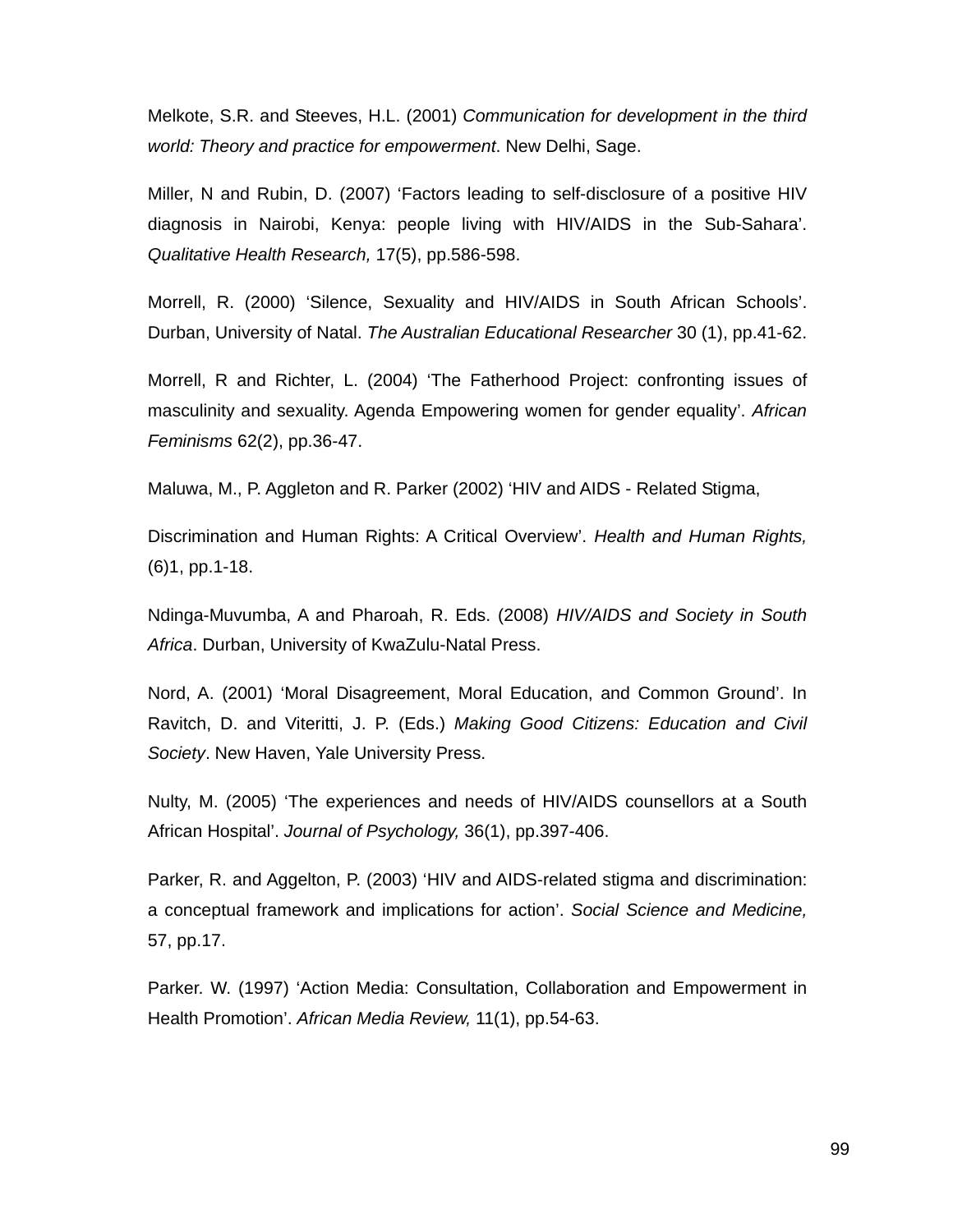Petersen, I., A. Bhana and M. McKayc (2005) 'Sexual violence and youth in South Africa: The need for community-based prevention interventions'. *Child Abuse and Neglect,* (29), pp.1233-1248.

Peterson, N.A., and Hughey, J. (2004) 'Social cohesion and intrapersonal empowerment: gender as moderator'. *Health Education Research Theory and Practice,* 19 (5), pp.533-542.

Philpott, A., W. Knerr and V. Boydell, (2006) 'Pleasure and Prevention: When Good Sex Is Safer Sex'. *Reproductive Health Matters,* 14(28), pp. 23-31.

Posel, D. (2004) 'Getting the nation talking about sex. Agenda Empowering Women for Gender Equity'. *African Feminisms*. 62(2), pp.53-63.

Posel, D., Kahn, K. And Walker, L. (2007) 'Living with death in a time of AIDS: A rural South African case study'. *Scandinavian Journal of Public Health,* 35(3), pp.138-146.

Ratele, K. and Shefer, T. (2002) 'Stigma in the social construction of sexually transmitted diseases'. In D. Hook and G. Eagle (eds.) *Psychopathology and Social Prejudices*. Cape Town, UCT Press.

Ratele, R (2008) 'Analysing Males in Africa: Certain Useful Elements in Considering Ruling Masculinities'. *African and Asian Studies,* 7, pp.515-536.

Reinharz, S. (1992) *Feminist Methods in Social Research*. Oxford, University Press.

Robins, S. (2007) '"Brothers are doing it for themselves": AIDS, Politics and 'new masculinities' after apartheid'. In Maj-Lis and Hakan Thorn (eds) *The Politics of AIDS: Globalization, the State and Civil Society*. (in press)

Rotheram-Borus, M.J., Leibowitz, A.A., and Etzel, M.A. (2006) 'Routine, rapid HIV testing'. *AIDS Education and Prevention,* 18 (2), pp.273-280.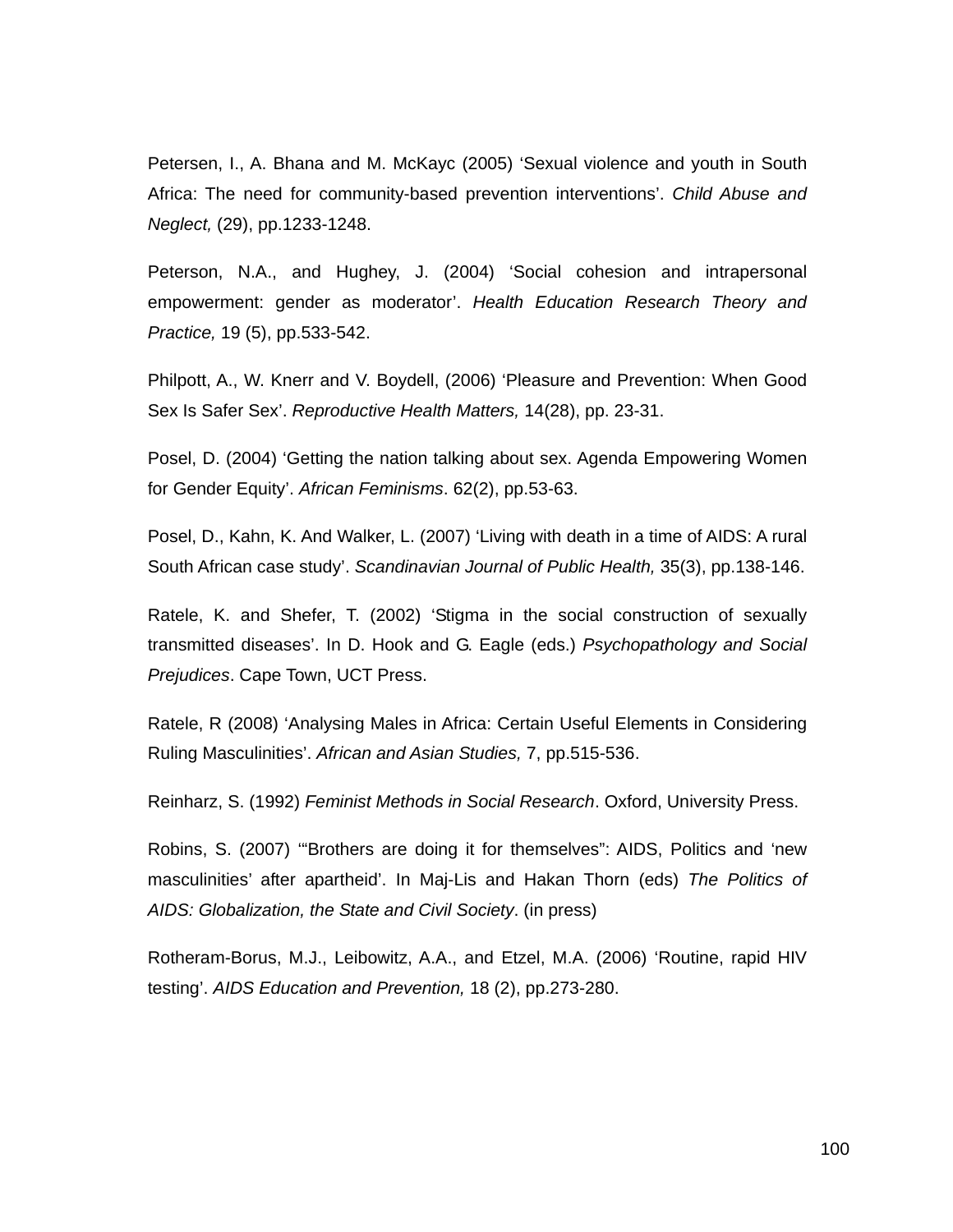Scheckner, R. (2002) *Performance Studies: An introduction*. London, Routledge.

Scheepers, E., N.J. Christofides, S. Goldstein, S. Usdin, D.S. Patel and G. Japhat (2004) 'Evaluating health communication – a holistic overview of the impact of Soul City IV'. *Health Promoting Journal of Australia,* 15(2), pp.121.

Seguin, A and Rancourt, C. (1996) 'Health Promotion. The Theatre: an effective tool for health promotion'. *World Health Forum,* 17, pp.64-69.

Servaes, J. (1995) 'Development Communication – for whom and for what?' *Communicatio*, 21(1), pp.39-49.

Shapiroa,K. and Ray, S. (1997) 'Sexual Health for People Living with HIV'. *Reproductive Health Matters*. Elsevier Ltd. New Delhi, India

L. Simbayi, S. Kalichman, S., Strebel, A., Cloete, A. Henda, and A. Mqeketo (2007) 'Internalized stigma, discrimination, and depression among men and women living with HIV/AIDS in Cape Town'. *Social Science and Medicine,* 64 (9), pp.1823–1831.

Singhal, A. (2003) 'Focusing on the Forest and not Just the Tree: Strategies for Combating AIDS'. *MICA Communications Review,* 1(1), pp.21-28.

Singhal, A. (2004) 'Entertainment-education as participatory theater: Freirean

strategies for empowering the oppressed'. *Investigacion y Desarrerollo*, 12(001), pp.138-163.

Sontag, S. (1991) *Illness as a Metaphor/AIDS and its metaphors*. Harmondsworth, Penguin.

Singhal, A. and Rogers, E.M. (1999) Entertainment-Education: A communication strategy for social change. Lawrence Erlbaum Associates.

Smith, M. K. (2002) *Paulo Freire and informal education*. Encyclopaedia of informal education. Retrieved from www.infed.org/thinkers/et-freir.htm.[Accessed 290509].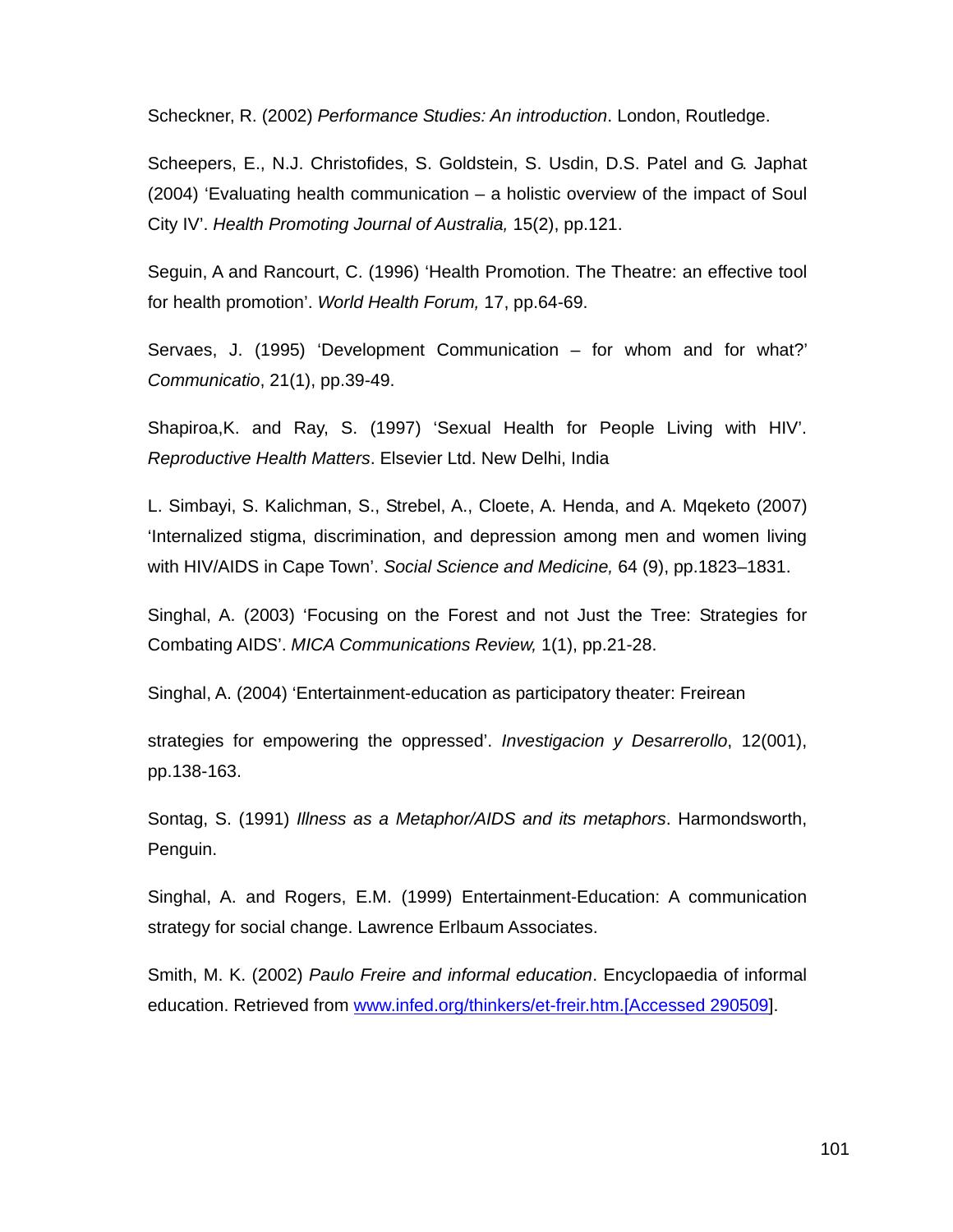Stein. J. (1996) 'Coping with HIV infection: First World theory and third world practice'. *African Anthropology*, 3(20), pp.68-85.

Steinberg, J. (2008) *Three Letter Plague: A Young man's Journey Through a Great Epidemic*. Johannesburg, Jonathan Ball.

Swanepoel, P. (2005) 'Are our HIV/AIDS Campaigns Failing Us?' *Communicatio,*  31(1), pp.61-93.

Taylor, P. (1993) *The texts of Paulo Freire*. Buckingham, Open University Press.

Tomaselli, K. G. (1997) 'Action Research, Participatory Communication: Why Governments Don't Listen'. *Participatory communication Africa Media Review,* 11(1), pp.1-917.

Van Dyk (2005) HIV/AIDS care and counselling" A Multi Disciplinary approach. Cape Town, Pearson Edition.

Van der Vliet, V. (1996) *The Politics of AIDS*. Bowerdean Publishing Company, London.

von Kotze, A (2005) Putting ourselves into practice: popular education at/and universities. *Journal of Education*, 7, pp.40-58.

Wallerstein, N., and Duran, B. (2003) 'The Conceptual, Historical, and Practice Roots of Community Based Participatory Research and Related Participatory Traditions.' (ed), *Community Based Participatory Research for Health*. San Francisco, Jossey - Bass.

Walker, L., G. Reid, G. and M., Cornell (2004) Waiting *to Happen: HIV/AIDS in South Africa - the bigger picture*. Cape Town, Double Storey Books.

White, M (1999) *Re - authoring Lives: Interviews and Essays*. Adelaide, Dulwhich Centre Publications.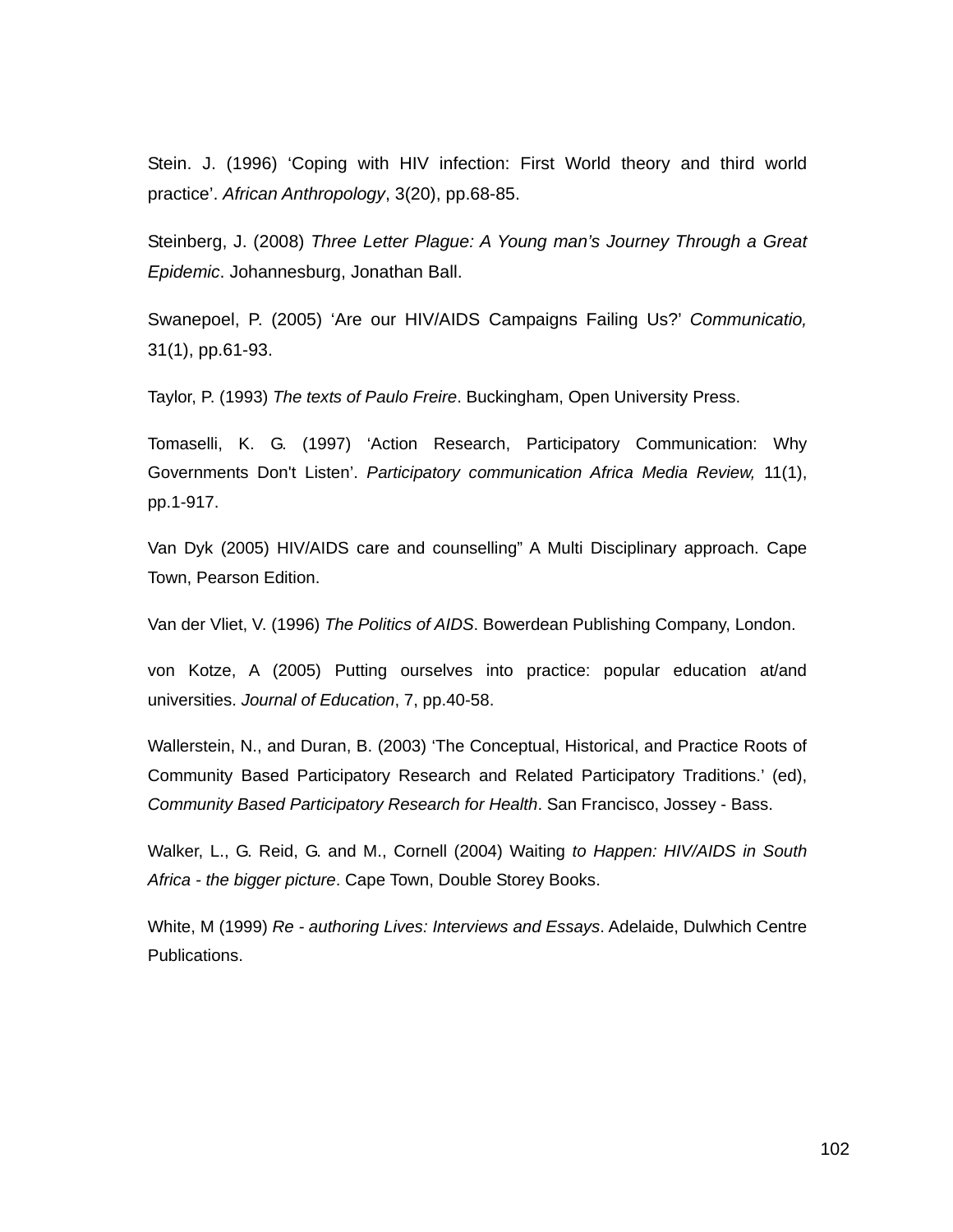White, R. (2008) *Research on Grassroots, Participatory Communication African Communication Research.* Tanzania, Social Sciences and Communications at St. Augustine University.

Wood, K and H. Lambert, H. (2008) 'Coded talk, scripted omissions: the micro politics of AIDS talk in South Africa'. *Medical Anthropology Quarterly,* 22(3), pp.213-233.

Zimmerman, M.A., B.A. Israel and A. Schultz et al. (1992) 'Further explorations in empowerment theory: an empirical analysis of psychological empowerment.' *American Journal of Community Psychology,* 20, pp.707-727.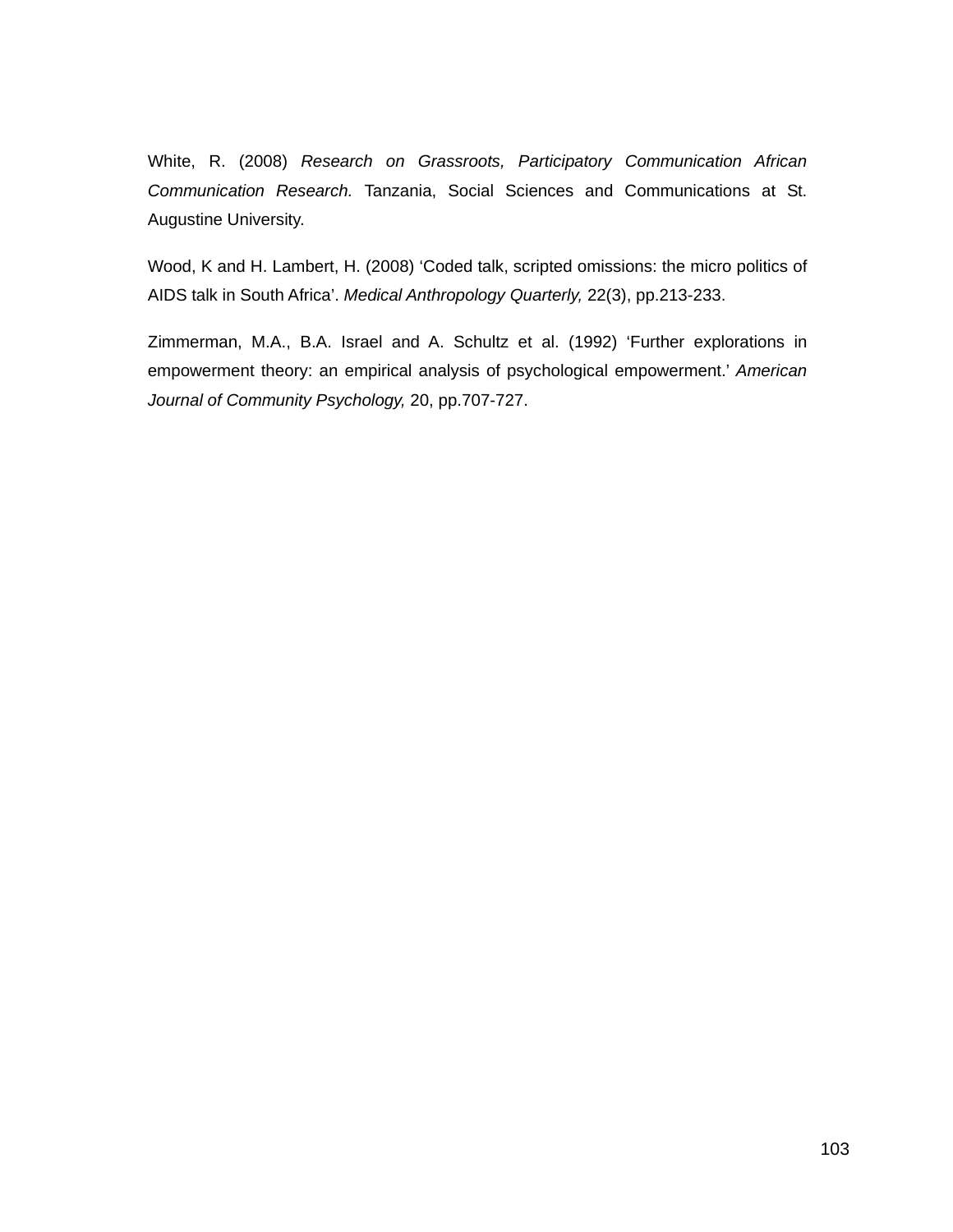# **APPENDICES**

# **1 DISCUSSION GUIDES**

*Exploratory group: Focus group discussion A Experience of the HP project [Prepared as part of the DramAidE Evaluation 2007/8]* 

| Group:           | Peer educators, HP project | No of                  |                         |  |
|------------------|----------------------------|------------------------|-------------------------|--|
| Venue:           | <b>DUT City Campus</b>     | students<br>attending: | 8/9                     |  |
| Date:            | 290807                     | Aggregate              | 4 males to 5 females    |  |
| <b>Duration:</b> | $12:00 - 14:00$            | of gender:             | (one female left early) |  |

Facilitator: Welcome to today. I appreciate you coming...

- 1. "Have you worked with an HP?"
- 2. "Has it been helpful can you tell me how it has helped?"
- 3. "Have you attended a DramAidE workshop?"

*Probes: "*Was it useful? In what ways was it useful?"

- 4. "Have you been able to replicate DramAidE workshops for prevention with your own groups?"
- 5. "Have you been able to replicate DramAidE workshops for promoting VCT with your own groups?"
- 6. "Have you done any HIV prevention work off campus?"
- 7. "Tell me about any prevention of VCT campaigns you have worked on?"

[END OF DISCUSSION GROUP]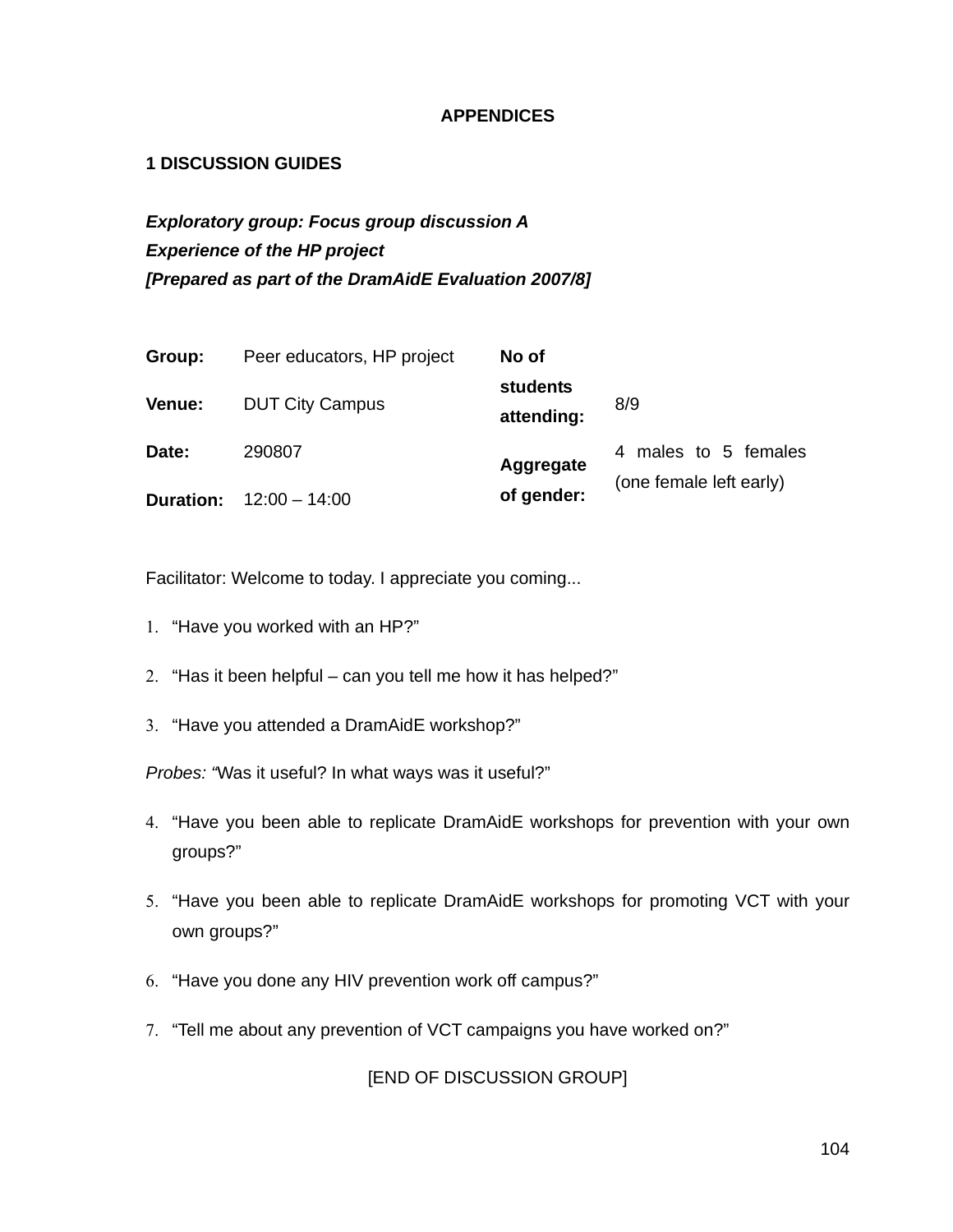# *Post workshop discussion 1: Goals and methods employed by the Health Promoter project in revising stigma and gender norms*

| Group:           | Support group    | No of                  |         |
|------------------|------------------|------------------------|---------|
| Venue:           | <b>Boardroom</b> | students<br>attending: | 15      |
| Date:            | 151108           | Aggregate              | 4 males |
| <b>Duration:</b> | 60mins           | of gender: 9 females   |         |

Facilitator: "We will initially focus the goals and methods employed by the HP project."

1. "Let's begin with your understanding of the HP project and how you have experienced it on campus."

*Probes*: Do you think it has made a difference? What have been responses from management, staff and students? Where have you seen the HP make the greatest impact? What do you think the limitations of the project are?

2. "What was the context of HIV stigma and discrimination prior to the HP project?"

*Probes*: How do you think the project has influenced perceptions about HIV/AIDS? Have beliefs and attitudes changed on campus and to what do ascribe these changes? What methods are used to do this?

3. "In what ways, do people express their support of HIV/AIDS and values that reduce stigmatising attitudes?

*Probes*: Where did you see this? How has it changed over the years? What kinds of prejudices are still experienced and who experiences them the most?

4. "What about staff? If we can talk about staff would you say they are involved with reducing gender and HIV prejudices?"

*Probes*: Is this different to how it was previously? Are there any experiences, activities or events on the campus that have influenced your attitudes or responses with regards gender and HIV?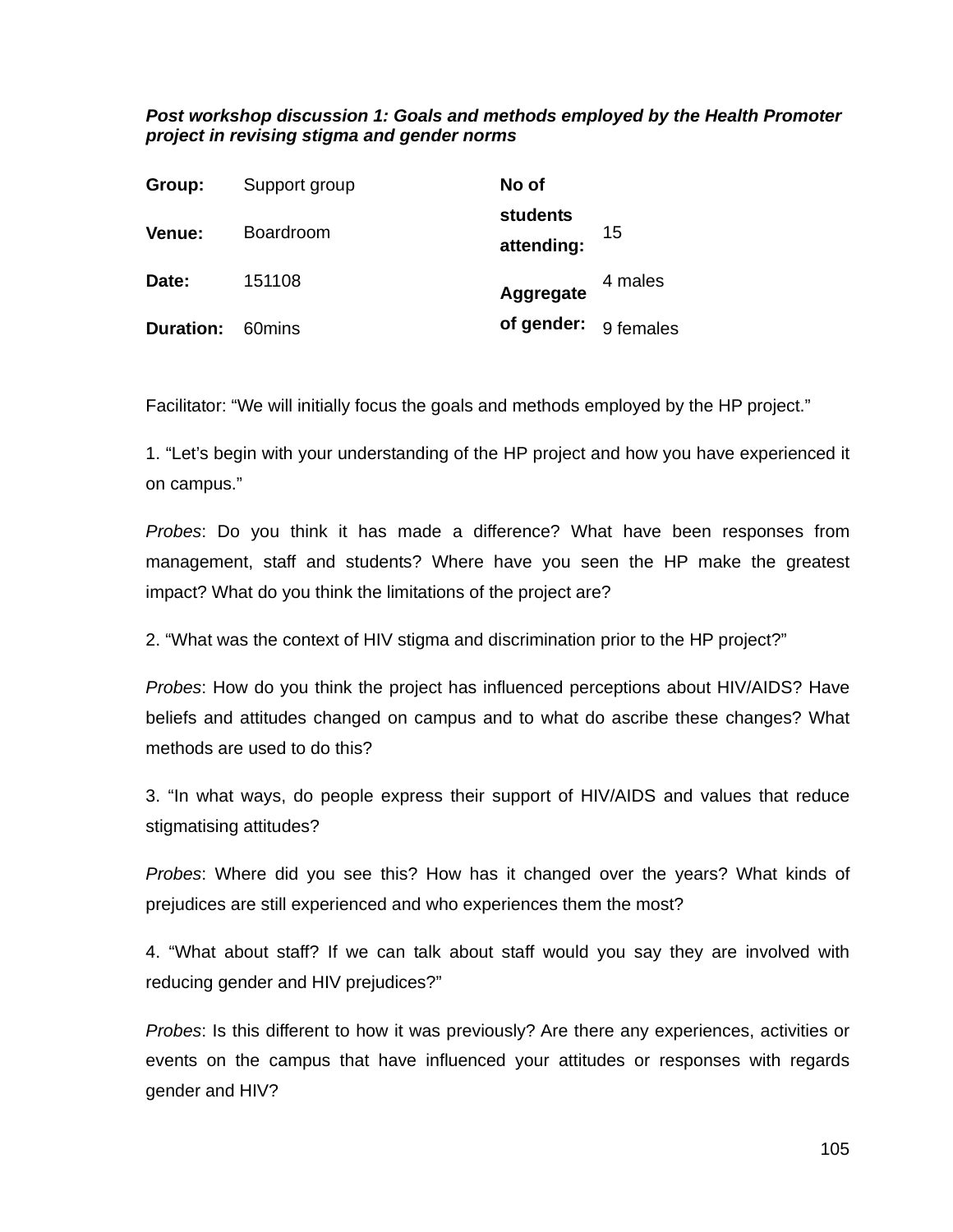5. "Do students and staff know their HIV status?"

*Probes*: What is the attitude to knowing HIV status? Do people participate in HIV/AIDS activities and events? How does it happen? What is the general attitude to VCT? Do they think that having HIV testing available makes a difference? Is there anything that makes testing easier?

6. "To what extent is your impression of what it is to be an HIV positive person at this institution?"

 *Probes*: Do you think it is different for males and females who are HIV positive? How do males and females feel about finding out their status? Is it different for the different genders? Do people think about this critically? What are the possible reasons for this?

7. "What treatment options are available for staff and students?"

*Probes:* What would the experience of a staff member be if they disclosed their HIV status? Why do you think this is the response? Do staff members test at HIV/AIDS events? Is this different to how it was in the past?

8. "A last question, before we close: If we critically consider the goals of the project - do you think the HP project can build on the methods that it uses and maximise the opportunities that the intervention is presented with?

*Probes:* What opportunities could the project build on? Are there any more thoughts or observations that you would like to make?

9. "Thank you for your participation."

[END OF DISCUSSION GROUP]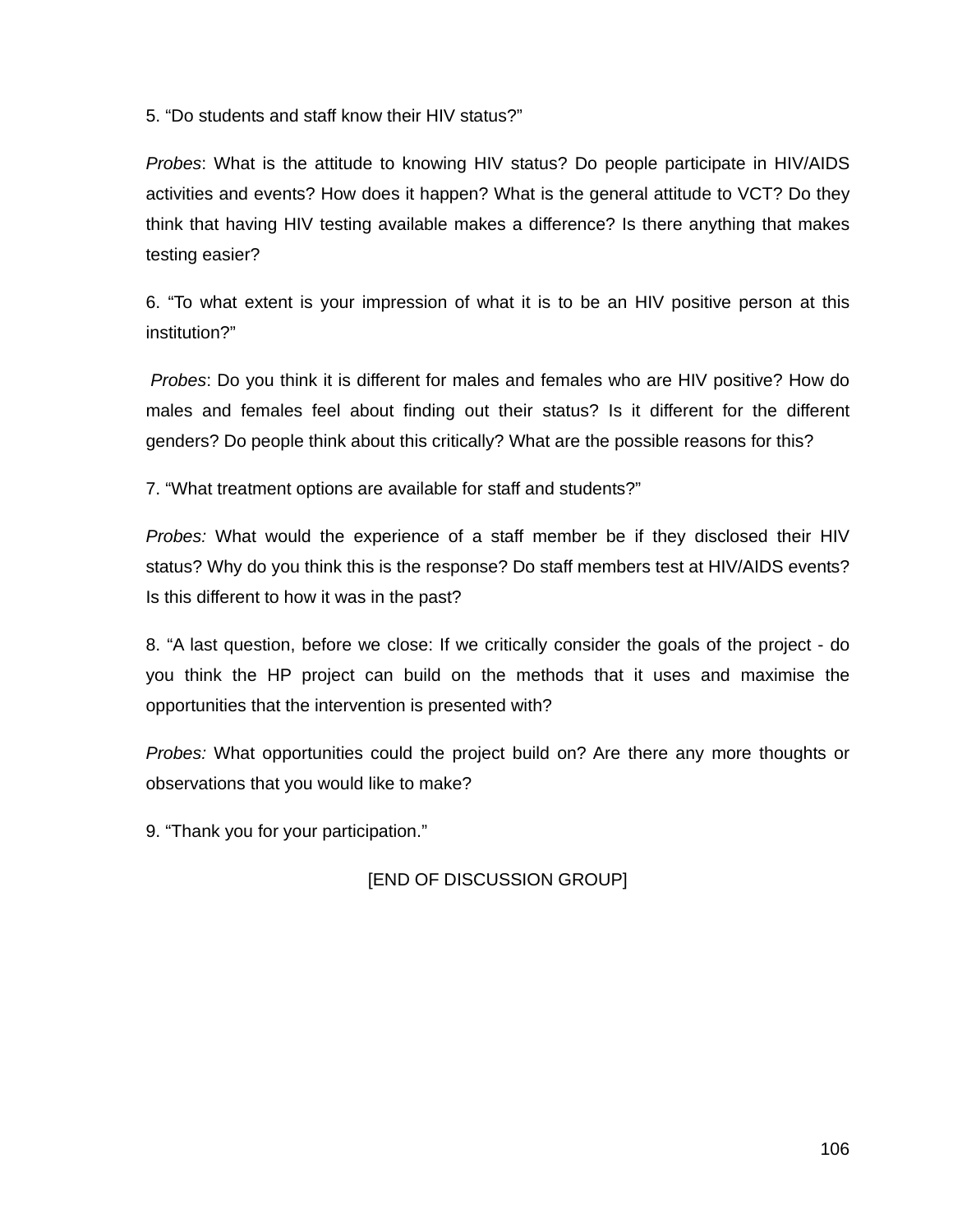*Post workshop discussion 2: Experiences of the Health Promoter project and outcomes that address HIV and gender prejudice for increased access to treatment* 

| Group:           | Support group    | No of                  |           |
|------------------|------------------|------------------------|-----------|
| Venue:           | <b>Boardroom</b> | students<br>attending: | 15        |
| Date:            | 151108           | Aggregate              | 4 males   |
| <b>Duration:</b> | 60mins           | of gender:             | 9 females |

Facilitator: "We've just been doing some exercises which may have made you think and feel some things. Let's talk about these and what you experienced.

1. "What do you think the effect of the games that we played might be?"*Probes*: What games made an impact? Why? How does this relate to you and your peers? Why do you think this?

2. "Let's look at some of the relationship issues that were raised. What do you think are some of the issues facing students like yourselves? *Probes*: Are there differences between how males and females relate to each other? In relation to HIV/AIDS what are really important aspects that you would like to raise?

3. "To what extent do you think the HP project or HP engages students in discussing these issues?"*Probes:* Has the HP project had any effect in your everyday life? What are some of the experiences that you have had that you consider important?

4. "What kind of experiences have you had with the HP project and what role has the HP played in role in making a difference to experiences you might have had?"

*Probes:* How has this affected you? Was it a positive or negative experience? How do you see it now?

5. "How do people respond to HIV positive people on this campus?"*Probes:* Do you feel that you would have support? Who would you go to if you tested and found that you were positive?